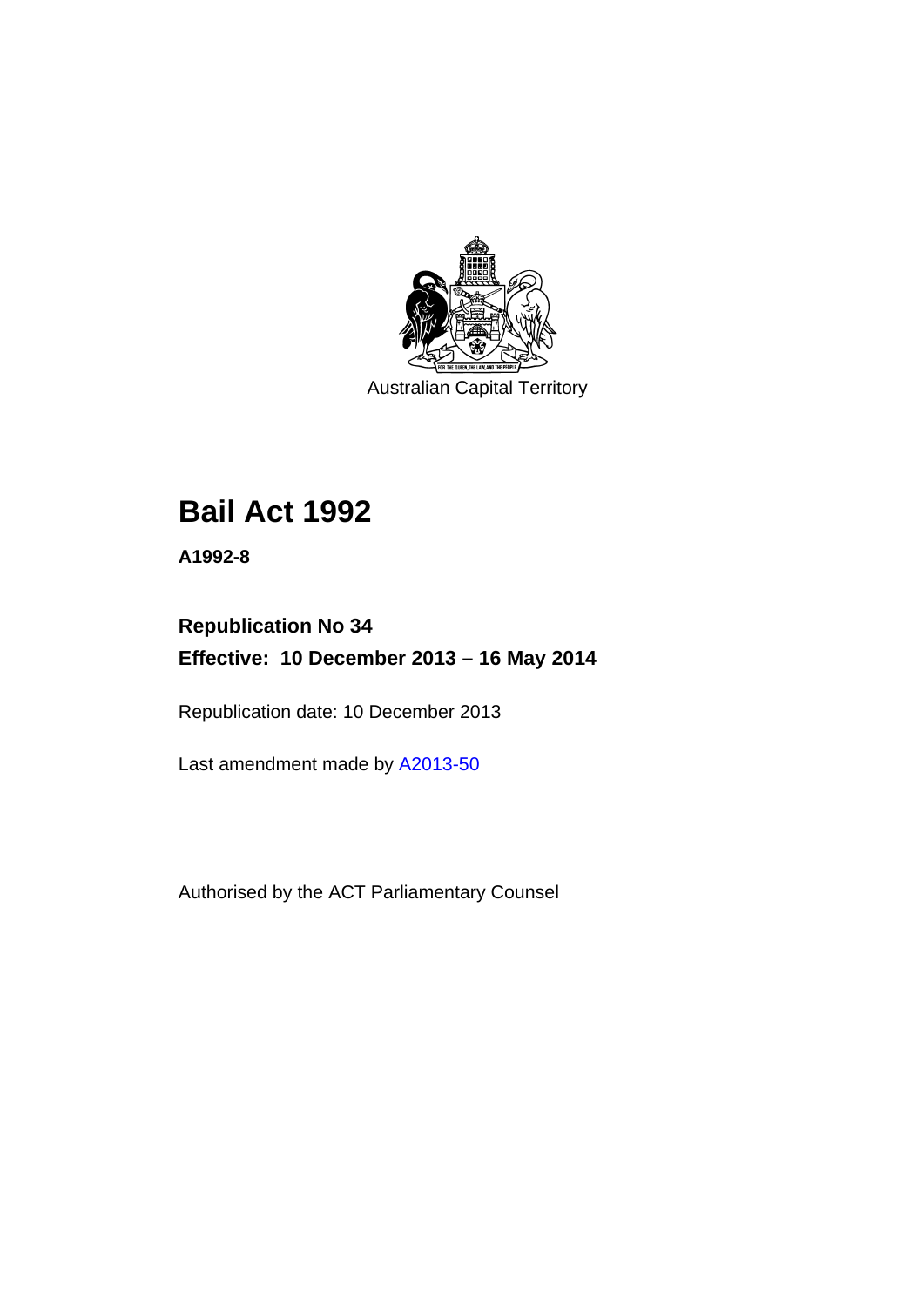### **About this republication**

#### **The republished law**

This is a republication of the *Bail Act 1992* (including any amendment made under the *[Legislation Act 2001](http://www.legislation.act.gov.au/a/2001-14)*, part 11.3 (Editorial changes)) as in force on 10 December 2013*.* It also includes any commencement, amendment, repeal or expiry affecting this republished law to 10 December 2013.

The legislation history and amendment history of the republished law are set out in endnotes 3 and 4.

#### **Kinds of republications**

The Parliamentary Counsel's Office prepares 2 kinds of republications of ACT laws (see the ACT legislation register at [www.legislation.act.gov.au](http://www.legislation.act.gov.au/)):

- authorised republications to which the *[Legislation Act 2001](http://www.legislation.act.gov.au/a/2001-14)* applies
- unauthorised republications.

The status of this republication appears on the bottom of each page.

#### **Editorial changes**

The *[Legislation Act 2001](http://www.legislation.act.gov.au/a/2001-14)*, part 11.3 authorises the Parliamentary Counsel to make editorial amendments and other changes of a formal nature when preparing a law for republication. Editorial changes do not change the effect of the law, but have effect as if they had been made by an Act commencing on the republication date (see *[Legislation Act 2001](http://www.legislation.act.gov.au/a/2001-14)*, s 115 and s 117). The changes are made if the Parliamentary Counsel considers they are desirable to bring the law into line, or more closely into line, with current legislative drafting practice.

This republication does not include amendments made under part 11.3 (see endnote 1).

#### **Uncommenced provisions and amendments**

If a provision of the republished law has not commenced, the symbol  $\mathbf{U}$  appears immediately before the provision heading. Any uncommenced amendments that affect this republished law are accessible on the ACT legislation register [\(www.legislation.act.gov.au\)](http://www.legislation.act.gov.au/). For more information, see the home page for this law on the register.

#### **Modifications**

If a provision of the republished law is affected by a current modification, the symbol  $\mathbf{M}$ appears immediately before the provision heading. The text of the modifying provision appears in the endnotes. For the legal status of modifications, see the *[Legislation Act 2001](http://www.legislation.act.gov.au/a/2001-14)*, section 95.

#### **Penalties**

At the republication date, the value of a penalty unit for an offence against this law is \$140 for an individual and \$700 for a corporation (see *[Legislation Act 2001](http://www.legislation.act.gov.au/a/2001-14)*, s 133).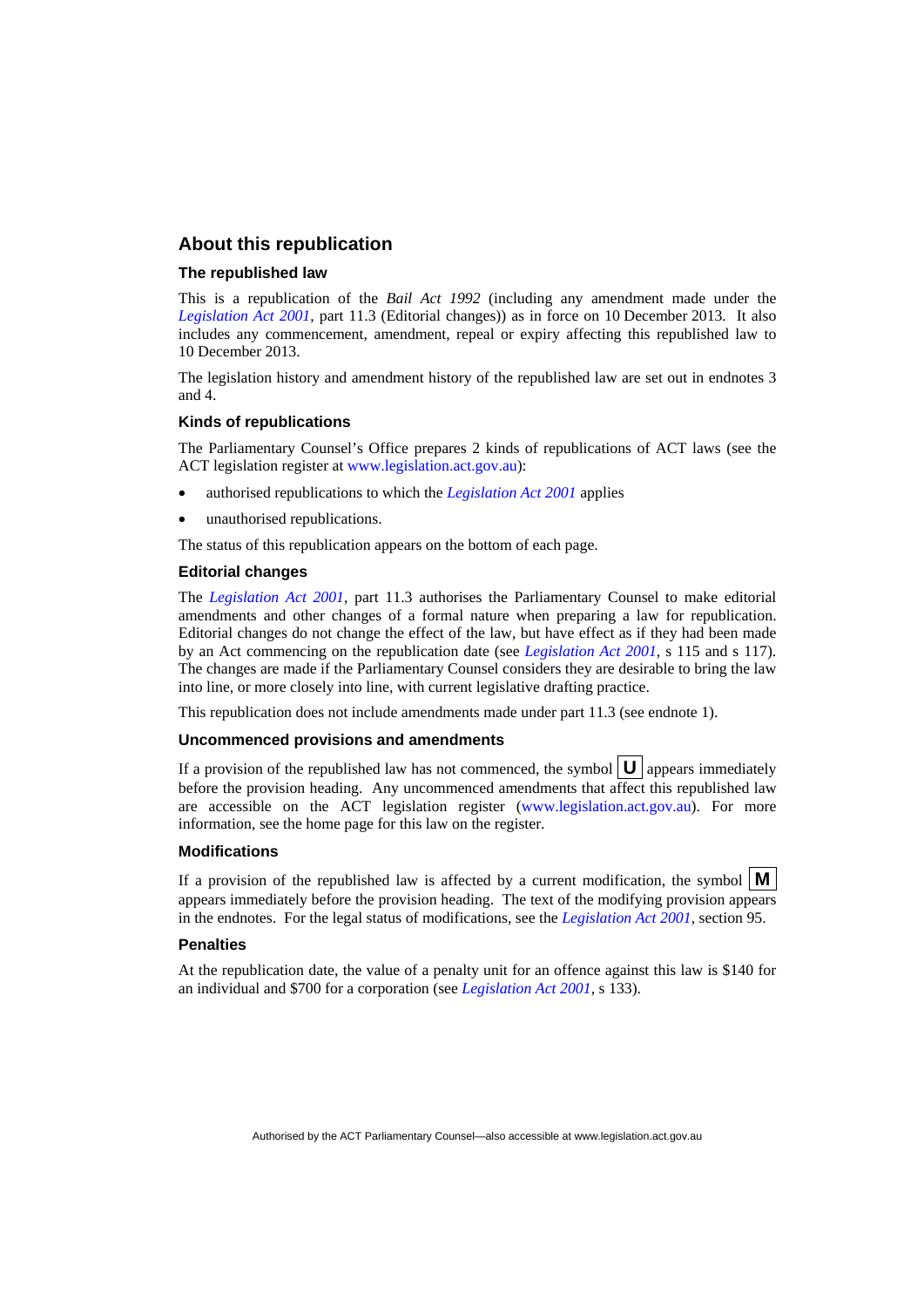

Australian Capital Territory

# **Bail Act 1992**

# **Contents**

|                     |                                                       | Page       |
|---------------------|-------------------------------------------------------|------------|
| Part 1              | <b>Preliminary</b>                                    |            |
| 1                   | Name of Act                                           | 2          |
| 2                   | Dictionary                                            | 2          |
| 3                   | <b>Notes</b>                                          | 2          |
| 3A                  | Offences against Act-application of Criminal Code etc | 3          |
| 4                   | Act applies to children                               | 3          |
| Part 2              | <b>Availability of bail</b>                           |            |
| <b>Division 2.1</b> | When bail may be granted and rights following         |            |
| 5                   | When may bail be granted?                             | 4          |
| 6                   | Rights following grant of bail                        |            |
| <b>Division 2.2</b> | <b>Presumption for bail</b>                           |            |
| 7                   | Div 2.2 subject to div 2.3 and div 2.4                | 5          |
| 8                   | Entitlement to bail—certain minor offences etc        | 5          |
| R34                 | Bail Act 1992                                         | contents 1 |
| 10/12/13            | Fffective: 10/12/13-16/05/14                          |            |

Authorised by the ACT Parliamentary Counsel—also accessible at www.legislation.act.gov.au

Effective: 10/12/13-16/05/14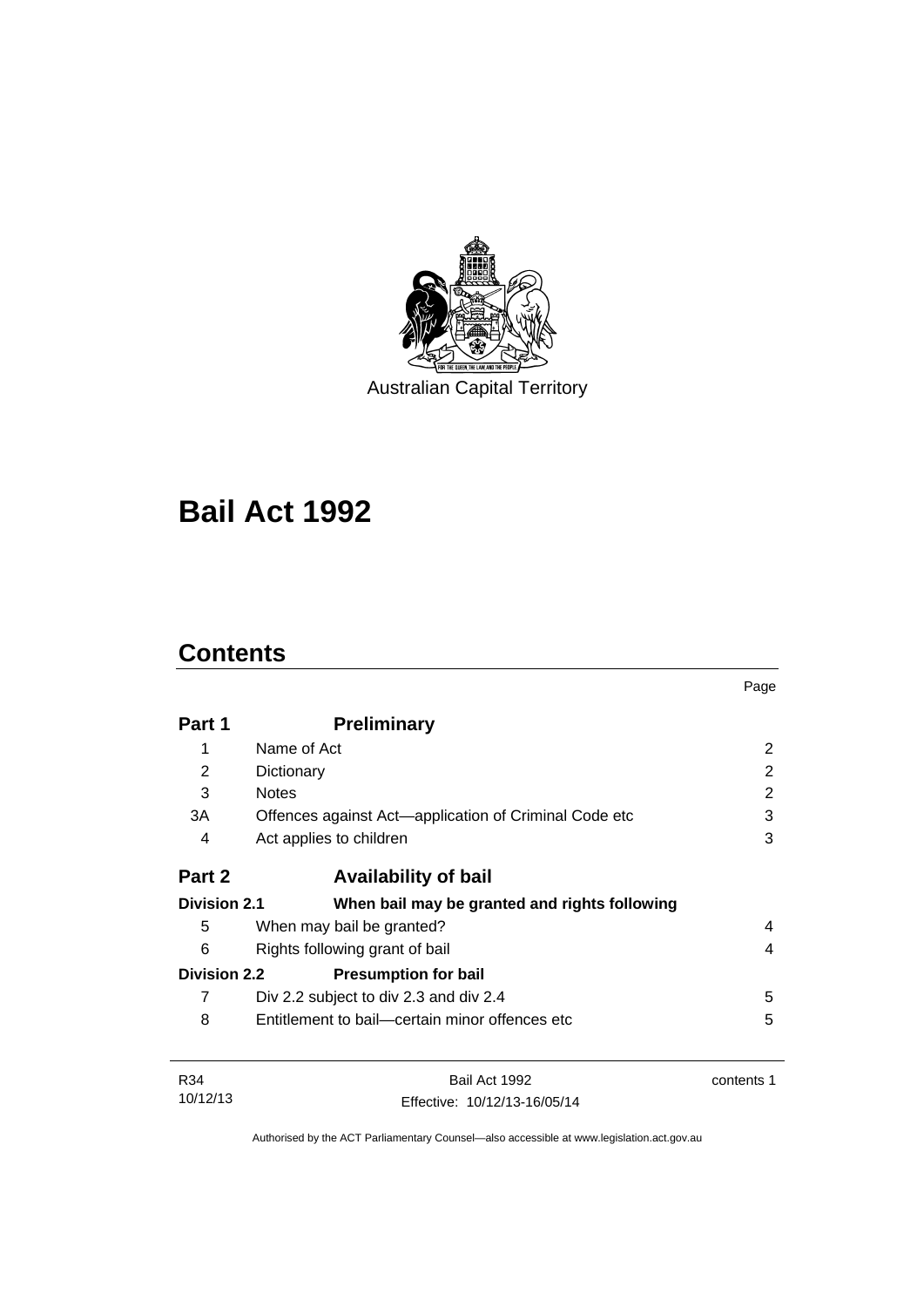| 8A                  | Entitlement to bail-breach of sentence obligations                                    | Page<br>6 |
|---------------------|---------------------------------------------------------------------------------------|-----------|
| 8B                  | Entitlement to bail-custody relating to sentence administration board                 |           |
|                     | hearings                                                                              | 7         |
| 9                   | Limitations on entitlement to bail                                                    | 7         |
| 9Α                  | Entitlement to bail-offences other than minor offences                                | 8         |
| <b>Division 2.3</b> | No presumption for bail                                                               |           |
| 9Β                  | Div 2.2 not to apply to certain offences                                              | 9         |
| <b>Division 2.4</b> | <b>Presumption against bail</b>                                                       |           |
| 9C                  | Bail for murder and certain serious drug offences                                     | 10        |
| 9D                  | Bail for serious offence committed while charge for another pending or<br>outstanding | 11        |
| 9Ε                  | Bail for person sentenced to imprisonment                                             | 14        |
| 9F                  | Domestic violence offence-bail by authorised officer                                  | 14        |
| 9G                  | Special or exceptional circumstances                                                  | 15        |
| Part 3              | Dispensing with bail                                                                  |           |
| 10                  | Dispensing with bail                                                                  | 17        |
| 11                  | Effect of dispensing with bail                                                        | 17        |
| 12                  | Decision to dispense with bail                                                        | 18        |
| Part 4              | <b>Grant of bail</b>                                                                  |           |
| 12A                 | Meaning of bail order and bail review application-pt 4                                | 19        |
| 12B                 | When is a proceeding before the Supreme Court?-pt 4                                   | 19        |
| 12C                 | Applications for bail-repeat application provisions                                   | 19        |
| 13                  | Deciding bail after charge laid                                                       | 20        |
| 14                  | Grant of bail by authorised officers                                                  | 22        |
|                     |                                                                                       |           |
| 15                  | Deciding of questions of bail by authorised officers                                  | 22        |
| 16                  | Notification of decision of authorised officer                                        | 23        |
| 17                  | Charged people in custody to be brought before court                                  | 25        |
| 18                  | Facilities to be provided to accused people                                           | 25        |
| 19                  | Court bail-general                                                                    | 26        |
| 20                  | Power in relation to bail-Magistrates Court                                           | 27        |
| 20A                 | Repeat application for bail-Magistrates Court                                         | 27        |
| 20 <sub>B</sub>     | Power in relation to bail-Supreme Court                                               | 28        |
| 20C                 | Repeat application for bail-Supreme Court                                             | 28        |

contents 2 Bail Act 1992 Effective: 10/12/13-16/05/14

R34 10/12/13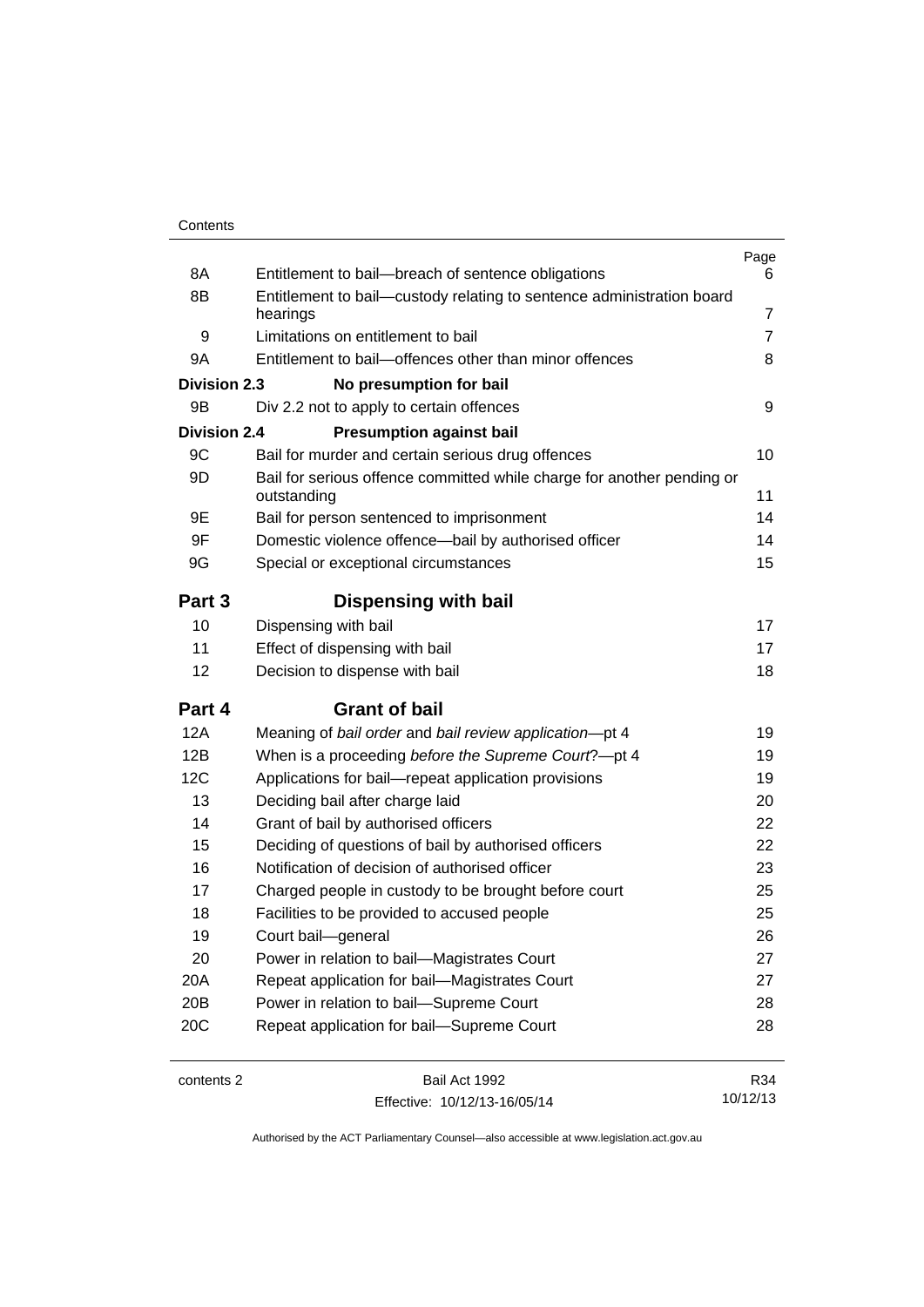| 21                  | Bail in relation to several offences                                                      | Page<br>29 |
|---------------------|-------------------------------------------------------------------------------------------|------------|
| 22                  | Criteria for granting bail to adults                                                      | 30         |
| 23                  | Criteria for granting bail to children                                                    | 31         |
| 23A                 | Victim's concern about need for protection                                                | 32         |
|                     |                                                                                           |            |
| Part 5              | Bail conditions and undertakings to appear                                                |            |
| 24                  | Conditions of bail                                                                        | 33         |
| 25                  | Conditions on which bail may be granted to adults                                         | 33         |
| 25A                 | Supervision condition when offence committed as young person                              | 37         |
| 26                  | Conditions on which bail may be granted to children                                       | 38         |
| 27                  | Recording of certain bail decisions                                                       | 40         |
| 28                  | Undertakings to appear                                                                    | 41         |
| 30                  | Accused person may be excused from attendance before court                                | 41         |
| 31                  | Bail requirements                                                                         | 43         |
| 32                  | Acceptable people and security for bail                                                   | 43         |
| 33                  | Continuation of bail and undertakings                                                     | 44         |
| 34                  | Written notice of conditions of bail                                                      | 45         |
| 36                  | Discharge of surety                                                                       | 47         |
| 37                  | Payment of amounts to Territory                                                           | 48         |
| Part 6              | <b>Review of bail decisions</b>                                                           |            |
| <b>Division 6.1</b> | Review of decisions by authorised officers                                                |            |
| 38                  | Review by authorised officers                                                             | 50         |
| 39                  | Exercise of power to review                                                               | 50         |
| 40                  | Limitation on power of authorised officer to review                                       | 51         |
| <b>Division 6.2</b> | <b>Review of decisions by courts</b>                                                      |            |
| 41                  | Right of review of bail decisions                                                         | 51         |
| 41A                 | Court may review on its own initiative                                                    | 51         |
| 42                  | Power of Magistrates Court to review-decision of authorised officer                       | 52         |
| 42A                 | Power of Magistrates Court to review-decision of Magistrates Court                        | 52         |
| 43                  | Power of Supreme Court to review-decision of authorised officer                           | 53         |
| 43A                 | Power of Supreme Court to review-decision of Magistrates Court or<br><b>Supreme Court</b> | 54         |
| 45                  | Exercise of power to review                                                               | 54         |
| 46                  | Review limited to bail conditions                                                         | 55         |
|                     |                                                                                           |            |

| R34      | Bail Act 1992                | contents 3 |
|----------|------------------------------|------------|
| 10/12/13 | Effective: 10/12/13-16/05/14 |            |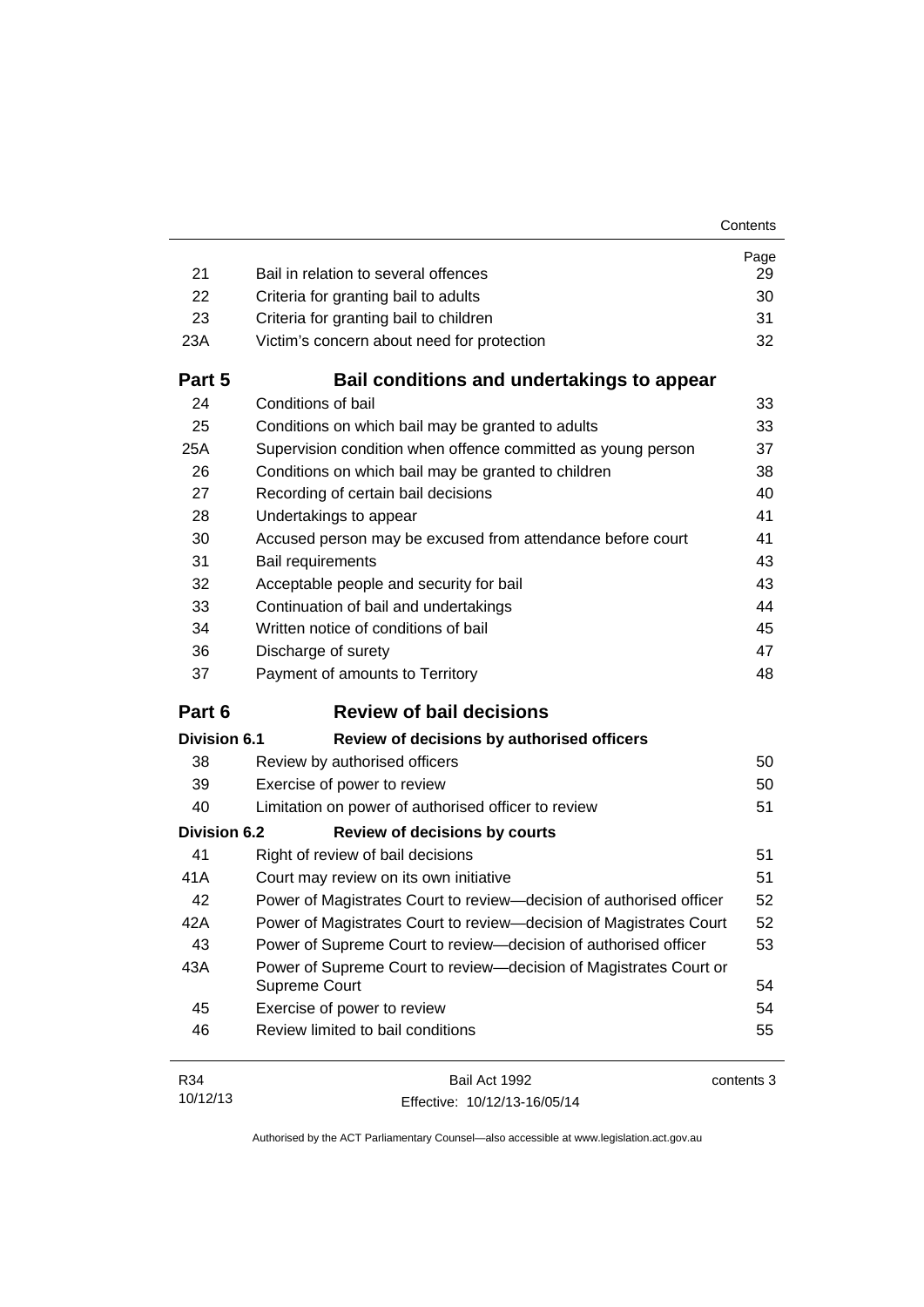#### **Contents**

|        |                                                         | Page |
|--------|---------------------------------------------------------|------|
| Part 7 | <b>Miscellaneous</b>                                    |      |
| 47     | Giving information relating to bail                     | 57   |
| 47A    | Notice to victim of bail decisions                      | 57   |
| 48     | Notification to court that bail condition not satisfied | 58   |
| 49     | Failure to answer bail                                  | 58   |
| 51     | Indemnification of sureties                             | 59   |
| 52     | Contravention of Act by police officers                 | 59   |
| 55     | Civil standard of proof to apply for certain purposes   | 60   |
| 56     | No right of surety to arrest                            | 60   |
| 56A    | Arrest without warrant of person on bail                | 60   |
| 56B    | Arrest for breach of condition by person outside ACT    | 61   |
| 57     | Act to prevail                                          | 62   |
| 57AA   | Abolition of inherent power of bail                     | 62   |
| 58     | Approved forms                                          | 62   |
| 59     | Regulation-making power                                 | 63   |

| <b>Schedule 1</b> | Offences to which presumption of bail does                 |    |  |
|-------------------|------------------------------------------------------------|----|--|
|                   | not apply                                                  | 64 |  |
| <b>Part 1.1</b>   | <b>Offences against Crimes Act 1900</b>                    | 64 |  |
| <b>Part 1.2</b>   | <b>Offences against Criminal Code</b>                      | 65 |  |
| <b>Part 1.3</b>   | <b>Offence against Drugs of Dependence Act 1989</b>        | 67 |  |
| <b>Part 1.4</b>   | <b>Offences against Medicines, Poisons and Therapeutic</b> |    |  |
|                   | Goods Act 2008                                             | 67 |  |
| <b>Part 1.5</b>   | Offences against Customs Act 1901 (Cwlth)                  | 67 |  |

# **[Dictionary](#page-75-0)** [68](#page-75-0)

### **[Endnotes](#page-79-0)**

|     | About the endnotes  | 72. |
|-----|---------------------|-----|
| 2   | Abbreviation key    | 72. |
| - 3 | Legislation history | 73  |
| 4   | Amendment history   | 80  |
|     |                     |     |

contents 4 Bail Act 1992 Effective: 10/12/13-16/05/14

R34 10/12/13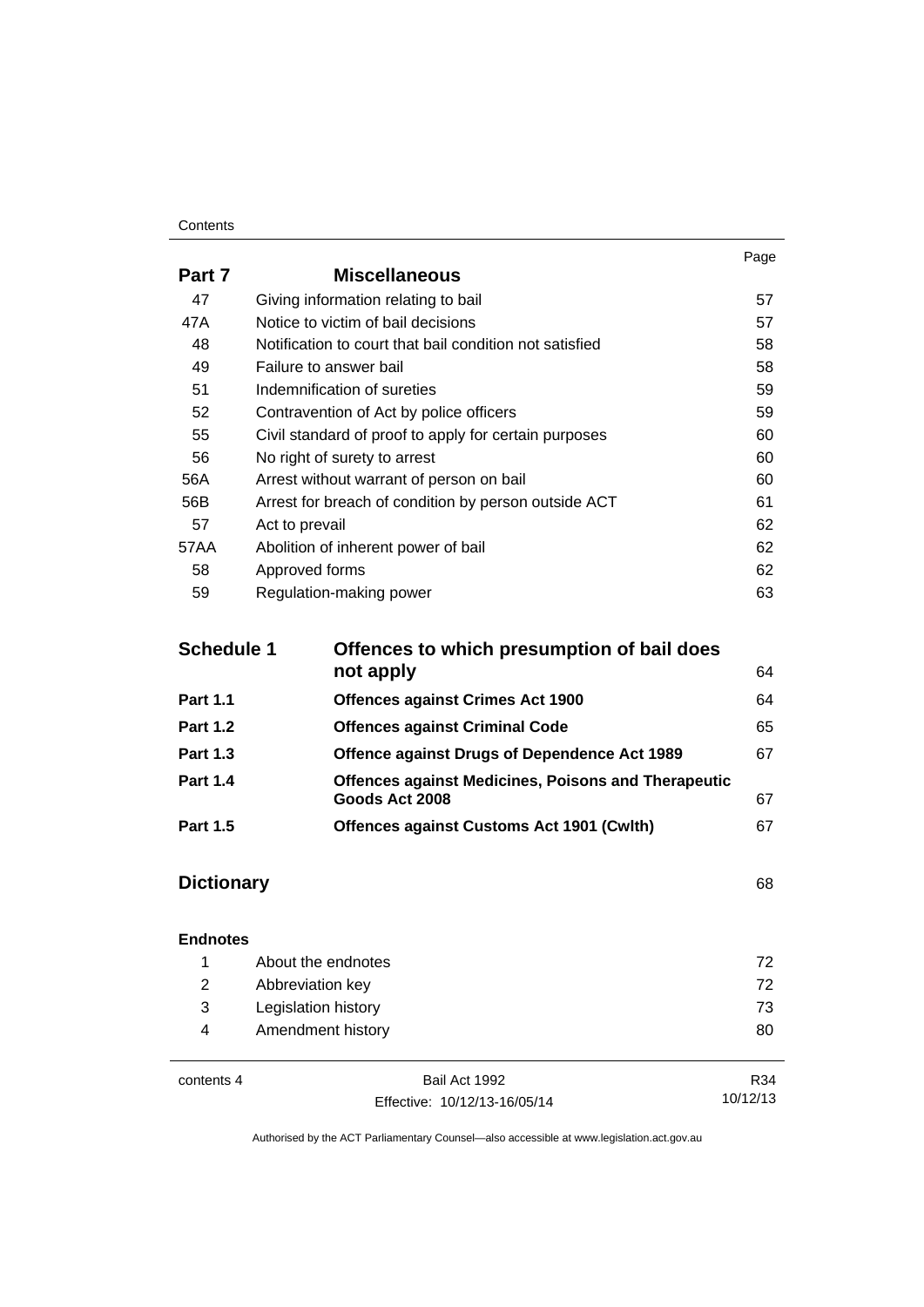**Contents** 

5 Earlier republications

Page<br>89

Bail Act 1992 Effective: 10/12/13-16/05/14 contents 5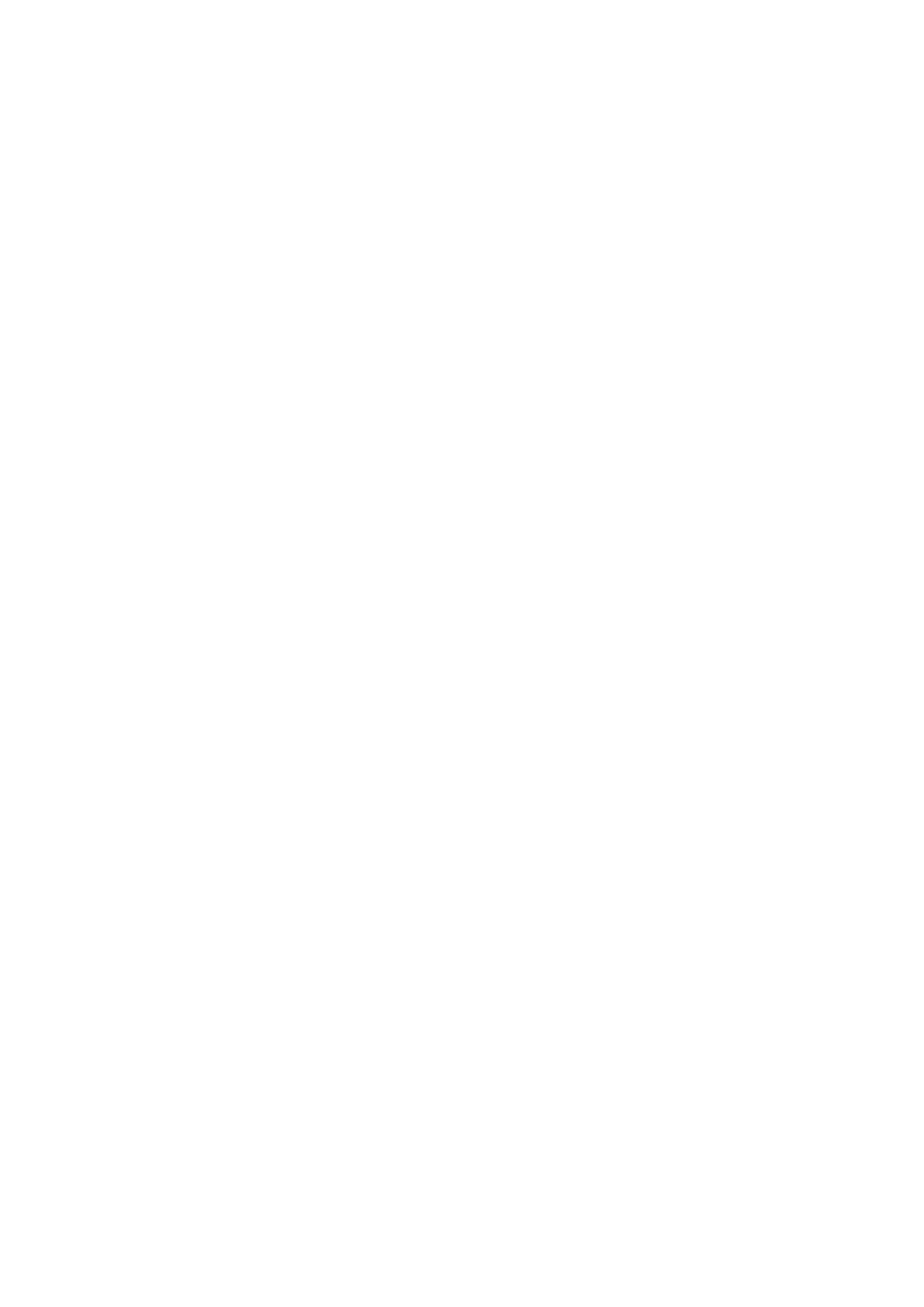

# **Bail Act 1992**

An Act relating to bail for accused people in connection with criminal proceedings

R34 10/12/13

l

page 1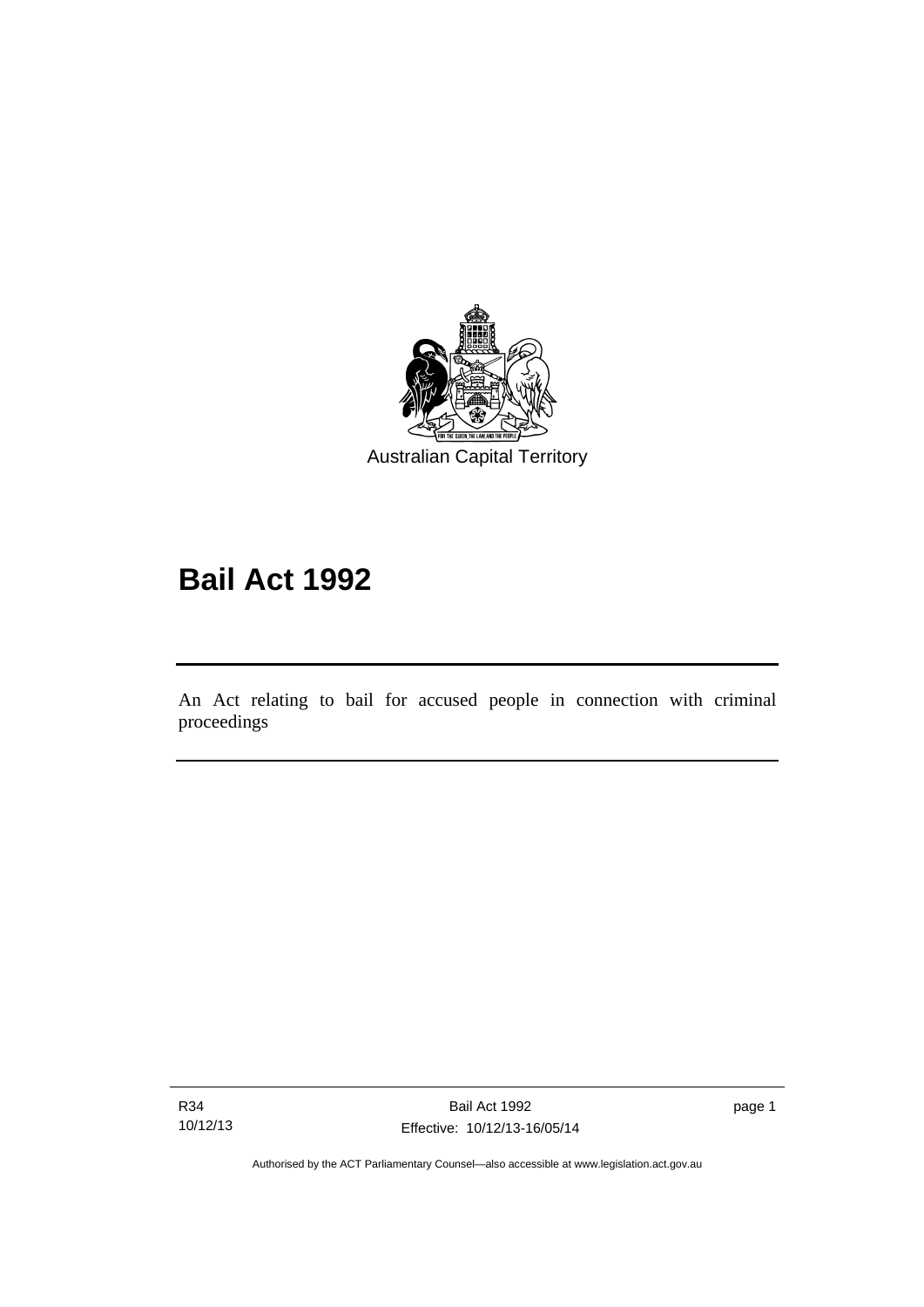#### Part 1 **Preliminary**

Section 1

# <span id="page-9-0"></span>**Part 1** Preliminary

### <span id="page-9-1"></span>**1 Name of Act**

This Act is the *Bail Act 1992*.

### <span id="page-9-2"></span>**2 Dictionary**

The dictionary at the end of this Act is part of this Act.

*Note 1* The dictionary at the end of this Act defines certain terms used in this Act, and includes references (*signpost definitions*) to other terms defined elsewhere.

> For example, the signpost definition '*mental dysfunction*—see the *[Mental Health \(Treatment and Care\) Act 1994](http://www.legislation.act.gov.au/a/1994-44)*, dictionary.' means that the term 'mental dysfunction' is defined in that dictionary and the definition applies to this Act.

*Note* 2 A definition in the dictionary (including a signpost definition) applies to the entire Act unless the definition, or another provision of the Act, provides otherwise or the contrary intention otherwise appears (see [Legislation Act,](http://www.legislation.act.gov.au/a/2001-14) s 155 and s 156 (1)).

### <span id="page-9-3"></span>**3 Notes**

A note included in this Act is explanatory and is not part of this Act.

*Note* See the [Legislation Act,](http://www.legislation.act.gov.au/a/2001-14) s 127 (1), (4) and (5) for the legal status of notes.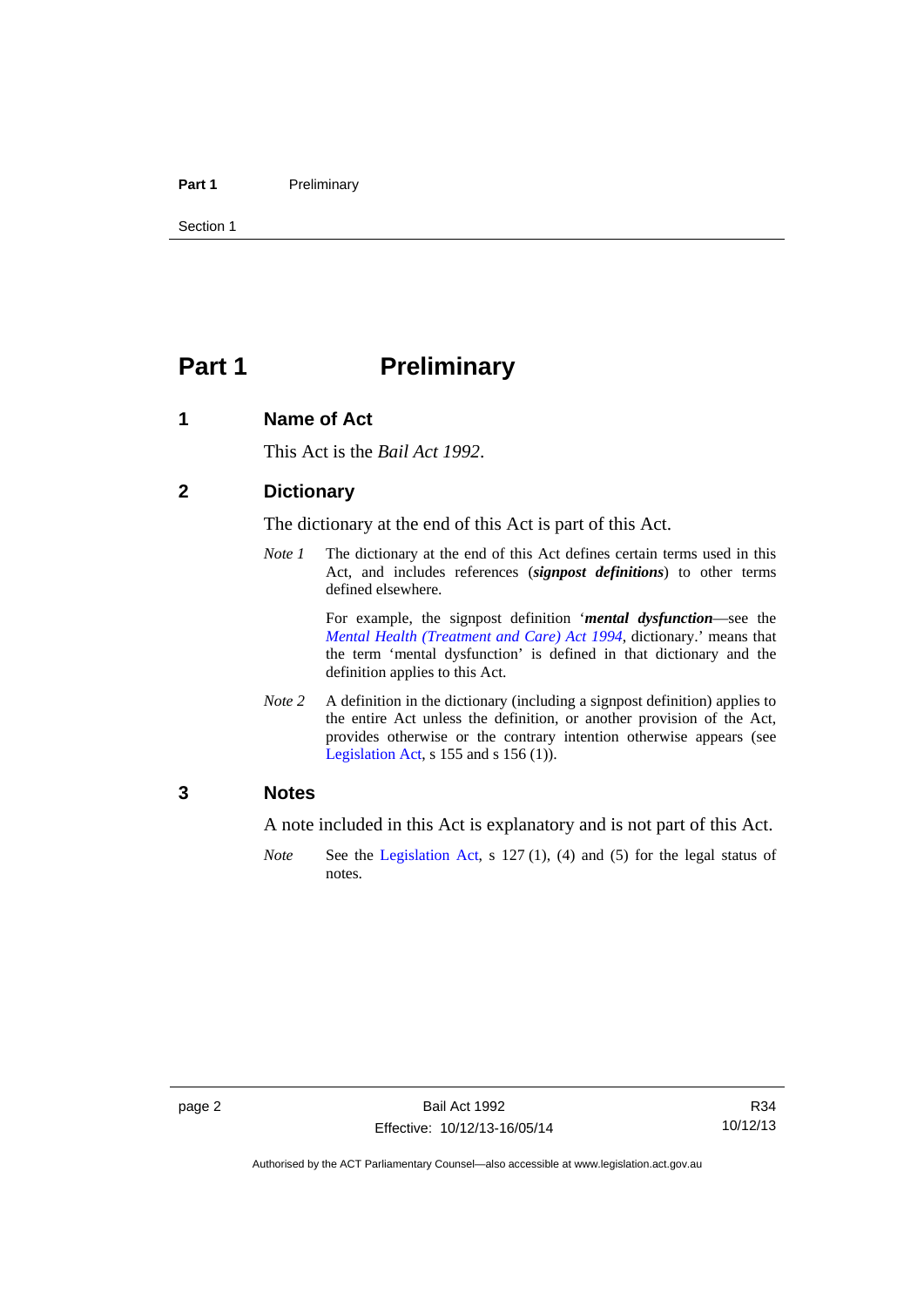### <span id="page-10-0"></span>**3A Offences against Act—application of Criminal Code etc**

Other legislation applies in relation to offences against this Act.

*Note 1 Criminal Code* The [Criminal Code](http://www.legislation.act.gov.au/a/2002-51), ch 2 applies to all offences against this Act (see Code, pt 2.1). The chapter sets out the general principles of criminal responsibility (including burdens of proof and general defences), and defines terms

used for offences to which the Code applies (eg *conduct*, *intention*, *recklessness* and *strict liability*).

*Note 2 Penalty units* 

The [Legislation Act](http://www.legislation.act.gov.au/a/2001-14), s 133 deals with the meaning of offence penalties that are expressed in penalty units.

### <span id="page-10-1"></span>**4 Act applies to children**

This Act applies to a person whether or not the person is an adult.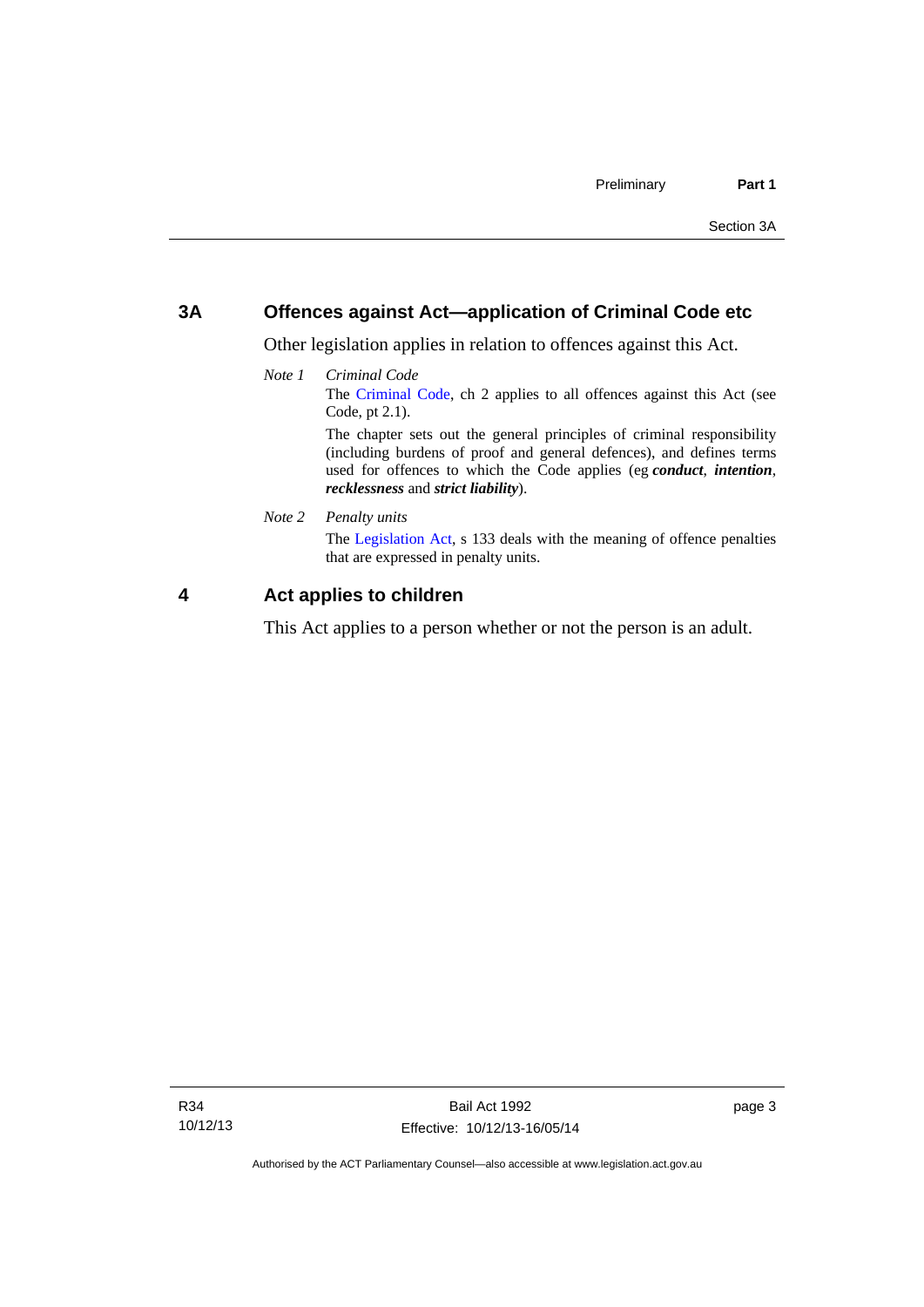# <span id="page-11-0"></span>**Part 2 Availability of bail**

### <span id="page-11-1"></span>**Division 2.1 When bail may be granted and rights following**

### <span id="page-11-2"></span>**5 When may bail be granted?**

- (1) An accused person may be granted bail in relation to any period when the person is not required to attend court in relation to the offence with which the person has been charged.
- (2) However, an accused person who is in custody in relation to an offence must not be granted bail in relation to any period when—
	- (a) the person is in custody for another offence or reason in relation to which the person is not entitled to be granted bail; or
	- (b) the person is serving a sentence of imprisonment.

### <span id="page-11-3"></span>**6 Rights following grant of bail**

- (1) This section applies if—
	- (a) bail is granted to an accused person in relation to an offence; and
	- (b) the person gives an undertaking to appear; and
	- (c) if a bail condition mentioned in section  $25(1)$  (b) (ii) or (c) is imposed—the security is given or the deposit made.
- (2) The person is entitled—
	- (a) if the person is in custody—to be released from custody; and
	- (b) to remain at liberty in relation to the offence until required to appear before a court in accordance with the undertaking.
- (3) This section is subject to section 56A (Arrest without warrant of person on bail).

Authorised by the ACT Parliamentary Counsel—also accessible at www.legislation.act.gov.au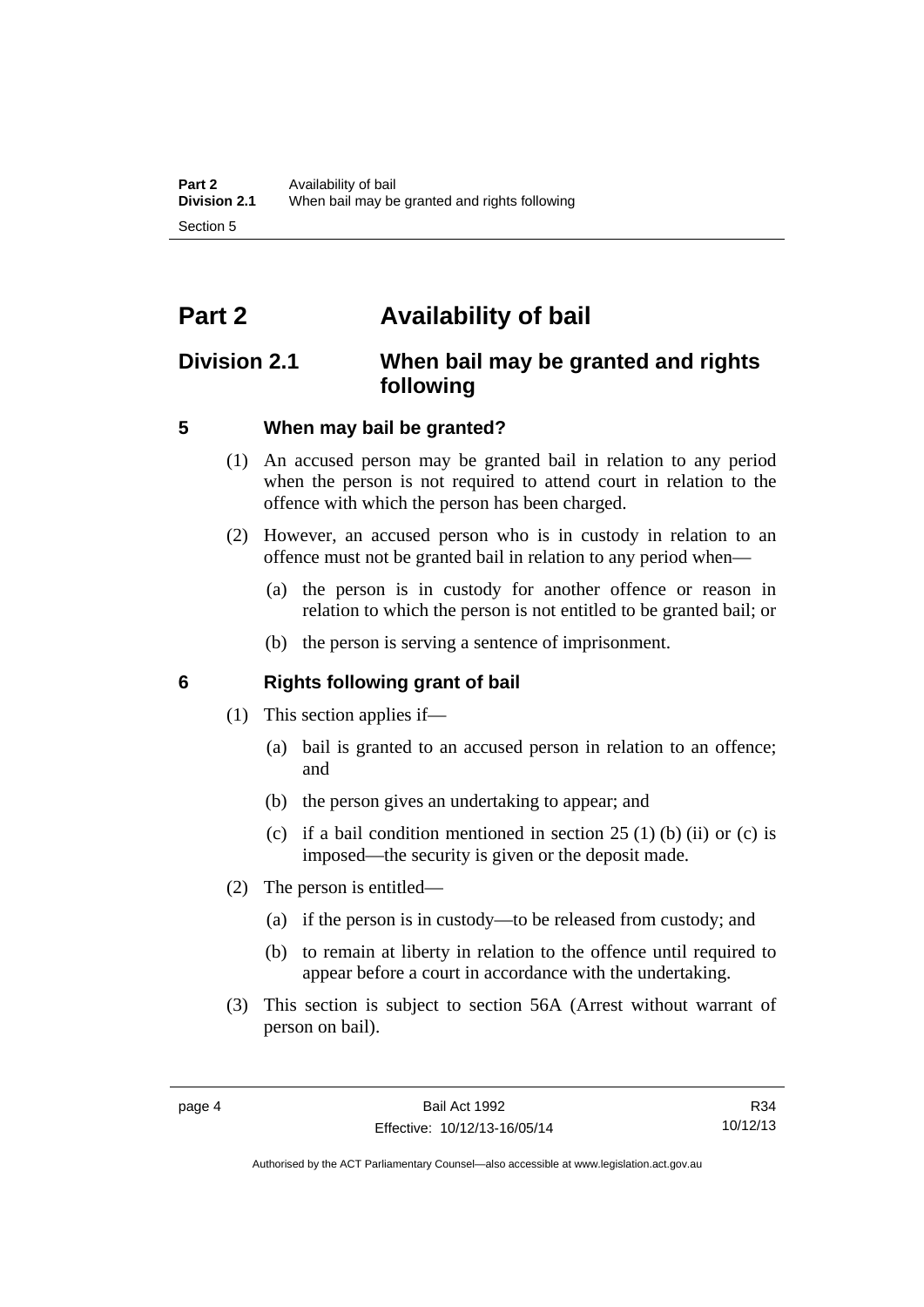# <span id="page-12-0"></span>**Division 2.2 Presumption for bail**

### <span id="page-12-1"></span>**7 Div 2.2 subject to div 2.3 and div 2.4**

This division is subject to division 2.3 (No presumption for bail) and division 2.4 (Presumption against bail).

### <span id="page-12-2"></span>**8 Entitlement to bail—certain minor offences etc**

- (1) This section applies to—
	- (a) a person charged with an offence not punishable by imprisonment (except in default of payment of a fine); and
	- (b) a person charged with an offence punishable by imprisonment for not longer than 6 months; and
	- (c) a person arrested for a breach of the peace or apprehended breach of the peace; and
	- (d) a person arrested under a warrant because of failure to comply with a summons or subpoena; and
	- (e) a person brought up to attend a trial or hearing following the issue of a habeas corpus order.
- (2) The person is entitled—
	- (a) to be granted bail; and
	- (b) if the person is in custody—to be released from custody as soon as the person gives an undertaking to appear.
- (3) However, if no further appearance is required for a person arrested for a breach of the peace or an apprehended breach of the peace, the person may be released from custody without giving an undertaking to appear.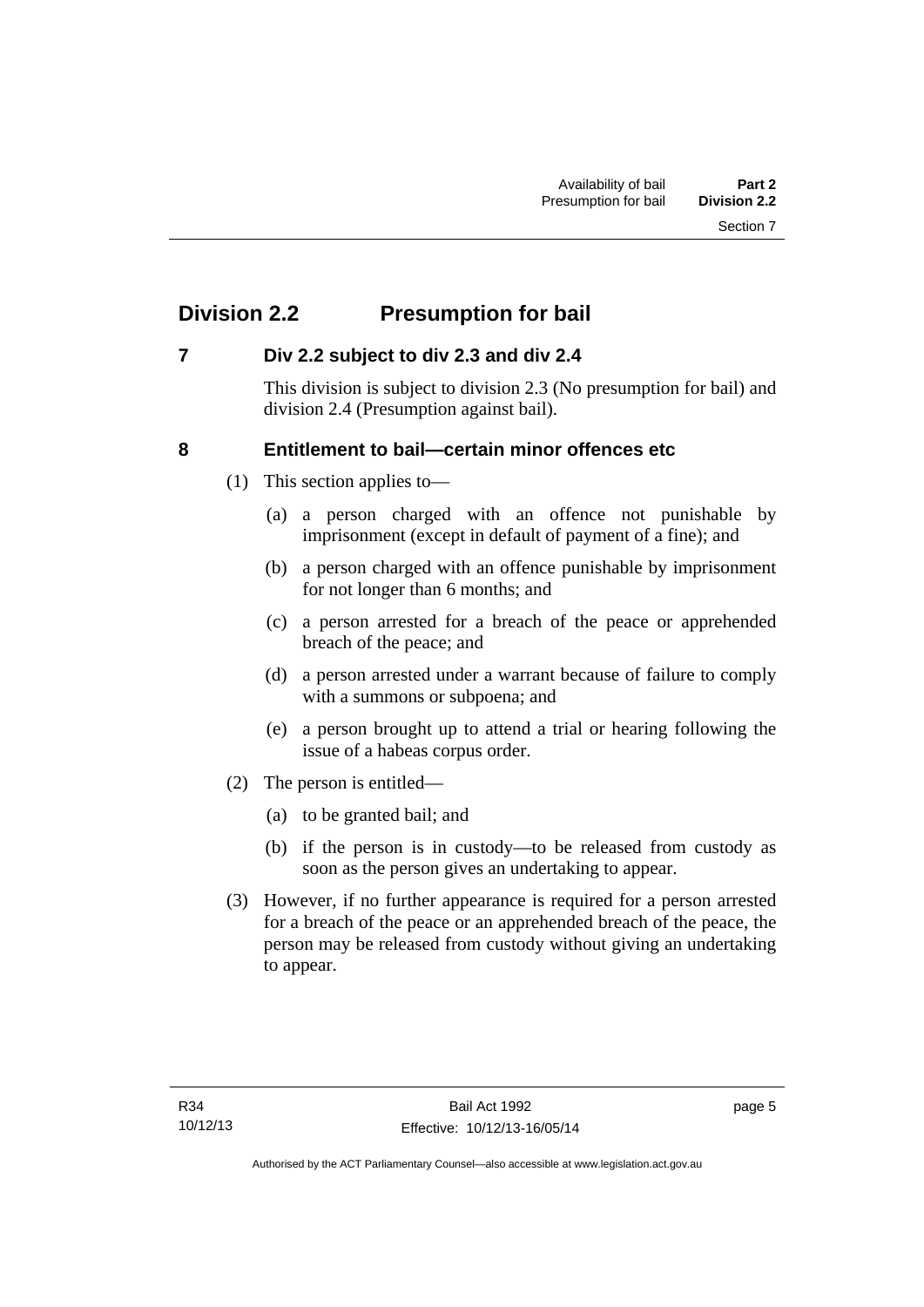- (4) A condition to keep the peace may be imposed on a grant of bail to a person arrested for a breach of the peace or an apprehended breach of the peace.
	- *Note* For other conditions that may be imposed on a grant of bail, see s 25 and s 26.

### <span id="page-13-0"></span>**8A Entitlement to bail—breach of sentence obligations**

- (1) This section applies to a person arrested, or otherwise brought before the court or a magistrate, in relation to a breach, or anticipated breach, of—
	- (a) a deferred sentence obligation under the *[Crimes \(Sentencing\)](http://www.legislation.act.gov.au/a/2005-58)  [Act 2005](http://www.legislation.act.gov.au/a/2005-58)*; or
	- (b) any of the following obligations under the *[Crimes \(Sentence](http://www.legislation.act.gov.au/a/2005-59)  [Administration\) Act 2005](http://www.legislation.act.gov.au/a/2005-59)*:
		- (i) a periodic detention obligation;
		- (ii) a good behaviour obligation;
		- (iii) a parole obligation;
		- (iv) a release on licence obligation.
- (2) The person has the same entitlement to bail in relation to the breach, or anticipated breach, of the obligation as the person has under this part in relation to the offence to which the obligation relates.

### **Examples**

1 Martin has been found guilty of armed robbery and sentenced to periodic detention. He has breached his periodic detention obligations and is arrested and brought before a magistrate under the *[Crimes \(Sentence Administration\)](http://www.legislation.act.gov.au/a/2005-59)  [Act 2005](http://www.legislation.act.gov.au/a/2005-59)*, section 65 (Arrest warrant—breach of periodic detention obligations). There is no presumption in relation to bail because the offence of armed robbery is an offence to which division 2.2 (Presumption for bail) does not apply.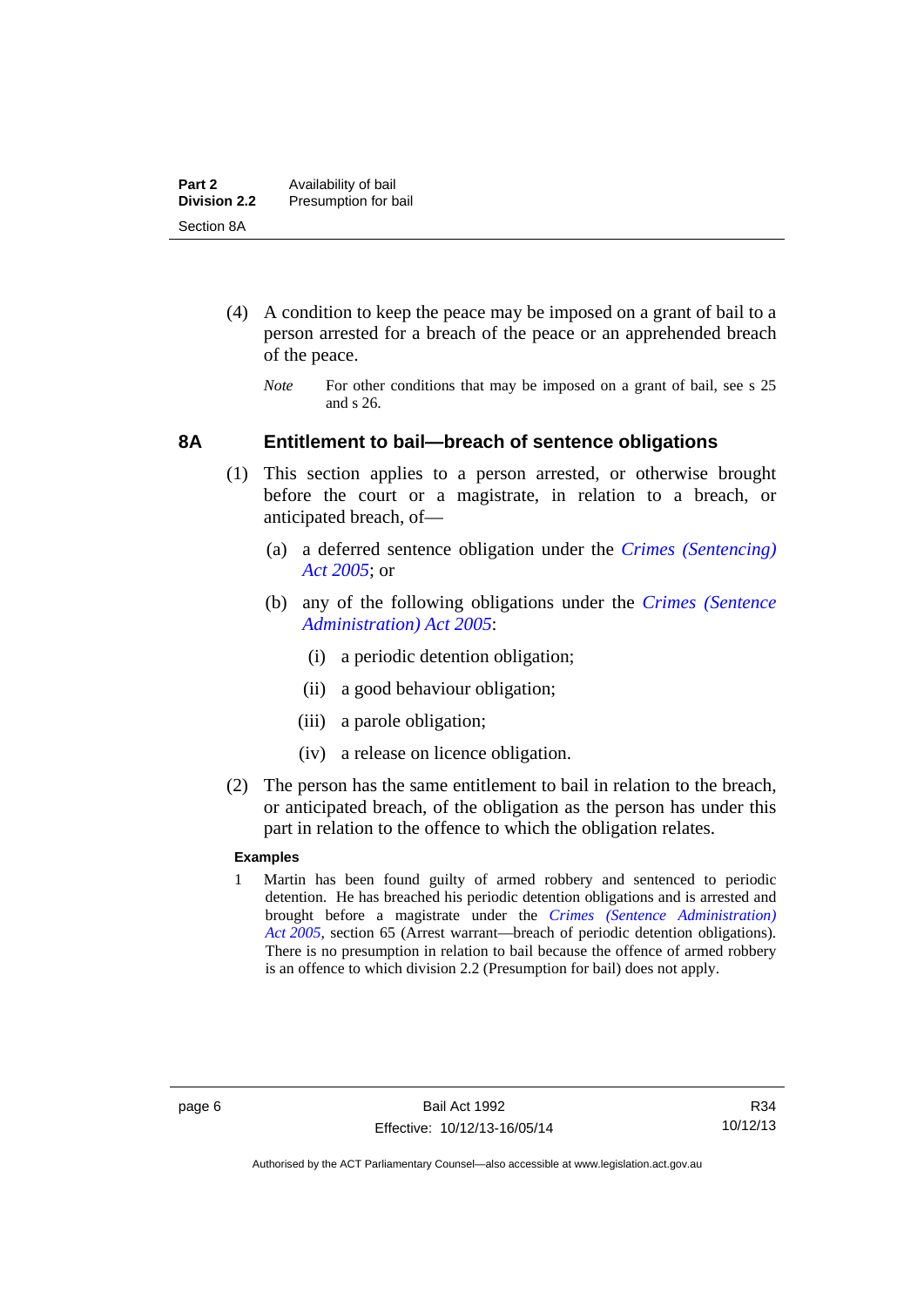- 2 Joe has been found guilty of threatening to kill. Joe had, 3 years before, been found guilty of an offence involving violence. A suspended sentence order under the *[Crimes \(Sentencing\) Act 2005](http://www.legislation.act.gov.au/a/2005-58)* is made as part of the sentence for the offence of threatening to kill and Joe is released under the order on signing an undertaking under a good behaviour order. However, Joe breaches the good behaviour order and is before the court on an application to cancel the order. There is no presumption in relation to bail because section 9B (b) applies to make the offence of threatening to kill an offence to which division 2.2 (Presumption for bail) does not apply.
	- *Note* An example is part of the Act, is not exhaustive and may extend, but does not limit, the meaning of the provision in which it appears (see [Legislation Act,](http://www.legislation.act.gov.au/a/2001-14) s 126 and s 132).

### <span id="page-14-0"></span>**8B Entitlement to bail—custody relating to sentence administration board hearings**

- (1) This section applies if—
	- (a) a person is arrested under the *[Crimes \(Sentence](http://www.legislation.act.gov.au/a/2005-59)  [Administration\) Act 2005](http://www.legislation.act.gov.au/a/2005-59)*, section 206 (Arrest of offender for board hearing) and brought before a magistrate; or
	- (b) a person is remanded in custody under the *[Crimes \(Sentence](http://www.legislation.act.gov.au/a/2005-59)  [Administration\) Act 2005](http://www.legislation.act.gov.au/a/2005-59)*, section 210 (Custody of offender during board hearing adjournment) and an application for bail for the person is made to a court or magistrate.
- (2) The person has the same entitlement to bail as the person had for the offence to which the board hearing relates.

### <span id="page-14-1"></span>**9 Limitations on entitlement to bail**

- (1) A person charged with an offence mentioned in section 8 (1) (a) or (b) is not entitled to be granted bail if—
	- (a) the person has previously failed to comply with an undertaking to appear, or a bail condition imposed, in relation to the same or a similar offence; or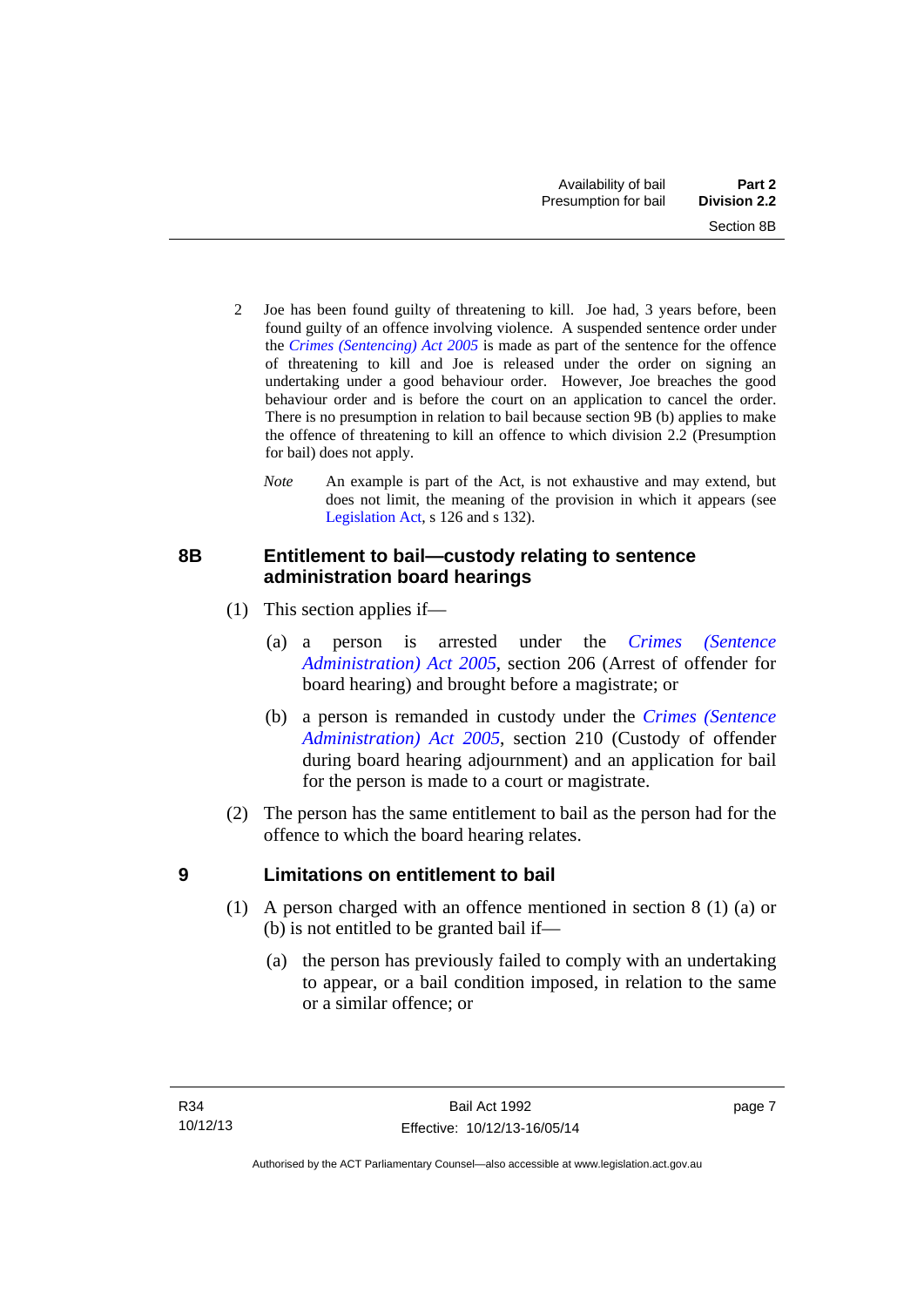- (b) in the opinion of the court or authorised officer, the person is incapacitated by intoxication, injury or use of drugs or is otherwise in danger of physical injury or in need of physical protection.
- (2) A person arrested for a breach of the peace or apprehended breach of the peace is not entitled to be granted bail if the person has previously, without reasonable excuse, failed to comply with an undertaking to appear, or a bail condition imposed, in relation to a breach of the peace or apprehended breach of the peace.

### <span id="page-15-0"></span>**9A Entitlement to bail—offences other than minor offences**

- (1) This section applies to—
	- (a) a person in relation to an offence other than an offence mentioned in section 8 (1) (a) or (b) (Entitlement to bail certain minor offences etc); and
	- (b) a person who is not entitled to bail under section 8 (2) because of section  $9(1)$  or  $(2)$ .
- (2) The person is entitled to be granted bail unless the court or authorised officer is satisfied that refusal is justified after considering—
	- (a) for an adult—the matters mentioned in section 22 (Criteria for granting bail to adults); or
	- (b) for a child—the matters mentioned in section 23 (Criteria for granting bail to children).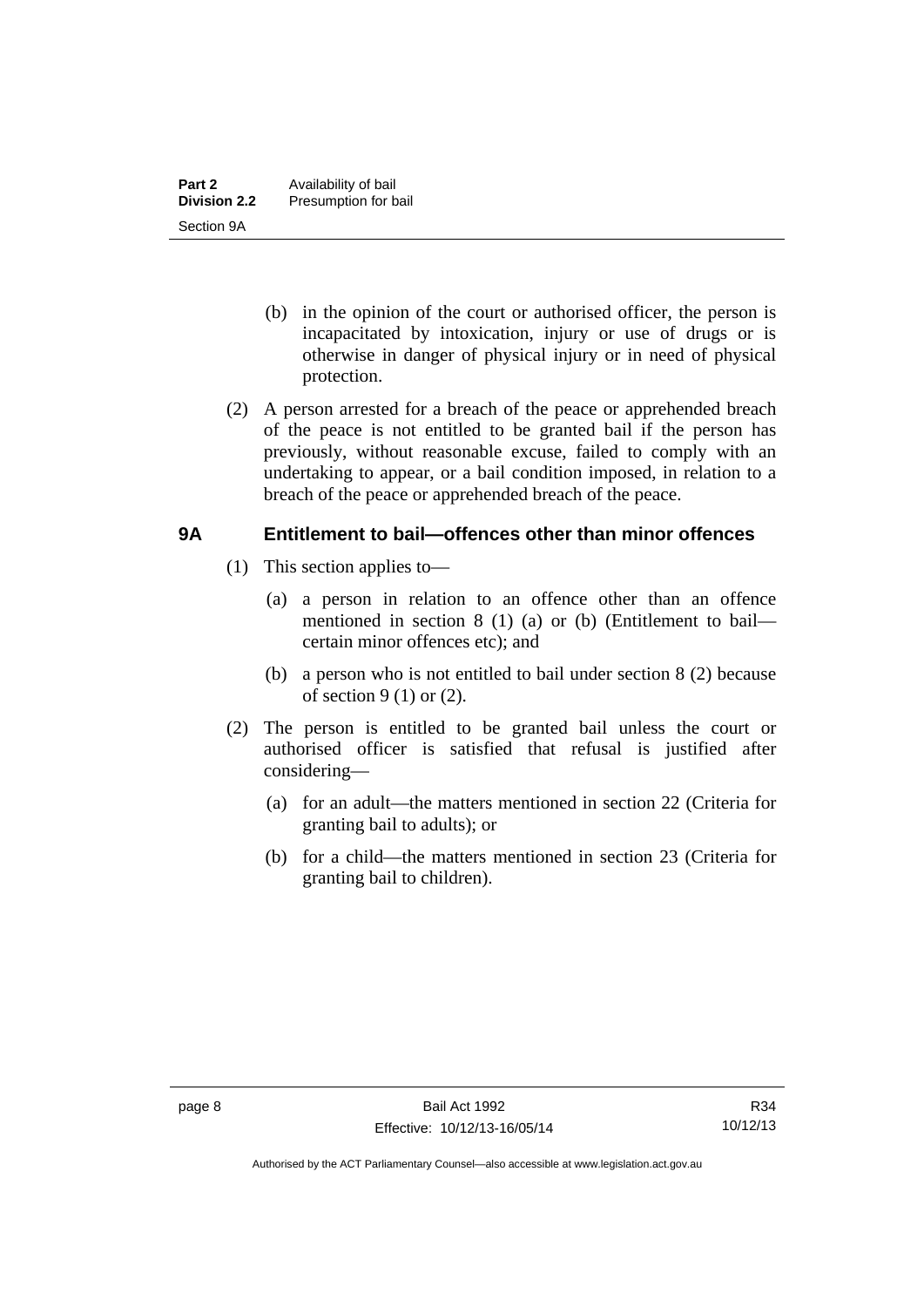### <span id="page-16-0"></span>**Division 2.3 No presumption for bail**

### <span id="page-16-1"></span>**9B Div 2.2 not to apply to certain offences**

Division 2.2 (Presumption for bail) does not apply to the grant of bail—

- (a) to a person accused of an offence mentioned in schedule 1 (Offences to which presumption for bail does not apply); or
- (b) to a person accused of any of the following offences, if the person has in the previous 10 years been found guilty of an offence involving violence or the threat of violence:
	- (i) an offence against the *[Crimes Act 1900](http://www.legislation.act.gov.au/a/1900-40)*, section 30 (Threat to kill);
	- (ii) an offence against the *[Crimes Act 1900](http://www.legislation.act.gov.au/a/1900-40)*, section 31 (Threat to inflict grievous bodily harm);
	- (iii) an offence against the *[Crimes Act 1900](http://www.legislation.act.gov.au/a/1900-40)*, section 35 (Stalking);
	- (iv) an offence against the *[Domestic Violence and Protection](http://www.legislation.act.gov.au/a/2008-46)  [Orders Act 2008](http://www.legislation.act.gov.au/a/2008-46)*, section 90 (Offence for contravention of protection order); or
- (c) to a person accused of an offence against the *[Criminal Code](http://www.comlaw.gov.au/Details/C2013C00138)  [Act 1995](http://www.comlaw.gov.au/Details/C2013C00138)* (Cwlth), section 80.1 (Treason); or
- (d) to a person convicted of an indictable offence but not sentenced.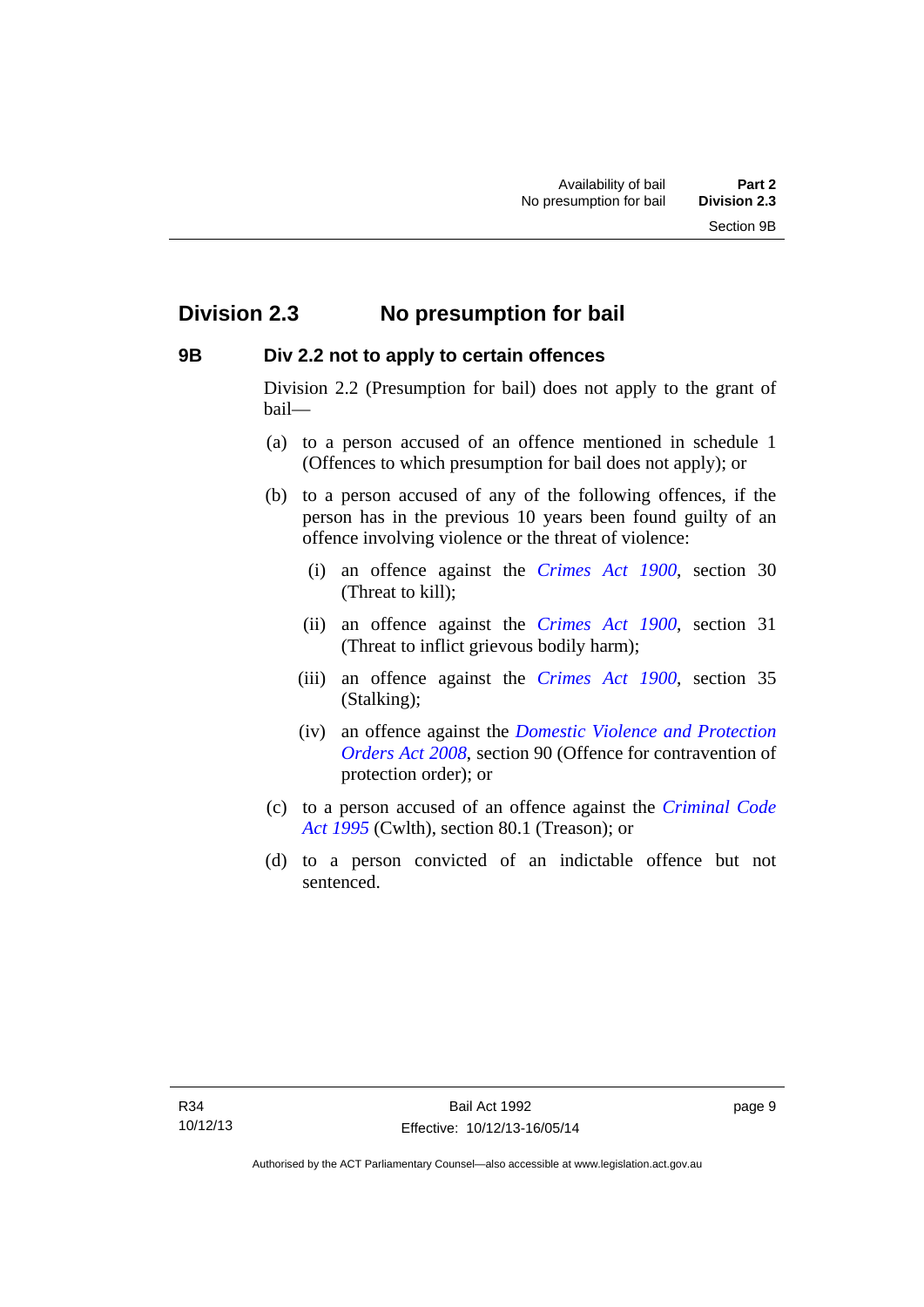# <span id="page-17-0"></span>**Division 2.4 Presumption against bail**

### <span id="page-17-1"></span>**9C Bail for murder and certain serious drug offences**

- (1) This section applies to a person accused of—
	- (a) murder; or
	- (b) an offence against any of the following provisions of the [Criminal Code,](http://www.legislation.act.gov.au/a/2002-51) chapter 6 (Serious drug offences):
		- (i) section 603 (1) (which is about trafficking in a large commercial quantity of a controlled drug);
		- (ii) section  $607(1)$  (which is about manufacturing a large commercial quantity of a controlled drug for selling);
		- (iii) section 616 (1) (which is about cultivating a large commercial quantity of a controlled plant for selling);
		- (iv) section 619 (1) (which is about selling a large commercial quantity of a controlled plant);
		- (v) section  $622(1)$  (which is about supplying etc a commercial quantity of a controlled drug to a child for selling);
		- (vi) section 624 (1) (which is about procuring a child to traffic in a commercial quantity of a controlled drug).
	- *Note* A reference to an offence against a territory law includes a reference to a related ancillary offence, eg attempt (see [Legislation Act](http://www.legislation.act.gov.au/a/2001-14), s 189).
- (2) A court or authorised officer must not grant bail to the person unless satisfied that special or exceptional circumstances exist favouring the grant of bail.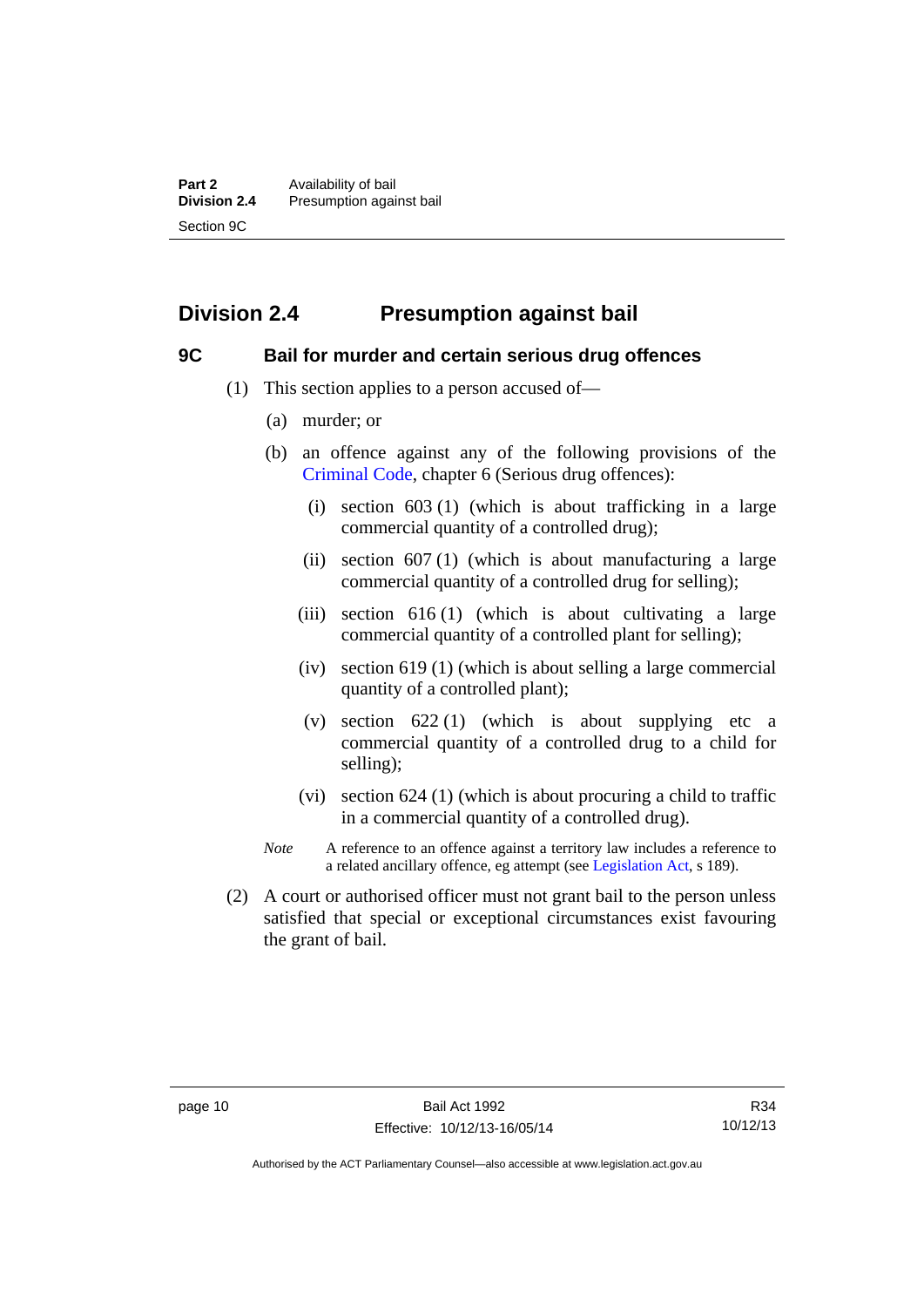- (3) However, even if special or exceptional circumstances are established, the court or officer must refuse bail if satisfied that refusal is justified after considering—
	- (a) for an adult—the matters mentioned in section 22 (Criteria for granting bail to adults); or
	- (b) for a child—the matters mentioned in section 23 (Criteria for granting bail to children).

### <span id="page-18-0"></span>**9D Bail for serious offence committed while charge for another pending or outstanding**

- (1) This section applies if—
	- (a) a person is accused of a serious offence; and
	- (b) the person is alleged to have committed the offence while a charge against the person for another serious offence is pending or outstanding.

### **Example**

Claude is served with a summons to attend the Magistrates Court to answer a charge that he has committed the offence of taking a motor vehicle without consent (punishable by 5 years imprisonment under the [Criminal Code,](http://www.legislation.act.gov.au/a/2002-51) section 318 (1), and so a serious offence for this section). Before the court date, Claude is arrested and charged with having committed an aggravated robbery the day after being served with the summons (punishable by 25 years imprisonment under the [Criminal Code](http://www.legislation.act.gov.au/a/2002-51), section 310, and so also a serious offence for this section). At the time of the alleged aggravated robbery, the charge of taking a motor vehicle without consent was still pending. This section will apply to any decision about the grant of bail to Claude in relation to the aggravated robbery charge.

- *Note* An example is part of the Act, is not exhaustive and may extend, but does not limit, the meaning of the provision in which it appears (see [Legislation Act,](http://www.legislation.act.gov.au/a/2001-14) s 126 and s 132).
- (2) A court or an authorised officer must not grant bail to the accused person unless satisfied that special or exceptional circumstances exist favouring the grant of bail.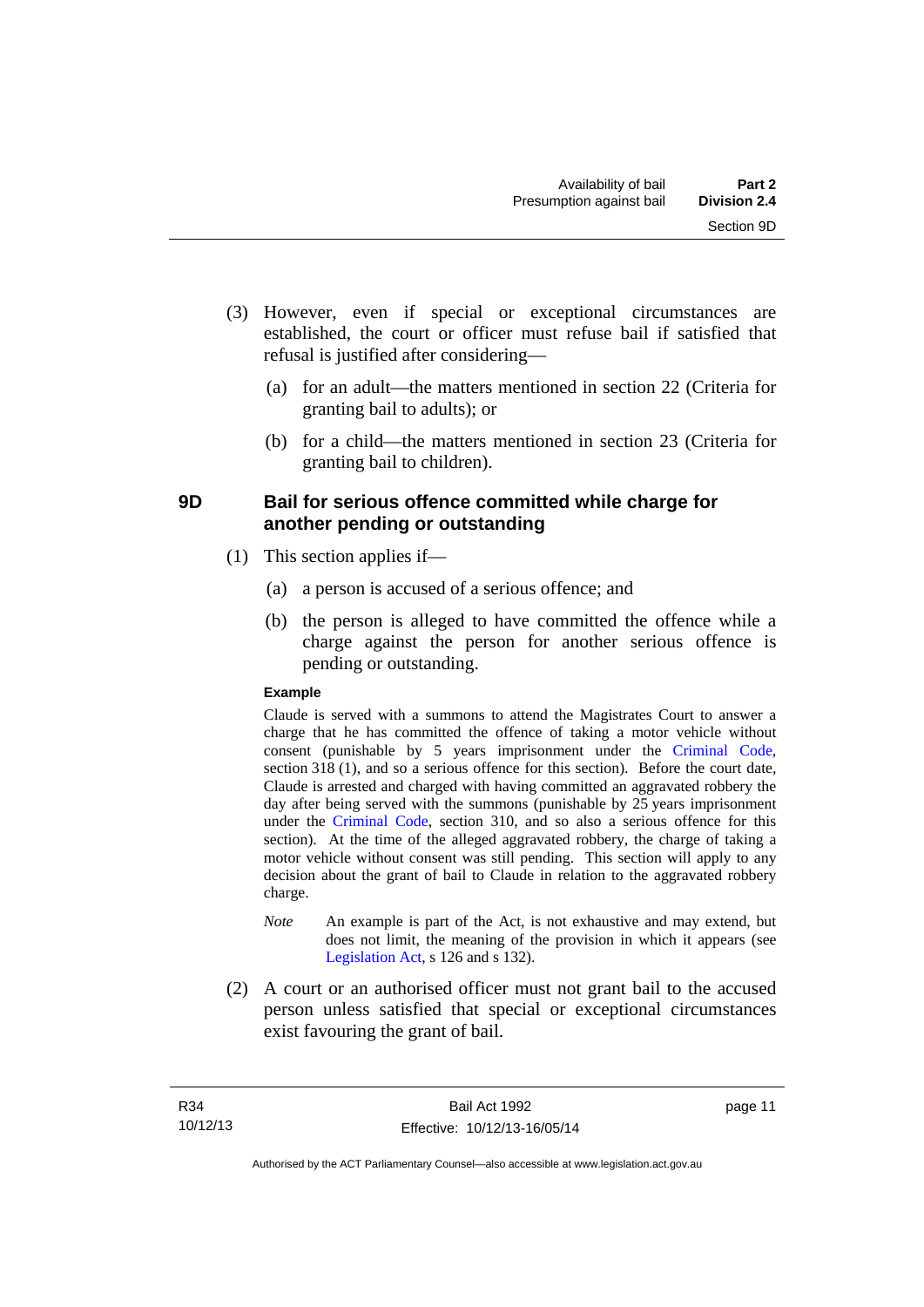- (3) However, even if special or exceptional circumstances are established, the court or officer must refuse bail if satisfied that refusal is justified after considering—
	- (a) for an adult—the matters mentioned in section 22 (Criteria for granting bail to adults); or
	- (b) for a child—the matters mentioned in section 23 (Criteria for granting bail to children).
- (4) Also, if the serious offence mentioned in subsection (1) (a) or (b) is a domestic violence offence, an authorised person must not grant bail to the accused person if satisfied that refusal of bail is required under section 9F (Domestic violence offence—bail by authorised officer).
- (5) This section does not affect the application of section 9F (4) and (5) to the accused person if—
	- (a) the serious offence mentioned in subsection (1) (a) or (b) is a domestic violence offence; and
	- (b) an authorised person grants bail to the accused person.
- (6) In this section:

*outstanding*—a charge against a person for an offence is *outstanding*—

- (a) until the charge is finally dealt with in any of the following ways:
	- (i) the charge is withdrawn;
	- (ii) the charge is dismissed by a court;
	- (iii) the person is discharged by the Magistrates Court following a committal hearing;
	- (iv) the person is acquitted or found guilty by a court of the offence; and

R34 10/12/13

Authorised by the ACT Parliamentary Counsel—also accessible at www.legislation.act.gov.au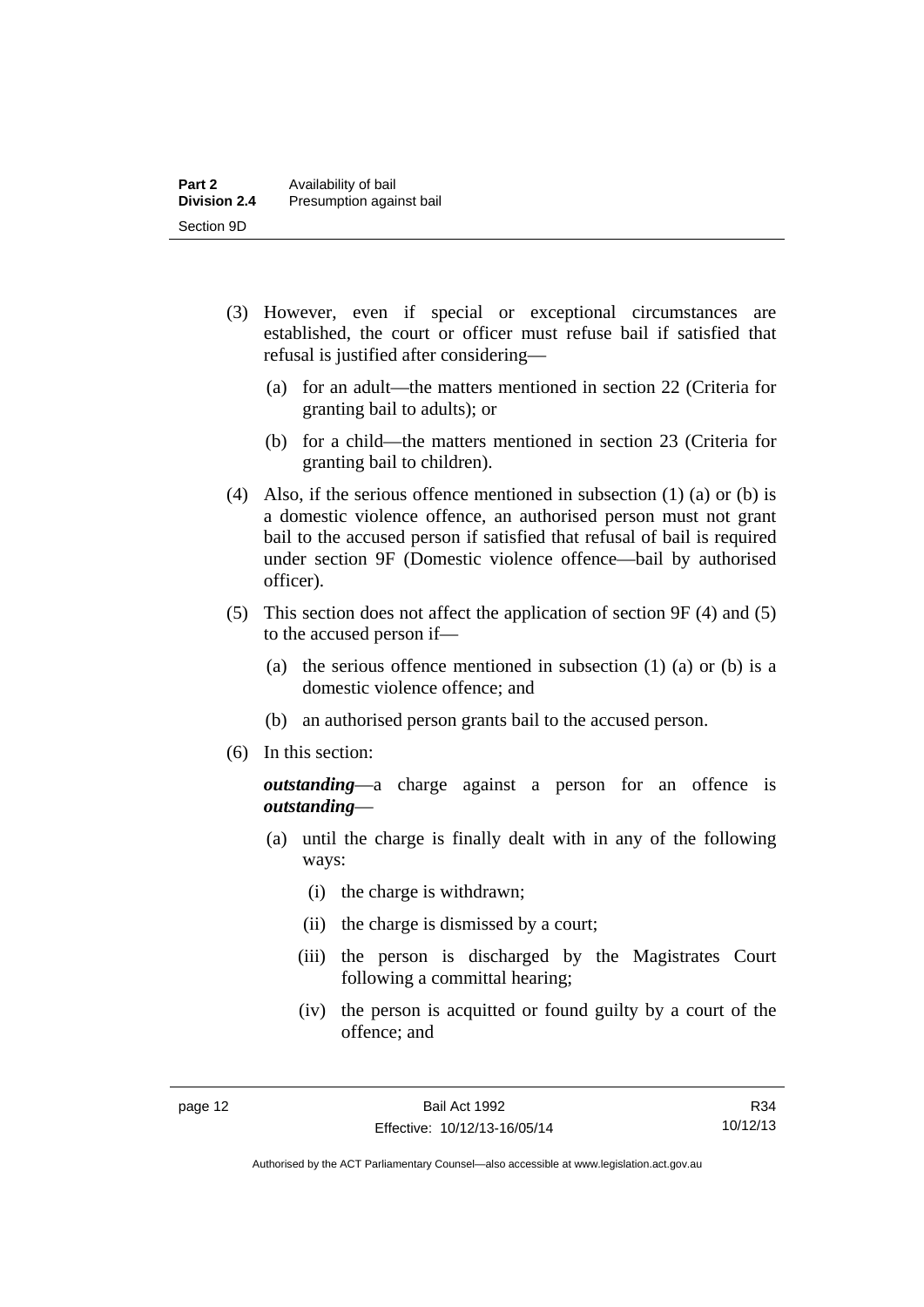- (b) if the person is acquitted or found guilty by a court of the offence charged, but a new trial on the charge (or a charge based on the same facts) is later ordered on appeal—from the date the new trial is ordered until the earliest of the following happens—
	- (i) the charge (or a charge based on the same facts) is finally dealt with as mentioned in paragraph (a)  $(i)$ ,  $(ii)$  or  $(iv)$ ;
	- (ii) the order for the new trial is reversed on a further appeal.

### *Note Found guilty*, of an offence, includes—

- having an order made for the offence under the *[Crimes](http://www.legislation.act.gov.au/a/2005-58)  [\(Sentencing\) Act 2005](http://www.legislation.act.gov.au/a/2005-58)*, s 17 (Non-conviction orders—general)
- having the offence taken into account under the *[Crimes](http://www.legislation.act.gov.au/a/2005-58)  [\(Sentencing\) Act 2005](http://www.legislation.act.gov.au/a/2005-58)*, s 57 (Outstanding additional offences taken into account in sentencing)

(see [Legislation Act,](http://www.legislation.act.gov.au/a/2001-14) dict, pt 1).

*pending*—a charge against a person for an serious offence is *pending* if the person has not yet been charged with the offence, but the person has—

- (a) been arrested for the offence (unless the person is later released without being charged with a serious offence); or
- (b) been served with a summons to appear before a court to answer a charge for the offence; or
- (c) at the invitation of a police officer, signed an agreement to attend court to answer a charge for the offence.

*serious offence* means an offence punishable by imprisonment for 5 years or longer (other than an offence in relation to which an election for summary disposal has been made under the *[Crimes](http://www.legislation.act.gov.au/a/1900-40)  [Act 1900](http://www.legislation.act.gov.au/a/1900-40)*, section 374 (Summary disposal of certain cases at prosecutor's election).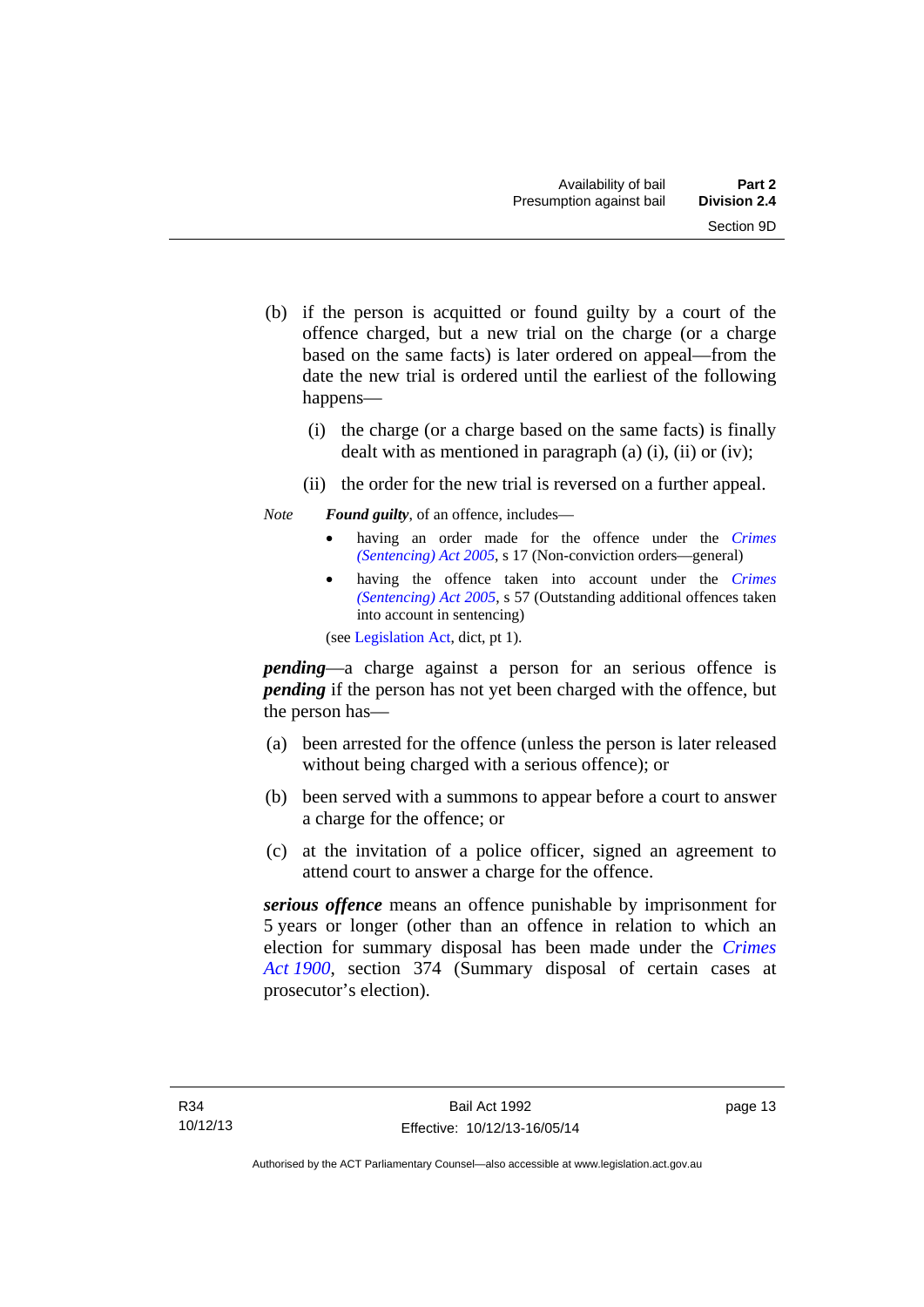### <span id="page-21-0"></span>**9E Bail for person sentenced to imprisonment**

- (1) This section applies if—
	- (a) a person has been convicted of an offence by a court and sentenced to a period of imprisonment for the offence; and
	- (b) an appeal is pending in relation to the conviction or sentence.
- (2) A court must not grant bail to the person unless satisfied that special or exceptional circumstances exist favouring the grant of bail.
- (3) In this section:

*appeal* includes an appeal against a decision on appeal.

### <span id="page-21-1"></span>**9F Domestic violence offence—bail by authorised officer**

- (1) This section applies to a person accused of a domestic violence offence.
- (2) An authorised officer must not grant bail to the person unless satisfied that the person poses no danger to a protected person while released on bail.
- (3) However, even if the authorised officer is satisfied under subsection (2), the officer must refuse bail if satisfied that the refusal is justified after considering—
	- (a) for an adult—the matters mentioned in section 22 (Criteria for granting bail to adults); or
	- (b) for a child—the matters mentioned in section 23 (Criteria for granting bail to children).
- (4) Also, the person must not be released on bail under this section unless the person gives an undertaking to appear within 48 hours of being released.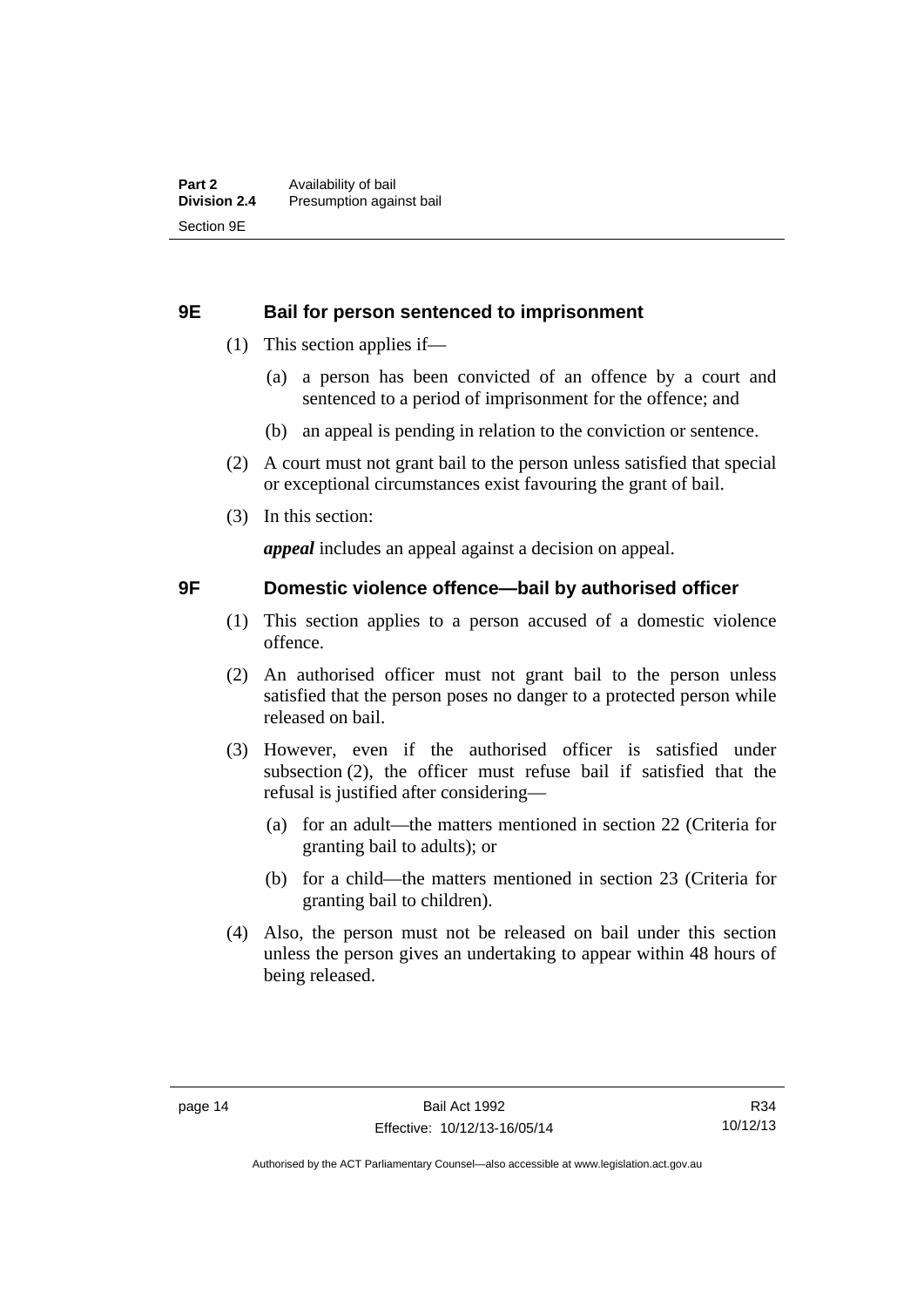- (5) If the authorised officer grants bail to the person under this section, the officer must, in the record made under section 27 (Recording of certain bail decisions), state why the officer is satisfied that the person poses no danger to any protected person.
- (6) In this section:

*protected person*, in relation to a person accused of a domestic violence offence—

- (a) means a person against whom the alleged conduct making up the offence was directed; and
- (b) includes any other relevant person in relation to the accused person.

*relevant person*—see the *[Domestic Violence and Protection Orders](http://www.legislation.act.gov.au/a/2008-46)  [Act 2008](http://www.legislation.act.gov.au/a/2008-46)*, dictionary.

- *Note* The *[Domestic Violence and Protection Orders Act 2008](http://www.legislation.act.gov.au/a/2008-46)*, s 15 (1) defines a *relevant person* in relation to a person (the *original person*) as any of the following people:
	- a domestic partner or former domestic partner of the original person (*domestic partner* is defined in the [Legislation Act,](http://www.legislation.act.gov.au/a/2001-14) s 169 (1))
	- a relative of the original person (*relative* is defined in the *[Domestic](http://www.legislation.act.gov.au/a/2008-46)  [Violence and Protection Orders Act 2008](http://www.legislation.act.gov.au/a/2008-46)*, s 15A)
	- a child of a domestic partner or former domestic partner of the original person
	- a parent of a child of the original person
	- someone who is or has been in a relevant relationship with the original person (*relevant relationship* is defined in the *[Domestic](http://www.legislation.act.gov.au/a/2008-46)  [Violence and Protection Orders Act 2008](http://www.legislation.act.gov.au/a/2008-46)*, s 15).

### <span id="page-22-0"></span>**9G Special or exceptional circumstances**

 (1) This section applies if a court or authorised officer is required under this part to be satisfied of the existence of special or exceptional circumstances favouring the grant of bail to a person.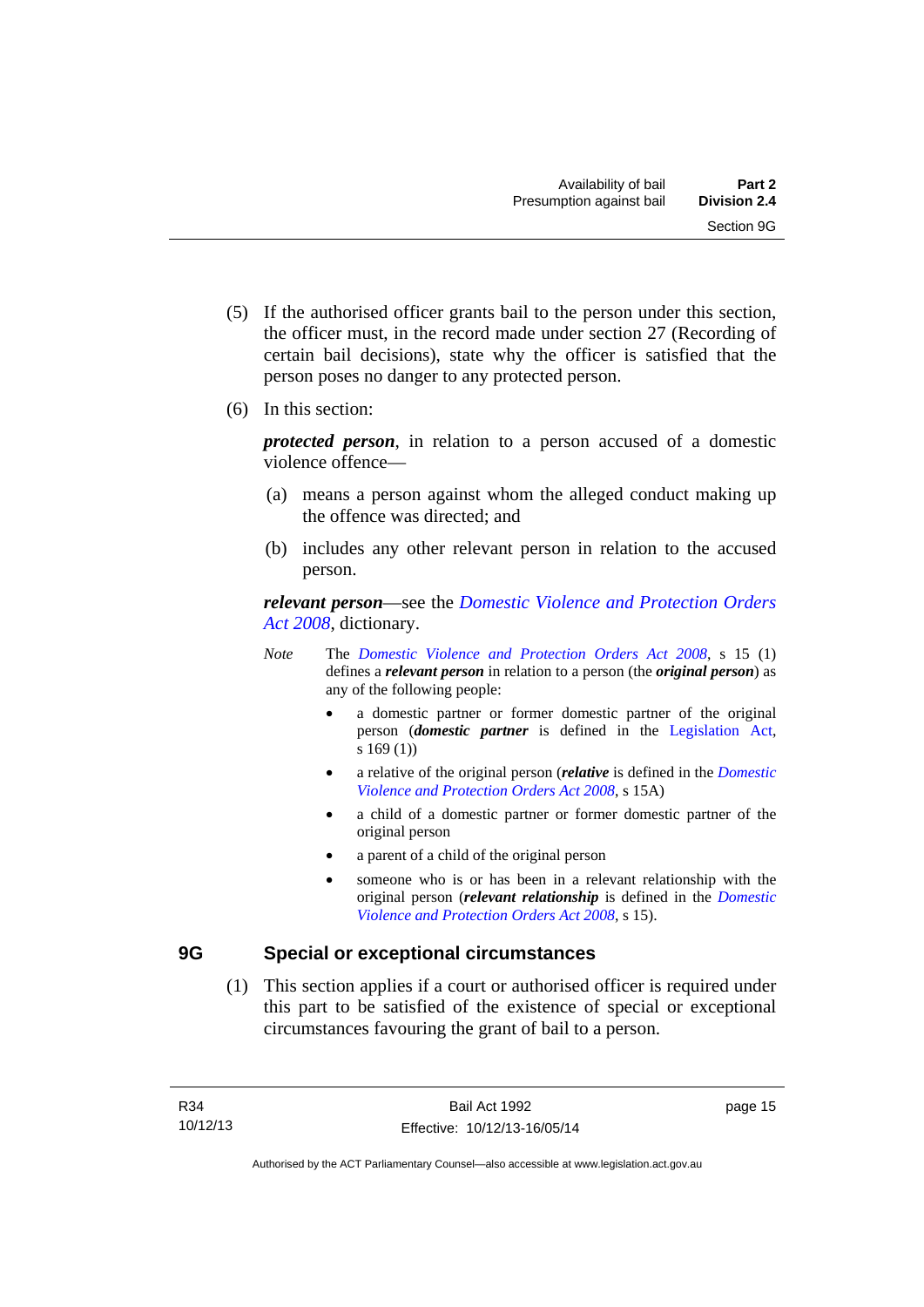- (2) A circumstance that would be an applicable bail criteria for the person is not a special or exceptional circumstance only because it is an applicable bail criteria.
- (3) Also, the court or authorised officer must consider the applicable bail criteria for the person only after the court or authorised officer is satisfied of the existence of the special or exceptional circumstances.

#### **Examples for s (3)**

- 1 Damien is before the court charged with having committed an aggravated robbery. He has earlier been charged with having committed aggravated robbery. Section 9D applies and there is a presumption against bail unless there are special or exceptional circumstances. Damien argues that there are special circumstances as he needs to support his child, he may lose his job and he may lose an opportunity to take up public housing. The court considers that the circumstances are not special or exceptional. Bail is not granted and the criteria in section 22 are not considered.
- 2 Jason is facing similar charges. Jason has had a car accident before his arrest for the second offence. His kidneys are damaged requiring dialysis every 3 days. Jason argues that his need for regular treatment and his reduced mobility mean that he is highly unlikely to abscond. The court considers these circumstances are special or exceptional. The court then considers the criteria in section 22 in deciding whether to grant bail.
- *Note* An example is part of the Act, is not exhaustive and may extend, but does not limit, the meaning of the provision in which it appears (see [Legislation Act,](http://www.legislation.act.gov.au/a/2001-14) s 126 and s 132).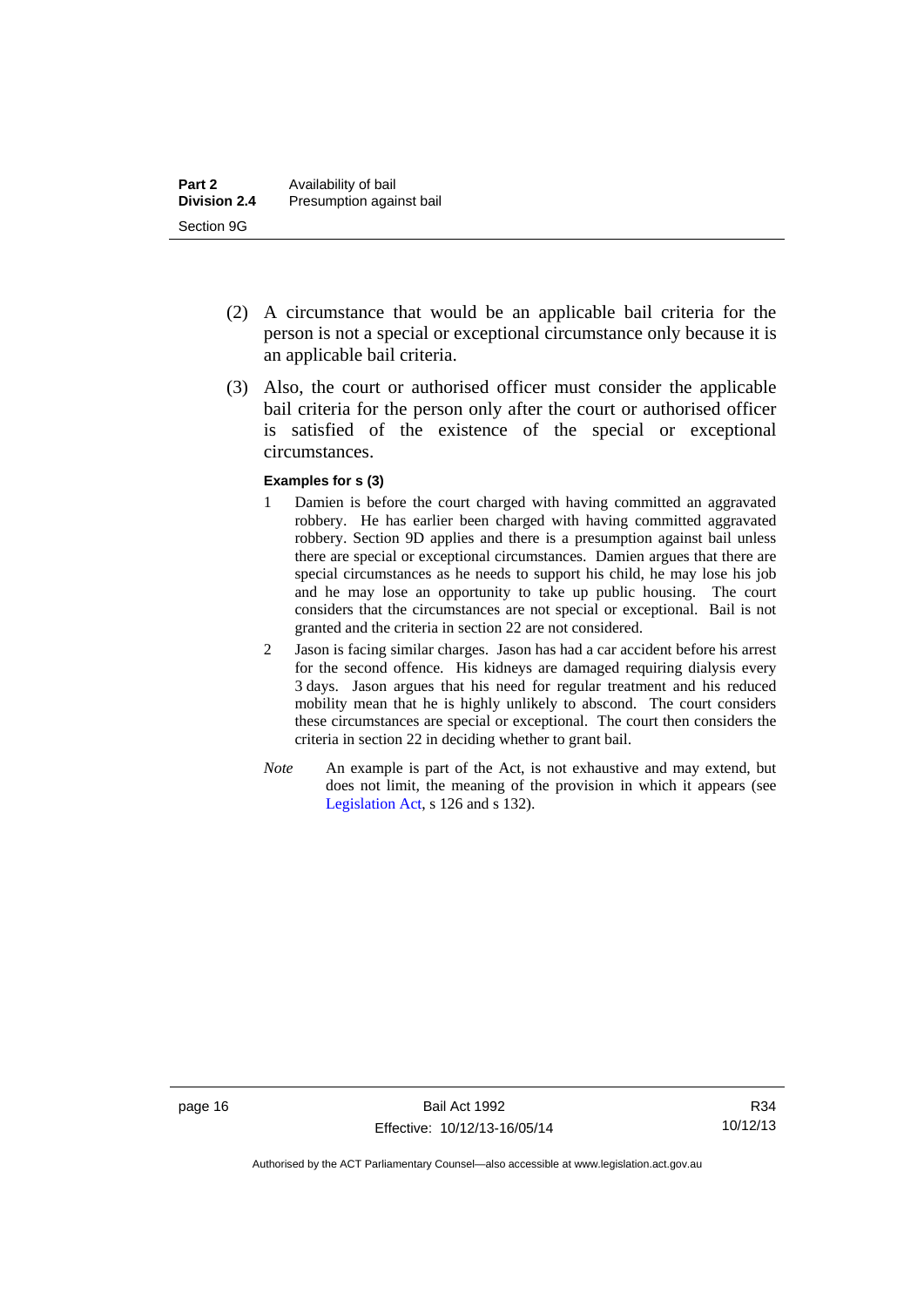# <span id="page-24-0"></span>**Part 3 Dispensing with bail**

### <span id="page-24-1"></span>**10 Dispensing with bail**

- (1) A court that may grant bail to an accused person may instead dispense with the requirement for bail.
- (2) In deciding whether to release an accused person from custody without requiring bail, a court may have regard to any information that appears to the court to be relevant and reliable.
- (3) If, during an appearance by an accused person before a court, no specific order or direction is made by the court in relation to bail, the court is taken to have dispensed with the requirement for bail.
- (4) Subsection (3) does not apply if, under section 33 (3), the court is taken to have continued bail.
- (5) A court must not dispense with the requirement for bail for an accused person to whom either of the following sections apply unless satisfied that special or exceptional circumstances exist justifying dispensing with the requirement:
	- (a) section 9D (Bail for serious offence committed while charge for another pending or outstanding);
	- (b) section 9E (Bail for person sentenced to imprisonment).

### <span id="page-24-2"></span>**11 Effect of dispensing with bail**

- (1) While the requirement for bail is dispensed with under this Act in relation to a person accused of an offence, the person is entitled to be and to remain at liberty in relation to the offence until the person is required to appear before a court in relation to the offence.
- (2) Subsection (1) does not apply to an accused person while the person is in custody for another offence or reason in relation to which the person is not entitled to be at liberty, whether under this Act or otherwise.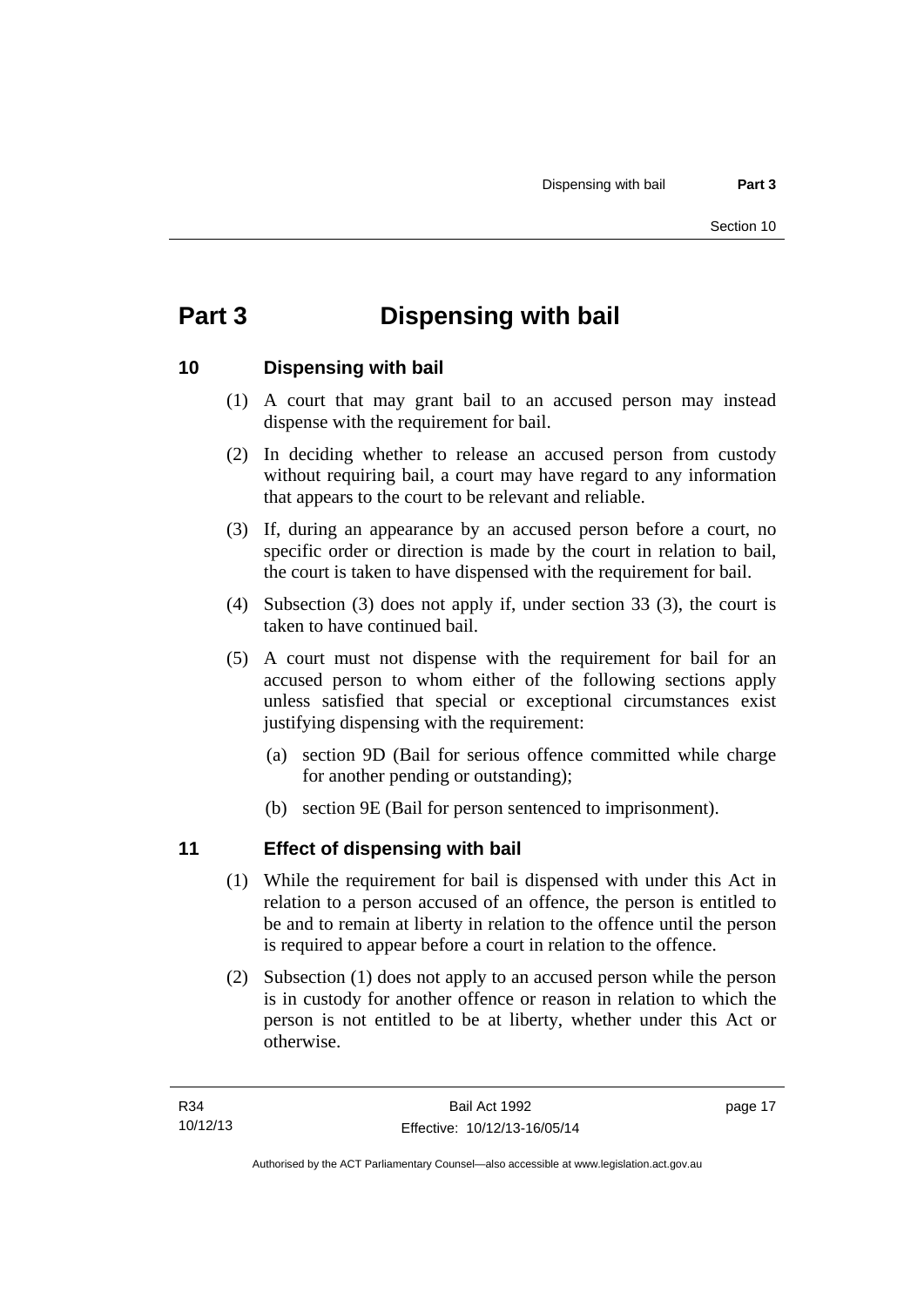#### **Part 3** Dispensing with bail

Section 12

### <span id="page-25-0"></span>**12 Decision to dispense with bail**

For part 6, if a court dispenses with the requirement for bail, the court is taken to have made a decision in relation to bail.

page 18 Bail Act 1992 Effective: 10/12/13-16/05/14

R34 10/12/13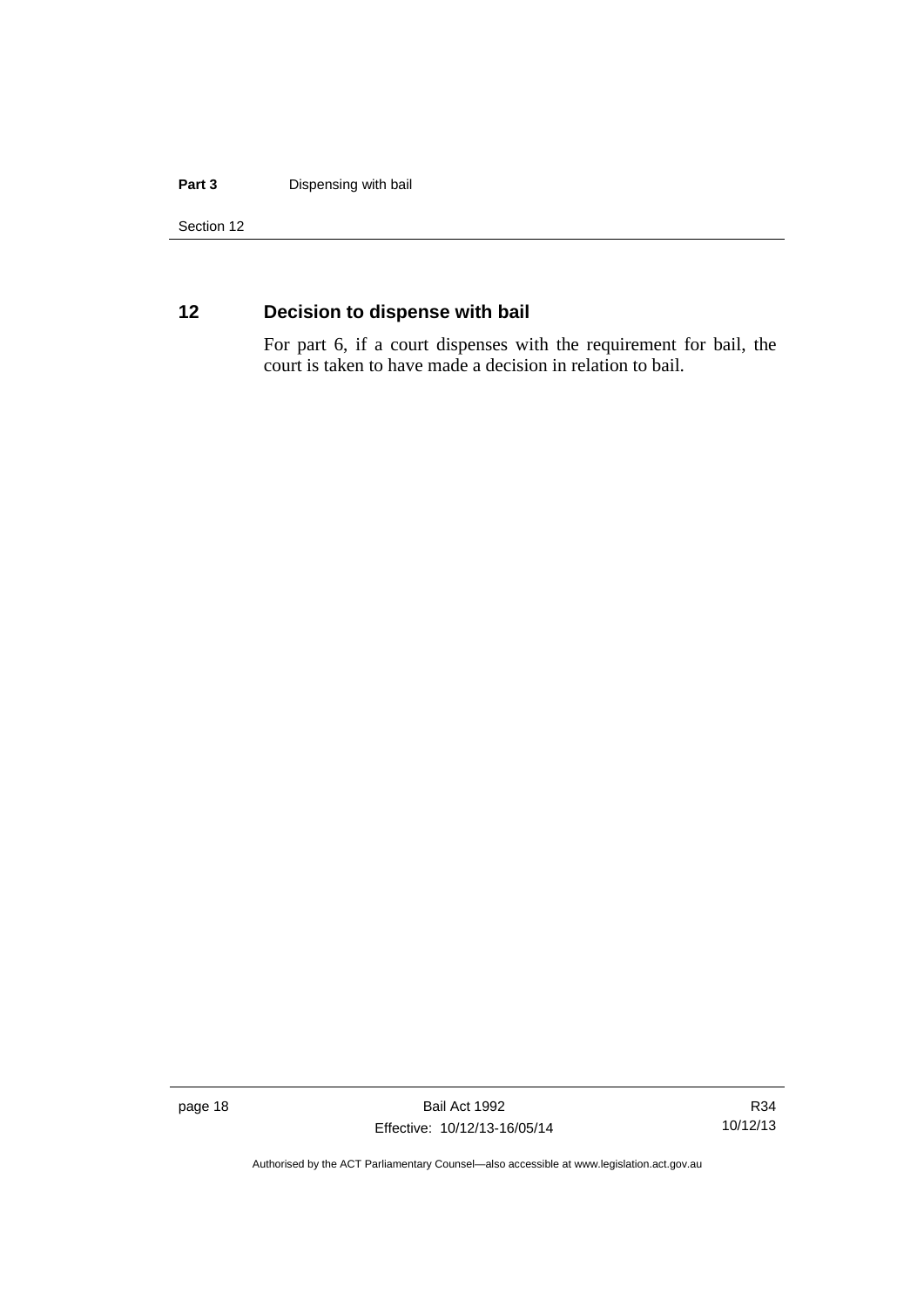# <span id="page-26-0"></span>**Part 4 Grant of bail**

### <span id="page-26-1"></span>**12A Meaning of** *bail order* **and** *bail review application***—pt 4**

In this part:

*bail order*—see section 19 (1).

*bail review application* means an application in relation to bail made under section 41 (Right of review of bail decisions).

### <span id="page-26-2"></span>**12B When is a proceeding** *before the Supreme Court***?—pt 4**

For this part, a proceeding for an offence is *before the Supreme Court* if the court has jurisdiction in the proceeding because the accused person to whom the proceeding relates—

- (a) has been committed to the court for trial or sentence; or
- (b) is an accused in a prosecution on indictment instituted by the director of public prosecutions under the *[Director of Public](http://www.legislation.act.gov.au/a/1990-22)  [Prosecutions Act 1990](http://www.legislation.act.gov.au/a/1990-22)*, section 7; or
- (c) has lodged an appeal to the court against a conviction, order or sentence imposed on the person by the Magistrates Court.

### <span id="page-26-3"></span>**12C Applications for bail—repeat application provisions**

- (1) A reference to an application for bail in section 20A and section 20C is a reference to an application for bail made on or after the day this section commences.
- (2) This section expires 3 years after the day it commences.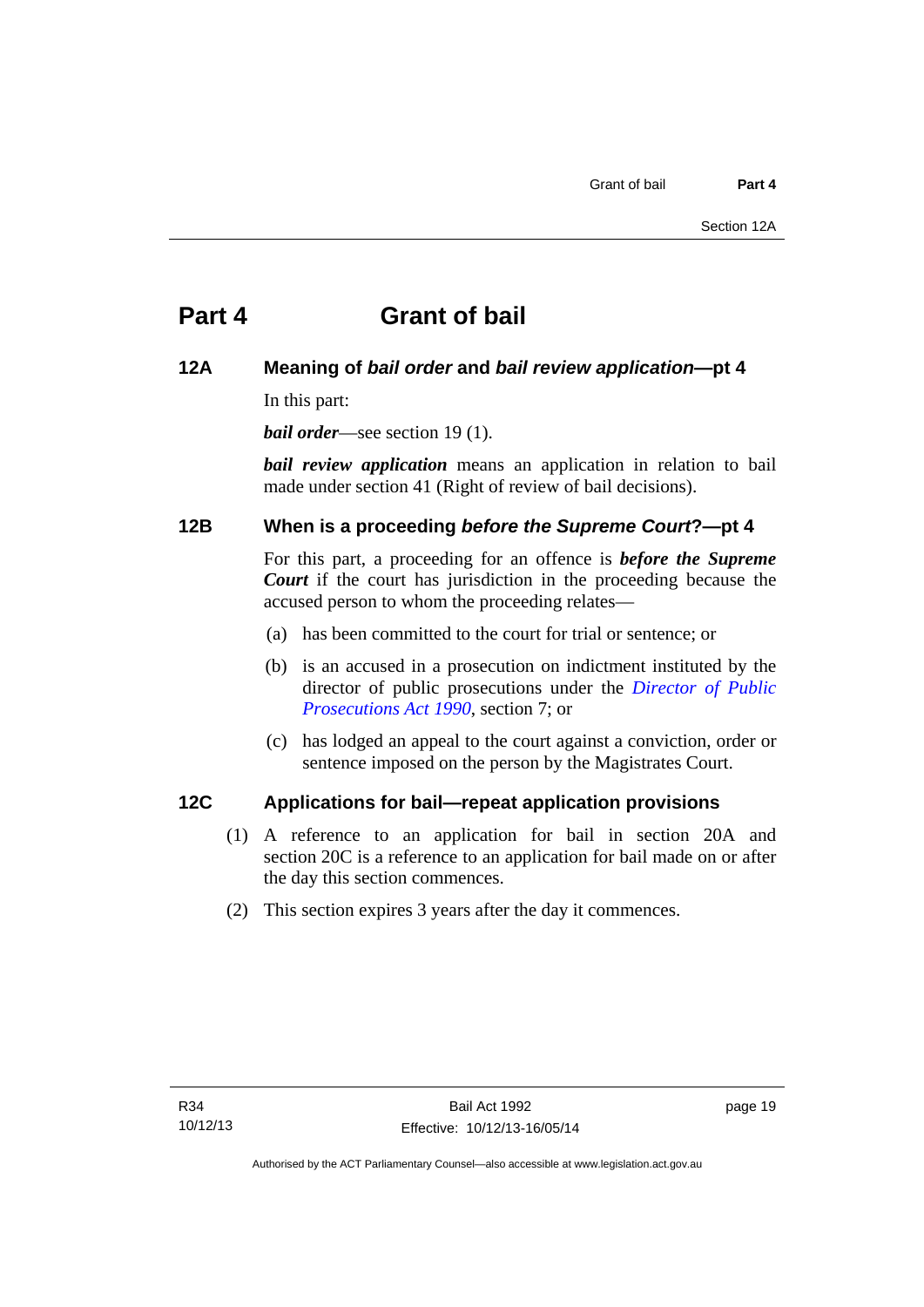#### **Part 4** Grant of bail

Section 13

### <span id="page-27-0"></span>**13 Deciding bail after charge laid**

- $(1)$  If—
	- (a) a person who has been taken into custody by a police officer is charged with an offence but is not to be brought before a court immediately after being charged; or
	- (b) it is not practicable to bring immediately before a court a person arrested under a warrant (being a warrant which does not expressly preclude the granting of bail) issued under the *[Magistrates Court Act 1930](http://www.legislation.act.gov.au/a/1930-21)*, section 42 (2) (Issue of warrant and summons) in relation to an offence punishable by a fine or by imprisonment for a period not exceeding 2 years;

the police officer who charges or arrests the person—

- (c) must tell the person that the person may—
	- (i) apply for bail; and
	- (ii) communicate with a lawyer of the person's choice in relation to the making of an application for bail; and
	- (iii) if the person cannot speak or understand the English language—have recourse to the services of a competent interpreter; and
	- (iv) communicate with someone else of the person's choice who may reasonably be expected to assist the person in relation to the provision of bail; and

if the person asks for facilities to do so, must provide the person with reasonable facilities to enable the person to communicate with a lawyer, an interpreter or someone else; and

- (d) must tell the person about—
	- (i) the applicable bail criteria; and

R34 10/12/13

Authorised by the ACT Parliamentary Counsel—also accessible at www.legislation.act.gov.au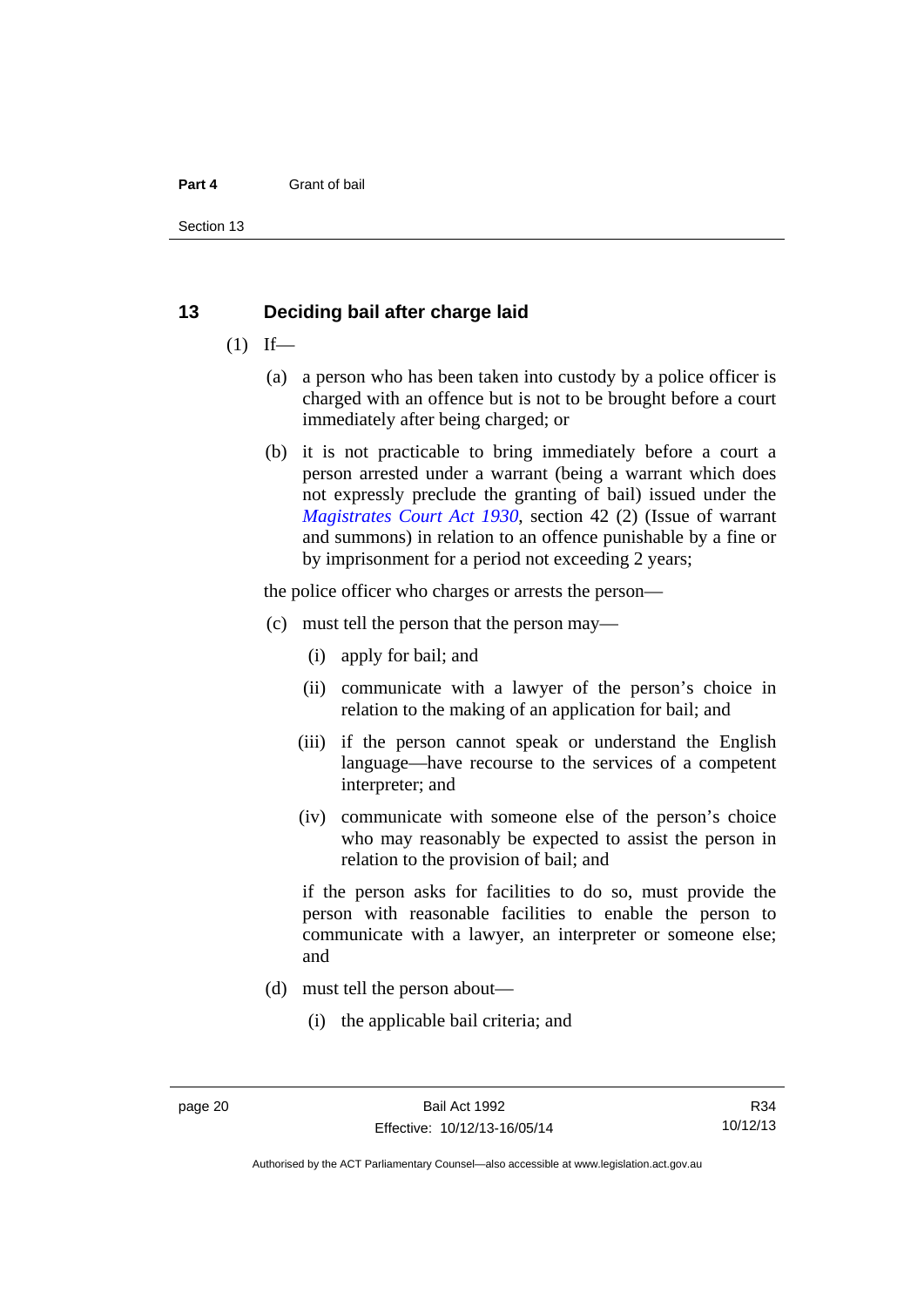- (ii) the conditions subject to which the person may be released on bail; and
- (e) if the person applies for bail—
	- (i) if the police officer is authorised to grant bail to the person—must consider whether the person should be granted bail; or
	- (ii) in any other case—must bring the person before an authorised officer.
- (2) If a person is brought before an authorised officer under subsection (1) (e) (ii), the authorised officer must consider whether the person should be granted bail.
- (3) If, before subsection (1) has been fully complied with in relation to an accused person, an authorised officer is satisfied that it is appropriate to release the person on bail subject only to the person giving an undertaking to appear, the authorised officer may so release the person.
- (4) A police officer who charges or arrests a person need not comply with subsection  $(1)$   $(c)$   $(ii)$ ,  $(iii)$  or  $(iv)$  if the police officer believes on reasonable grounds that non-compliance is necessary to prevent—
	- (a) the escape of an accomplice of the accused person; or
	- (b) the loss, destruction or falsification of evidence relating to the offence.
- (5) If a police officer who charges or arrests a person does not comply with subsection  $(1)$   $(c)$   $(ii)$ ,  $(iii)$  or  $(iv)$  for a reason mentioned in subsection (4), the police officer must record the reason.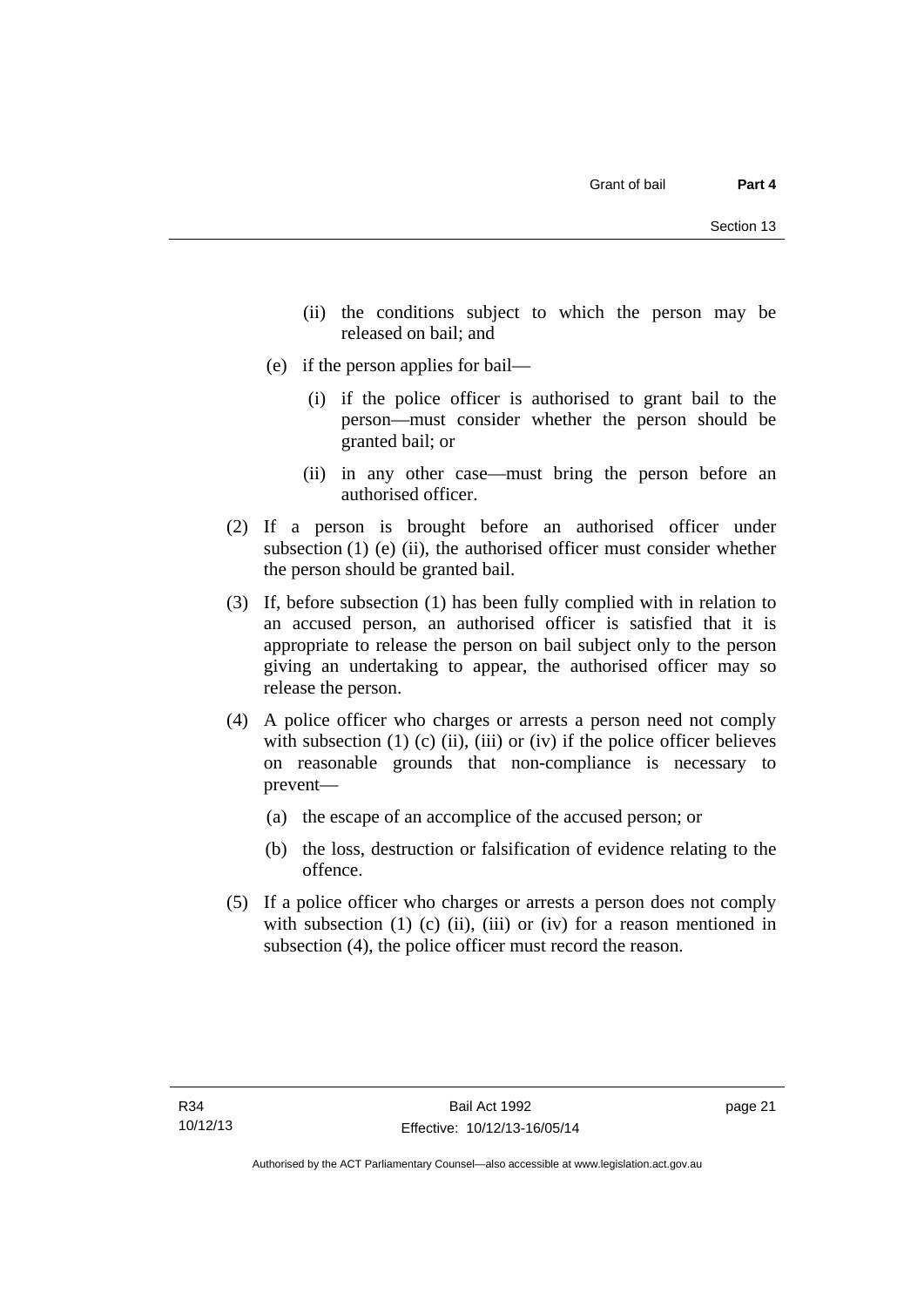### <span id="page-29-0"></span>**14 Grant of bail by authorised officers**

- (1) Subject to subsection (2), an authorised officer may grant bail in accordance with this Act to an accused person who is present at a police station.
- (2) An authorised officer must not grant bail to a person accused of an offence if—
	- (a) a decision about bail in relation to the offence has been made by a court; or
	- (b) the offence is a domestic violence offence of murder.
	- *Note* A reference to an offence against a territory law includes a reference to a related ancillary offence, eg attempt (see [Legislation Act](http://www.legislation.act.gov.au/a/2001-14), s 189).

### <span id="page-29-1"></span>**15 Deciding of questions of bail by authorised officers**

- (1) An authorised officer who is required to consider whether to grant bail to an accused person must as soon as reasonably practicable—
	- (a) give—
		- (i) the accused person or a lawyer representing the accused person; and
		- (ii) any police officer involved in the investigation of the offence with which the accused person is charged;

an opportunity to make submissions to the authorised officer about the conditions to which any grant of bail to the accused person should be made subject; and

 (b) having regard to those submissions, to the applicable bail criteria and to any other available information that the authorised officer considers relevant and reliable, decide whether the person should be granted bail.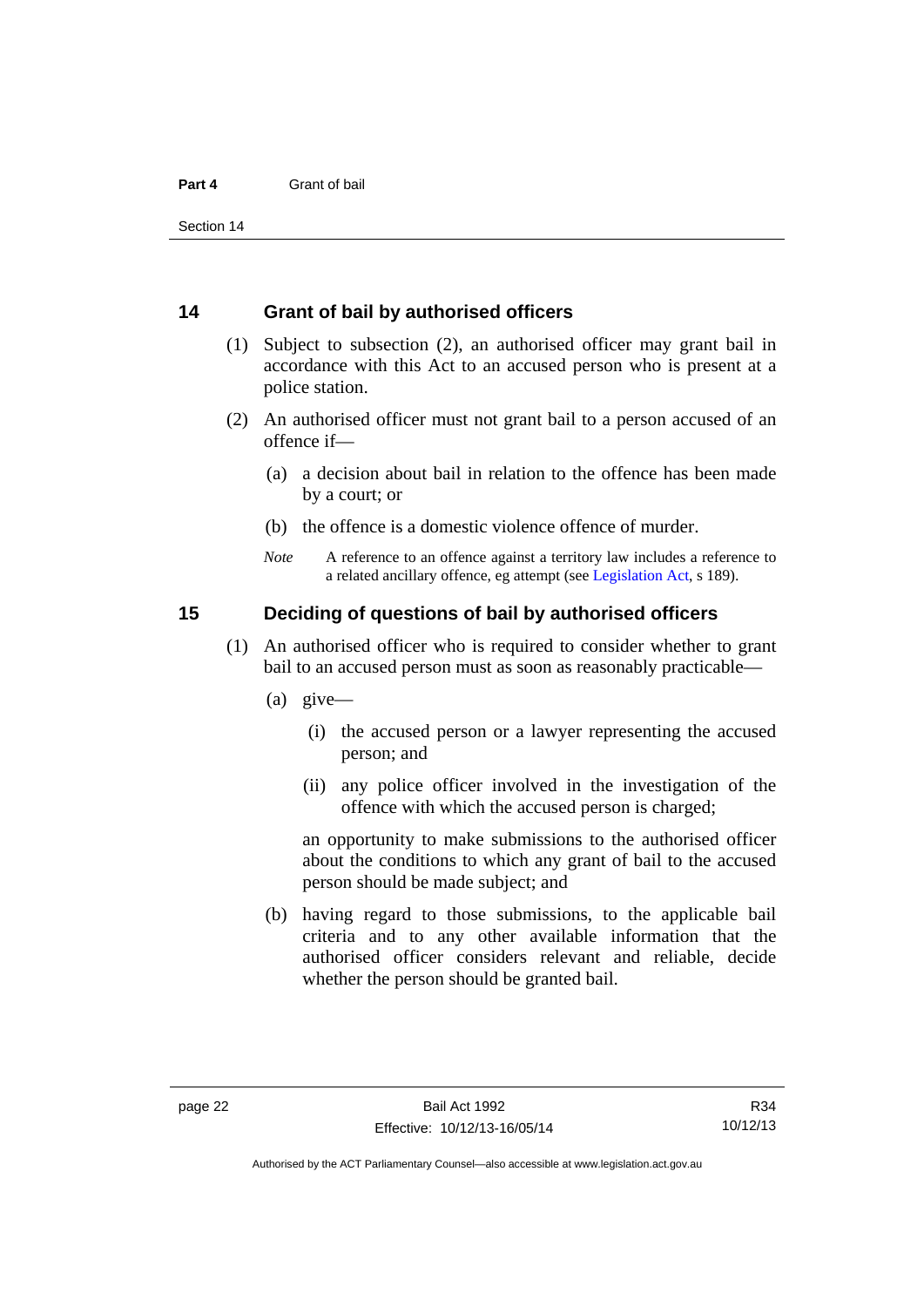- (2) If the authorised officer is satisfied, having regard to the applicable bail criteria, that—
	- (a) it is appropriate to release the person on the person giving an undertaking to appear; and
	- (b) it is not necessary to impose a bail condition;

the authorised officer must release the person on the person giving that undertaking.

- (3) If the authorised officer is satisfied, having regard to the applicable bail criteria, that it is not appropriate to grant bail to the accused person without imposing a condition, the authorised officer must, having regard to—
	- (a) the conditions that may be imposed in granting bail to a person; and
	- (b) the extent to which the imposition of 1 or more bail conditions would be appropriate having regard to the matters mentioned in whichever of section 9F (2), section 22 or section 23 applies to the making of a decision regarding the granting of bail to the accused person;

decide whether to grant bail to the accused person.

### <span id="page-30-0"></span>**16 Notification of decision of authorised officer**

- (1) If an authorised officer decides—
	- (a) to refuse to grant bail to an accused person; or
	- (b) to grant bail to an accused person subject to 1 or more bail conditions;

the authorised officer must inform the accused person—

- (c) of his or her decision; and
- (d) the right of the accused person to request a review of the decision under section 38; and

page 23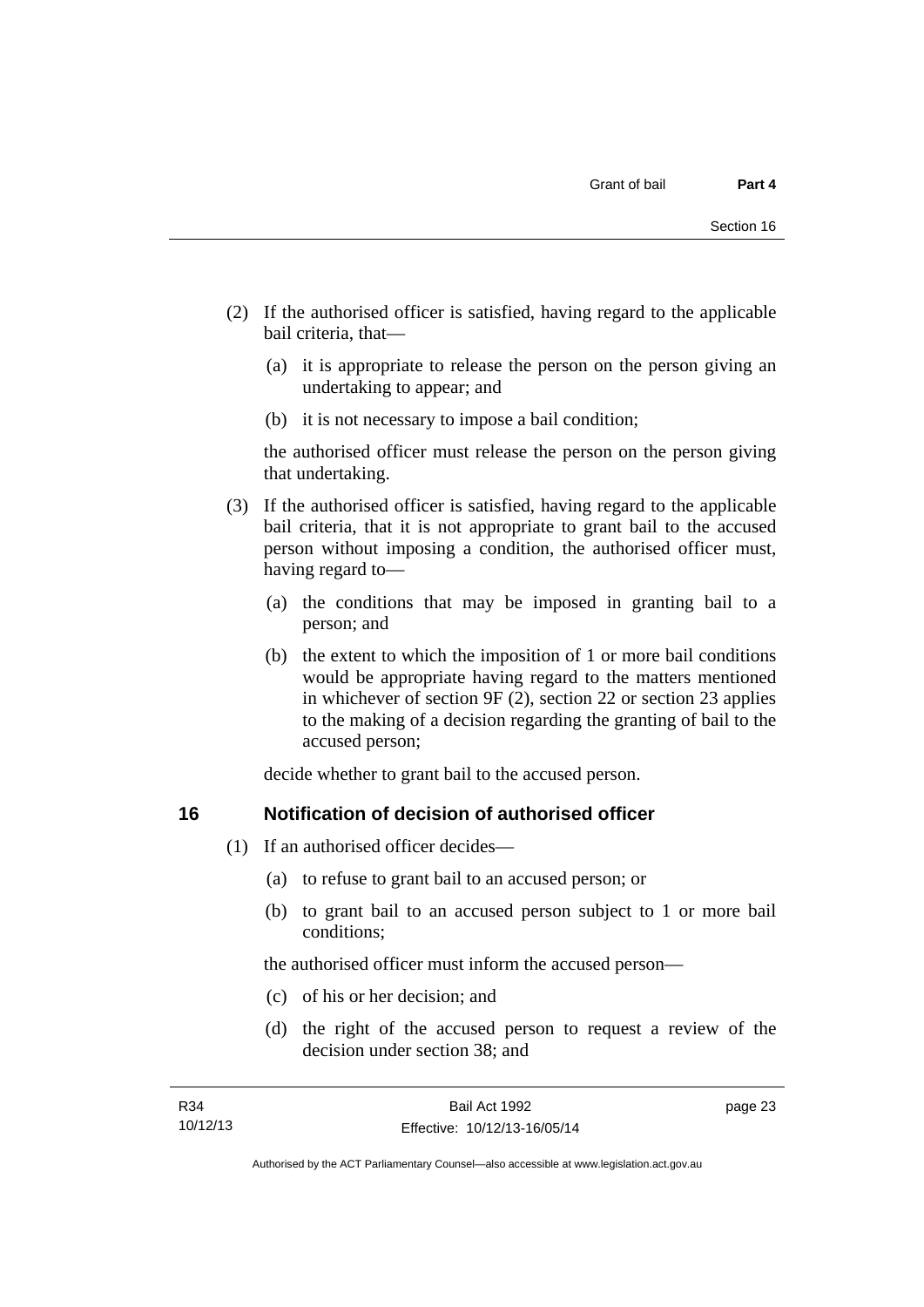- (e) if bail is refused—that the person is entitled to communicate with a lawyer; and
- (f) if the person would be granted bail subject to 1 or more bail conditions and that bail condition, or those bail conditions, are such that the person is unable or unwilling to comply, or to arrange for compliance, with them—that the person is entitled to communicate with a lawyer.
- (2) An authorised officer must, on being requested to do so by an accused person in relation to whom the authorised officer has made a decision of the kind referred to in subsection (1) (a) or (b), provide the person with reasonable facilities to communicate with a lawyer.
- (3) An authorised officer who refuses to grant bail to an accused person need not comply with subsection  $(1)$  (e) or  $(f)$  and subsection  $(2)$  if the authorised officer believes on reasonable grounds that non-compliance is necessary to prevent—
	- (a) the escape of an accomplice of the accused person; or
	- (b) the loss, destruction or falsification of evidence relating to the offence.
- (4) If an authorised officer does not comply with subsection (1) (e) or (f) and subsection (2) for a reason mentioned in subsection (3), the authorised officer must record the reason.
- (5) If an authorised officer decides to grant bail to an accused person in relation to a domestic violence offence, the officer must take reasonable steps to tell each protected person, as soon as practicable, about the decision and, if the accused person is granted bail subject to a bail condition, about the condition.
- (6) If an authorised officer decides not to grant bail to an accused person in relation to a domestic violence offence, the officer must tell each protected person about the decision.

R34 10/12/13

Authorised by the ACT Parliamentary Counsel—also accessible at www.legislation.act.gov.au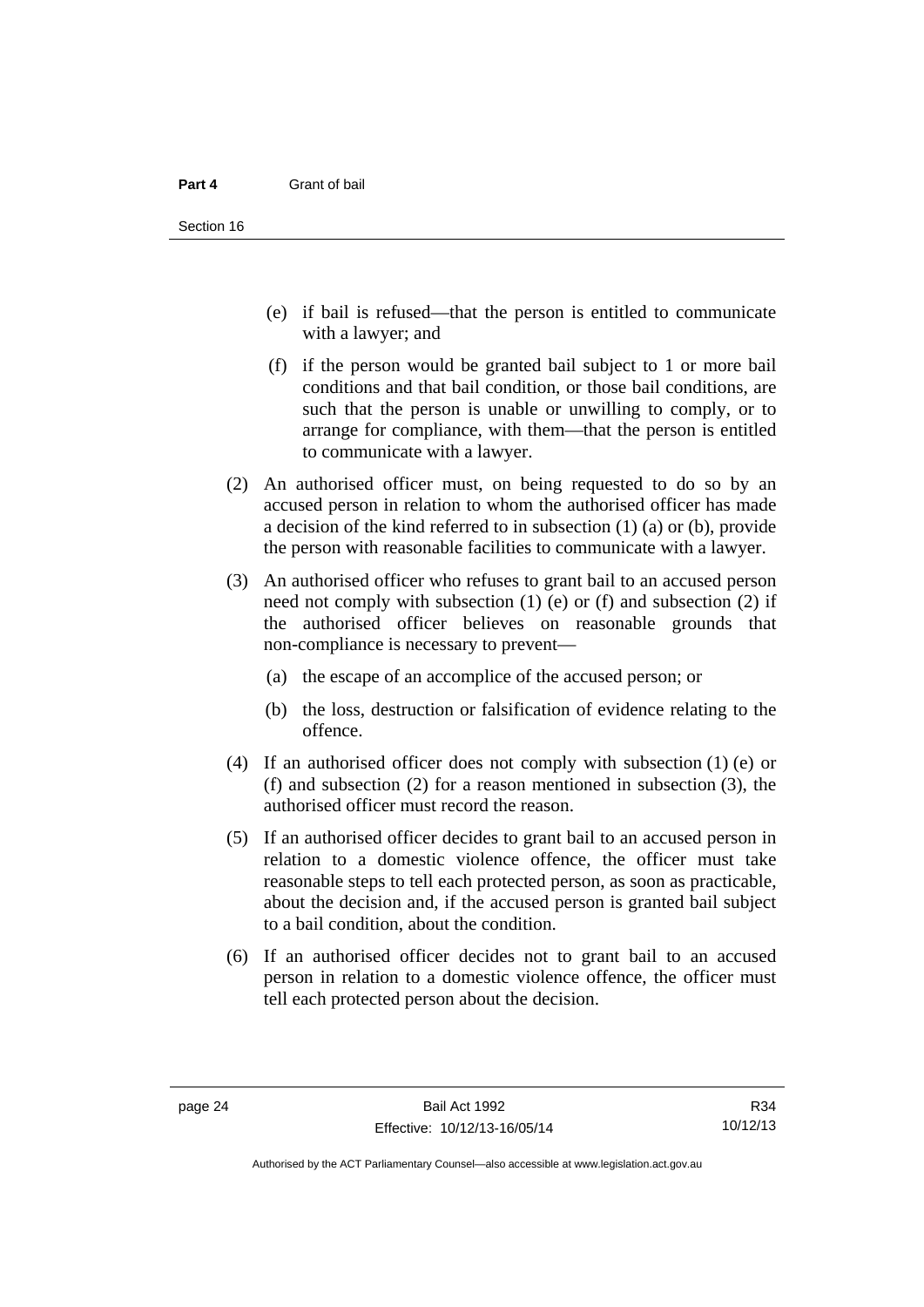### (7) In this section:

*protected person*, in relation to a domestic violence offence, means—

- (a) if the conduct making up the offence was directed at a child—a person with parental responsibility for the child; or
- (b) if the conduct making up the offence was directed at someone else—the person at whom the conduct was directed.

### <span id="page-32-0"></span>**17 Charged people in custody to be brought before court**

An accused person who—

- (a) has been taken into custody and charged with an offence; and
- (b) is refused bail by an authorised officer or is not released on bail granted by an authorised officer;

must be brought before a court as soon as practicable after the person has been taken into custody and, in any case, within 48 hours after having been taken into custody.

### <span id="page-32-1"></span>**18 Facilities to be provided to accused people**

- (1) If an accused person in police custody is to be brought, for the first time in relation to the offence, before a court more than 4 hours after the person came into custody—
	- (a) the police officer for the time being in charge of the police station where the person is in custody; or
	- (b) if the person is not in custody at a police station—the police officer who has custody of the person;

must, if it is reasonably practicable to do so, provide the person with, and allow the person to use—

 (c) facilities to enable the accused person to wash, shower or bathe and (if appropriate) to shave; and

page 25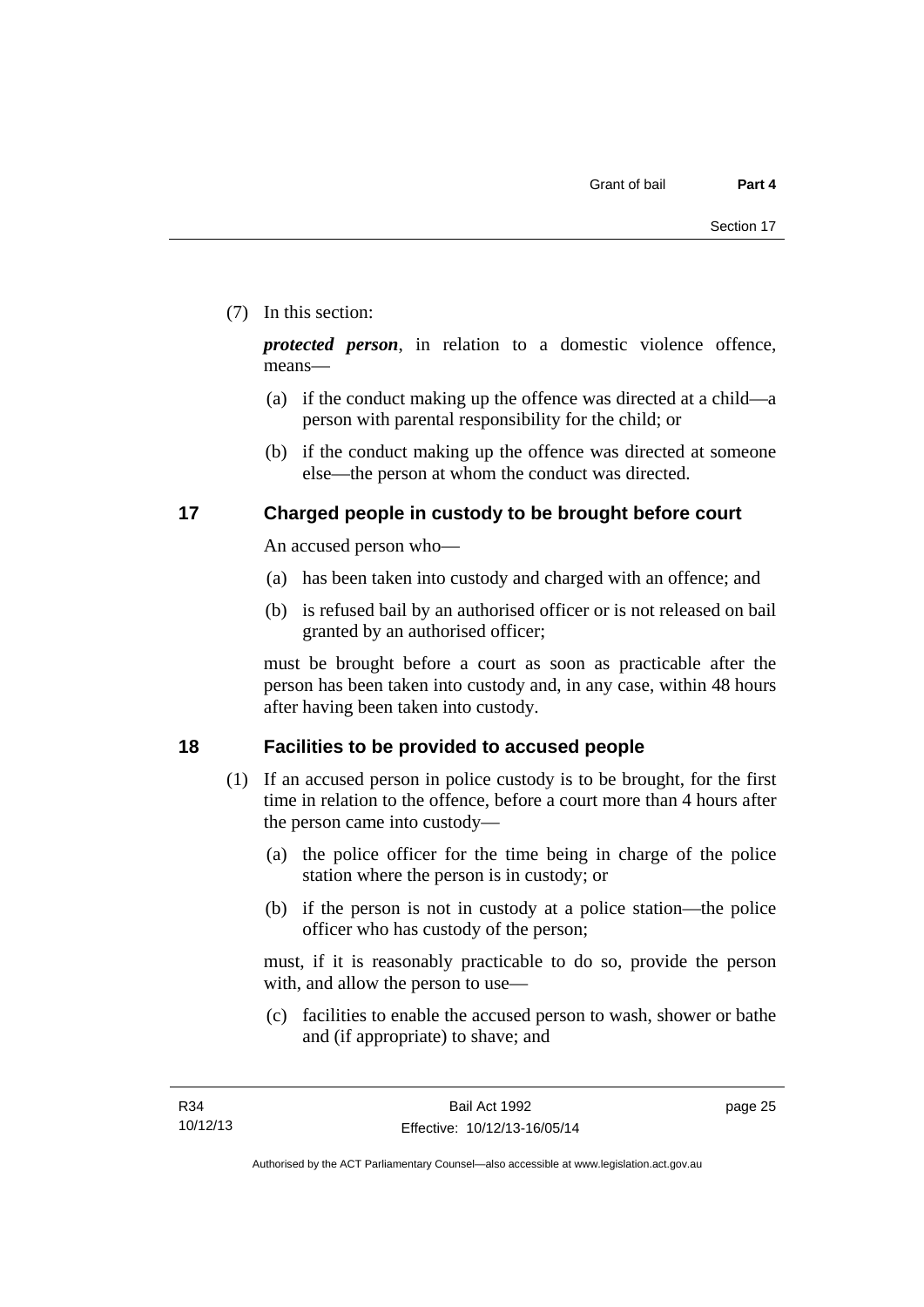- (d) facilities to enable the accused person to change his or her clothing.
- (2) Nothing in subsection (1) requires a police officer, the Territory or the Commonwealth to provide clothing for the accused person unless the clothing is brought to the police station or other place where the accused person is in custody by a member of the accused person's family or some other person.

### <span id="page-33-0"></span>**19 Court bail—general**

- (1) A court may, in accordance with this part, make any of the following orders in relation to bail (a *bail order*):
	- (a) an order granting bail to an accused person who is being held in custody in relation to an offence with which the person has been charged;
	- (b) an order enlarging, varying or revoking bail granted to the person.
- (2) In deciding whether to make a bail order in relation to an accused person, a court may have regard to any information it considers relevant and reliable.
- (3) This Act does not limit the number of applications in relation to bail that an accused person may make to a court in accordance with this Act.
- (4) A court must deal with an application in relation to bail as soon as reasonably practicable.
- (5) However, a court may decide not to hear an application in relation to bail if the application is frivolous or vexatious.

R34 10/12/13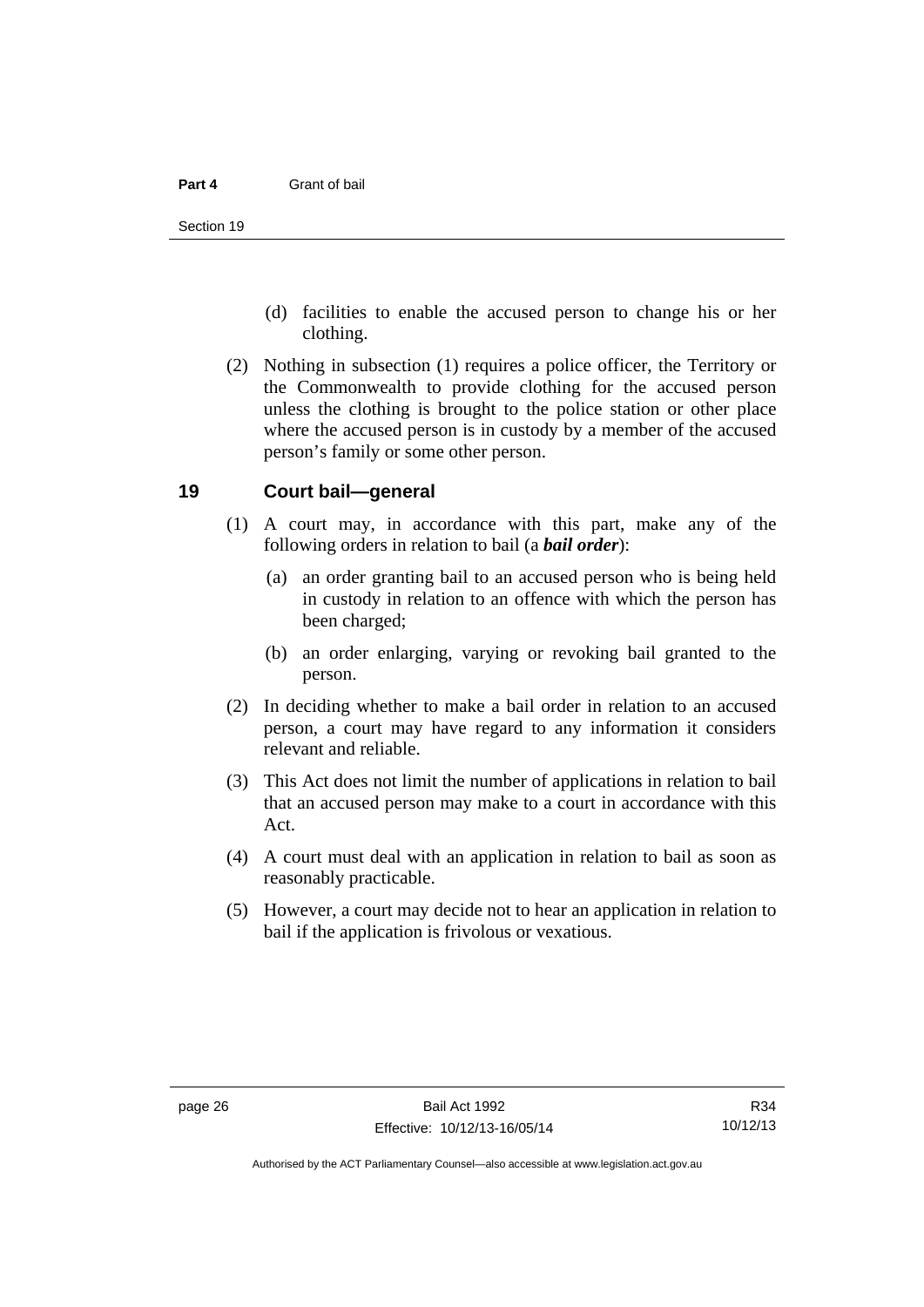### <span id="page-34-0"></span>**20 Power in relation to bail—Magistrates Court**

- (1) The Magistrates Court has power to make a bail order in relation to an accused person only if a proceeding for an offence with which the person is charged—
	- (a) is, or is about to be brought, before the Magistrates Court; or
	- (b) is before the Supreme Court, and the following apply:
		- (i) the Magistrates Court or the Supreme Court has granted bail to the person in the proceeding;
		- (ii) the person is in custody because the person has been arrested under section 56A (Arrest without warrant of person on bail) and has not been brought before the Supreme Court in relation to the reason for the arrest;
		- (iii) the day on which the application for bail is made is not a Supreme Court sitting day, and is a day on which a magistrate is sitting in relation to another proceeding before the Magistrates Court.
- (2) In this section:

*Supreme Court sitting day* means a day other than a Saturday, a Sunday or a public holiday.

### <span id="page-34-1"></span>**20A Repeat application for bail—Magistrates Court**

- (1) This section applies to an application for bail (other than a bail review application) by an accused person in a proceeding if—
	- (a) the proceeding is one in which the Magistrates Court has power to make a bail order under section 20 (1) (a); and
	- (b) the accused person has made 2 applications in the Magistrates Court for bail in the proceeding.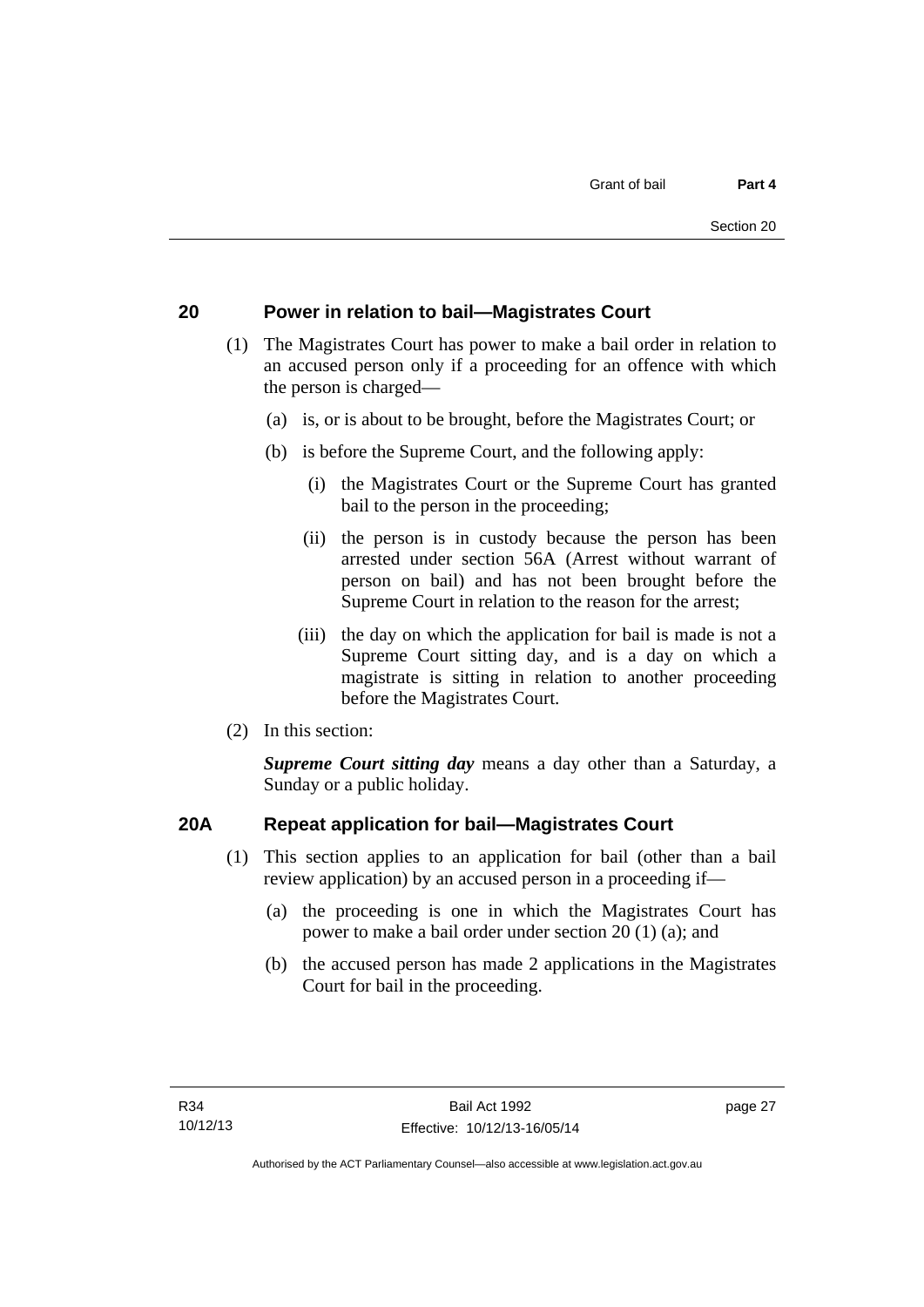- (2) The court may only consider a third or subsequent application for bail by the person in the proceeding if the court is satisfied—
	- (a) that since the last application for bail there has been a change in circumstances relevant to the granting of bail; or
	- (b) that there is fresh evidence or information of relevance to the granting of bail that was unavailable at the last application for bail.

### <span id="page-35-0"></span>**20B Power in relation to bail—Supreme Court**

 The Supreme Court has power to make a bail order in relation to an accused person only if —

- (a) a proceeding for an offence with which the person is charged is before the Supreme Court; or
- (b) if the proceeding is not before the Supreme Court—section 43 (Power of Supreme Court to review—decision of authorised officer) or section 43A (Power of Supreme Court to review decision of Magistrates Court or Supreme Court) apply.

### <span id="page-35-1"></span>**20C Repeat application for bail—Supreme Court**

- (1) This section applies to an application for bail (other than a bail review application) by an accused person in a proceeding if—
	- (a) the proceeding is one in which the Supreme Court has power to make a bail order under section 20B (a); and
	- (b) the accused person has—
		- (i) made 2 or more applications for bail in the Magistrates Court when the proceeding was before that court; or
		- (ii) if subparagraph (i) does not apply—made 1 application in the Supreme Court for bail in the proceeding.

R34 10/12/13

Authorised by the ACT Parliamentary Counsel—also accessible at www.legislation.act.gov.au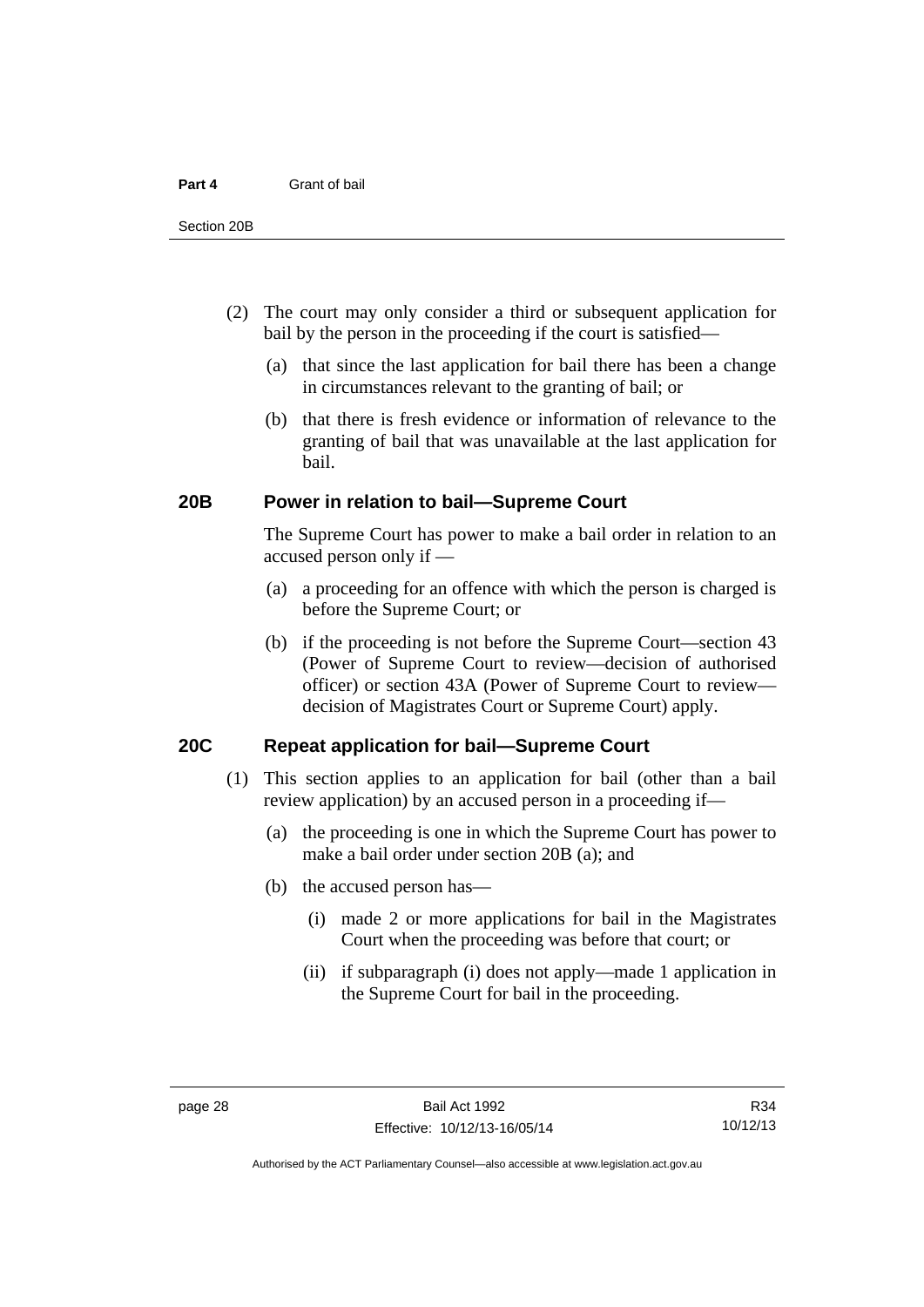- (2) The court may only consider a further application for bail (other than a bail review application) by the person in the proceeding if the court is satisfied—
	- (a) that since the last application for bail there has been a change in circumstances relevant to the granting of bail; or
	- (b) that there is fresh evidence or information of relevance to the granting of bail that was unavailable at the last application for bail.

#### **Examples**

- 1 An accused person has made only 1 application for bail in the Magistrates Court in a criminal proceeding. The person is committed for trial in the Supreme Court in relation to the proceeding. If the accused makes an application for bail in the Supreme Court in the proceeding, subsection (2) will not apply to the court's consideration of the application because the person did not make 2 or more applications for bail in the Magistrates Court when the proceeding was before that court.
- 2 An accused person has made 3 applications for bail in the Magistrates Court in a criminal proceeding. The person is committed for trial in the Supreme Court in relation to the proceeding. If the accused makes an application for bail in the Supreme Court in the proceeding, subsection (2) will apply to the court's consideration of the application.
- *Note* An example is part of the Act, is not exhaustive and may extend, but does not limit, the meaning of the provision in which it appears (see [Legislation Act,](http://www.legislation.act.gov.au/a/2001-14) s 126 and s 132).

#### **21 Bail in relation to several offences**

If an accused person has been charged with 2 or more offences for which bail may be granted and is being held in custody in relation to those offences—

 (a) a court or an authorised officer must, in considering whether to grant bail to the accused person, have regard to all the offences with which the person stands charged; and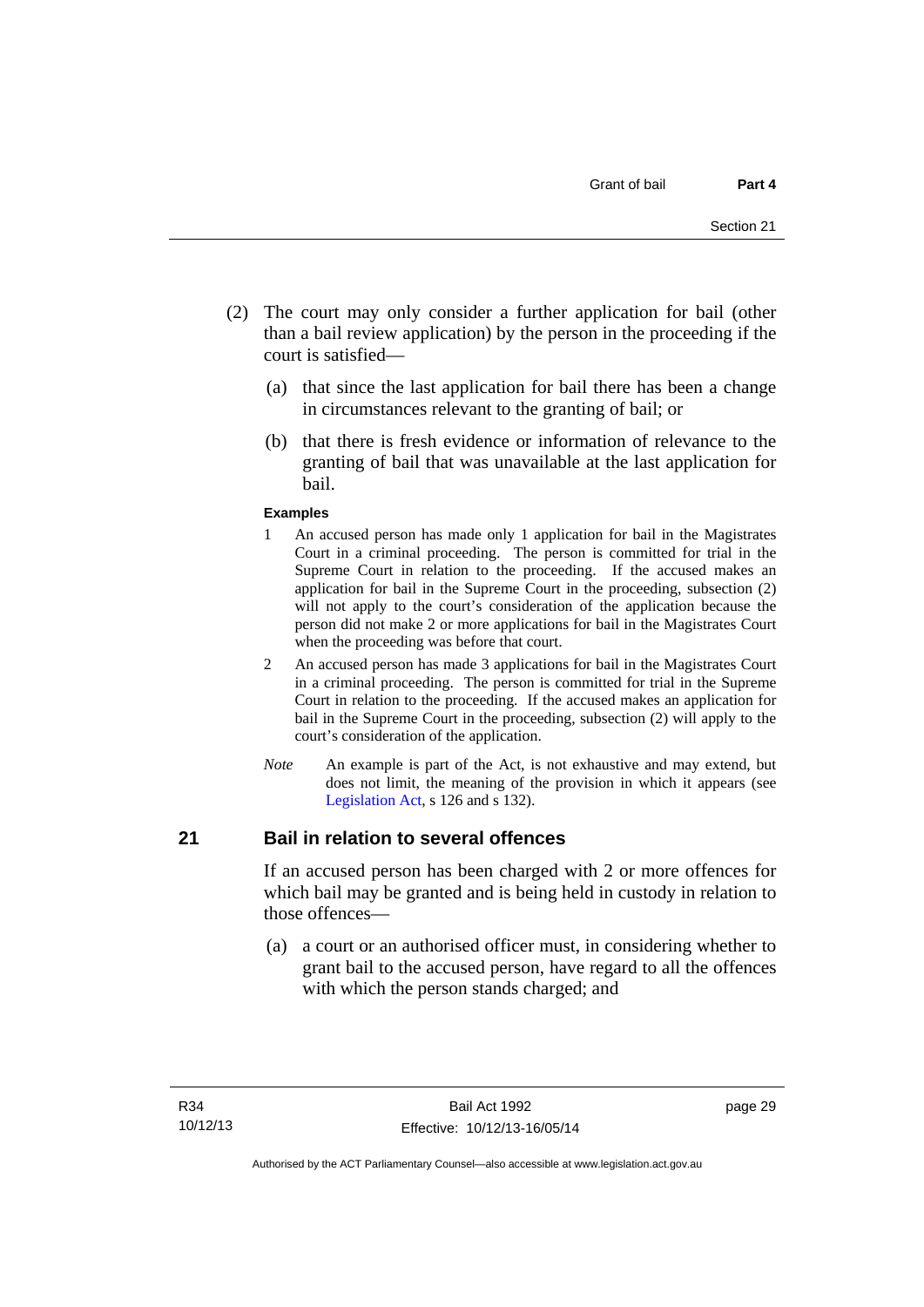- (b) if the court or authorised officer decides that the accused person should be granted bail—
	- (i) the accused person must be granted bail in relation to all the offences with which the person has been charged for which bail may be granted; and
	- (ii) the accused person need give only 1 undertaking to appear in relation to all the offences with which the person has been charged for which bail may be granted; and
	- (iii) if the accused person is granted bail subject to conditions—the conditions apply in relation to each offence with which the accused person is charged for which bail may be granted.

### **22 Criteria for granting bail to adults**

- (1) In making a decision about the grant of bail to an adult in relation to an offence, a court or authorised officer must consider—
	- (a) the likelihood of the person appearing in court in relation to the offence; and
	- (b) the likelihood of the person, while released on bail—
		- (i) committing an offence; or
		- (ii) harassing or endangering the safety or welfare of anyone; or
		- (iii) interfering with evidence, intimidating a witness, or otherwise obstructing the course of justice, in relation to the person or anyone else; and
	- (c) the interests of the person.

#### **Examples for par (c)**

1 the need of the person for physical protection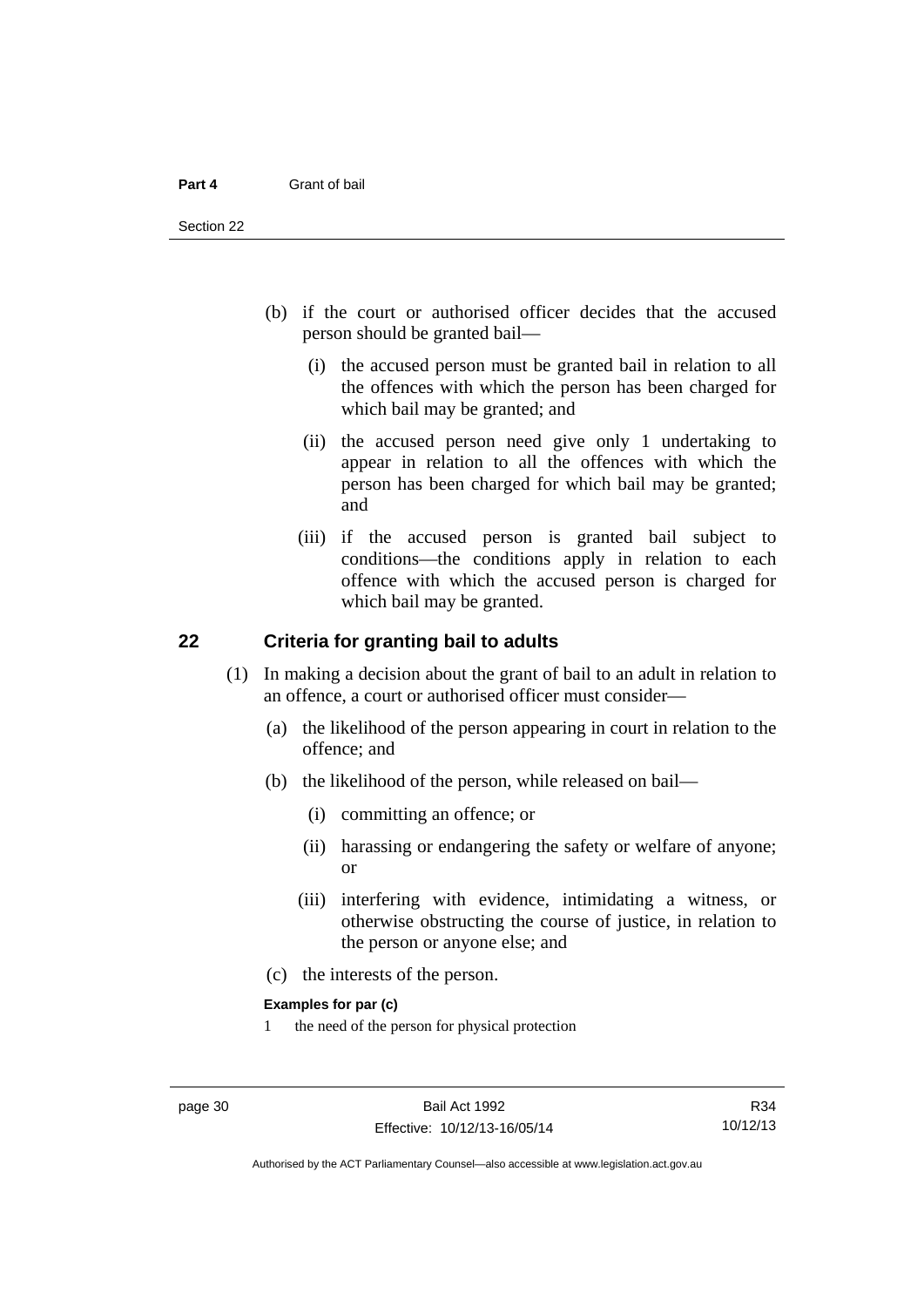- 2 the period that the person may be held in custody if bail is refused and the conditions under which the person would be held
- *Note* An example is part of the Act, is not exhaustive and may extend, but does not limit, the meaning of the provision in which it appears (see [Legislation Act,](http://www.legislation.act.gov.au/a/2001-14) s 126 and s 132).
- (2) Also, if the person is convicted of an indictable offence, or the elements of an indictable offence are proven in relation to the person, but the person has not been sentenced, a court must consider the likelihood of the person being given a sentence of imprisonment.
- (3) In considering the matters mentioned in subsection (1) or (2), the court or authorised officer may have regard to any relevant matter, including—
	- (a) the nature and seriousness of the offence; or
	- (b) the person's character, background and community ties; or
	- (c) the likely effect of a refusal of bail on the person's family or dependants; or
	- (d) any previous grants of bail to the person; or
	- (e) the strength of the evidence against the person.

#### **Example**

In considering under subsection (1) the likelihood of the person appearing in court in relation to the offence, the court or authorised officer may have regard to whether the person failed to comply with a bail condition previously.

 (4) The reference in subsection (1) (b) (i) to an *offence* includes a reference to an offence against a law of the Commonwealth, a State or another Territory (including an external territory).

#### **23 Criteria for granting bail to children**

- (1) In making a decision about the grant of bail to a child in relation to an offence, a court or authorised officer must consider—
	- (a) the matters mentioned in section  $22(1)$  (a) and (b), (2) and (3); and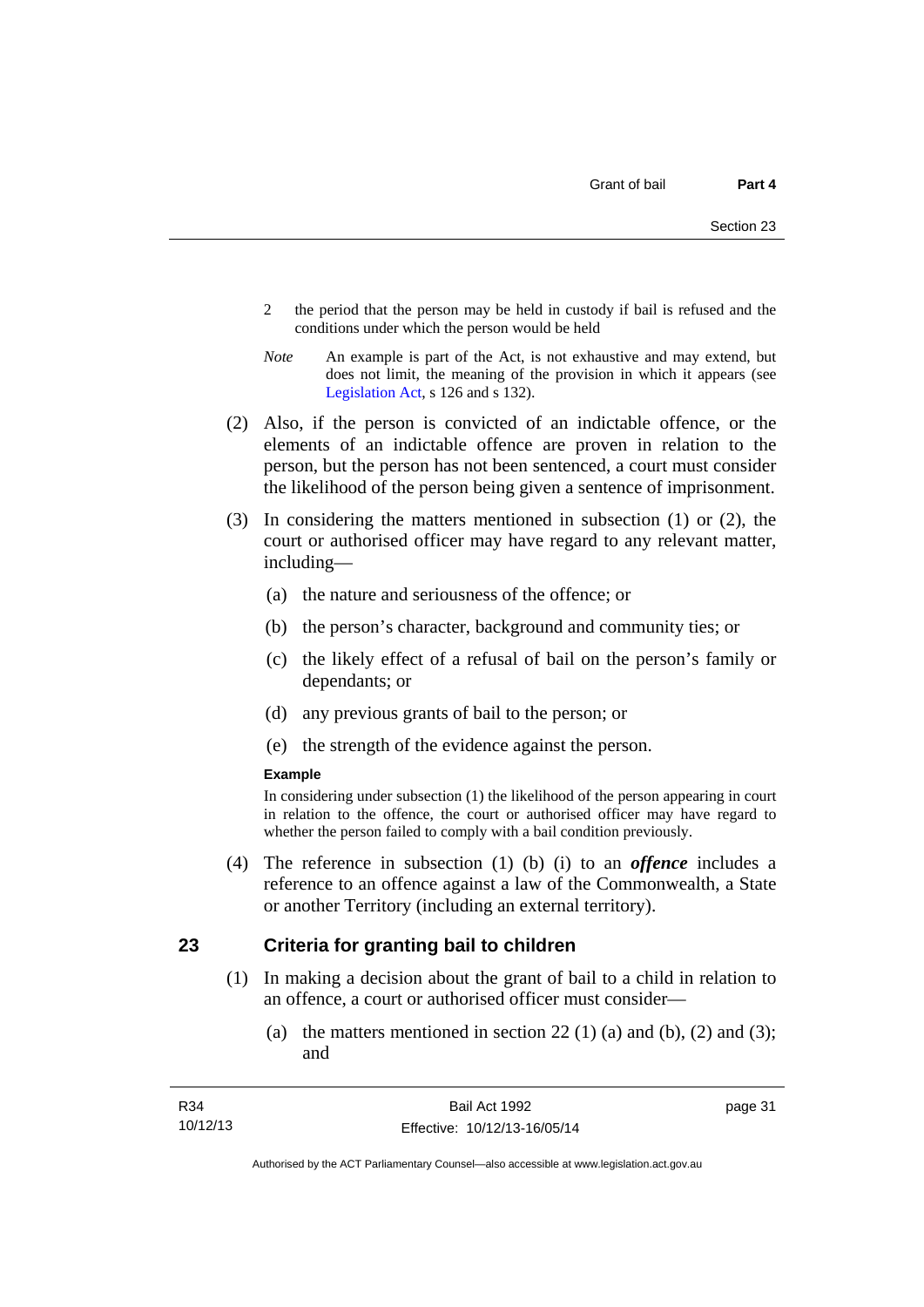- (b) the principles in the *[Children and Young People Act 2008](http://www.legislation.act.gov.au/a/2008-19)*, section 94 (Youth justice principles); and
- (c) if the decision is being made by a court and a report has been given to the court under the *[Court Procedures Act 2004](http://www.legislation.act.gov.au/a/2004-59)*, section 74D (Court may order report about young person) in relation to the child—the report.
- (2) In addition, the court or authorised officer must consider, as a primary consideration, the best interests of the child.

## **23A Victim's concern about need for protection**

- (1) If a court is making a decision about the grant of bail to an accused person—
	- (a) the prosecutor must tell the court about any concern of which the prosecutor is aware expressed by a victim about the need for protection from violence or harassment by the accused person; and
	- (b) the court must receive any submission in relation to the concern and consider it in the context of the matter mentioned in section 22 (1) (b).
- (2) If an authorised officer who is making a decision about the grant of bail to an accused person is aware that a victim has expressed concern about the need for protection from violence or harassment by the accused person, the authorised officer must consider that concern in the context of the matters mentioned in section 9F (Domestic violence offence—bail by authorised officer) and section 22 (1) (b).

Authorised by the ACT Parliamentary Counsel—also accessible at www.legislation.act.gov.au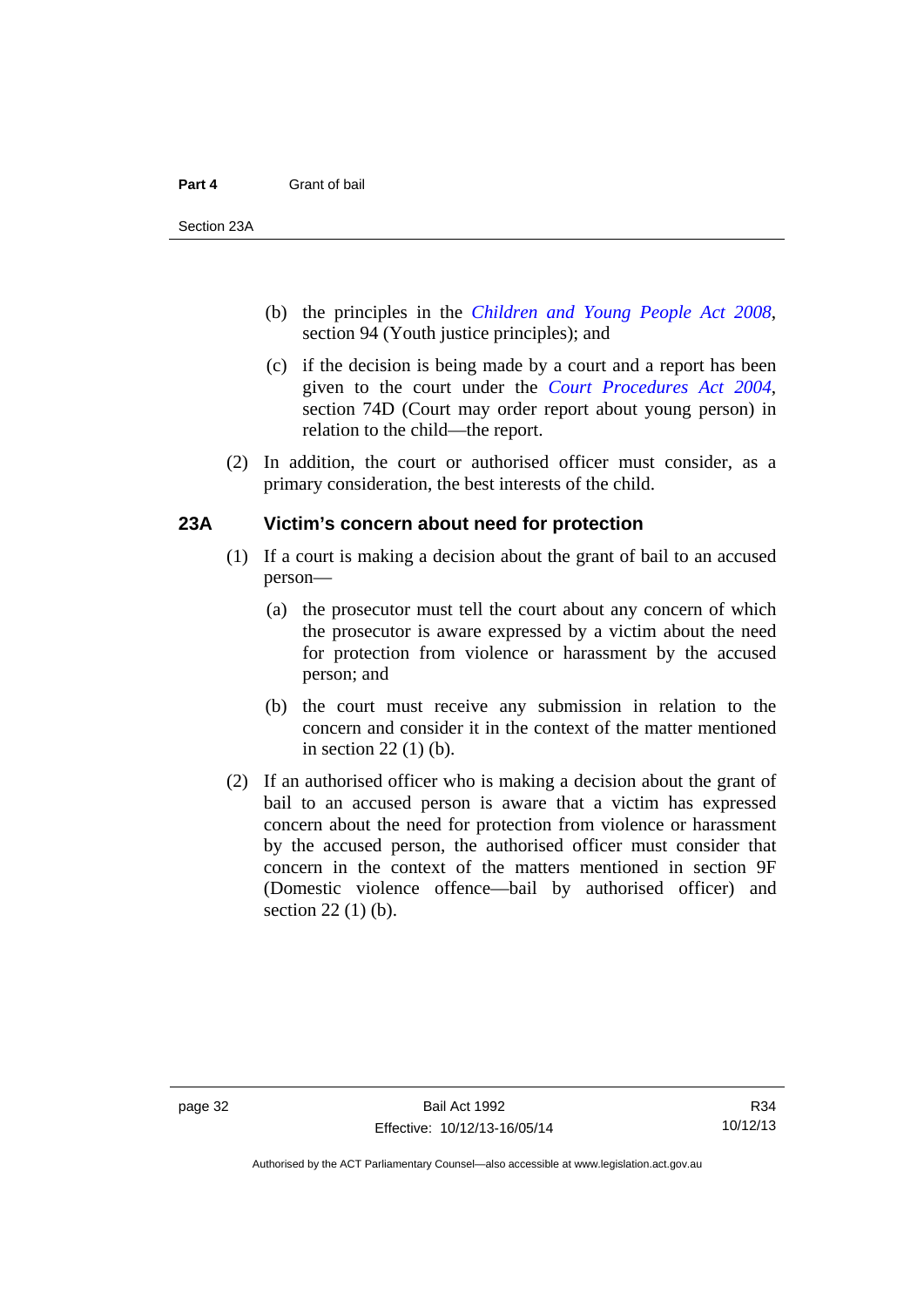# **Part 5 Bail conditions and undertakings to appear**

#### **24 Conditions of bail**

A court or an authorised officer may grant bail without imposing conditions or subject to bail conditions imposed—

- (a) for a court—by order; or
- (b) for an authorised officer—in writing.

#### **25 Conditions on which bail may be granted to adults**

- (1) The following conditions may be imposed on a grant of bail to an adult:
	- (a) conditions about the person's conduct while released on bail;
	- (b) a condition that the person, an acceptable person or each of a number of acceptable people—
		- (i) pays to the Territory a stated amount if the person fails to appear in court in accordance with his or her undertaking; or
		- (ii) gives acceptable security for the payment to the Territory of a stated amount if the person fails to appear in court in accordance with his or her undertaking;

*Note* For acceptable people and acceptable security, see s 32.

- (c) a condition that the person, an acceptable person or each of a number of acceptable people—
	- (i) deposits a stated amount with a court or authorised officer; and
	- (ii) forfeits the amount if the person fails to appear in court in accordance with his or her undertaking.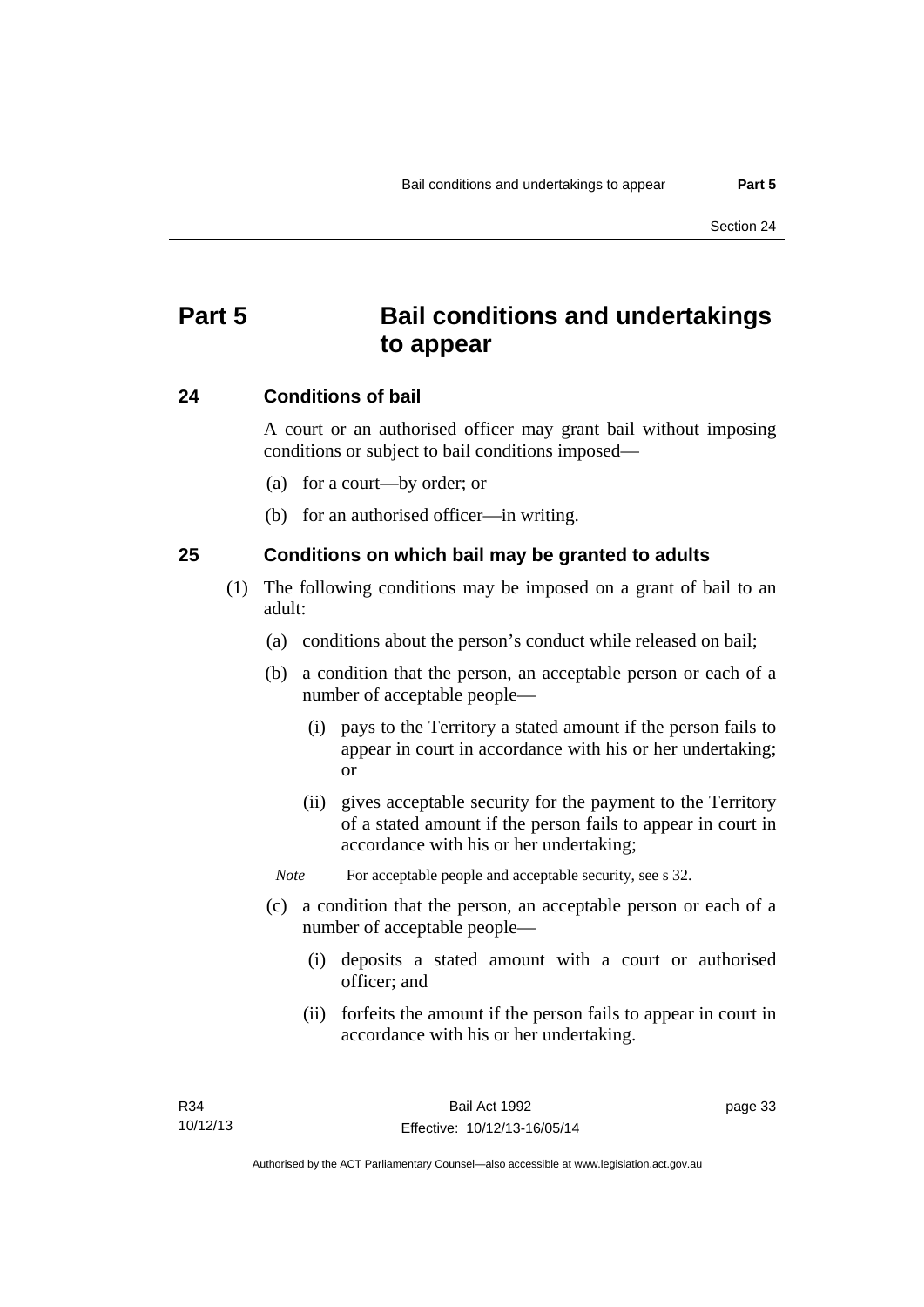Section 25

- (2) With the consent of a person who makes a deposit or gives security under subsection  $(1)$  (b)  $(ii)$  or  $(c)$ , it may be a condition of bail that the deposit or security continues to apply if bail is continued.
- (3) It must not be a condition of bail that a person gives consent under subsection (2).
- (4) Without limiting subsection (1) (a), the requirements that an accused person may be required to observe relating to his or her conduct while released on bail include—
	- (a) a requirement that the accused person report periodically, or at specified times, at a stated place; and
	- (b) a requirement that the accused person reside at a stated place; and
	- (c) a requirement that the person undergo psychiatric treatment or other medical treatment; and
	- (d) a requirement that the accused person participate in a program of personal development, training or rehabilitation; and
	- (e) a requirement that the person—
		- (i) accept supervision by the director-general; and
		- (ii) comply with any reasonable direction of the director-general; and

#### **Examples of directions**

- 1 a direction to attend a program
- 2 a direction to comply with a mental health assessment or treatment order made by the ACAT
- 3 a direction to attend drug or alcohol counselling
- *Note* An example is part of the Act, is not exhaustive and may extend, but does not limit, the meaning of the provision in which it appears (see [Legislation Act,](http://www.legislation.act.gov.au/a/2001-14) s 126 and s 132).

Authorised by the ACT Parliamentary Counsel—also accessible at www.legislation.act.gov.au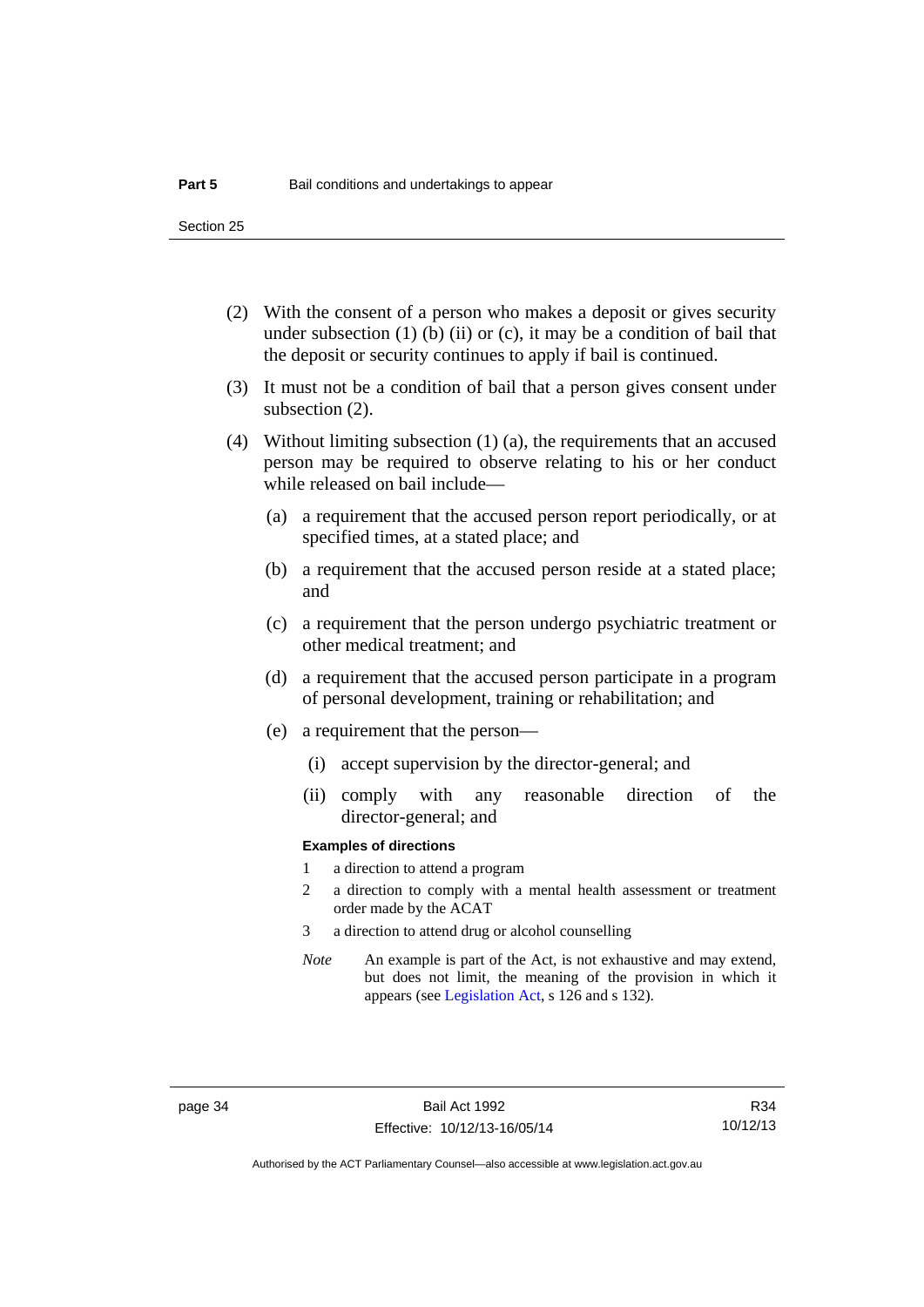- (f) for a person (the *accused person*) charged with a domestic violence offence—
	- (i) a requirement that the accused person not contact, harass, threaten or intimidate, or cause someone else to contact, harass, threaten or intimidate, a stated person; or
	- (ii) a requirement that the accused person not be on premises where a stated person lives or works; or
	- (iii) a requirement that the accused person not be on or near premises where a stated person is likely to be; or
	- (iv) a requirement that the accused person not be in a stated place; or
	- (v) a requirement that the accused person not be within a stated distance of a stated person; or
	- (vi) if the accused person lives with someone—a requirement that the accused person not enter or remain at the home if the accused person is under the influence of alcohol or another drug.
- (5) A court or an authorised officer must, in considering conditions for the release on bail of an accused person who is an adult, consider the conditions for the release of that person in the sequence in which they appear in subsection (1).
- (6) A court or an authorised officer, in granting bail to an accused person who is an adult—
	- (a) must not impose a condition mentioned in subsection (1) unless the court or authorised officer is of the opinion that the imposition of the condition is necessary to secure 1 or more of the following purposes:
		- (i) the attendance of the person before a court from time to time as required in relation to the offence in relation to which bail is being granted;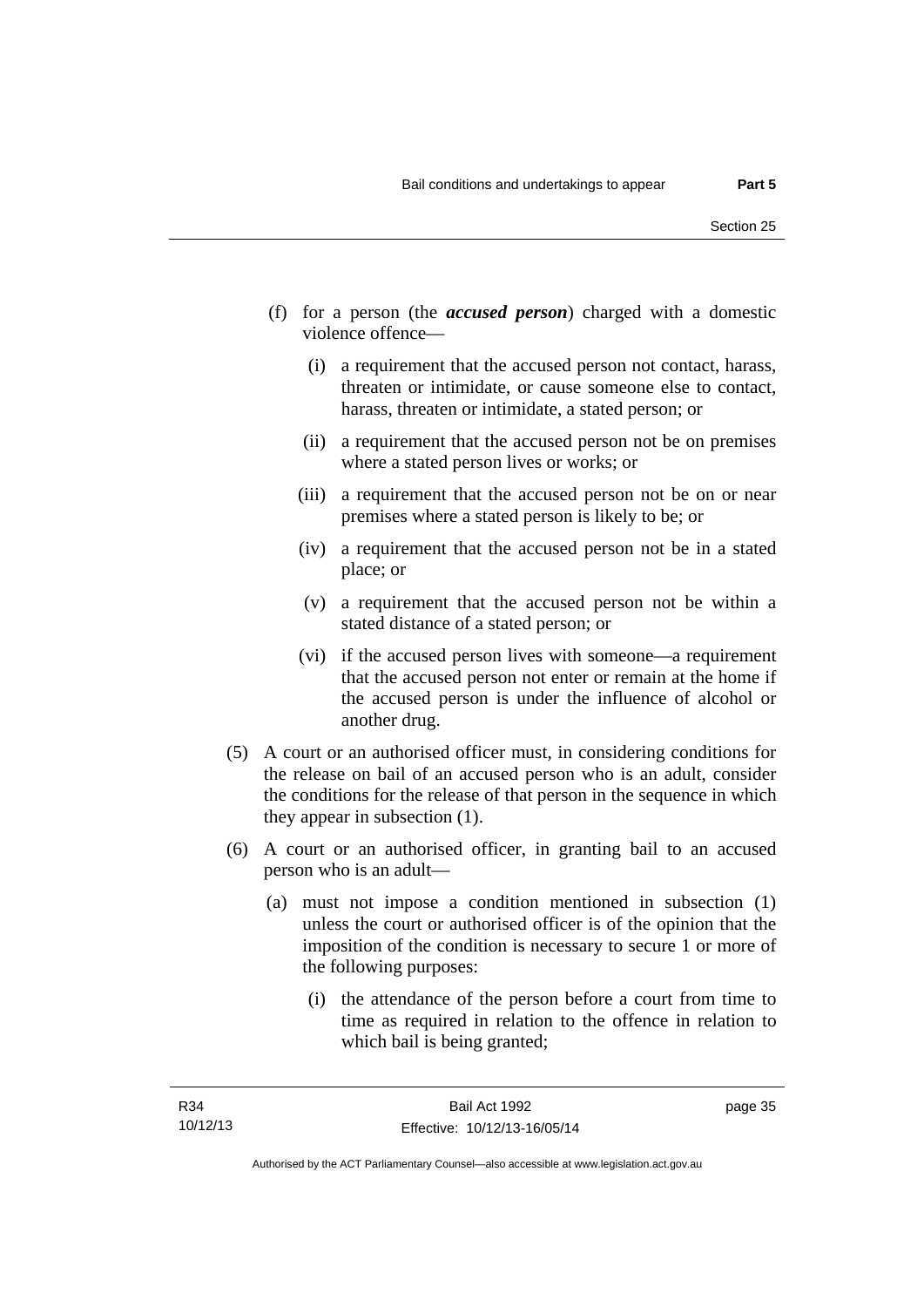- (ii) the protection from harm of the accused person or any other person;
- (iii) the prevention of the accused person from committing an offence while at liberty on bail;
- (iv) the prevention of the accused person from interfering with evidence, intimidating witnesses or otherwise obstructing the course of justice whether in relation to himself or herself or anyone else; and
- (b) must not, except at the request of the accused person, impose a condition, or a combination of conditions, that impose obligations that are more onerous than necessary to secure the purposes referred to in paragraph (a) for which the condition or combination of conditions is imposed.
- (7) A court or an authorised officer, in granting bail to an accused person on a condition referred to in subsection (1) (b) or (c) must not require the accused person to give an acceptable security for a stated sum, or to deposit a stated sum with the court or authorised officer, if the court or authorised officer has reasonable grounds for believing that the accused person does not have the means to provide such a security or make the deposit, as the case may be.
- (8) If a court or an authorised officer grants bail to an accused person on a condition mentioned in subsection (1) and the accused person satisfies the court or authorised officer that the person is unable to comply with that condition, the court or authorised officer must—
	- (a) refuse bail; or
	- (b) grant the accused person bail subject to such other condition mentioned in subsection (1) as the authorised officer or the court believes the accused person will be able to comply with and will secure the purposes mentioned in subsection (6) (a).
- (9) In this section:

*director-general* means—

R34 10/12/13

Authorised by the ACT Parliamentary Counsel—also accessible at www.legislation.act.gov.au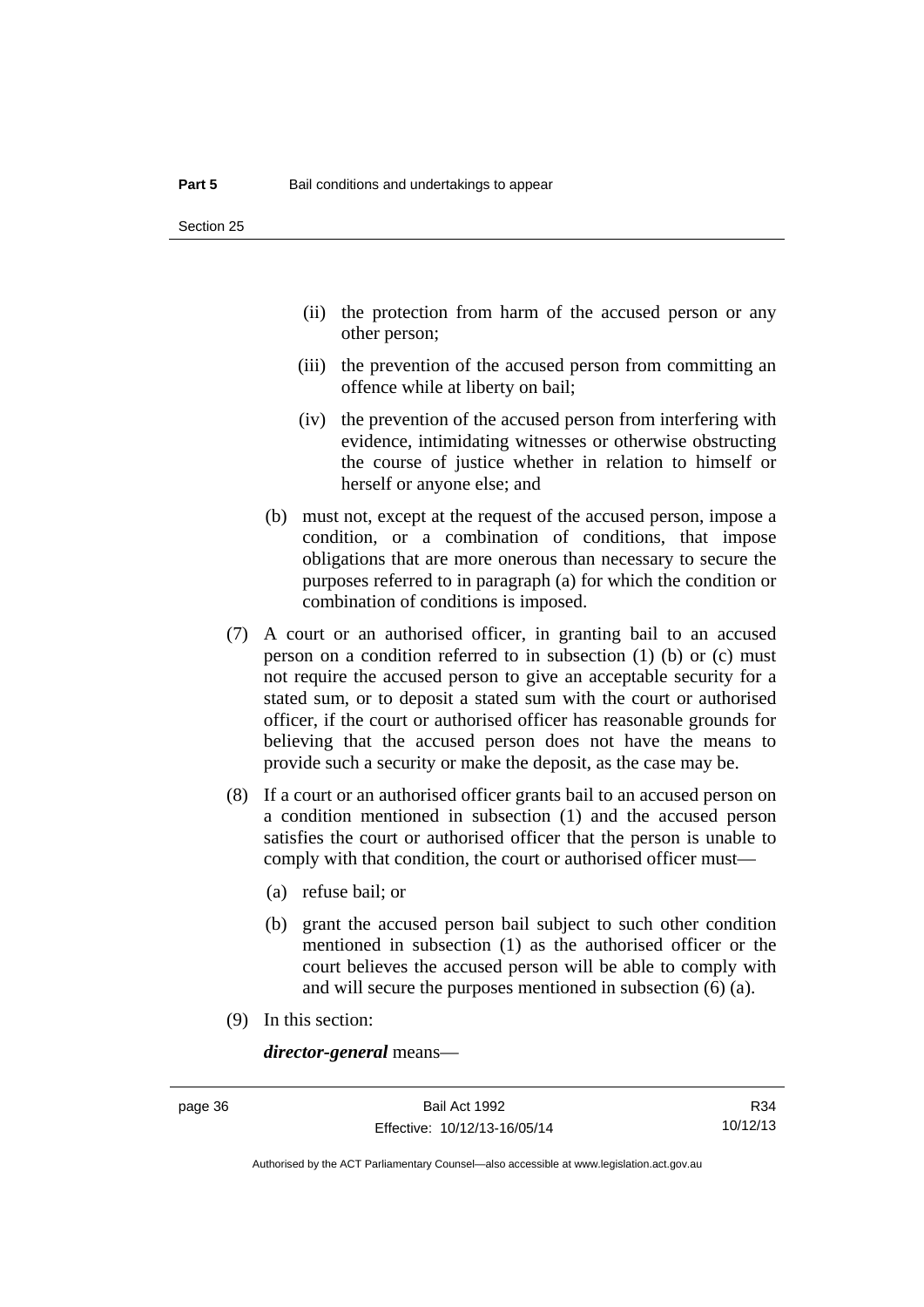- (a) if section 25A applies in relation to the accused person—the responsible director-general decided under that section; or
- (b) in any other case—the director-general responsible for this Act.

*premises* includes—

- (a) any land; and
- (b) any structure, building, vehicle, vessel or place (whether built on or not); and
- (c) any part of such a structure, building, vehicle, vessel or place.

## **25A Supervision condition when offence committed as young person**

- (1) This section applies if—
	- (a) a condition is imposed on the grant of bail to an accused person under section 25 (4) (e); and
	- (b) the accused person is at least 18 years old but less than 21 years old; and
	- (c) the accused person was under 18 years old when the offence to which the grant of bail relates was committed.
- (2) The director-general responsible for this Act and the director-general responsible for the *[Children and Young People Act](http://www.legislation.act.gov.au/a/2008-19)  [2008](http://www.legislation.act.gov.au/a/2008-19)* must decide which of them is to be the responsible director-general for matters relating to the supervision of the accused person.
- (3) If the responsible director-general for matters relating to the supervision of an accused person is the director-general responsible for the *[Children and Young People Act 2008](http://www.legislation.act.gov.au/a/2008-19)*, the accused person must be supervised as a person under 18 years old.

page 37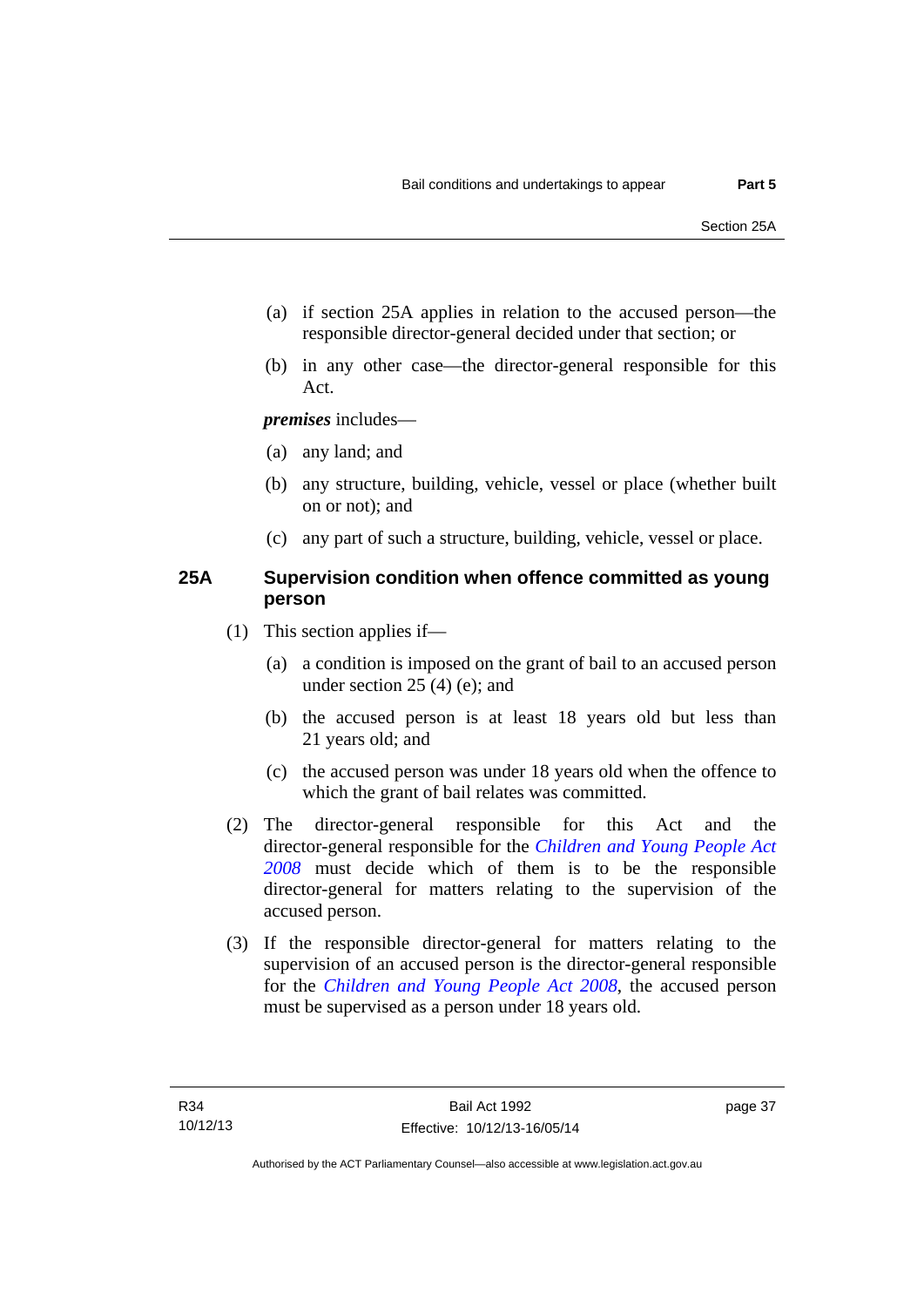Section 26

 (4) If the responsible director-general for matters relating to the supervision of an accused person is the director-general responsible for this Act, the accused person must be supervised as an adult.

#### **26 Conditions on which bail may be granted to children**

- (1) The following conditions may be imposed on the grant of bail to a child—
	- (a) the conditions mentioned in section 25 (1) (other than a requirement mentioned in section 25 (4) (e)); and
	- (b) any other conditions that the court or authorised officer considers appropriate—
		- (i) having regard to the principles in the *[Children and Young](http://www.legislation.act.gov.au/a/2008-19)  [People Act 2008](http://www.legislation.act.gov.au/a/2008-19)*, section 94; and
		- (ii) considering, as a primary consideration, the best interests of the child.
- (2) Without limiting section 25 (1), the requirements that a child may be required to comply with about his or her conduct while released on bail include a requirement that the child—
	- (a) accept supervision by the director-general under the *[Children](http://www.legislation.act.gov.au/a/2008-19)  [and Young People Act 2008](http://www.legislation.act.gov.au/a/2008-19)*; and
	- (b) comply with any reasonable direction of the director-general.

#### **Examples of directions**

- 1 a direction to attend a program
- 2 a direction to comply with a mental health assessment or treatment order made by the ACAT
- 3 a direction to attend drug or alcohol counselling.
- *Note* An example is part of the Act, is not exhaustive and may extend, but does not limit, the meaning of the provision in which it appears (see [Legislation Act,](http://www.legislation.act.gov.au/a/2001-14) s 126 and s 132).

R34 10/12/13

Authorised by the ACT Parliamentary Counsel—also accessible at www.legislation.act.gov.au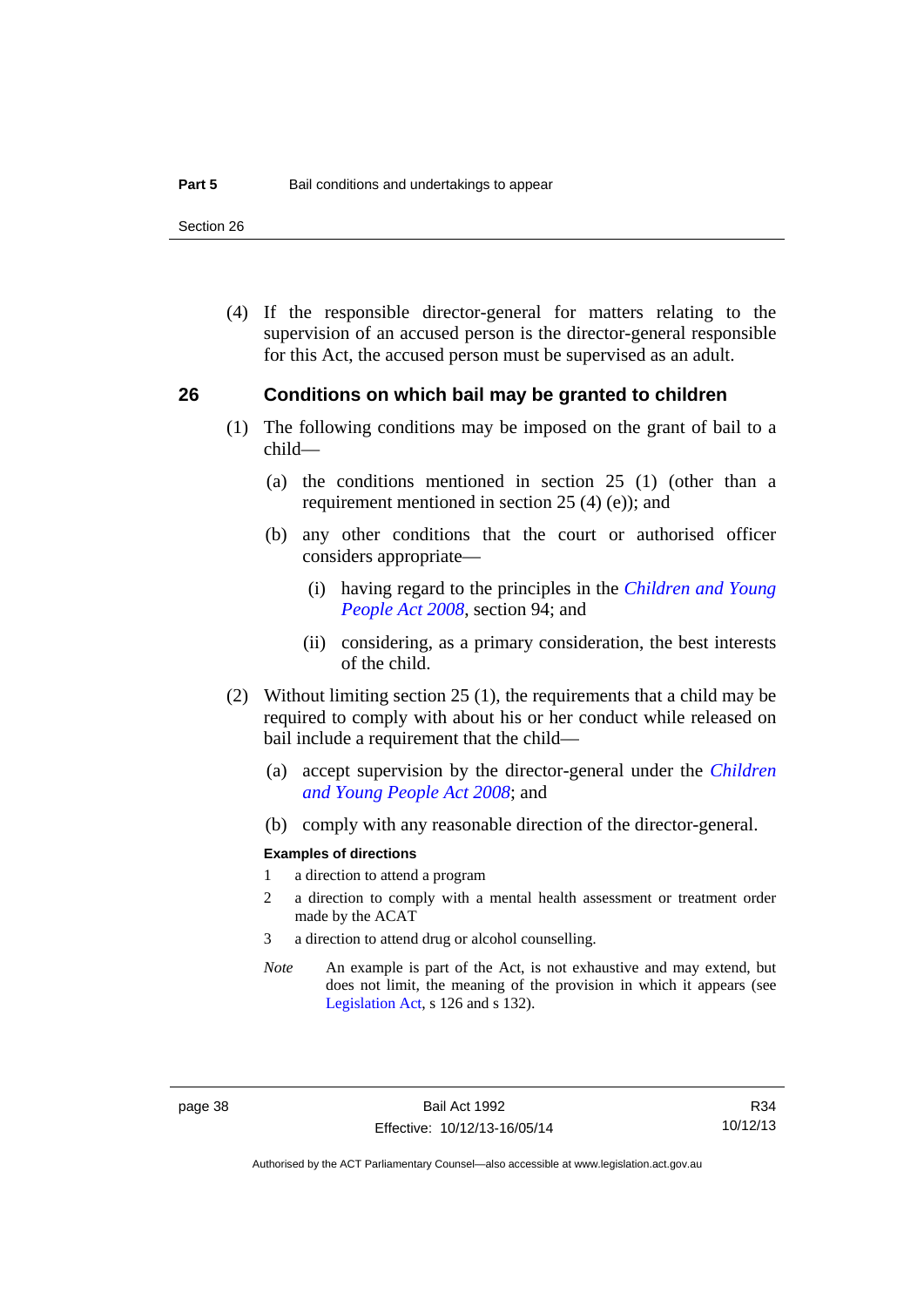- (3) A court or an authorised officer must, in considering the release on bail of an accused person who is a child, consider the conditions for the release of the person that are mentioned in section 25 (1) in the sequence in which they are mentioned in that subsection.
- (4) A court or an authorised officer, in granting bail to an accused person who is a child—
	- (a) may not impose a condition referred to in section 25 (1) unless the court or the authorised officer is of the opinion that the imposition of the condition is—
		- (i) necessary to secure 1 or more of the purposes mentioned in section 25 (6) (a) (i), (ii), (iii) and (iv) (the *relevant purposes*); or
		- (ii) in accordance with the principles under the *[Children and](http://www.legislation.act.gov.au/a/2008-19)  [Young People Act 2008](http://www.legislation.act.gov.au/a/2008-19)*, section 94 (Youth justice principles); and
	- (b) may not, except at the request of the accused person, impose a condition, or a combination of conditions, that puts a greater obligation on the accused than is—
		- (i) necessary to secure the relevant purposes; or
		- (ii) in accordance with the relevant principles.
- (5) Section 25 (7) applies in relation to a grant of bail under this section.
- (6) If a court or an authorised officer grants bail to an accused person who is a child on a condition referred to in section 25 (1) and the accused person satisfies the court or authorised officer that the person is unable to comply with that condition, the court or authorised officer must—
	- (a) refuse bail; or
	- (b) grant the accused person bail subject to the other conditions referred to in subsection (1) that the court or authorised officer believes the accused person will be able to comply with and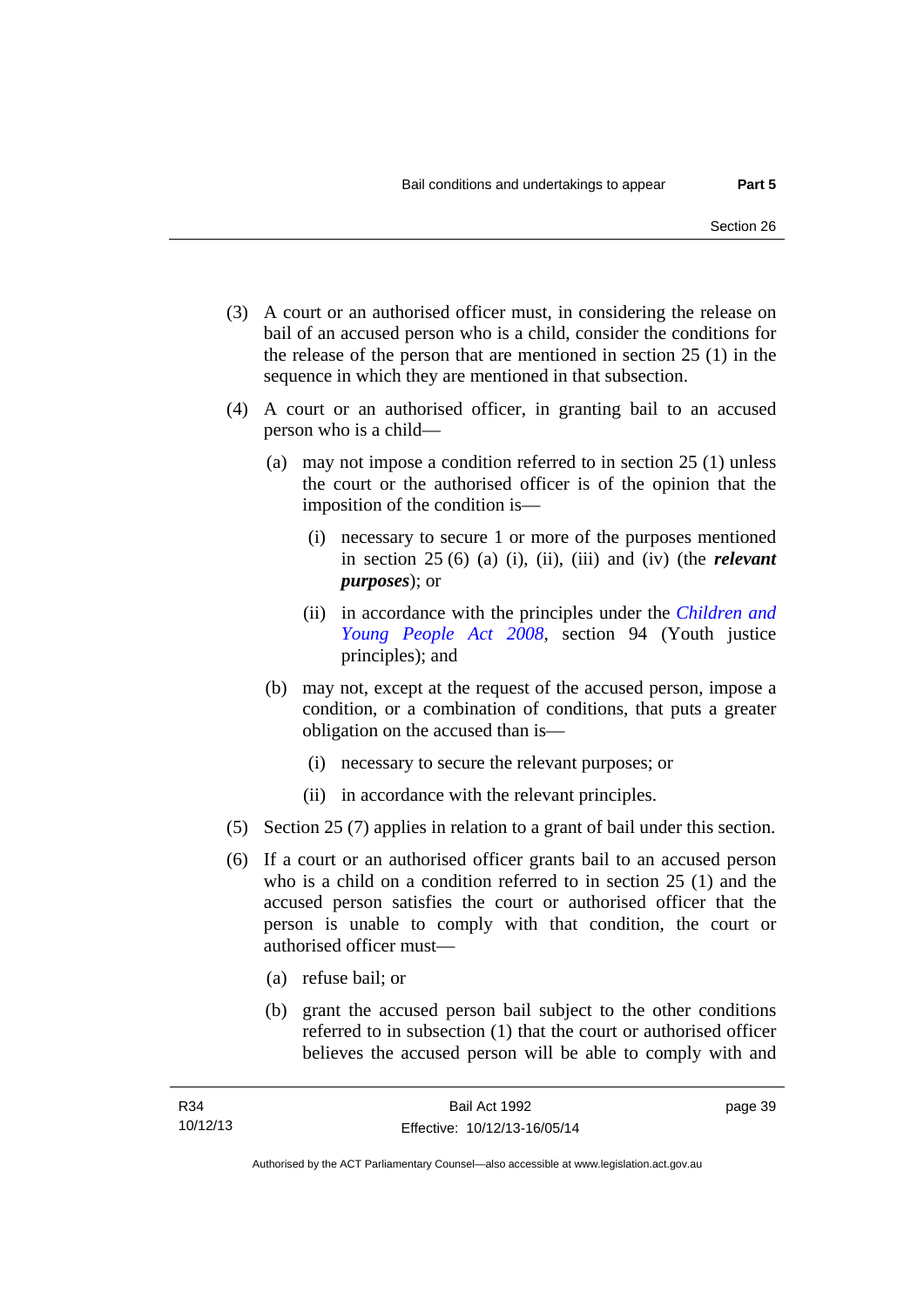Section 27

will secure the purposes mentioned in subsection (4) (a) (i) and (ii).

#### **27 Recording of certain bail decisions**

- $(1)$  If—
	- (a) a judge or magistrate hears an application by an accused person for bail, or release from custody without bail; or
	- (b) an authorised officer is required to consider whether to grant bail to an accused person, or to release an accused person from custody without bail;

he or she must record, or cause to be recorded, his or her reasons for the decision.

- (2) If a judge, a magistrate or an authorised officer decides to grant bail to an accused person subject to a condition mentioned in section 25 (1) otherwise than in accordance with a request of an accused person that bail be granted on that condition, or on conditions that include that condition, the judge, magistrate or authorised officer must record, or cause to be recorded, his or her reasons for deciding—
	- (a) that the imposition of a condition mentioned in that subsection was necessary to secure the purposes of whichever of section 25 (6) (a) and section 26 (4) (a) applies to the accused person; and
	- (b) if the condition is a condition referred to in section  $25(1)$ (other than a condition mentioned in section  $25(1)(a)$ )—that the imposition of a condition under the earlier paragraph or paragraphs of that subsection would be unlikely to secure the purposes of whichever of section 25 (6) (a) and section 26 (4) (a) applies to the accused person.

Authorised by the ACT Parliamentary Counsel—also accessible at www.legislation.act.gov.au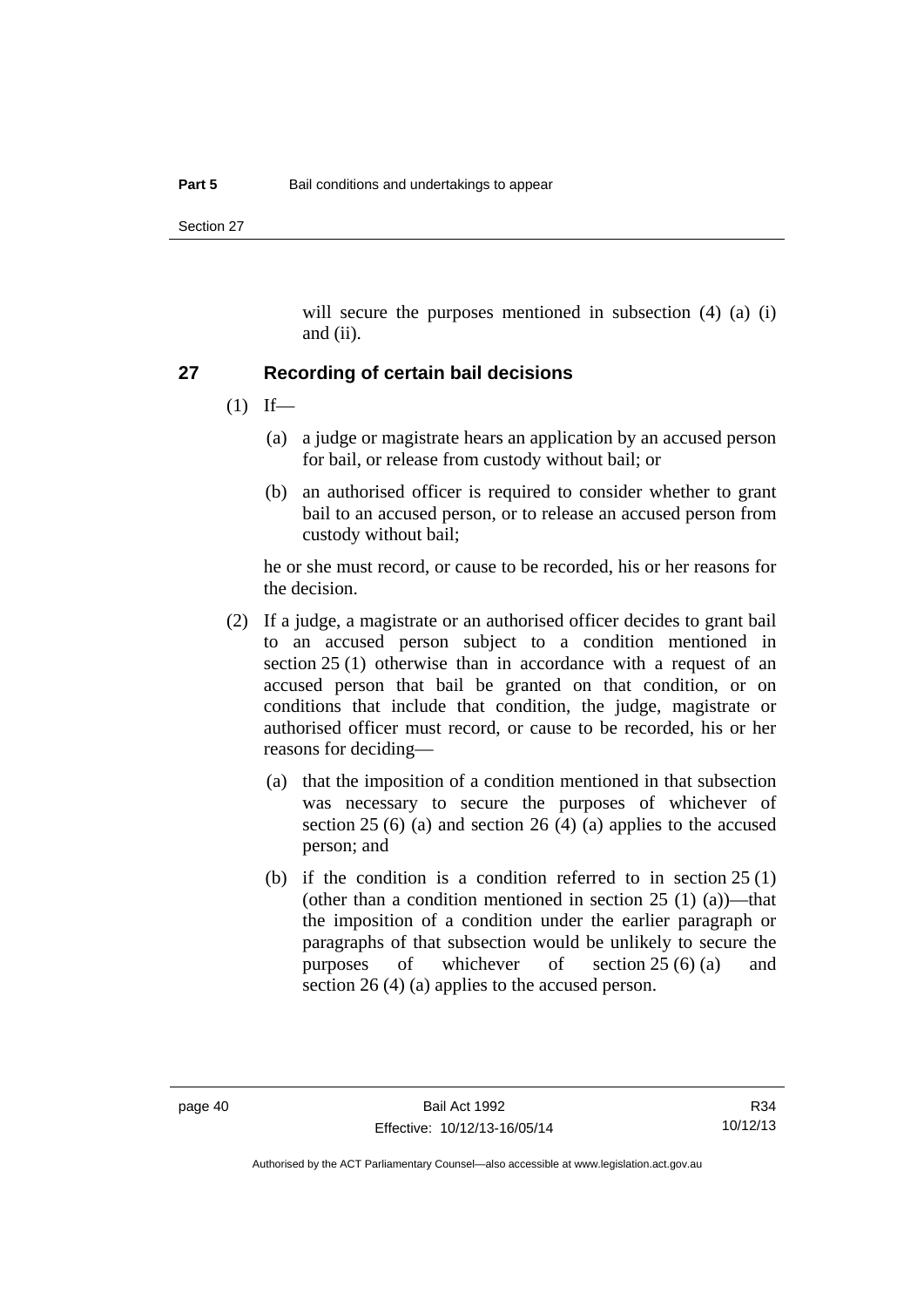### **28 Undertakings to appear**

- (1) A person may be released on bail only if the person gives a written undertaking—
	- (a) to appear before a stated court at the place, date and time—
		- (i) stated in the undertaking; or
		- (ii) notified to the person by a police officer; and
	- (b) to comply with the bail conditions (if any).
	- *Note* If a form is approved under s 58 for an undertaking, the form must be used.
- (2) For a continuation of bail, the person may undertake to appear at any time when, and at any place where, proceedings in relation to the offence with which the person has been charged may be continued.
- (3) An undertaking may be given in relation to more than 1 offence.
- (4) A court must accept an undertaking given under this section as proof of the matters stated in it if there is no evidence to the contrary.
- (5) Subsection (1) (a) does not apply to a person in relation to a breach of the peace or apprehended breach of the peace if no further appearance is required.

### **30 Accused person may be excused from attendance before court**

(1) If a person has given an undertaking to appear before a court under section 28 (1), the court may, on application made by or on behalf of that person, by order excuse the person from attendance before the court to answer the charge in relation to which bail has been granted or for any other purpose in relation to the proceedings relating to the charge.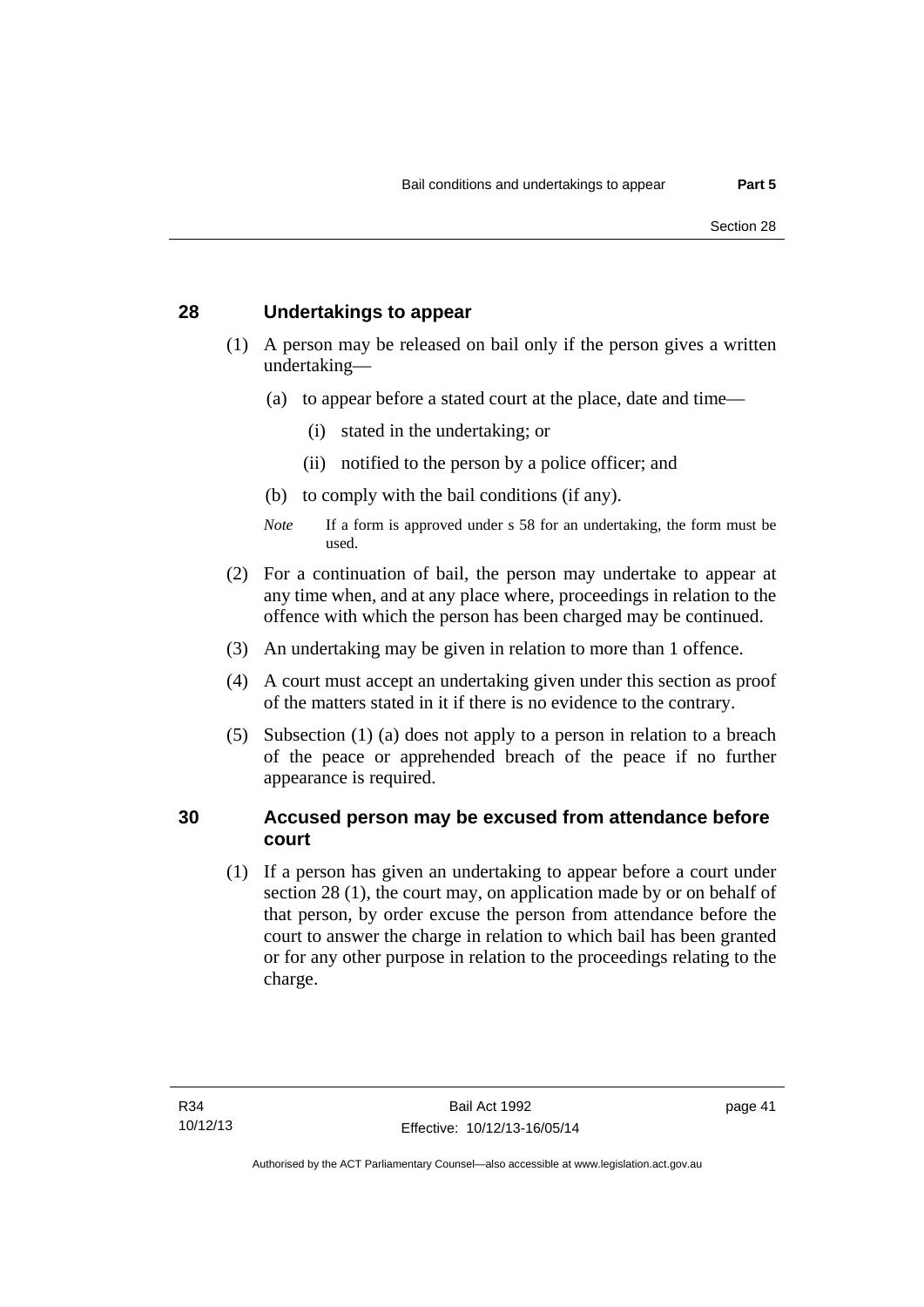- (2) An order under subsection (1) may be made—
	- (a) whether or not any evidence has been given in the proceedings; and
	- (b) whether or not the applicant for the order is before the court or has attended before the court in relation to the proceedings.
- (3) A court must not make an order under subsection (1) unless it has been informed, by or on behalf of the applicant, that the applicant is represented by a lawyer for the purposes of the proceedings.
- (4) A court may, at any time during proceedings in relation to which an order has been made in relation to a person under subsection (1), direct the informant or the registrar of the court to serve the person in relation to whom the order has been made with a written notice requiring him or her to attend before the court, for the purposes of those proceedings, on a day and at a time and place stated by the court.

*Note 1* For how documents may be served, see the [Legislation Act,](http://www.legislation.act.gov.au/a/2001-14) pt 19.5.

*Note* 2 If a form is approved under s 58 for a notice, the form must be used.

- (5) If a person on whom a notice under subsection (4) has been served does not attend before the court in accordance with the requirements of the notice, the court may issue a warrant for the arrest of the person and for bringing the person before the court at the time and place specified in the warrant.
- $(6)$  If—
	- (a) a person has been discharged from custody on bail; and
	- (b) an order is made under subsection (1) excusing the person from attendance before the court in accordance with his or her undertaking to appear; and
	- (c) the person does not appear before the court at the place, date and time required under that undertaking;

R34 10/12/13

Authorised by the ACT Parliamentary Counsel—also accessible at www.legislation.act.gov.au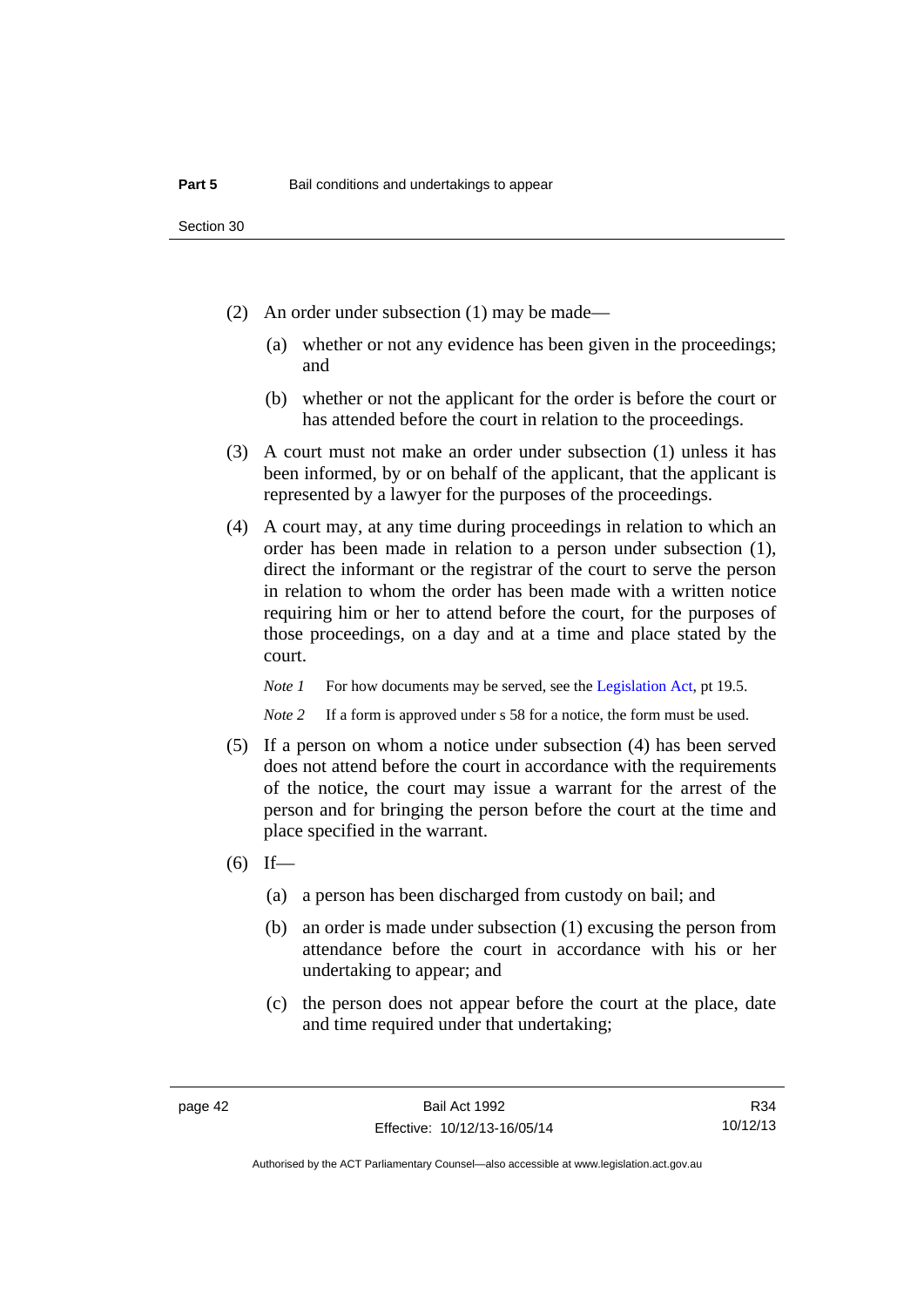the person is not taken to have failed to comply with a condition of his or her bail only because the person did not so attend before the court and bail continues subject to any condition other than a condition requiring the person to attend before the court.

## **31 Bail requirements**

- (1) An undertaking to appear may be given to—
	- (a) a court; or
	- (b) a registrar or deputy registrar; or
	- (c) an authorised officer; or
	- (d) for an accused person who is at a correctional centre or a NSW correctional centre—the person in charge of the centre.
- (2) An amount may be deposited, or security given, in accordance with a bail condition, to—
	- (a) a court; or
	- (b) registrar or deputy registrar; or
	- (c) an authorised officer.
- (3) In this section:

*deposit* includes a payment by cash or electronic funds transaction.

*security* includes security given by way of bond or bank guarantee.

## **32 Acceptable people and security for bail**

- (1) A court or authorised officer imposing a condition on bail may decide—
	- (a) the person, people or class of people who are acceptable people for a condition mentioned in section 25 (1) (b) or (c); and
	- (b) the number of people required for the condition; and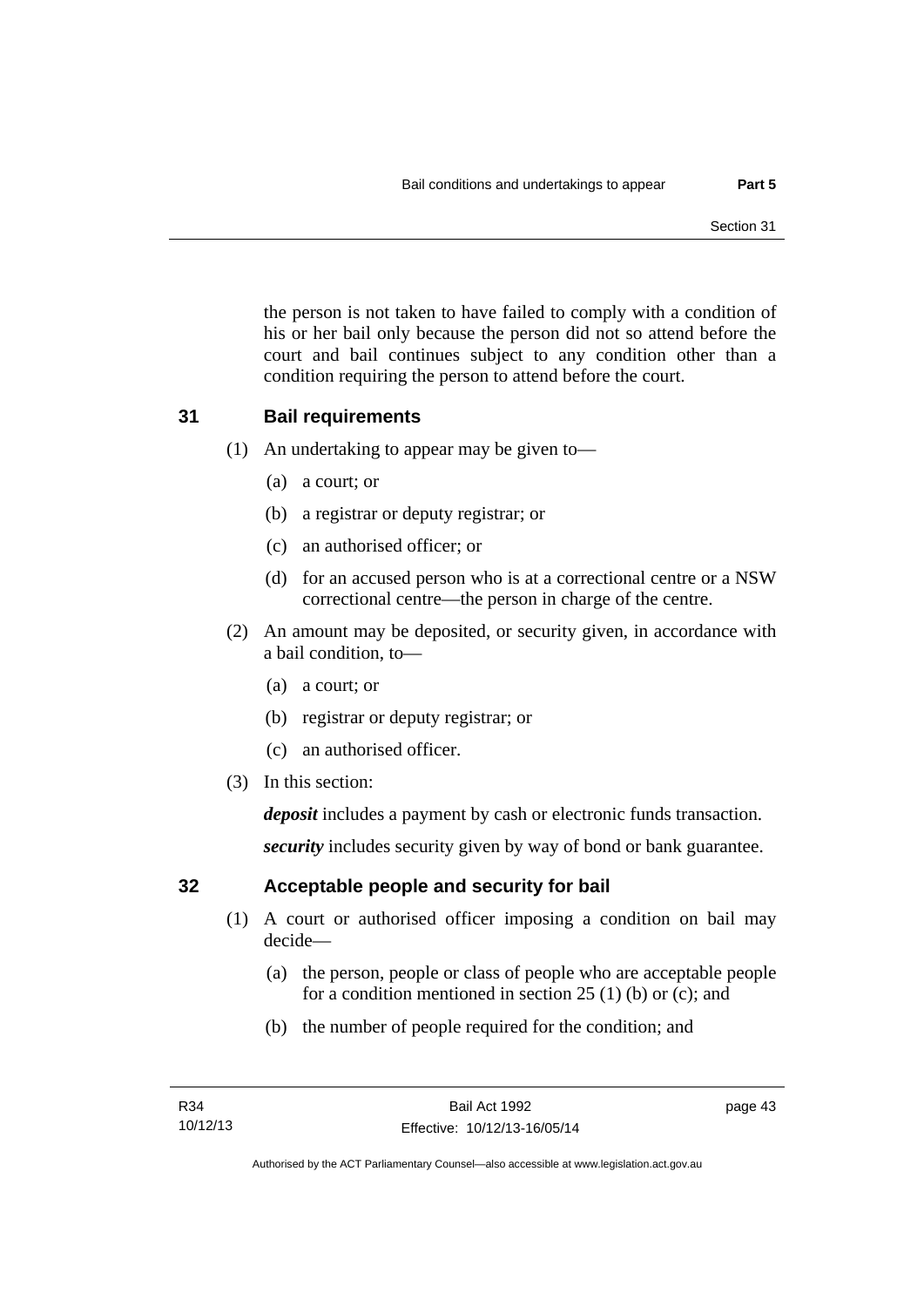- (c) the security acceptable for a condition mentioned in section 25 (1) (b) (ii).
- (2) If a decision has not been made when the undertaking to appear is given, the court or person to whom the undertaking to appear is given may decide.
- (3) Without limiting subsections (1) and (2), an acceptable person for a condition includes an entity prescribed by regulation for this subsection.

#### **33 Continuation of bail and undertakings**

- (1) If an accused person has given an undertaking to appear at a place, date and time at which proceedings in relation to the offence may be continued, whether on any adjournment, postponement or other deferment of the proceedings, or by way of committal, a court may continue the bail already granted in relation to the offence, whether or not the accused person is present in court.
- (2) If bail is continued under subsection (1), the undertaking to appear and the bail conditions continue to apply, except to the extent that the undertaking or condition otherwise provides or the court otherwise orders.
	- *Note* A court continuing bail must give notice of the continuation, bail conditions and place, date and time to which the proceedings are adjourned, postponed or deferred (see s 34 (4)).
- (3) If no direction is made by the court in relation to bail, whether or not the accused person appears in accordance with the undertaking—
	- (a) the court is taken to have continued bail; and
	- (b) the undertaking to appear and any bail conditions continue to apply.
- (4) If the hearing of a charge against an accused person is adjourned or postponed, the court may—
	- (a) continue the person's bail; or

R34 10/12/13

Authorised by the ACT Parliamentary Counsel—also accessible at www.legislation.act.gov.au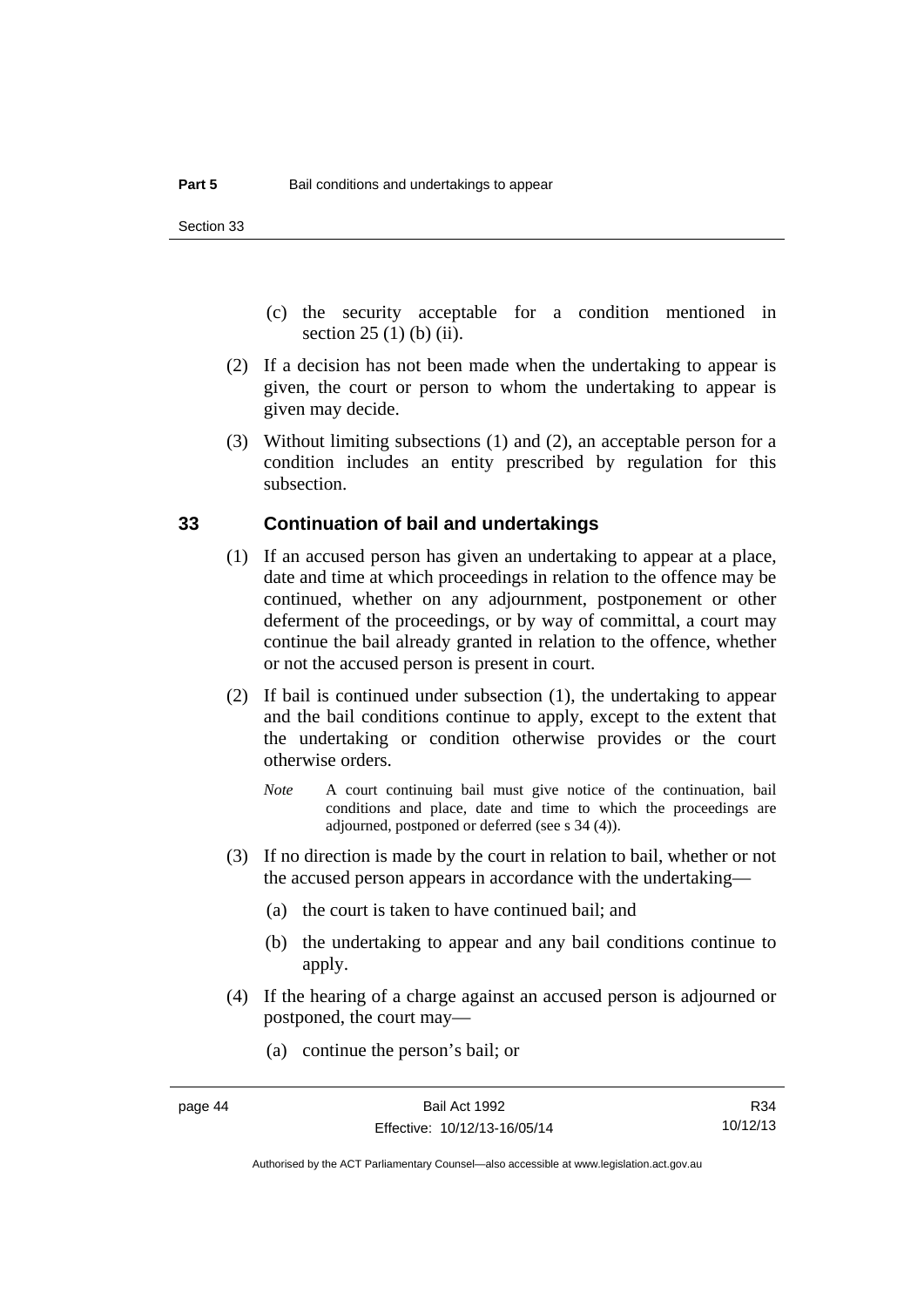- (b) make another order about bail.
- (5) However, if a deposit has been made, or security given, by a surety in accordance with a bail condition, the court must not continue bail without the surety's consent unless it is a condition of bail that the deposit or security continues to apply if bail is continued.
- (6) If bail is continued—
	- (a) the undertaking to appear is taken to be an undertaking to appear at any time when, and at any place where, proceedings in relation to the offence with which the person has been charged may be continued; and
	- (b) any bail conditions continue to apply.
- (7) If an accused person has been released on bail and the court is satisfied that the accused person is because of illness or accident or other sufficient cause unable to appear personally before the court on the day when the person is required to appear, the court may, in the absence of the accused person, order the person to be further remanded to the place, date and time that the court considers appropriate and may order that the undertaking to appear given by the accused person and any agreement entered into under a condition of the grant of bail be continued so as to require the appearance of the accused person at every place, date and time to which the accused person is remanded or the hearing adjourned, postponed or otherwise deferred.

### **34 Written notice of conditions of bail**

- (1) A court or authorised officer granting bail to an accused person—
	- (a) must give the accused person a written notice setting out—
		- (i) the person's obligations under the person's bail conditions; and
		- (ii) the consequences of any failure by the person to comply with the conditions; and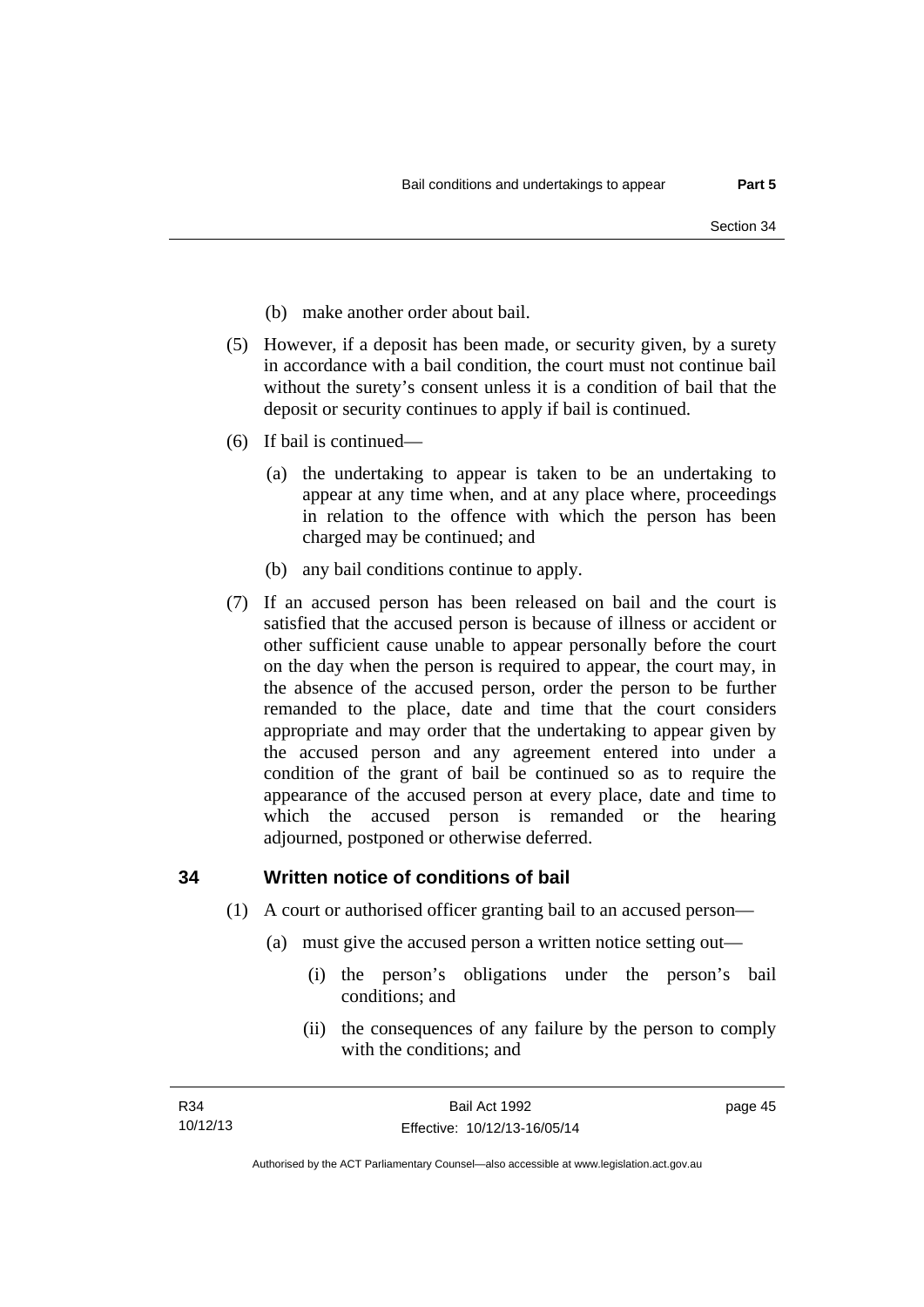Section 34

- (b) must be satisfied, before releasing the accused person, that the person will comply with the conditions.
- *Note* If a form is approved under s 58 for a notice under this section, the form must be used.
- (2) A court or authorised officer granting bail to an accused person with a surety for the accused person's appearance to answer the charges against the person —
	- (a) must give the surety written notice of—
		- (i) the accused person's obligations under the person's bail conditions; and
		- (ii) the consequences of any failure by the person to comply with the conditions; and
	- (b) must be satisfied, before releasing the accused person, that the surety understands—
		- (i) the nature and extent of the accused person's obligations under the person's bail conditions; and
		- (ii) the consequences of any failure by the person to comply with the conditions.
- (3) If a bail condition is imposed or varied on a review under part 6 of a decision made in relation to bail, the court or authorised officer imposing or varying the condition—
	- (a) must give the accused person a written notice setting out—
		- (i) the person's obligations under the condition; and
		- (ii) the consequences of any failure by the person to comply with the condition; and
	- (b) must be satisfied that the accused person will comply with the condition; and

R34 10/12/13

Authorised by the ACT Parliamentary Counsel—also accessible at www.legislation.act.gov.au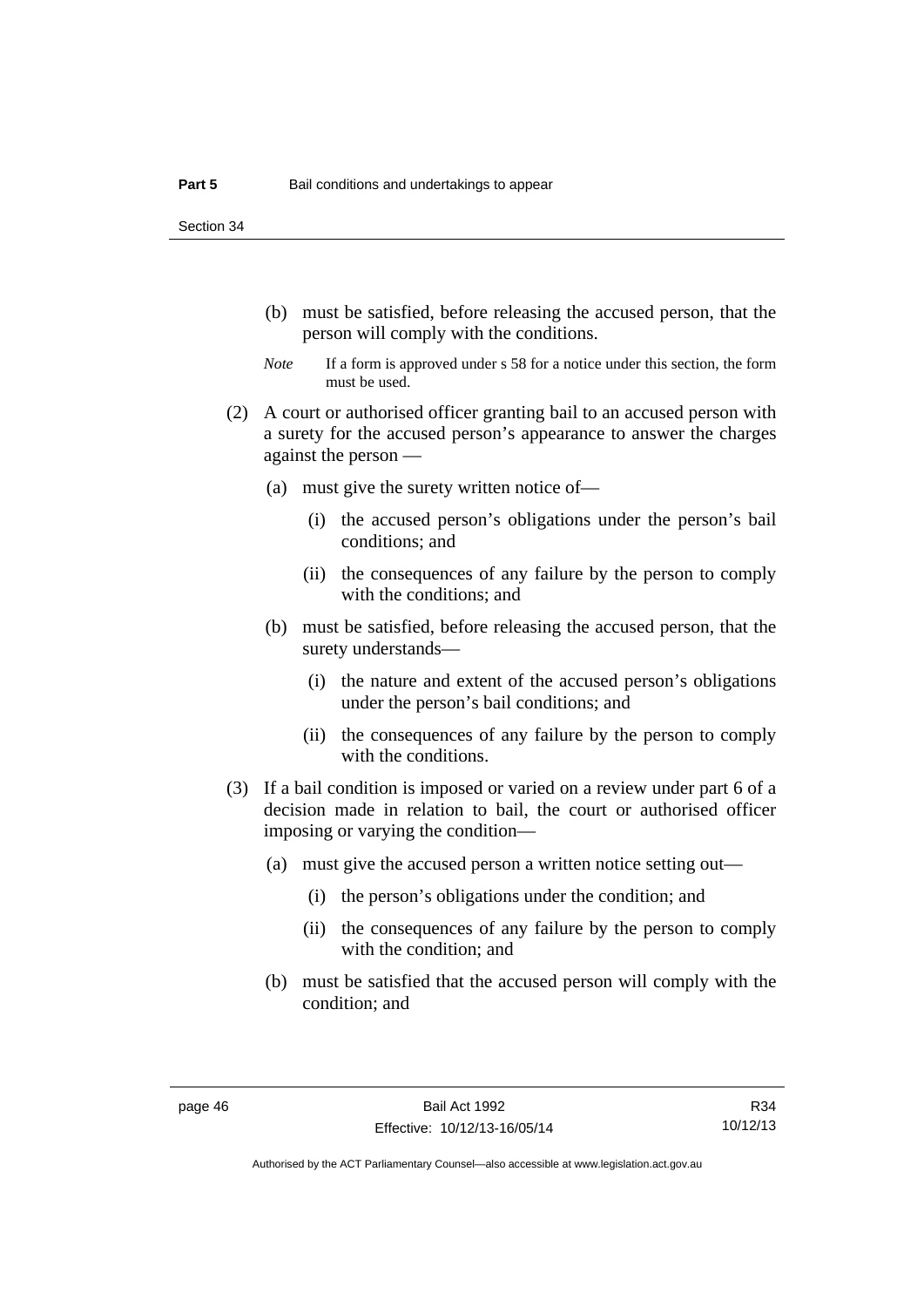- (c) if there is a surety for the appearance of the accused person to answer the charges against the accused person—
	- (i) must give the surety a written notice setting out—
		- (A) the accused person's obligations under the condition; and
		- (B) the consequences of any failure by the person to comply with the condition; and
	- (ii) must be satisfied that the surety understands—
		- (A) the nature and extent of the accused person's obligations under the condition; and
		- (B) the consequences of any failure by the person to comply with the condition.
- (4) A court continuing bail on an adjournment or a postponement of proceedings must immediately give, or cause to be given, to the accused person a written notice that—
	- (a) states that bail is continued until the hearing is resumed or stated; and
	- (b) states the conditions on which bail is presently allowed; and
	- (c) states the place, date and time to which the proceedings are adjourned or postponed or states that the proceedings are adjourned or postponed to a place, date and time that are from time to time stated in a notice given or sent to the accused person as prescribed by regulation.

#### **36 Discharge of surety**

- (1) A surety may, at any time apply to be discharged from his or her liability under a bail condition—
	- (a) if bail has been granted by a court—
		- (i) to the court that granted bail; or

page 47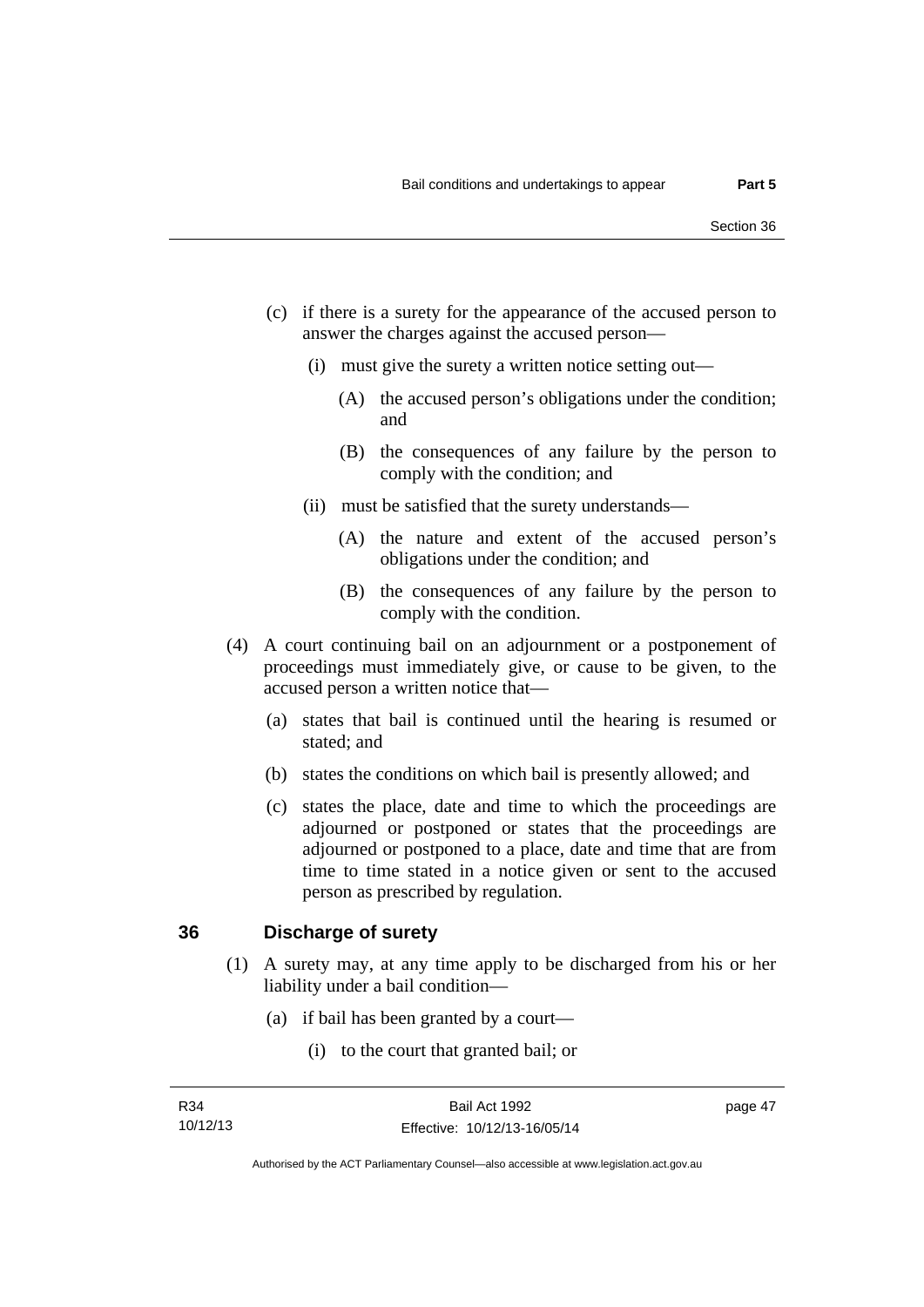Section 37

- (ii) to the court of appearance; or
- (b) if bail has been granted by an authorised officer—to the court of appearance.
- (2) However, an application may not be made if the person granted bail has failed to comply with a bail condition or undertaking to appear.
- (3) If the person granted bail is not in custody or before the court when the application is made, the court must—
	- (a) issue a warrant to apprehend the person and bring the person before the court; or
	- (b) issue a summons for the person's appearance before the court.
- (4) On the person's appearance before the court, the court must, unless the court considers it would be unjust to do so—
	- (a) direct that the applicant be discharged from his or her liability; and
	- (b) release the security or deposit.
- (5) If the court discharges the applicant from liability, the court may—
	- (a) impose further bail conditions; and
	- (b) remand the person granted bail into custody until the further conditions are satisfied.
- (6) In this section:

*court of appearance* means the court before which the accused person is required to appear in accordance with his or her undertaking to appear.

## **37 Payment of amounts to Territory**

- (1) This section applies if—
	- (a) a person granted bail fails to appear in court in accordance with his or her undertaking; and

R34 10/12/13

Authorised by the ACT Parliamentary Counsel—also accessible at www.legislation.act.gov.au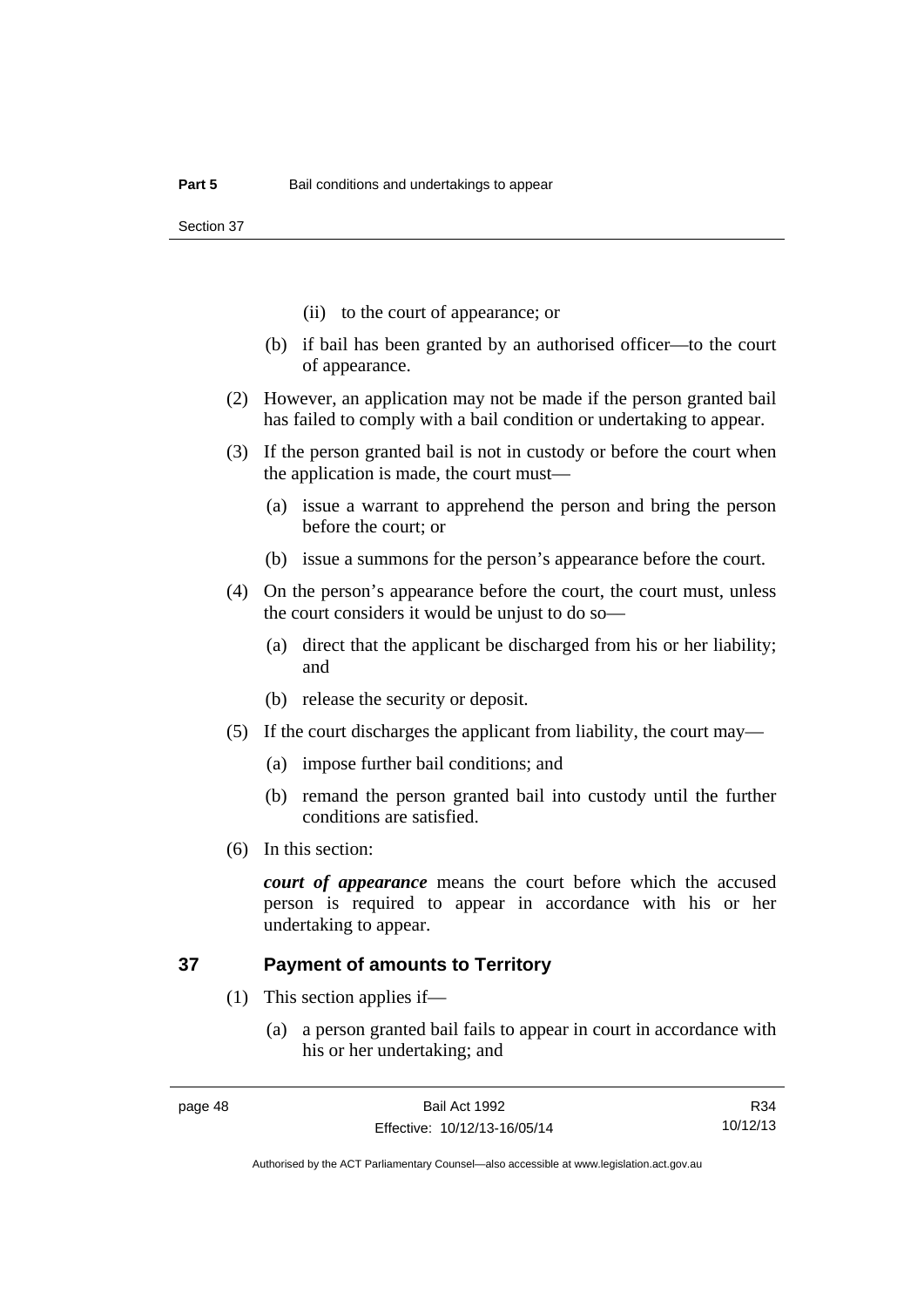- (b) a bail condition mentioned in section 25 (1) (b) or (c) requires the person or someone else (the *person required to pay*) to pay, or forfeit, an amount to the Territory if the person fails to appear.
- (2) If the amount has been deposited in accordance with a condition mentioned in section 25 (1) (c), the amount is forfeited to the Territory.
- (3) If the amount has not been deposited, the court may order the person required to pay to pay the amount to the Territory.
- (4) Notice of the order must be given to the person required to pay as soon as practicable.

*Note* For how documents may be served, see the [Legislation Act,](http://www.legislation.act.gov.au/a/2001-14) pt 19.5.

- (5) If, after the end of 28 days after the day the notice is given, the amount has not been paid the amount may be recovered under the *[Crimes \(Sentence Administration\) Act 2005](http://www.legislation.act.gov.au/a/2005-59)*, chapter 6A (Court imposed fines) as if it were a fine within the meaning of that chapter.
- (6) Subsection (5) applies to an amount even if the amount exceeds \$50 000.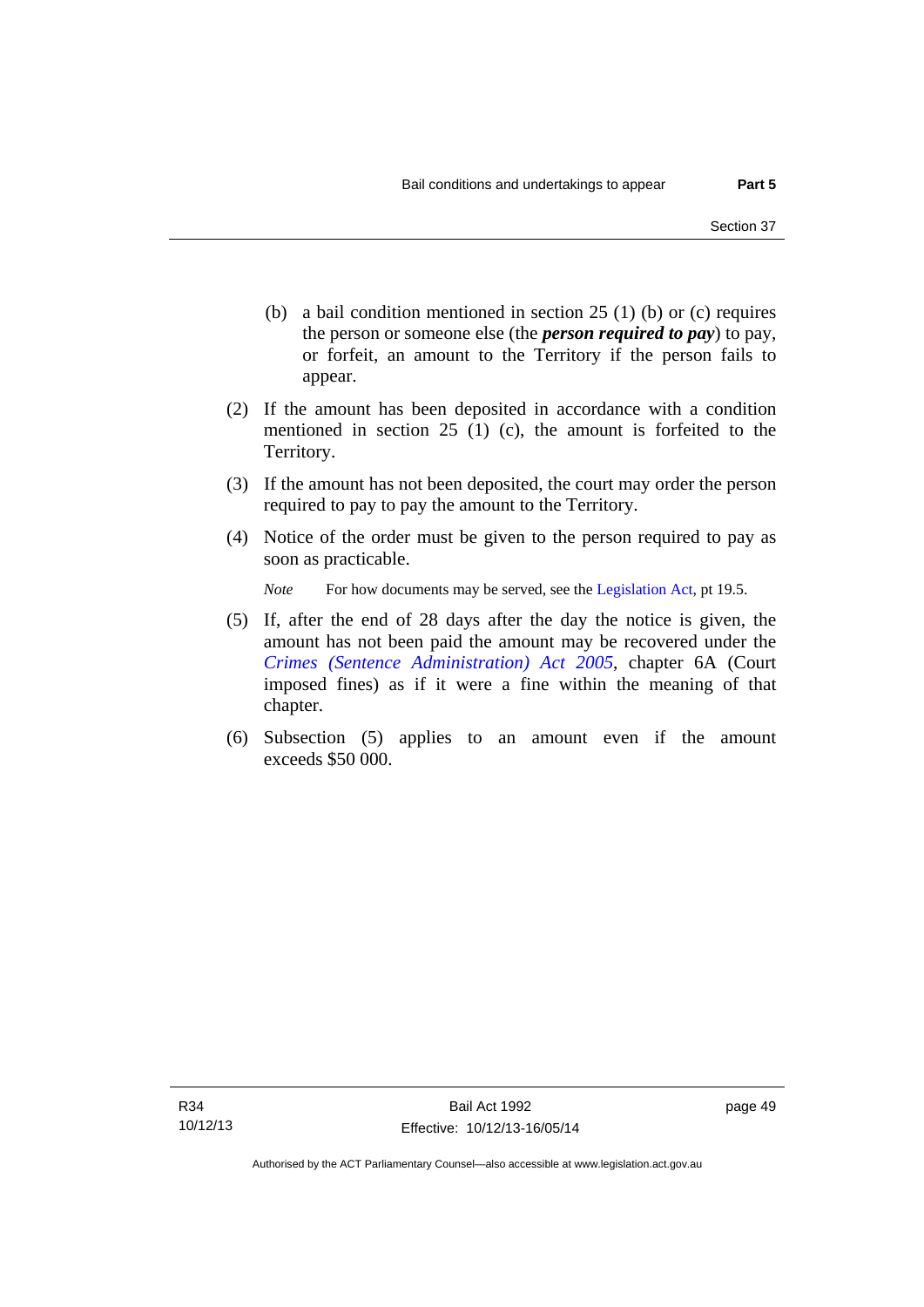# **Part 6 Review of bail decisions**

## **Division 6.1 Review of decisions by authorised officers**

## **38 Review by authorised officers**

- (1) If an authorised officer makes a decision under part 4 in relation to bail for an accused person that is—
	- (a) a decision to refuse to grant bail to the accused person; or
	- (b) a decision to grant bail to the accused person subject to 1 or more bail conditions;

the accused person may request a review of that decision by the authorised officer who made the decision or any other authorised officer.

 (2) If an application for a review of a bail decision is made to an authorised officer under subsection (1), the authorised officer must as soon as possible conduct a review of the decision.

## **39 Exercise of power to review**

- (1) The power to review a decision under this division includes a power to confirm or vary a decision or to substitute another decision.
- (2) A decision as varied or substituted must be in conformity with this Act.
- (3) If, on a review of a decision under this division, the authorised officer varies the decision or substitutes another decision, section 27 applies in relation to the decision as varied or substituted as if the decision had been made by the authorised officer under part 4.
- (4) An authorised officer may refuse to entertain a request to review a decision under this division if the authorised officer is satisfied that the request is frivolous or vexatious.

R34 10/12/13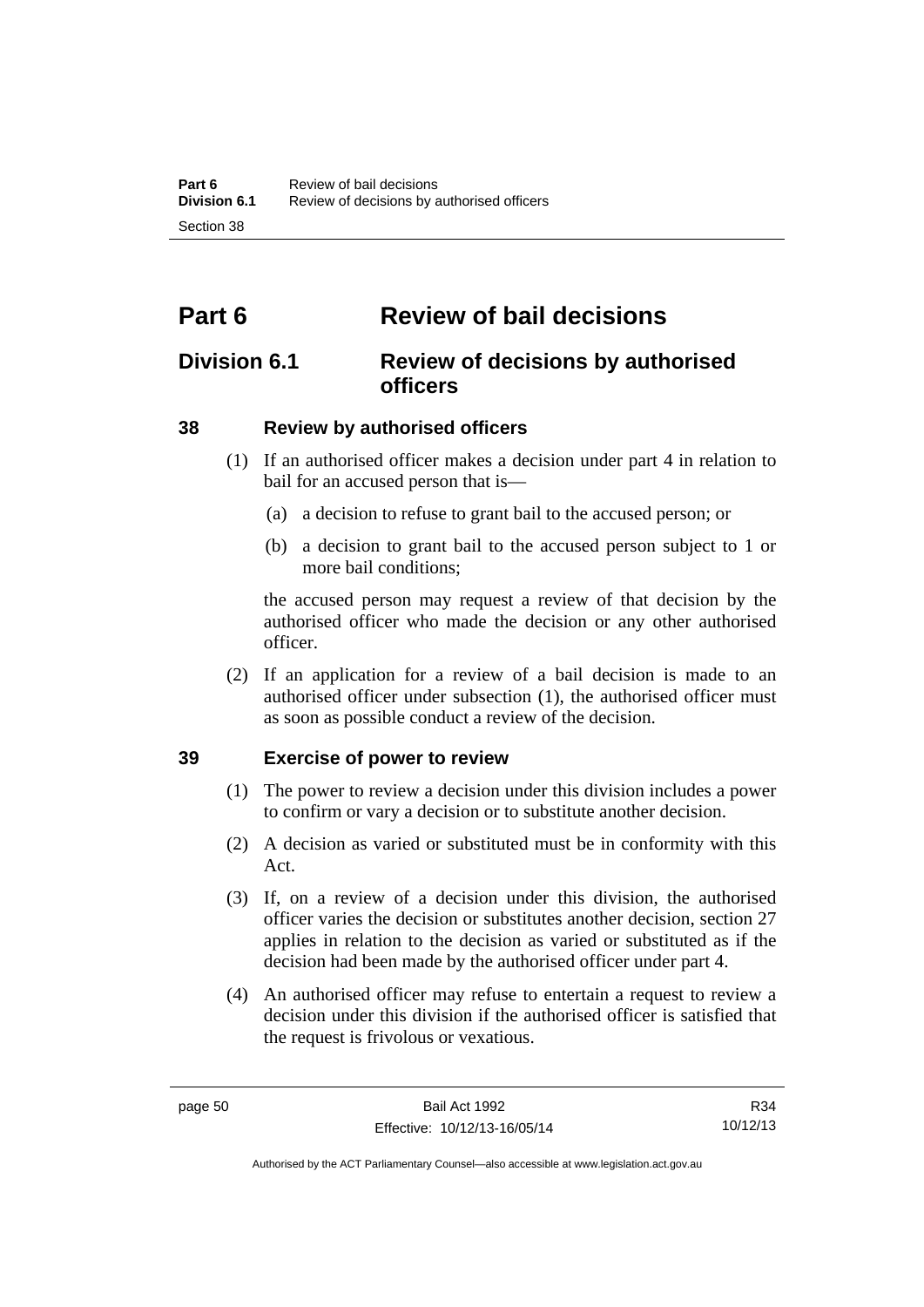- (5) A regulation may—
	- (a) prescribe the way of making a request for the review of a decision under this division; and
	- (b) prescribe procedures for the conduct of a review under this division; and
	- (c) limit the time within which, and the circumstances in which, an accused person may apply for a review of a decision under this division; and
	- (d) limit the number of applications that may be made for the review of a bail decision under this division.

### **40 Limitation on power of authorised officer to review**

An authorised officer may not, under this division—

- (a) review a decision in circumstances if, had the decision not been made, the authorised officer would be prohibited from making a decision in relation to the grant of bail; or
- (b) review a decision that has been reviewed by a court.

## **Division 6.2 Review of decisions by courts**

### **41 Right of review of bail decisions**

An accused person or the informant may apply under this division for review of any decision by a court or an authorised officer in relation to bail.

## **41A Court may review on its own initiative**

 (1) A court that has made a decision in relation to bail may review the decision on its own initiative if the court considers it is in the interests of justice to do so.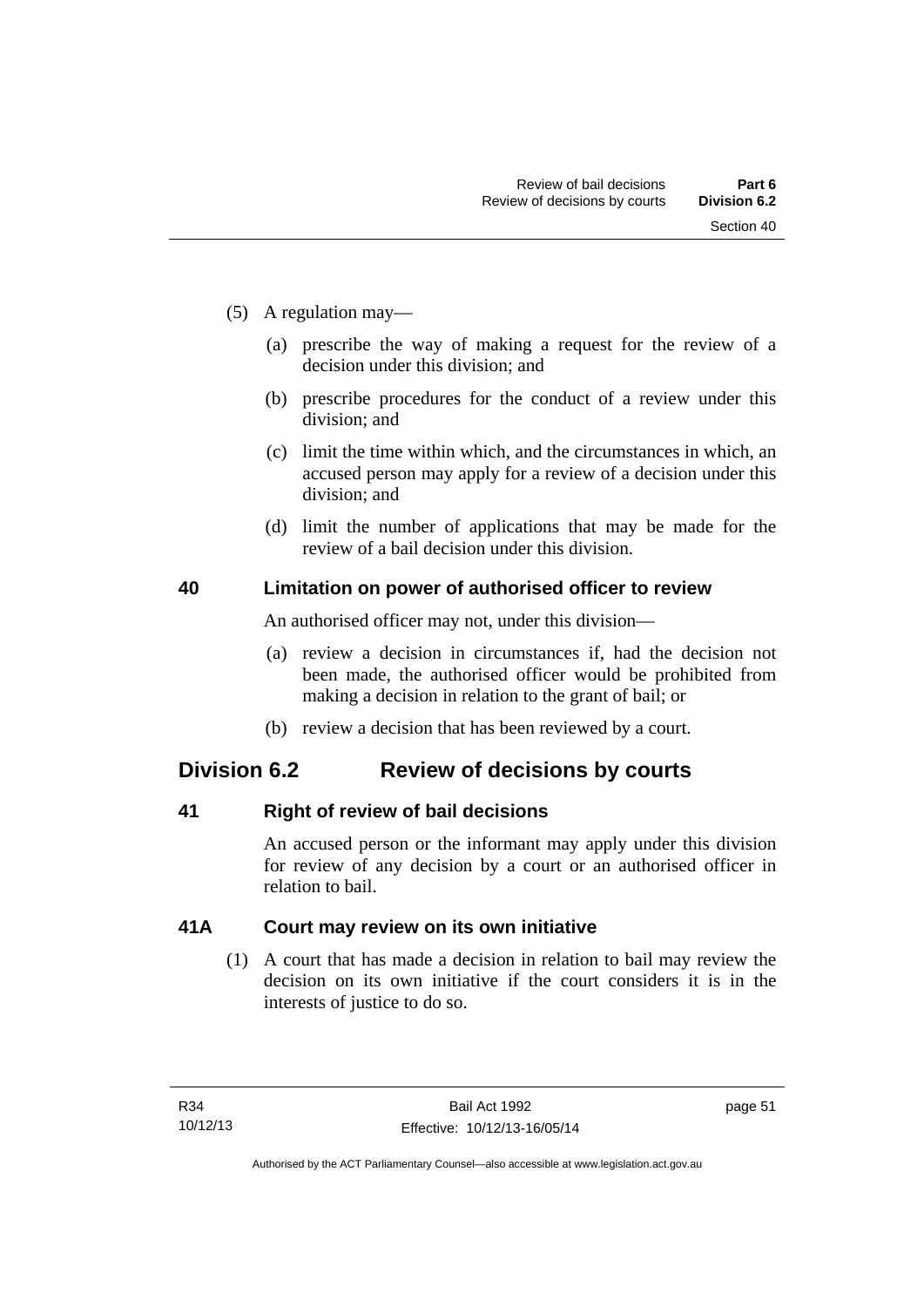(2) The court may issue a warrant for the arrest of the person and for bringing the person before the court at the time and place stated in the warrant.

## **42 Power of Magistrates Court to review—decision of authorised officer**

- (1) The Magistrates Court may, on application under this division, review any decision of an authorised officer in relation to bail for an accused person, only if—
	- (a) the court has power to make a bail order under section 20 (1) (a) (Power in relation to bail—Magistrates Court); and
	- (b) the court is satisfied that the applicant has shown—
		- (i) a change in circumstances relevant to the granting of bail since the authorised officer's decision; or
		- (ii) the availability of fresh evidence or information relevant to the granting of bail to the accused person that was unavailable when the authorised officer made the decision.
- (2) The power of the Magistrates Court to review a decision under this section may be exercised whether or not any power to review the decision under section 38 (Review by authorised officers) has been exercised or been sought to be exercised.

## **42A Power of Magistrates Court to review—decision of Magistrates Court**

 The Magistrates Court may, on application under this division, review any decision of the court (however constituted) in relation to bail for an accused person, only if—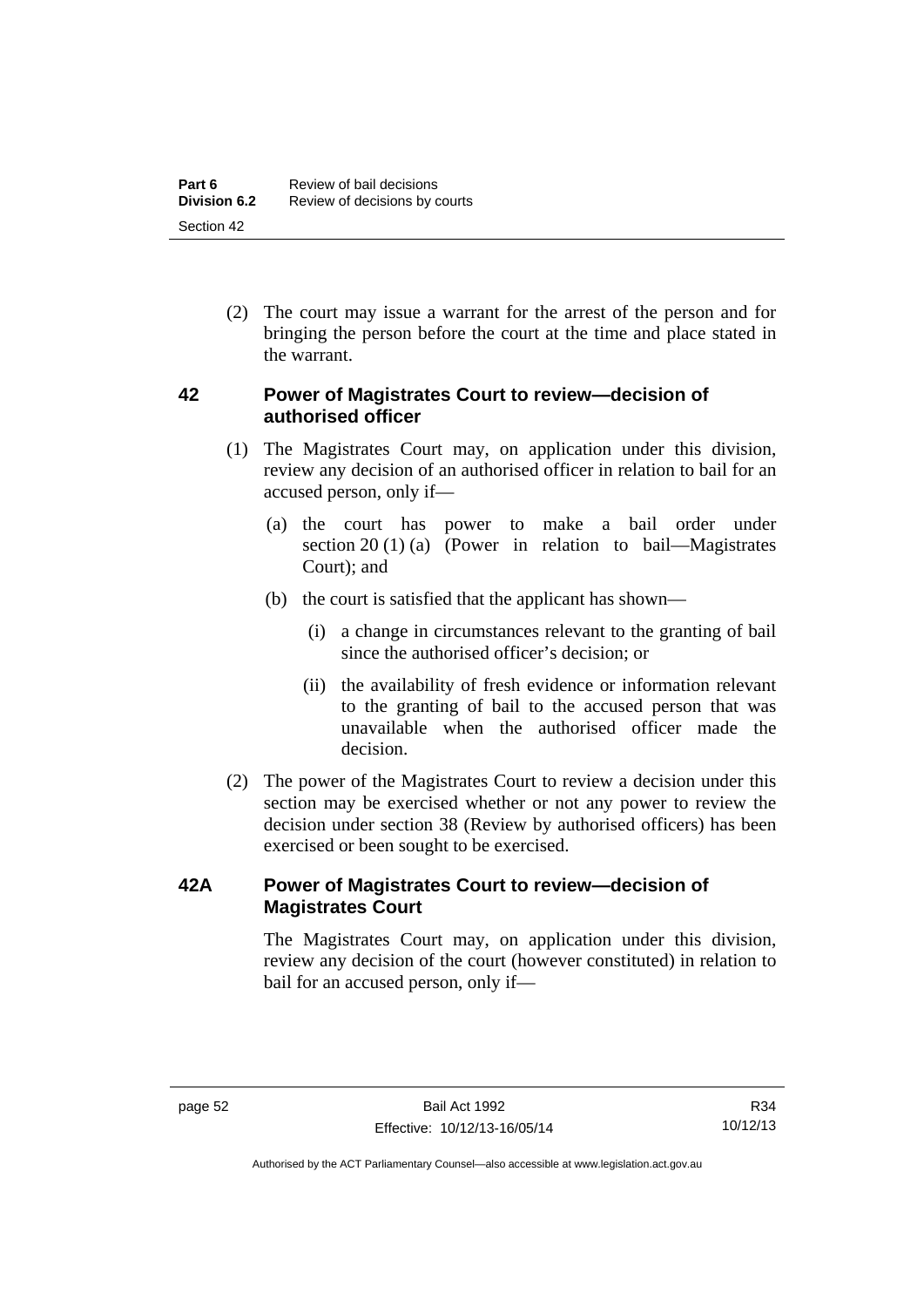- (a) the court has power to make a bail order under section 20 (1) (a) (Power in relation to bail—Magistrates Court); and
- (b) the court is satisfied that the applicant has shown—
	- (i) a change in circumstances relevant to the granting of bail since the court's decision; or
	- (ii) the availability of fresh evidence or information relevant to the granting of bail to the accused person that was unavailable when the court made the decision; and
- (c) for an application made by the accused person—the person has made 2 applications for bail in the Magistrates Court in the proceeding to which the bail relates.

## **43 Power of Supreme Court to review—decision of authorised officer**

- (1) This section applies if, in relation to a decision of an authorised officer in relation to bail for an accused person, the Magistrates Court—
	- (a) does not have power to hear an application for review of the decision; or
	- (b) has heard an application for review of the decision.
- (2) The Supreme Court may, on application under this division, review the decision of the authorised officer, only if the court is satisfied that the applicant has shown—
	- (a) a change in circumstances relevant to the granting of bail since the authorised officer's decision; or
	- (b) the availability of fresh evidence or information relevant to the granting of bail to the accused person that was unavailable when the authorised officer made the decision.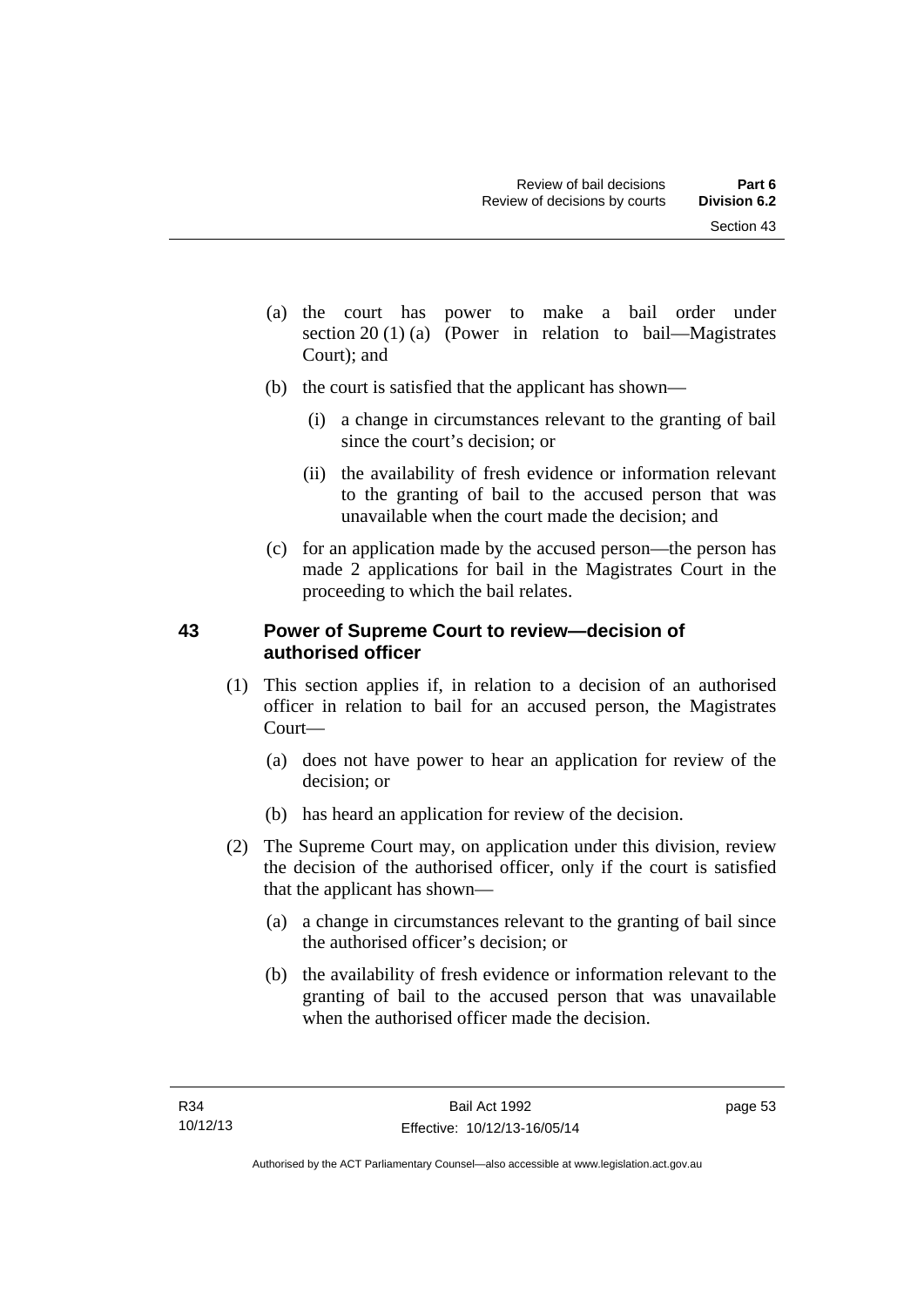(3) The power of the Supreme Court to review a decision under this section may be exercised whether or not any power to review the decision under section 38 (Review by authorised officers) has been exercised or been sought to be exercised.

## **43A Power of Supreme Court to review—decision of Magistrates Court or Supreme Court**

- (1) This section applies if a decision in relation to bail for an accused person has been made by—
	- (a) the Magistrates Court in accordance with section 42A (Power of Magistrates Court to review—decision of Magistrates Court); or
	- (b) the Supreme Court.
- (2) The Supreme Court may, on application under this division, review the decision of the court, only if the court is satisfied that the applicant has shown—
	- (a) a change in circumstances relevant to the granting of bail since the court's decision; or
	- (b) the availability of fresh evidence or information relevant to the granting of bail to the accused person that was unavailable when the court made the decision.

## **45 Exercise of power to review**

- (1) The power to review a decision under this division includes a power to confirm or vary the decision or to substitute another decision.
- (2) A decision as varied or substituted must be in conformity with this Act.
- (3) The review of a decision must be by way of rehearing and evidence or information in addition to, or in substitution for, the evidence or information given or obtained on the making of the decision may be given or obtained on the review.

Authorised by the ACT Parliamentary Counsel—also accessible at www.legislation.act.gov.au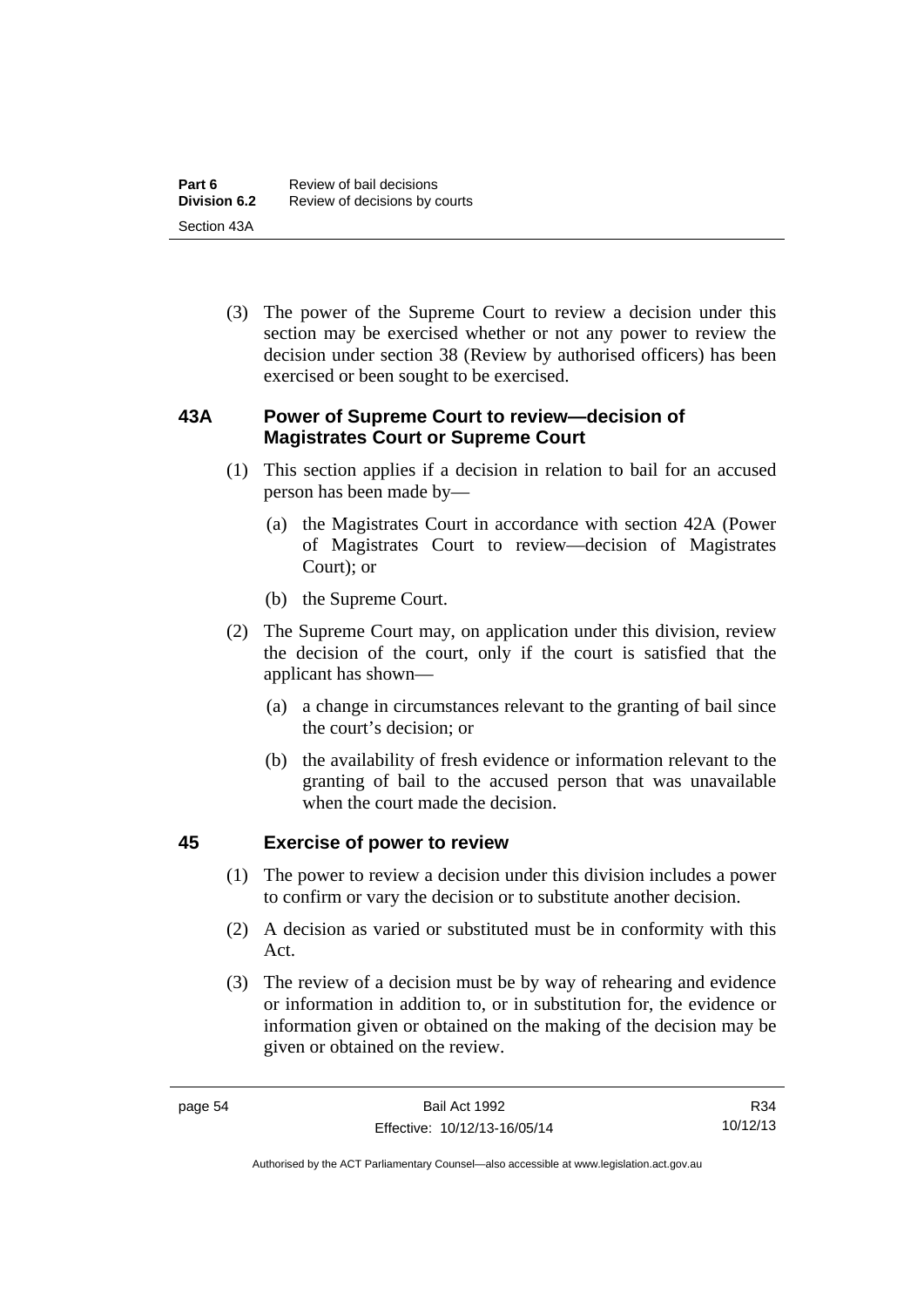- (4) If, on a review of a decision under this division the court varies the decision or substitutes another decision, section 27 applies in relation to the decision as varied or substituted as if that decision had been given by the court in relation to an application for bail.
- (5) If, on a review of a decision under this division, bail for an accused person is revoked, the court may, by warrant, commit the person into custody.
- (6) If, on a review of a decision under this division—
	- (a) bail is granted without any condition being imposed but the accused person has not given an undertaking to appear; or
	- (b) bail is granted subject to a condition;

the court may by warrant commit the person into custody until the person gives the undertaking to appear or satisfies the condition.

- (7) A court may refuse to entertain a request to review a decision under this division if the court is satisfied that the request is frivolous or vexatious.
- (8) A regulation may make provision in relation to—
	- (a) the way of making a request for the review of a decision under this division; and
	- (b) the giving or sending to people of notices relating to the proposed exercise of power to review a decision under this division.

## **46 Review limited to bail conditions**

- (1) If an accused person has remained in custody after being granted bail by a court because any condition of the bail has not been complied with, the decision in relation to bail may be reviewed by the court that granted bail—
	- (a) at the request of the accused person; or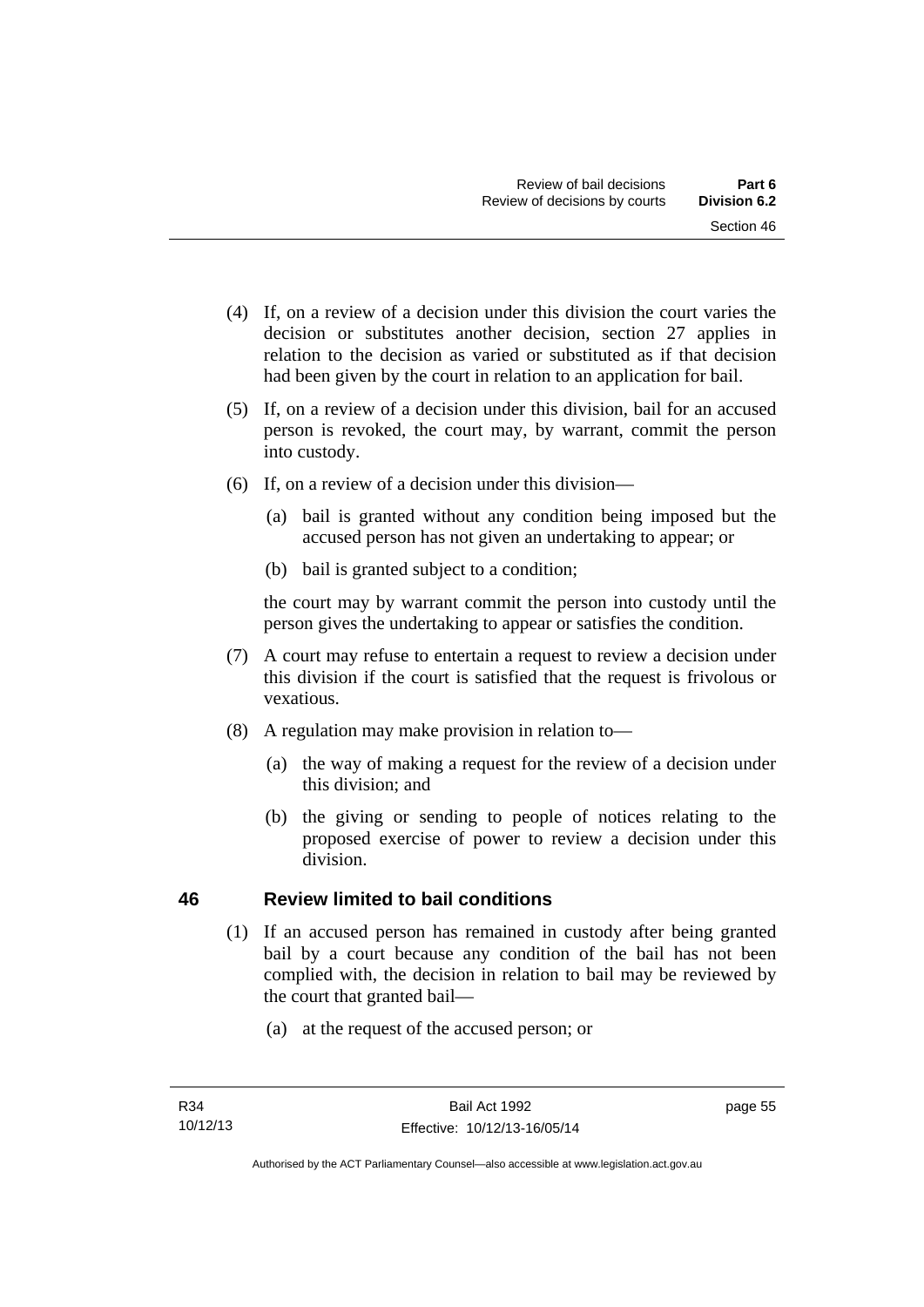- (b) at the request of a police officer; or
- (c) on the court's own initiative.
- (2) A review under this section of a decision in relation to bail is limited to a review of the conditions on which bail has been granted.
- (3) A review requested under this section by a police officer must not be conducted unless the court is satisfied that the request was made—
	- (a) for the purpose of benefiting the accused person; and
	- (b) with the consent of the accused person.
- (4) On a review of a bail decision under this section, a court may—
	- (a) confirm the decision about the conditions of bail; or
	- (b) vary the decision by removing or imposing bail conditions; or
	- (c) grant bail without imposing any bail condition.
- (5) Notwithstanding section 43 or section 43A, the Supreme Court is empowered to conduct a review of a bail decision under this section only in relation to bail granted by the Supreme Court (however constituted).

Authorised by the ACT Parliamentary Counsel—also accessible at www.legislation.act.gov.au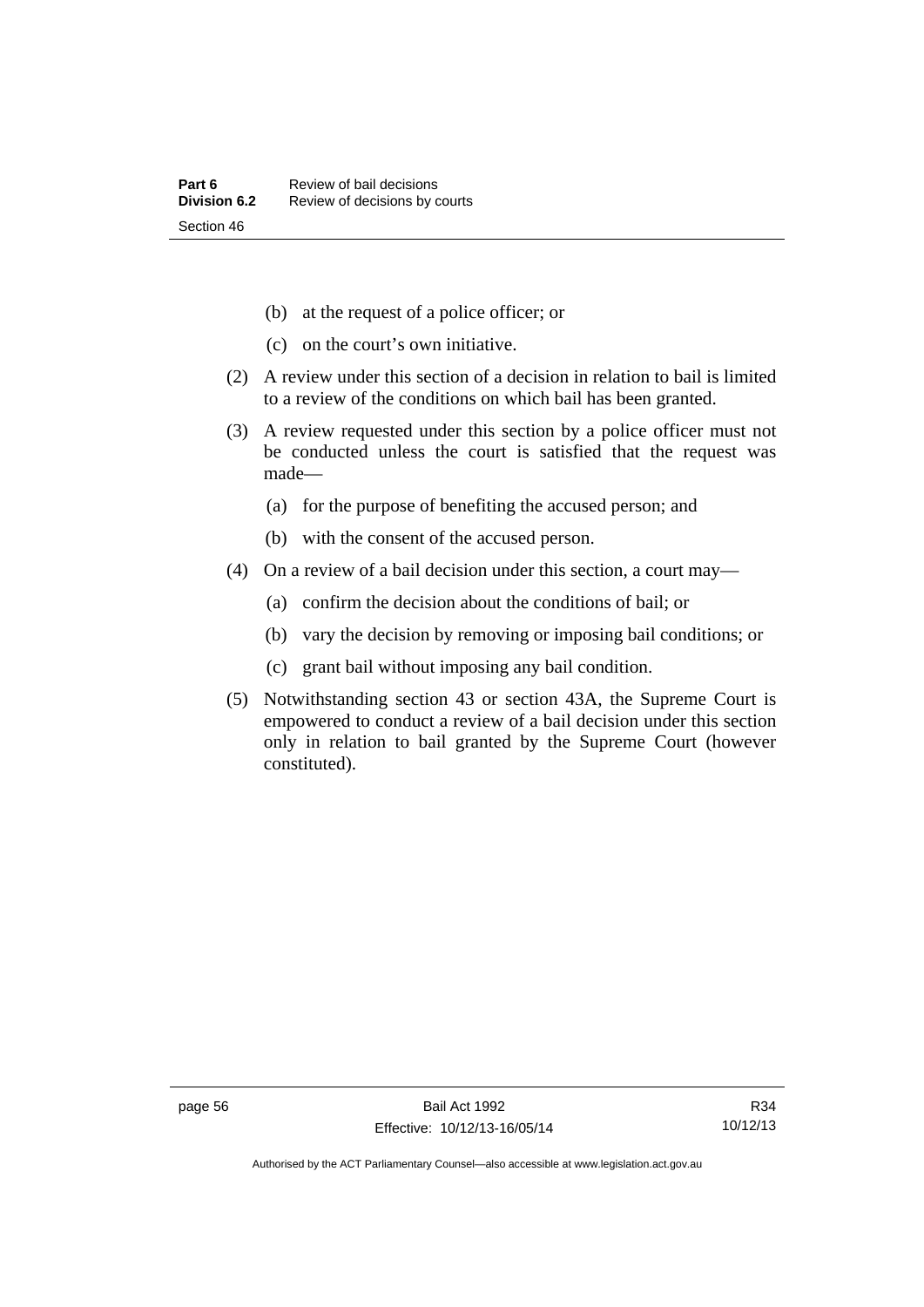# **Part 7 Miscellaneous**

## **47 Giving information relating to bail**

 (1) If a person is charged by a police officer with an offence and the person charged is being held in custody in relation to the offence, the police officer must, as soon as is reasonably practicable after the person is charged, give to the person, by written notice, information relating to his or her entitlement to, or eligibility for, bail and to his or her entitlement to the review of decisions under this Act.

 (2) If an accused person is being held in custody in relation to an offence at the time of his or her first appearance in court in relation to that offence, the court must, during that appearance, or as soon as is reasonably practicable, give to the person, by written notice, information relating to his or her entitlement to, or eligibility for, bail.

## **47A Notice to victim of bail decisions**

- (1) This section applies if—
	- (a) a court or authorised officer makes a decision about a grant of bail, or reviews a bail decision, in relation to a person; and
	- (b) the informant is aware that a victim has expressed concern about the need for protection from violence or harassment by the person.
- (2) The informant must tell a police officer assigned to liaise with victims of crime (a *victim liaison officer*) that the victim has expressed the concern.

page 57

*Note* If a form is approved under s 58 for a notice under this section, the form must be used.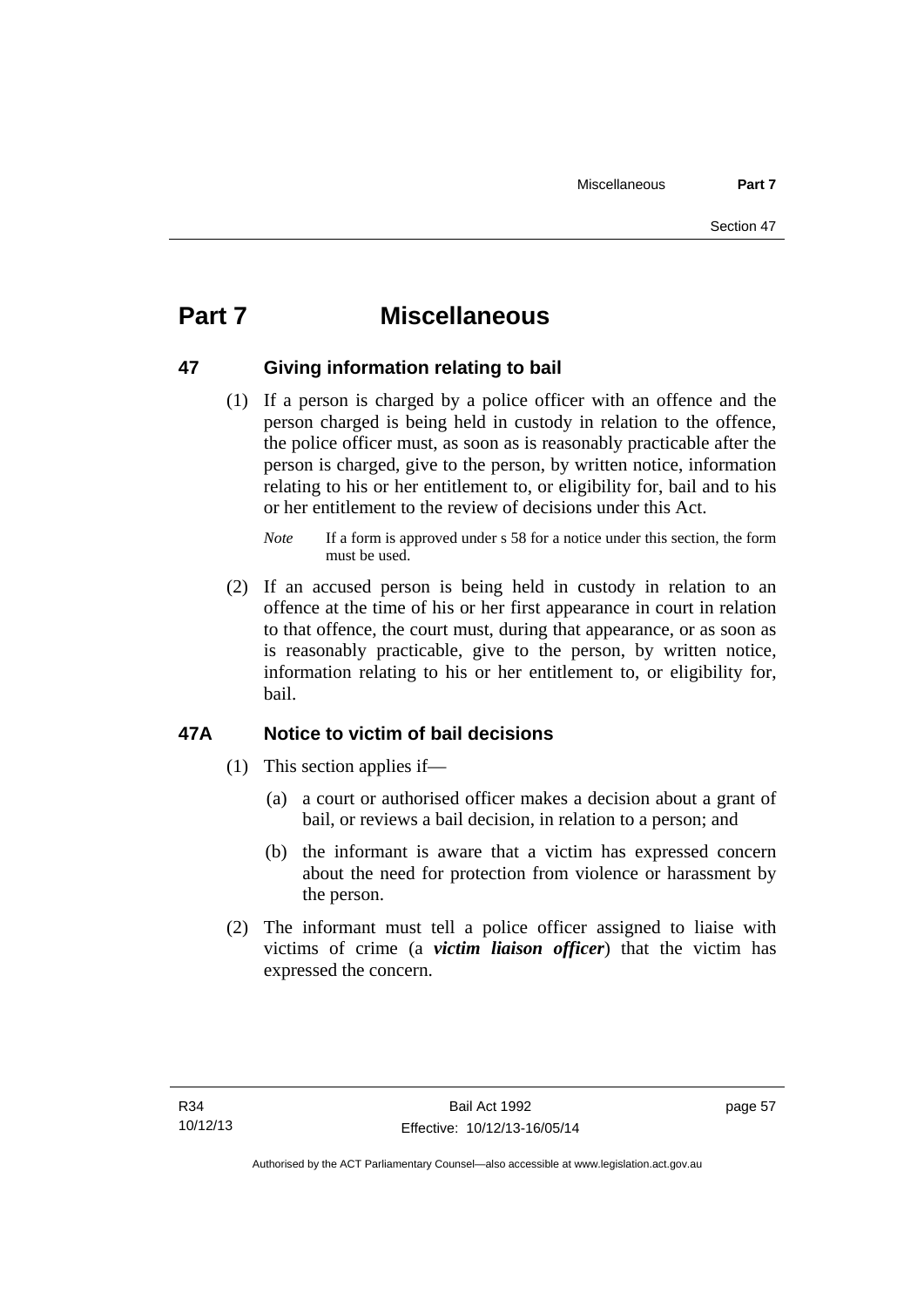#### **Part 7** Miscellaneous

Section 48

 (3) If a victim liaison officer is told about a victim's concern, the victim liaison officer must take all reasonable steps to tell the victim (or, if the victim is a child, a person who has parental responsibility for the child) about the bail decision as soon as practicable.

### **48 Notification to court that bail condition not satisfied**

- (1) This section applies to a person who has been granted bail by a court but who has remained in custody since bail was granted because a condition of the bail has not been complied with.
- (2) The person in charge of the correctional centre or other place where the person is in custody must give the court written notice that the person remains in custody because of the failure to comply with a bail condition.

*Note* If a form is approved under s 58 for a notice, the form must be used.

- (3) The notice must be given to the court not later than 7 days after the day the person is received into custody.
- (4) To remove any doubt, the court to which a notice is given under subsection (2) may, on its own initiative, conduct a review under section 46 of the condition on which bail was granted.
- (5) A notice under this section is required to be given only once in relation to any particular grant of bail.
- (6) A regulation may prescribe information that is to be given to a court with a notice under this section.

### **49 Failure to answer bail**

- (1) A person commits an offence if the person—
	- (a) gives an undertaking to appear before a court; and
	- (b) fails to carry out the undertaking.

Maximum penalty: 200 penalty units, imprisonment for 2 years or both.

Authorised by the ACT Parliamentary Counsel—also accessible at www.legislation.act.gov.au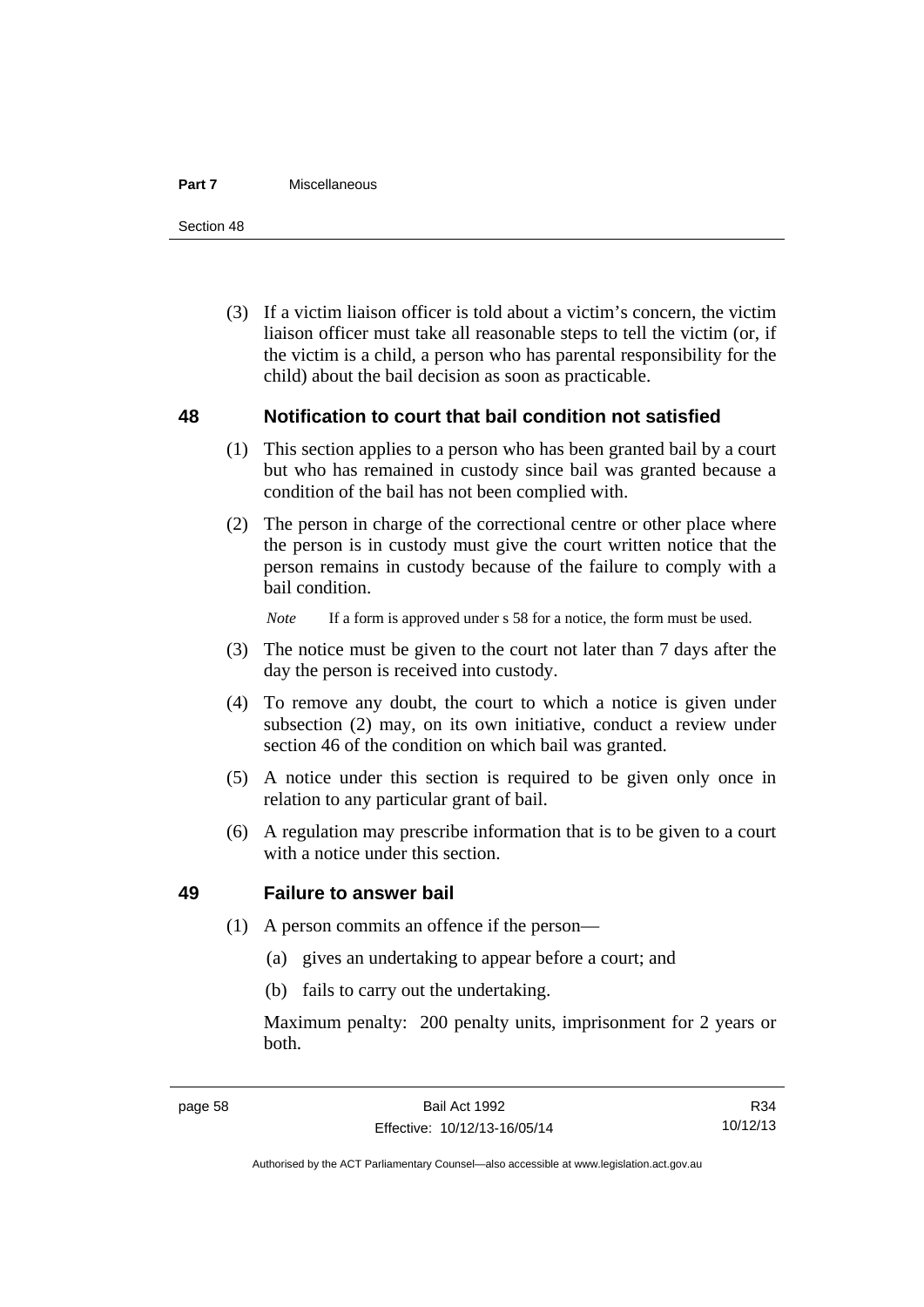- (2) The court may issue a warrant to arrest the person and to bring the person before the court.
- (3) Subsection (1) does not apply if the person has a reasonable excuse for failing to carry out the undertaking.

## **51 Indemnification of sureties**

(1) A person commits an offence if the person indemnifies, or agrees to indemnify, anyone else against a liability the other person incurs or may incur as surety for an accused person.

Maximum penalty: 200 penalty units, imprisonment for 2 years or both.

 (2) A person commits an offence if the person is indemnified, or agrees to be indemnified, by someone else against a liability the person incurs or may incur as surety for an accused person.

Maximum penalty: 200 penalty units, imprisonment for 2 years or both.

- (3) For this section, it does not matter whether—
	- (a) the agreement is for compensation in money or anything else; or
	- (b) the agreement is made before or after the person indemnified, or agreed to be indemnified, becomes a surety; or
	- (c) the person indemnified, or agreed to be indemnified, becomes a surety.

## **52 Contravention of Act by police officers**

(1) If a police officer contravenes a provision of this Act that is applicable to him or her as a police officer or as an authorised officer, the contravention is not punishable as an offence unless a penalty is expressly provided by this Act in relation to the contravention.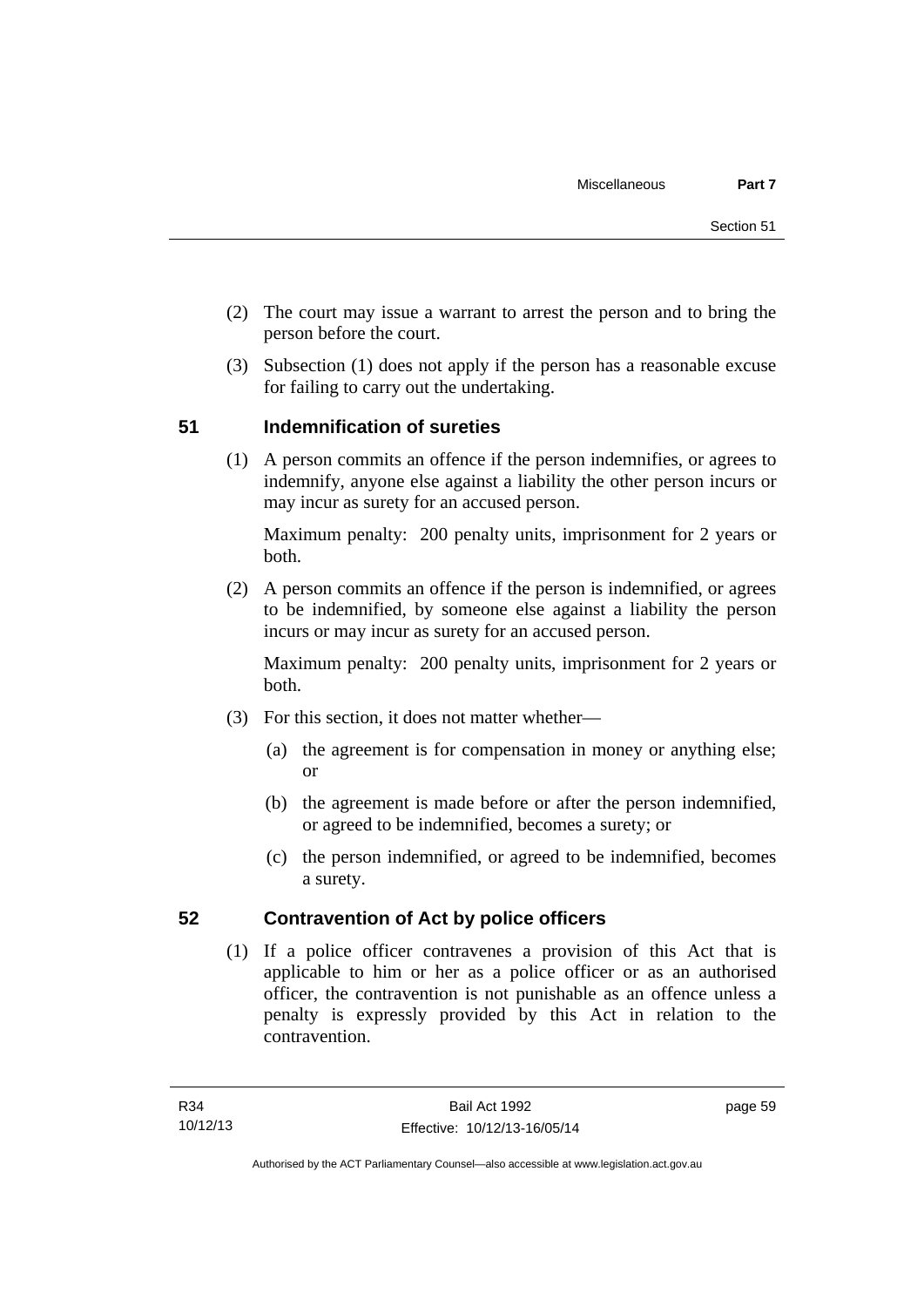- (2) Subsection (1) does not apply to prevent a contravention of a provision of this Act by a police officer from—
	- (a) being dealt with under the—
		- (i) *[Australian Federal Police Act 1979](http://www.comlaw.gov.au/Series/C2004A02068)* (Cwlth), part 5; or
		- (ii) *[Law Enforcement Integrity Commissioner Act 2006](http://www.comlaw.gov.au/Series/C2006A00085)* (Cwlth); or
		- (iii) *[Ombudsman Act 1976](http://www.comlaw.gov.au/Series/C2004A01611)* (Cwlth); or
	- (b) constituting grounds for the institution of civil proceedings.

### **55 Civil standard of proof to apply for certain purposes**

If a court or an authorised officer, in making a decision in relation to bail (other than a decision in proceedings for an offence committed in relation to bail), is to be, or may be, satisfied as to any matter, it is sufficient if the court or authorised officer is satisfied on the balance of probabilities.

#### **56 No right of surety to arrest**

A surety for an accused person does not have the right to arrest the accused person because the surety is a surety for the accused person.

#### **56A Arrest without warrant of person on bail**

- (1) This section applies if a person has been granted bail in the ACT, a State or another Territory.
- (2) A police officer may arrest the person without warrant if the officer believes on reasonable grounds that the person—
	- (a) has failed to comply with a bail condition; or
	- (b) will not comply with a bail condition.
- (3) The police officer must bring the person before a court as soon as practicable.

R34 10/12/13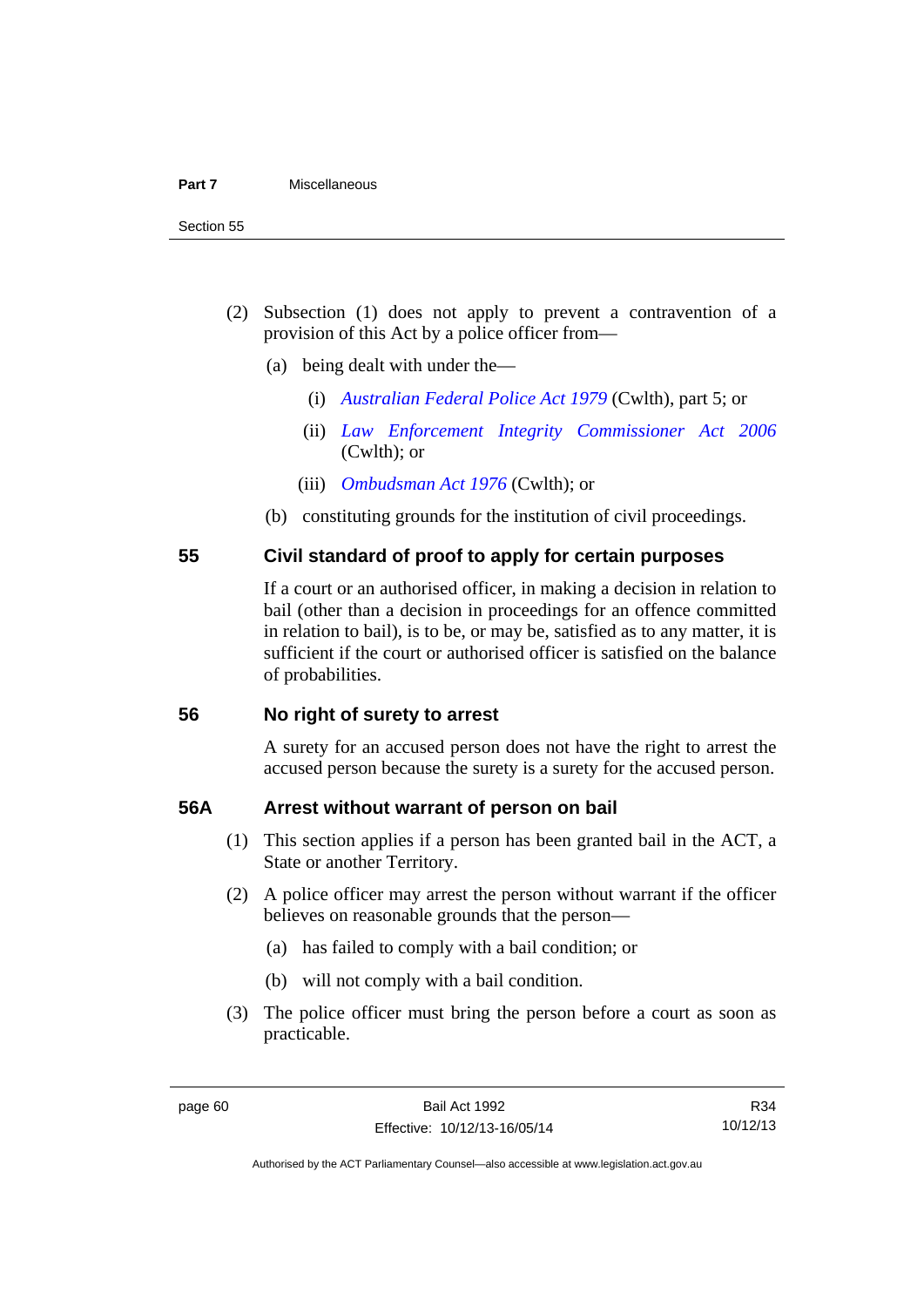- (4) The court may—
	- (a) for a person granted bail in the ACT—exercise the same powers in relation to bail as it has in relation to any other accused person in custody; or
	- (b) for a person granted bail in a State or another Territory—
		- (i) release the person unconditionally; or
		- (ii) grant the person bail subject to the conditions that the court considers appropriate; or
		- (iii) remand the person in custody for a reasonable time while a warrant for the person's arrest is obtained from the State or other Territory.
- (5) A release mentioned in subsection (4) (b) (i) does not affect the grant of bail in the State or other Territory.

#### **56B Arrest for breach of condition by person outside ACT**

- (1) This section applies if a police officer reasonably believes that—
	- (a) a person who has been granted bail in the ACT has failed to comply with a bail condition; and
	- (b) the person is in a State or another Territory.
- (2) An issuing officer may, on the information of a police officer—
	- (a) issue a warrant to arrest the person in the State or other Territory and bring the person before a court; or
	- (b) issue a summons for the person's appearance before a court.
- (3) In this section

*issuing officer*, for a warrant, means—

 (a) a judge, the registrar or a deputy registrar of the Supreme Court; or

page 61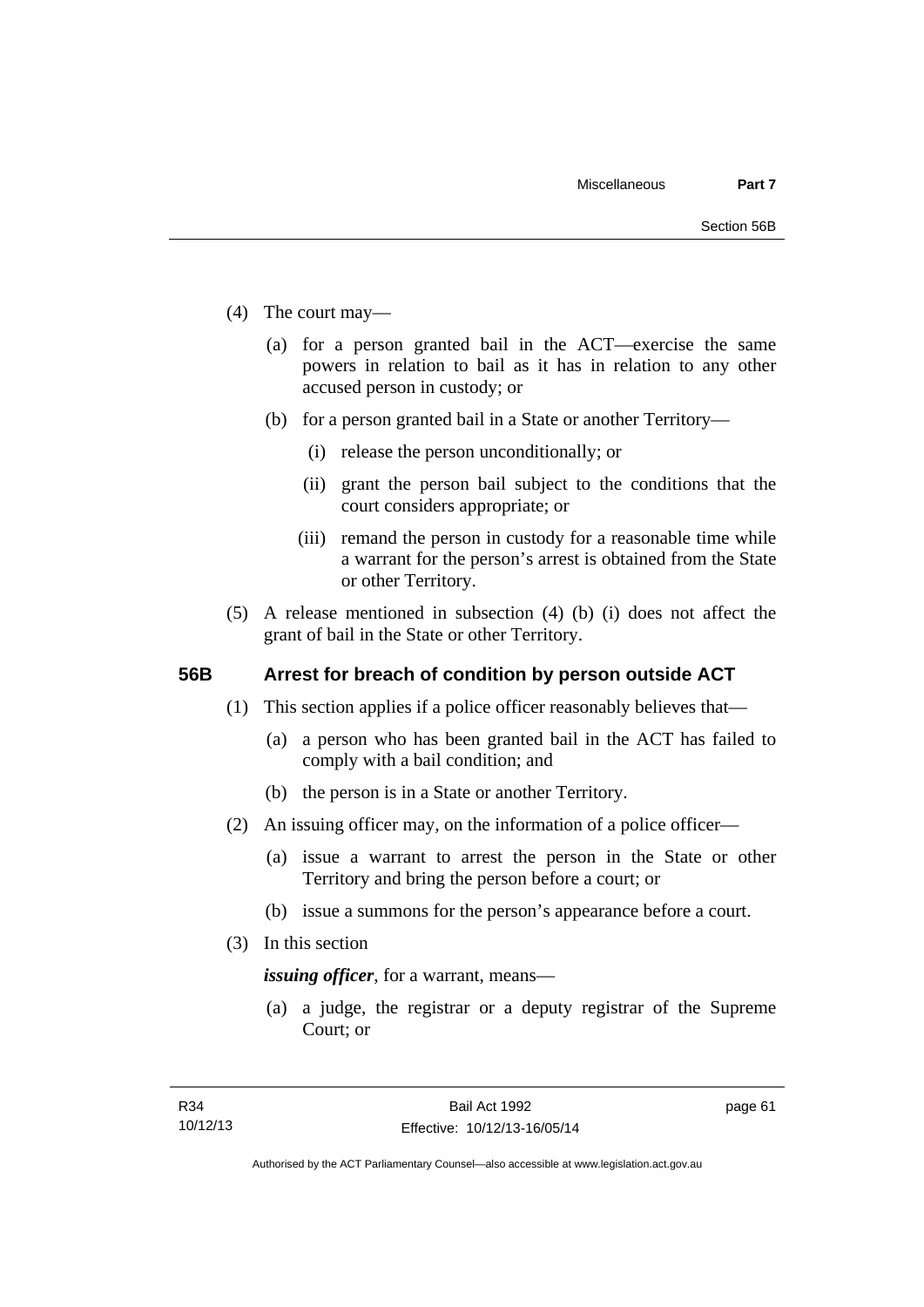#### **Part 7** Miscellaneous

Section 57

- (b) a magistrate; or
- (c) if authorised by the Chief Magistrate to issue a warrant—the registrar or deputy registrar of the Magistrates Court.

#### **57 Act to prevail**

- (1) Except if otherwise expressly provided by this Act, this Act applies in relation to the grant of bail to accused people to the exclusion of any other law in force immediately before the commencement of this Act so far as any other such law makes provision for or in relation to bail for accused people.
- (2) This Act does not affect the *[Bill of Rights 1688](http://www.legislation.act.gov.au/a/db_1792/default.asp)* 1 Will and Mary sess 2 c 2.

#### **57AA Abolition of inherent power of bail**

Any inherent power of the Supreme Court to grant bail is abolished.

#### **58 Approved forms**

- (1) The Minister may approve forms for this Act.
- (2) If the Minister approves a form for a particular purpose, the approved form must be used for that purpose.
- (3) A form approved for section 28 (1), 30 (4), 34, 47 or 48 (2) is a disallowable instrument.
	- *Note* A disallowable instrument must be notified, and presented to the Legislative Assembly, under the [Legislation Act.](http://www.legislation.act.gov.au/a/2001-14)
- (4) Any other approved form is a notifiable instrument.

*Note* A notifiable instrument must be notified under the [Legislation Act](http://www.legislation.act.gov.au/a/2001-14).

 (5) If there is no approved form for an instrument under this Act, the instrument must be in a form acceptable to the registrar.

R34 10/12/13

Authorised by the ACT Parliamentary Counsel—also accessible at www.legislation.act.gov.au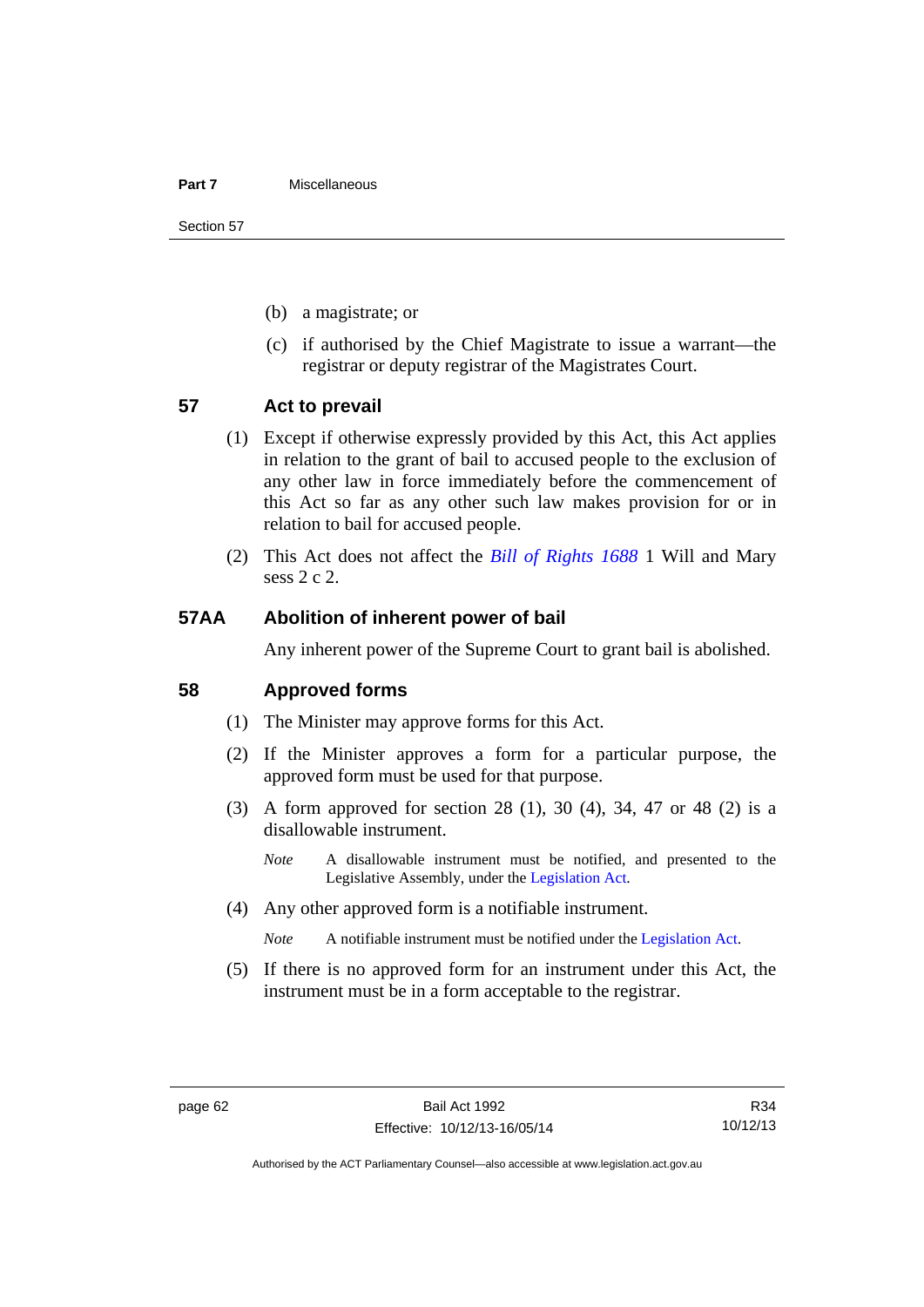## **59 Regulation-making power**

- (1) The Executive may make regulations for this Act.
	- *Note* A regulation must be notified, and presented to the Legislative Assembly, under the [Legislation Act](http://www.legislation.act.gov.au/a/2001-14).
- (2) Without limiting subsection (1), a regulation may make provision in relation to the management (including the investment) of an amount deposited in accordance with a condition mentioned in section 25 (1) (c).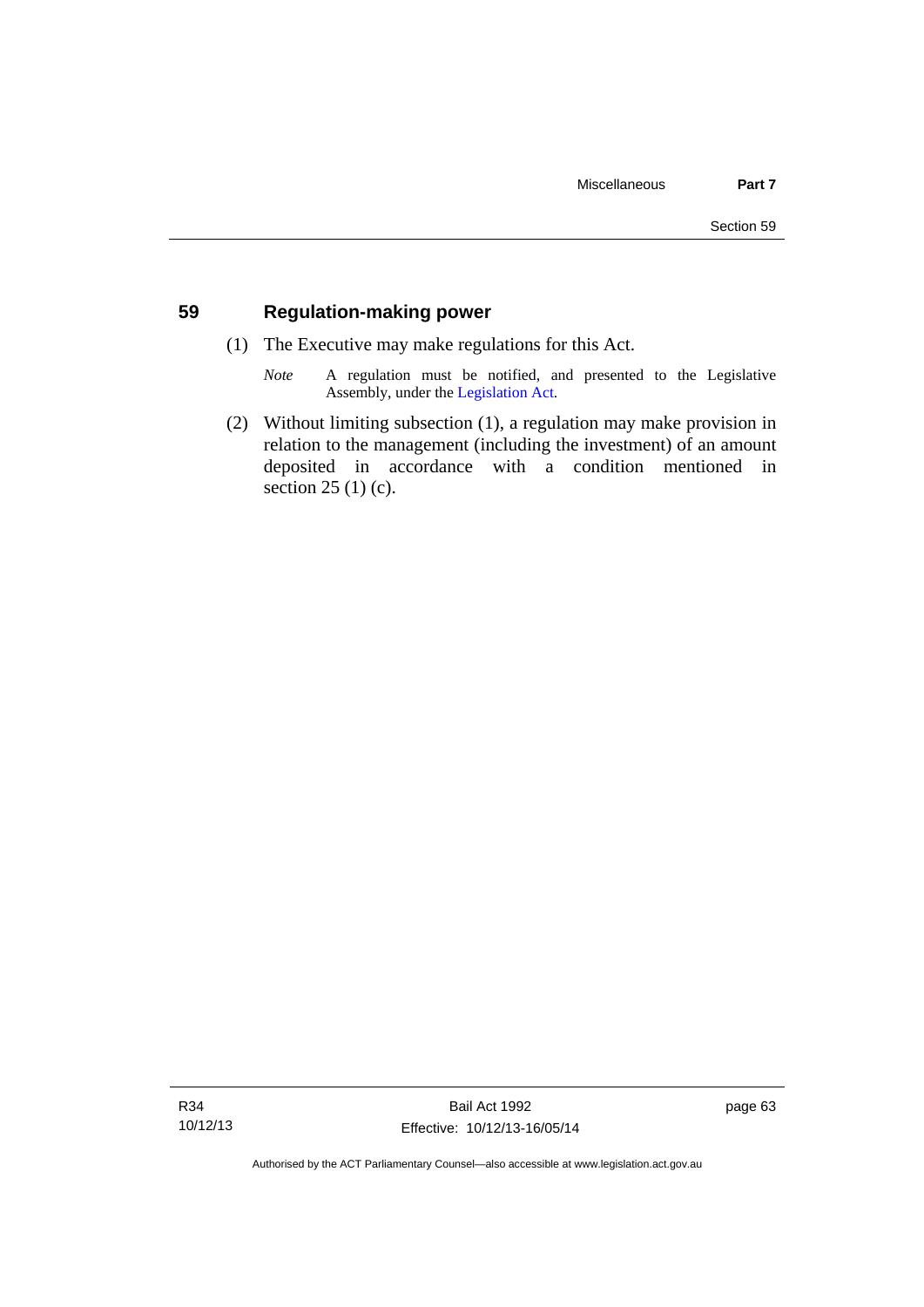# **Schedule 1 Offences to which presumption of bail does not apply**

(see s 9B (a))

# **Part 1.1 Offences against Crimes Act 1900**

| column 1<br>item      | column <sub>2</sub><br>provision | column 3<br>description of offence                         |
|-----------------------|----------------------------------|------------------------------------------------------------|
|                       | 15                               | manslaughter                                               |
| $\mathcal{D}_{\cdot}$ | 19                               | intentionally inflicting grievous bodily harm              |
| 3                     | 49C                              | industrial manslaughter (employer offence)                 |
| 4                     | 49D                              | industrial manslaughter (senior officer offence)           |
| 5                     | 51                               | sexual assault in the first degree                         |
| 6                     | 52                               | sexual assault in the second degree                        |
|                       | 54                               | sexual intercourse without consent                         |
| 8                     | 55(1)                            | sexual intercourse with young person under<br>10 years old |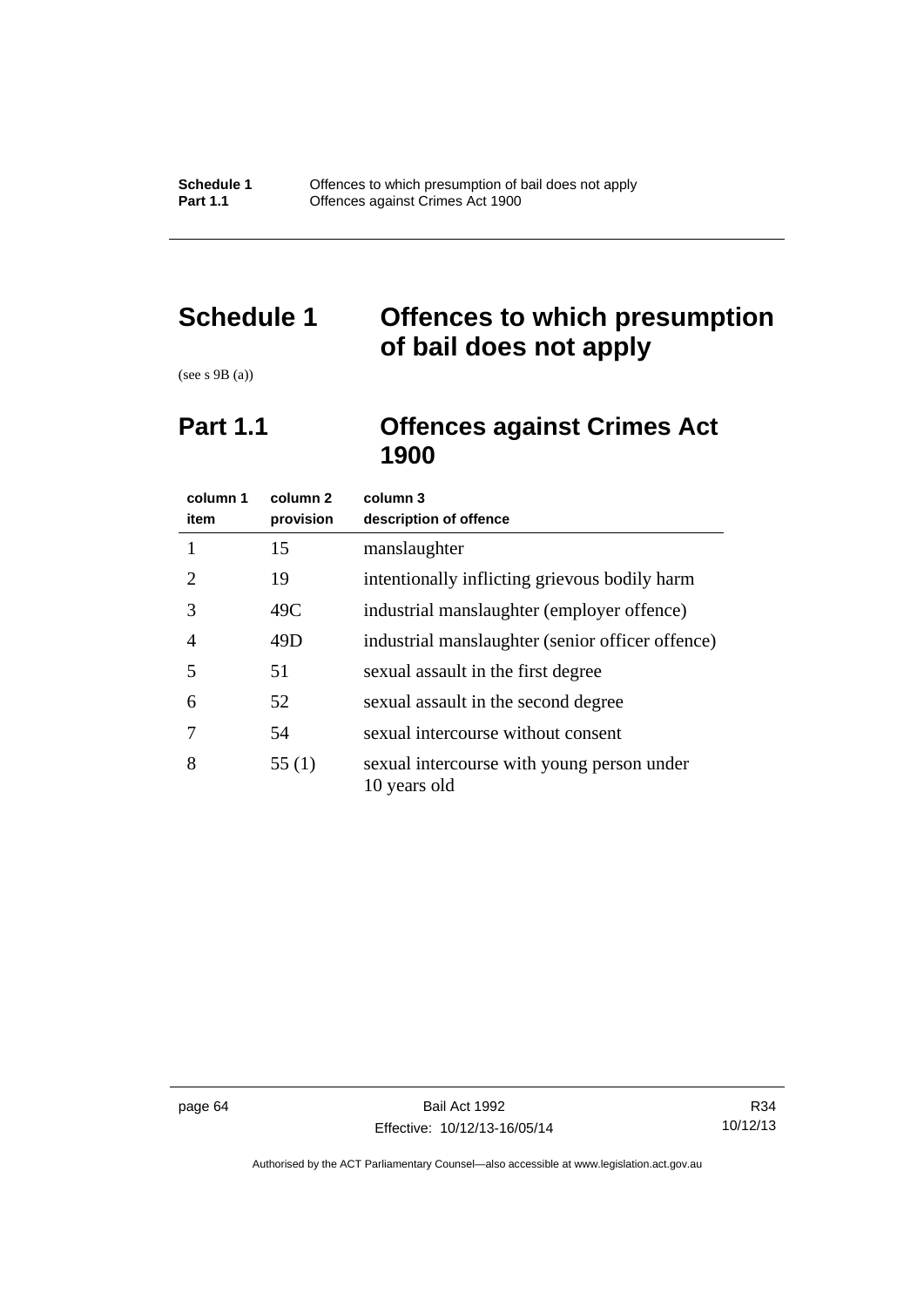# **Part 1.2 Offences against Criminal Code**

| column 1<br>item | column <sub>2</sub><br>provision | column 3<br>description of offence                                                                       |  |
|------------------|----------------------------------|----------------------------------------------------------------------------------------------------------|--|
| $\mathbf{1}$     | 310                              | aggravated robbery                                                                                       |  |
| $\overline{2}$   | 312                              | aggravated burglary                                                                                      |  |
| 3                | 603(3)                           | trafficking in commercial quantity of<br>controlled drug                                                 |  |
| 4                | 603(5)                           | trafficking in trafficable quantity of cannabis                                                          |  |
| 5                | 603(7)                           | trafficking in controlled drug other than<br>cannabis                                                    |  |
| 6                | 607(3)                           | manufacturing commercial quantity of<br>controlled drug for selling                                      |  |
| 7                | 607(5)                           | manufacturing controlled drug for selling                                                                |  |
| 8                | 610(1)                           | selling large commercial quantity of controlled<br>precursor for manufacture of controlled drug          |  |
| 9                | 610(3)                           | selling commercial quantity of controlled<br>precursor for manufacture of controlled drug                |  |
| 10               | 611(1)                           | manufacturing large commercial quantity of<br>controlled precursor for manufacture of<br>controlled drug |  |
| 11               | 611(3)                           | manufacturing large commercial quantity of<br>controlled precursor for selling                           |  |
| 12               | 611(5)                           | manufacturing commercial quantity of<br>controlled precursor for manufacture of<br>controlled drug       |  |
| 13               | 611(7)                           | manufacturing commercial quantity of<br>controlled precursor for selling                                 |  |
| 14               | 612(1)                           | possessing large commercial quantity of                                                                  |  |
| D2A              |                                  | $P \circ I \wedge \circ I \wedge \circ \circ$                                                            |  |

| דיטו     |  |
|----------|--|
| 10/12/13 |  |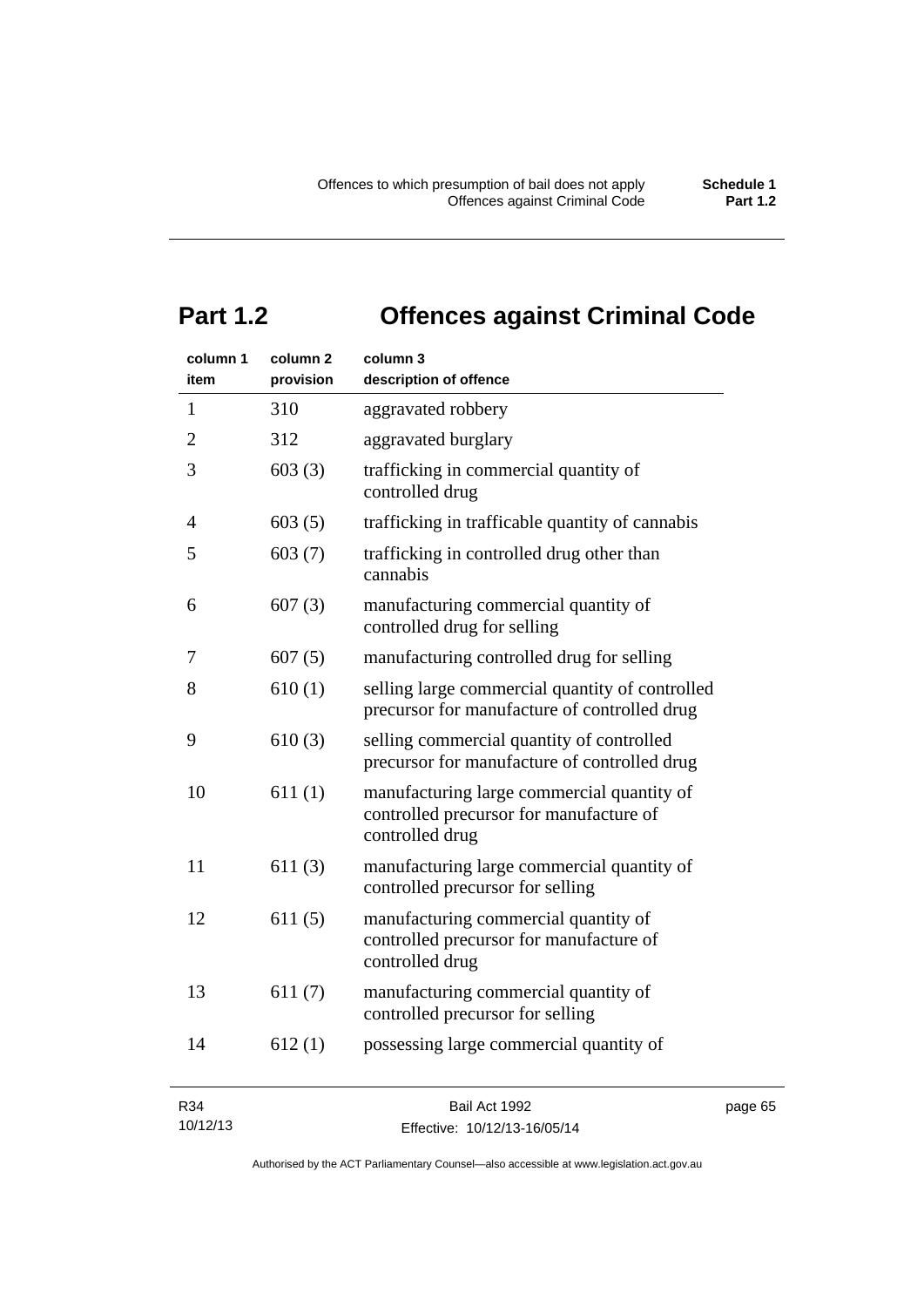#### **Schedule 1** Offences to which presumption of bail does not apply **Part 1.2 C** Offences against Criminal Code

| column 1<br>item | column 2<br>provision | column 3<br>description of offence                              |
|------------------|-----------------------|-----------------------------------------------------------------|
|                  |                       | controlled precursor                                            |
| 15               | 612(3)                | possessing commercial quantity of controlled<br>precursor       |
| 16               | 616(3)                | cultivating commercial quantity of controlled<br>plant          |
| 17               | 619(3)                | selling commercial quantity of controlled plant                 |
| 18               | 622(3)                | supplying etc controlled drug to child for<br>selling           |
| 19               | 624(4)                | procuring child to traffic in controlled drug                   |
| 20               | 625(1)                | supplying etc controlled drug (other than<br>cannabis) to child |
| 21               | 639                   | concealing etc property derived from drug<br>offence            |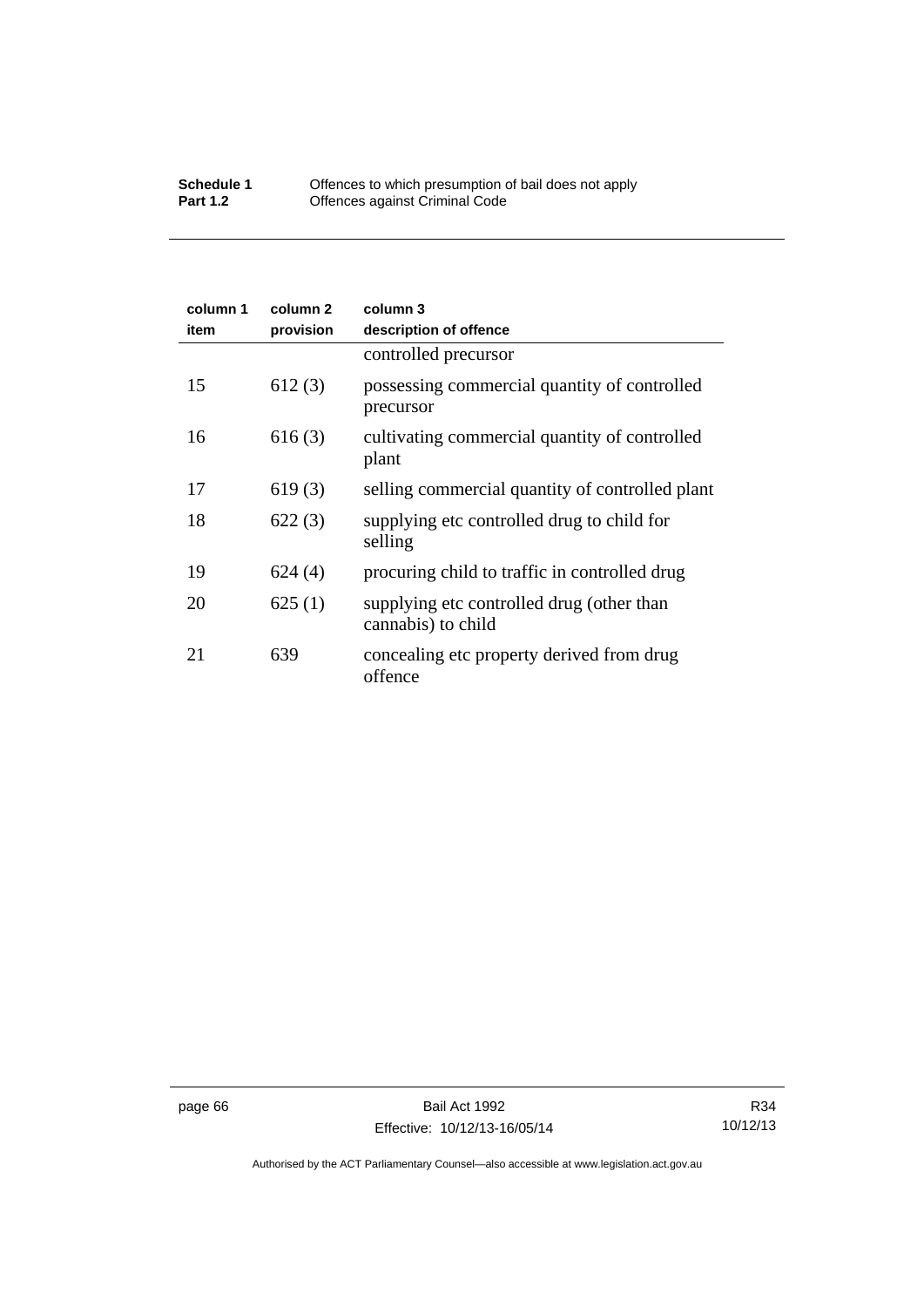## **Part 1.3 Offence against Drugs of Dependence Act 1989**

| column 1 | column 2  | column 3                                                          |
|----------|-----------|-------------------------------------------------------------------|
| item     | provision | description of offence                                            |
|          | 164       | sale, supply etc of drug of dependence or<br>prohibited substance |

# **Part 1.4 Offences against Medicines, Poisons and Therapeutic Goods Act 2008**

| column 1<br>item | column 2<br>provision | column 3<br>description of offence                            |
|------------------|-----------------------|---------------------------------------------------------------|
|                  | 26                    | supply of controlled medicine or prohibited<br>substance      |
|                  | 33                    | manufacture of controlled medicine or<br>prohibited substance |

# **Part 1.5 Offences against Customs Act 1901 (Cwlth)**

| column 1<br>item | column 2<br>provision | column 3<br>description of offence                               |
|------------------|-----------------------|------------------------------------------------------------------|
|                  | 231(1)                | assembly for unlawful purposes                                   |
|                  | 233AC                 | master allowing use of ship for smuggling etc.<br>narcotic goods |
|                  | 233B                  | special provisions about narcotic goods                          |

| R34      | Bail Act 1992                | page 67 |
|----------|------------------------------|---------|
| 10/12/13 | Effective: 10/12/13-16/05/14 |         |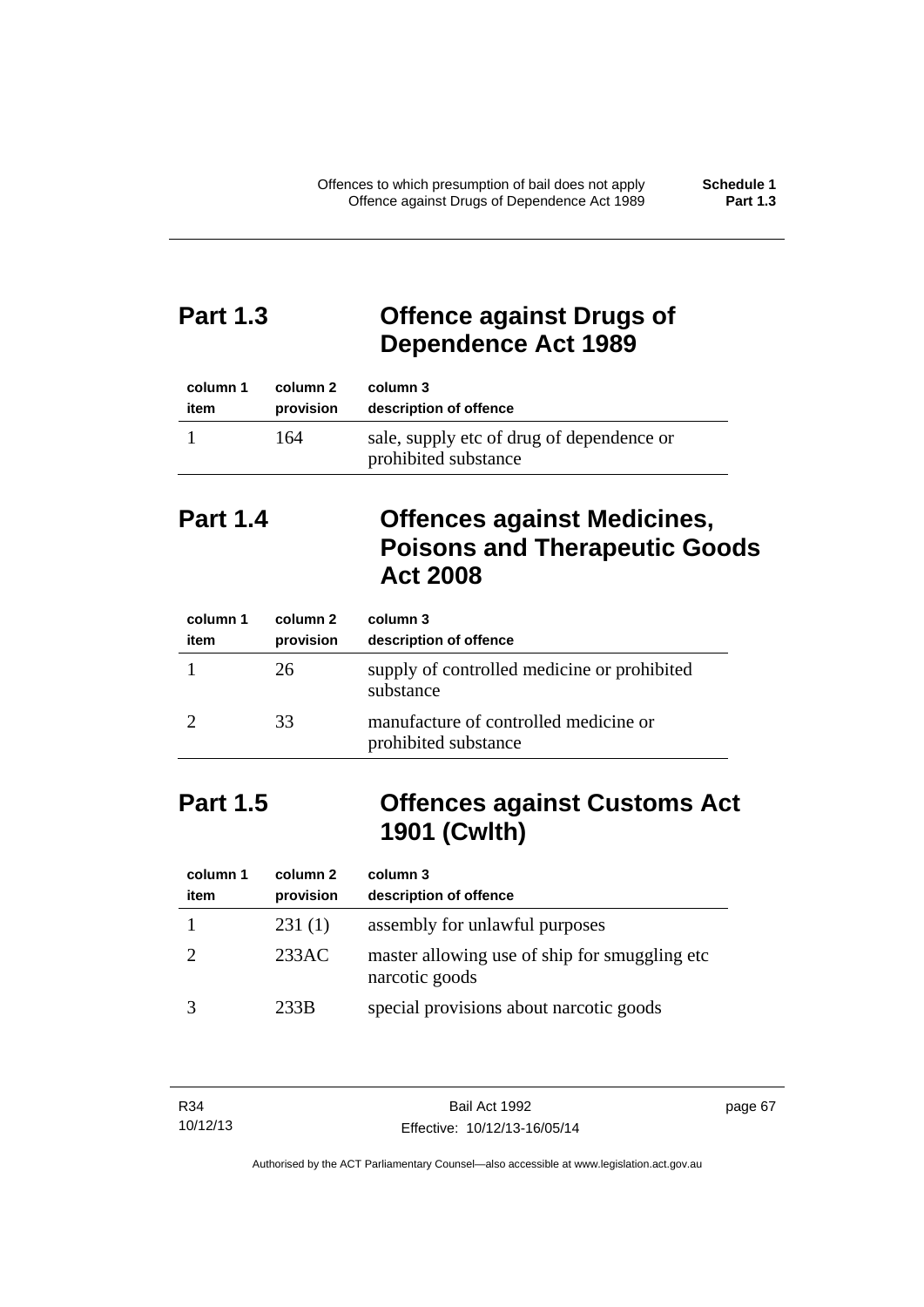**Dictionary** 

# **Dictionary**

(see s 3)

*Note 1* The [Legislation Act](http://www.legislation.act.gov.au/a/2001-14) contains definitions and other provisions relevant to this Act.

*Note 2* For example, the [Legislation Act,](http://www.legislation.act.gov.au/a/2001-14) dict, pt 1, defines the following terms:

- $\bullet$  ACAT
- Act (see s 7)
- adult
- child
- Chief Magistrate
- chief police officer
- correctional centre
- director-general (see s 163)
- domestic partner (see s 169 (1))
- found guilty
- indictable offence (see s 190 (1))
- judge
- magistrate
- Magistrates Court
- penalty unit (see s 133)
- police officer
- public trustee
- State
- Supreme Court
- the Territory.

## *accused person* includes—

- (a) a person charged with, convicted of, or found guilty of, an offence; and
- (b) a person mentioned in section  $8(1)$  (c), (d) or (e); and
- (c) a person whose conviction for an offence is stayed; and

R34 10/12/13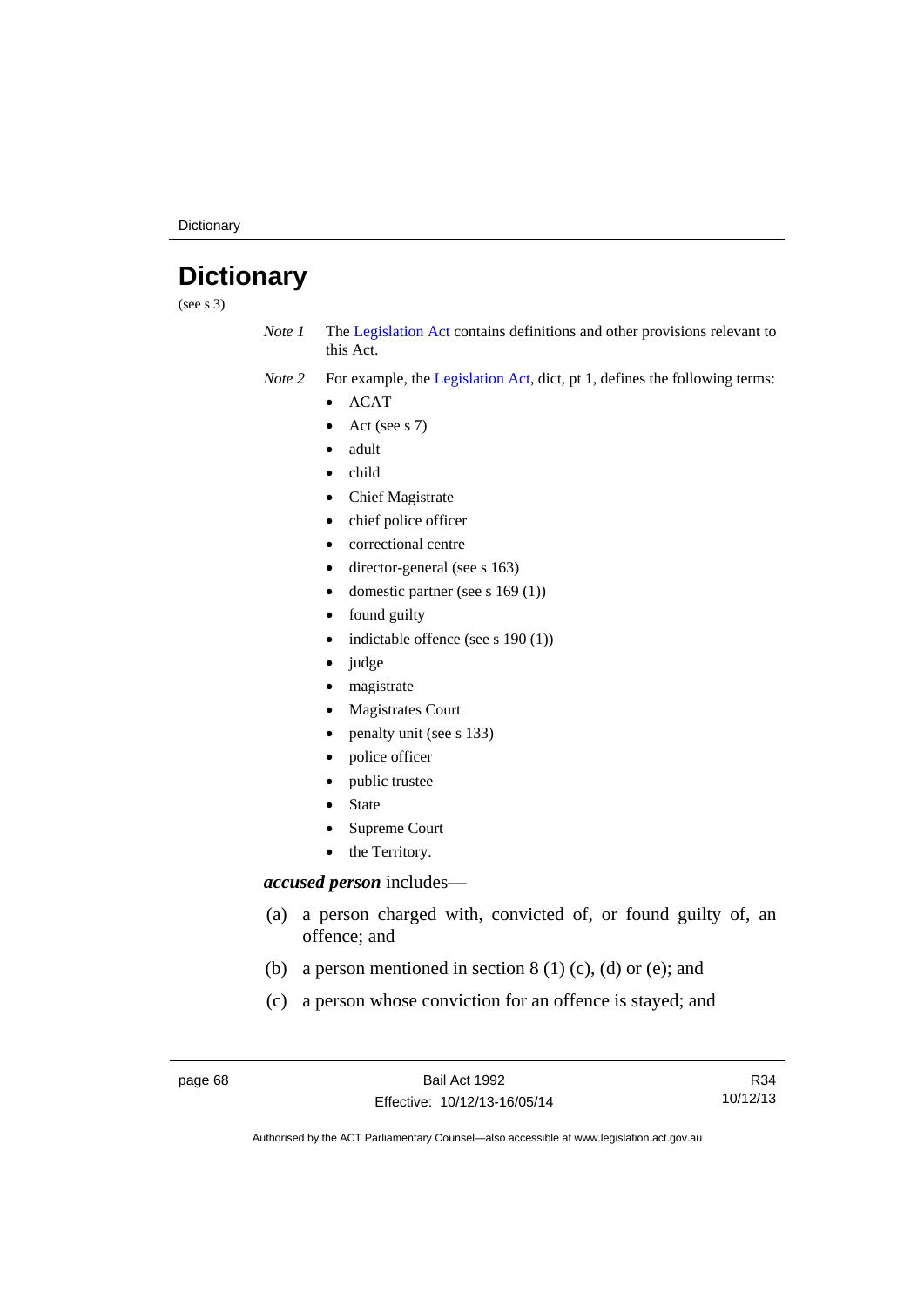- (d) a person subject to an order under the *[Crimes \(Sentencing\)](http://www.legislation.act.gov.au/a/2005-58)  [Act 2005](http://www.legislation.act.gov.au/a/2005-58)*, section 17 (Non-conviction orders—general); and
- (e) a person in relation to whom an appeal relating to an offence is pending; and
- (f) a person in relation to whom a new trial has been ordered to be held for an offence.

*appeal* includes an application for leave to appeal and an appeal proceeding.

*applicable bail criteria*, for a decision about bail, means criteria under any of the following provisions applying to the decision:

- (a) section 9D (Bail for serious offence committed while charge for another is pending or outstanding);
- (b) section 9F (Domestic violence offence—bail by authorised officer);
- (c) section 22 (Criteria for granting bail to adults);
- (d) section 23 (Criteria for granting bail to children).

## *authorised officer* means—

- (a) the chief police officer; or
- (b) a police officer exercising the functions of a superintendent or sergeant; or
- (c) another police officer authorised in writing by the chief police officer.

*bail* means an authorisation granted to a person under this Act to be at liberty.

*bail condition* means a condition on which bail is granted.

*bail order*, for part 4 (Grant of bail)—see section 19 (1).

*bail review application*, for part 4 (Grant of bail)—see section 12A.

page 69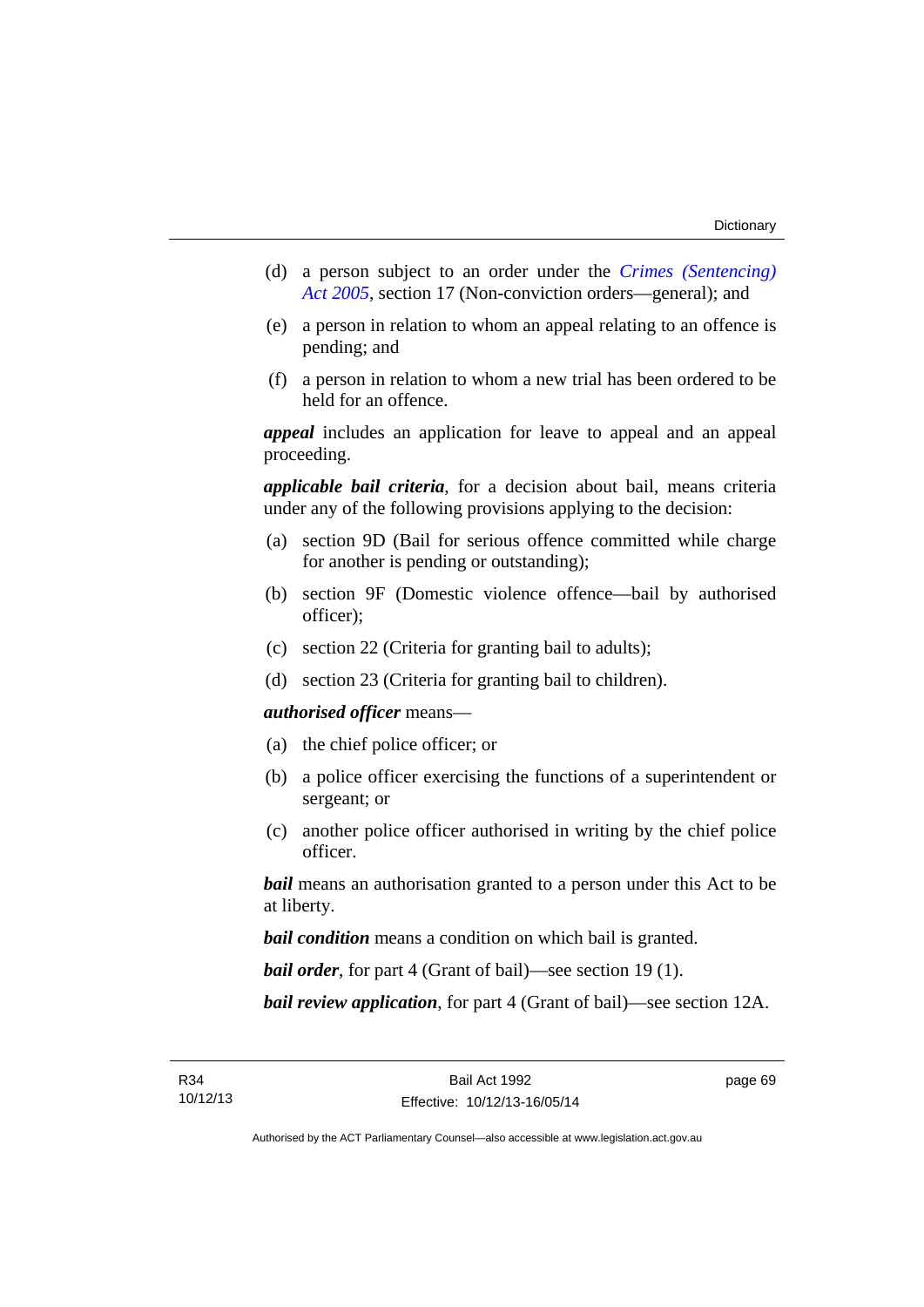*child*, of a person, includes a child—

- (a) who normally or regularly lives with the person; or
- (b) of whom the person is a guardian.

*court* means the Supreme Court or Magistrates Court.

*domestic violence offence—*an offence that a person is accused of committing is a *domestic violence offence* if the conduct making up the offence is domestic violence under the *[Domestic Violence and](http://www.legislation.act.gov.au/a/2008-46)  [Protection Orders Act 2008](http://www.legislation.act.gov.au/a/2008-46)*.

*grant*, in relation to bail (other than in section 22 (Criteria for granting bail to adults) or section 23 (Criteria for granting bail to children)), includes continue.

*offence* includes—

- (a) an alleged offence; and
- (b) except for section  $8(1)(a)$  and section  $9(1)$ 
	- (i) a breach of the peace or an apprehended breach of the peace; and
	- (ii) a breach of an obligation mentioned in section 8A (Entitlement to bail—breach of sentence obligations).

*parental responsibility*—a person has *parental responsibility* for a child or young person if the person has parental responsibility for the child or young person under the *[Children and Young People](http://www.legislation.act.gov.au/a/2008-19)  [Act 2008](http://www.legislation.act.gov.au/a/2008-19)*.

*Note* Parental responsibility is dealt with in the *[Children and Young People](http://www.legislation.act.gov.au/a/2008-19)  [Act 2008](http://www.legislation.act.gov.au/a/2008-19)*, div 1.3.2.

*surety*, in relation to an accused person, means a person other than the accused person who is subject to a liability under a bail condition mentioned in section 25 (1).

*undertaking to appear* means an undertaking given under section 28 (1).

R34 10/12/13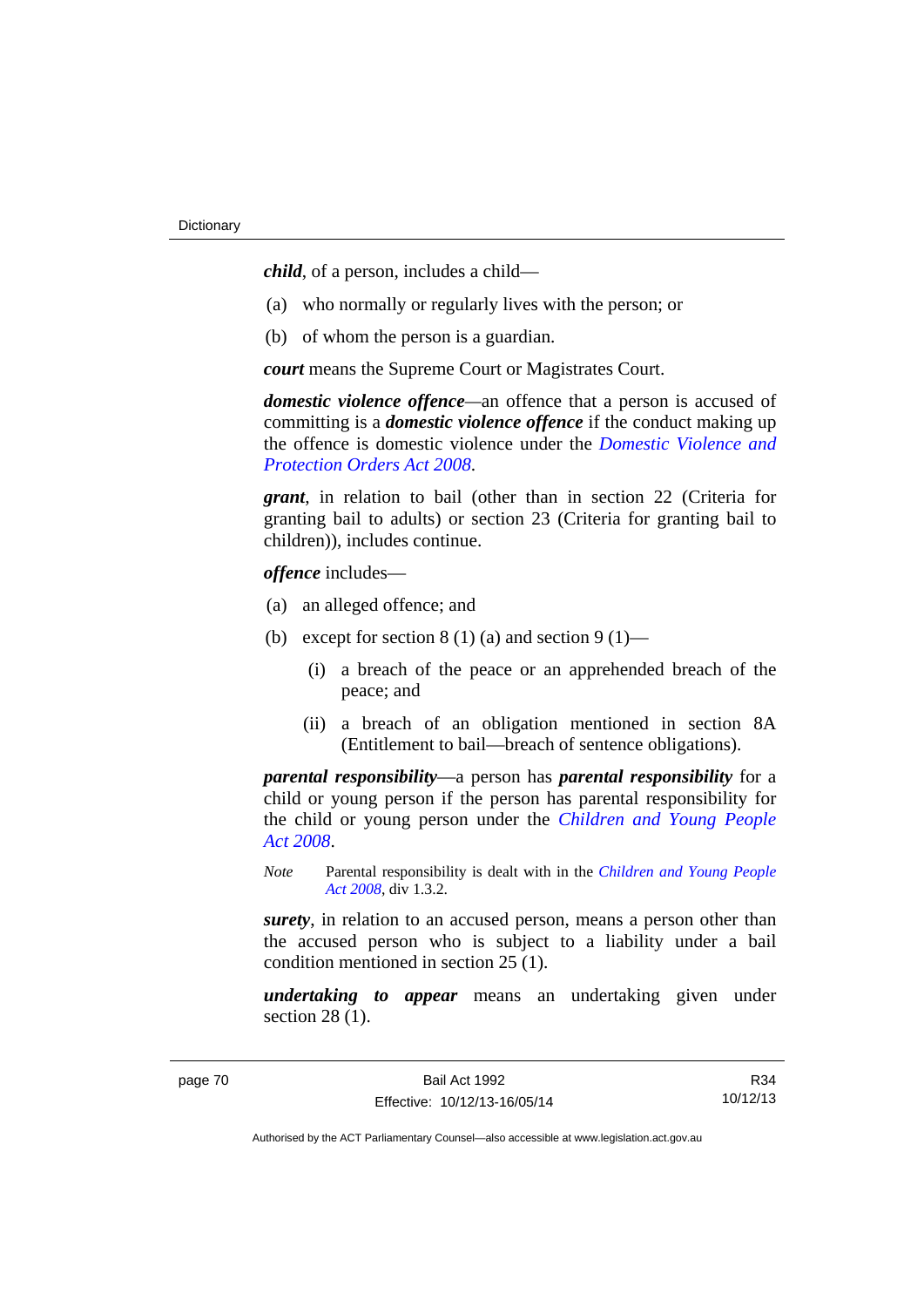*victim* in relation to an accused person, means—

- (a) a person (the *primary victim*) who suffers harm—
	- (i) in the course of, or because of, the commission of an offence of which the accused person is accused; or
	- (ii) in the course of assisting a police officer in the exercise of the officer's power to arrest the accused person or to take action to prevent the commission of an offence of which the accused person is accused; or
- (b) if a primary victim dies because of the commission of an offence of which the accused person is accused—anyone who was financially or psychologically dependent on the primary victim immediately before his or her death.

R34 10/12/13

Bail Act 1992 Effective: 10/12/13-16/05/14 page 71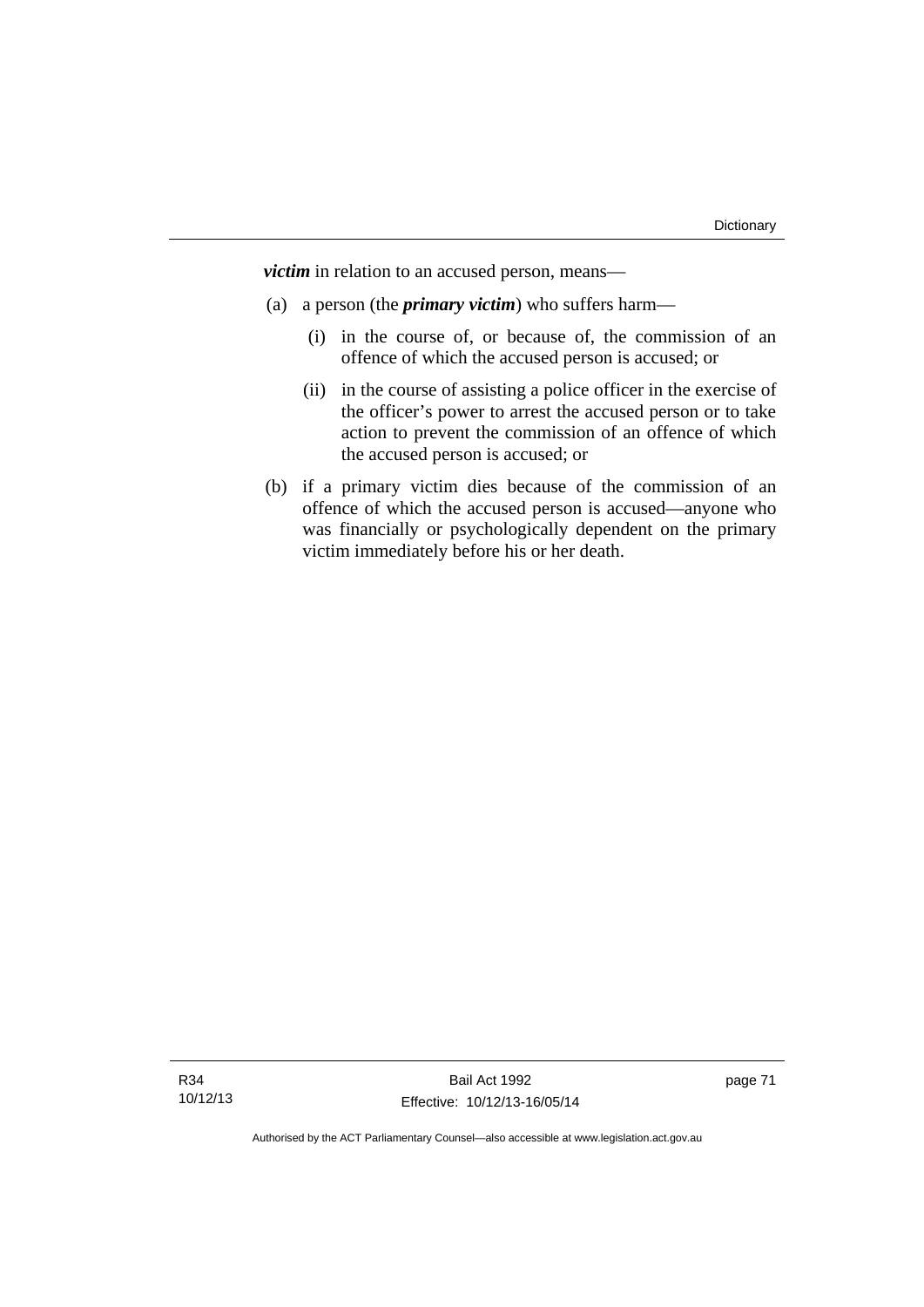1 About the endnotes

## **Endnotes**

## **1 About the endnotes**

Amending and modifying laws are annotated in the legislation history and the amendment history. Current modifications are not included in the republished law but are set out in the endnotes.

Not all editorial amendments made under the *Legislation Act 2001*, part 11.3 are annotated in the amendment history. Full details of any amendments can be obtained from the Parliamentary Counsel's Office.

Uncommenced amending laws are not included in the republished law. The details of these laws are underlined in the legislation history. Uncommenced expiries are underlined in the legislation history and amendment history.

If all the provisions of the law have been renumbered, a table of renumbered provisions gives details of previous and current numbering.

The endnotes also include a table of earlier republications.

| $A = Act$                                    | NI = Notifiable instrument                  |
|----------------------------------------------|---------------------------------------------|
| $AF =$ Approved form                         | $o = order$                                 |
| $am = amended$                               | $om = omitted/repealed$                     |
| $amdt = amendment$                           | $ord = ordinance$                           |
| $AR = Assembly resolution$                   | $orig = original$                           |
| $ch = chapter$                               | $par = paragraph/subparagraph$              |
| $CN =$ Commencement notice                   | $pres = present$                            |
| $def = definition$                           | $prev = previous$                           |
| $DI = Disallowable instrument$               | $(\text{prev}) = \text{previously}$         |
| $dict = dictionary$                          | $pt = part$                                 |
| $disallowed = disallowed by the Legislative$ | $r = rule/subrule$                          |
| Assembly                                     | $reloc = relocated$                         |
| $div = division$                             | $renum = renumbered$                        |
| $exp = expires/expired$                      | $R[X]$ = Republication No                   |
| $Gaz = gazette$                              | $RI = reissue$                              |
| $hdg = heading$                              | $s = section/subsection$                    |
| $IA = Interpretation Act 1967$               | $sch = schedule$                            |
| ins = inserted/added                         | $sdiv = subdivision$                        |
| $LA =$ Legislation Act 2001                  | $SL = Subordinate$ law                      |
| $LR =$ legislation register                  | $sub =$ substituted                         |
| LRA = Legislation (Republication) Act 1996   | underlining $=$ whole or part not commenced |
| $mod = modified/modification$                | or to be expired                            |

## **2 Abbreviation key**

page 72 Bail Act 1992 Effective: 10/12/13-16/05/14

R34 10/12/13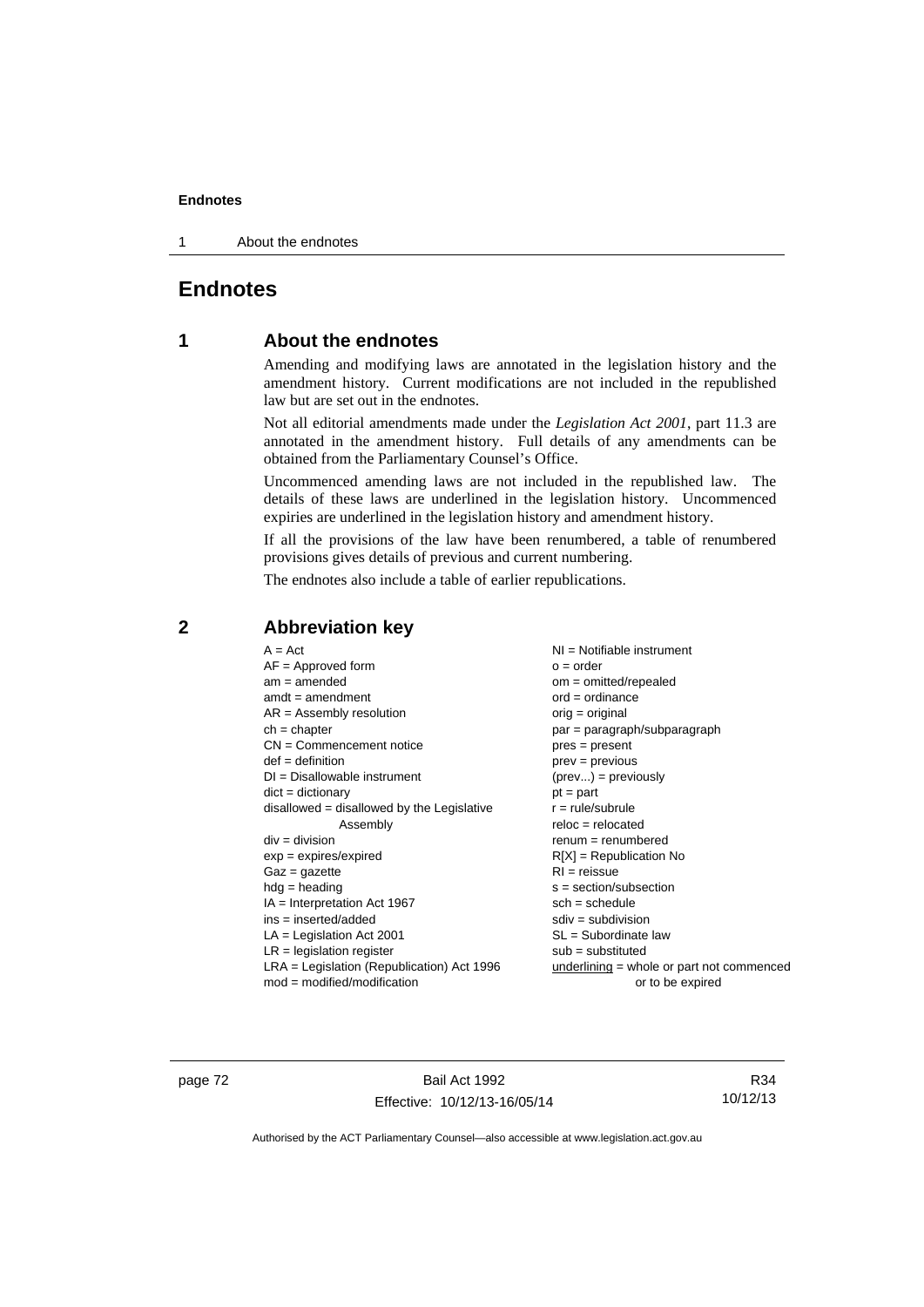## **3 Legislation history**

#### **Bail Act 1992 A1992-8**

notified 28 May 1992 ([Gaz 1992 No S59](http://www.legislation.act.gov.au/gaz/1992-S59/default.asp)) s 1, s 2 commenced 28 May 1992 (s 2 (1)) remainder commenced 28 November 1992 (s 2(3))

as amended by

#### **[Bail \(Amendment\) Act 1992](http://www.legislation.act.gov.au/a/1992-75) A1992-75**

notified 18 December 1992 [\(Gaz 1992 No S233](http://www.legislation.act.gov.au/gaz/1992-S233/default.asp)) commenced 18 December 1992 (s 2)

#### **[Bail \(Amendment\) Act 1994](http://www.legislation.act.gov.au/a/1994-73) A1994-73**

notified 1 November 1994 ([Gaz 1994 No S229\)](http://www.legislation.act.gov.au/gaz/1994-S229/default.asp) ss 1-3 commenced 1 November 1994 (s 2 (1)) remainder commenced 1 May 1995 (s 2 (3))

#### **[Crimes \(Amendment\) Act \(No 2\) 1994](http://www.legislation.act.gov.au/a/1994-75) A1994-75 sch 3**

notified 23 November 1994 [\(Gaz 1994 No S247](http://www.legislation.act.gov.au/gaz/1994-S247/default.asp)) ss 1-3 commenced 23 November 1994 (s 2 (1)) sch 3 commenced 1 December 1994 ([Gaz 1994 No S270\)](http://www.legislation.act.gov.au/gaz/1994-S270/default.asp)

## **[Statute Law Revision \(Penalties\) Act 1994](http://www.legislation.act.gov.au/a/1994-81) A1994-81 sch**

notified 29 November 1994 [\(Gaz 1994 No S253](http://www.legislation.act.gov.au/gaz/1994-S253/default.asp)) s 1, s 2 commenced 29 November 1994 (s 2 (1)) sch commenced 29 November 1994 ([Gaz 1994 No S269\)](http://www.legislation.act.gov.au/gaz/1994-S269/default.asp)

#### **[Acts Revision \(Victims of Crime\) Act 1994](http://www.legislation.act.gov.au/a/1994-84) A1994-84 pt 2**

notified 15 December 1994 [\(Gaz 1994 No S280](http://www.legislation.act.gov.au/gaz/1994-S280/default.asp)) s 1, s 2 commenced 15 December 1994 (s 2 (1)) pt 2 commenced 15 June 1995 (s 2 (3))

#### **[Remand Centres \(Amendment\) Act \(No 2\) 1996](http://www.legislation.act.gov.au/a/1996-81) A1996-81 s 7**

notified 20 December 1996 [\(Gaz 1996 No S328](http://www.legislation.act.gov.au/gaz/1996-S328/default.asp)) ss 1-3 commenced 20 December 1996 (s 2 (1)) s 7 commenced 1 January 1997 (s 2 (2) and [Gaz 1996 No S353](http://www.legislation.act.gov.au/gaz/1996-S353/default.asp))

## **[Bail \(Amendment\) Act 1997](http://www.legislation.act.gov.au/a/1997-22) A1997-22**

notified 29 May 1997 ([Gaz 1997 No S136](http://www.legislation.act.gov.au/gaz/1997-S136/default.asp)) ss 1-3 commenced 29 May 1997 (s 2 (1)) remainder commenced 30 May 1997 (s 2 (2) and [Gaz 1997 No S149\)](http://www.legislation.act.gov.au/gaz/1997-S149/default.asp)

R34 10/12/13 page 73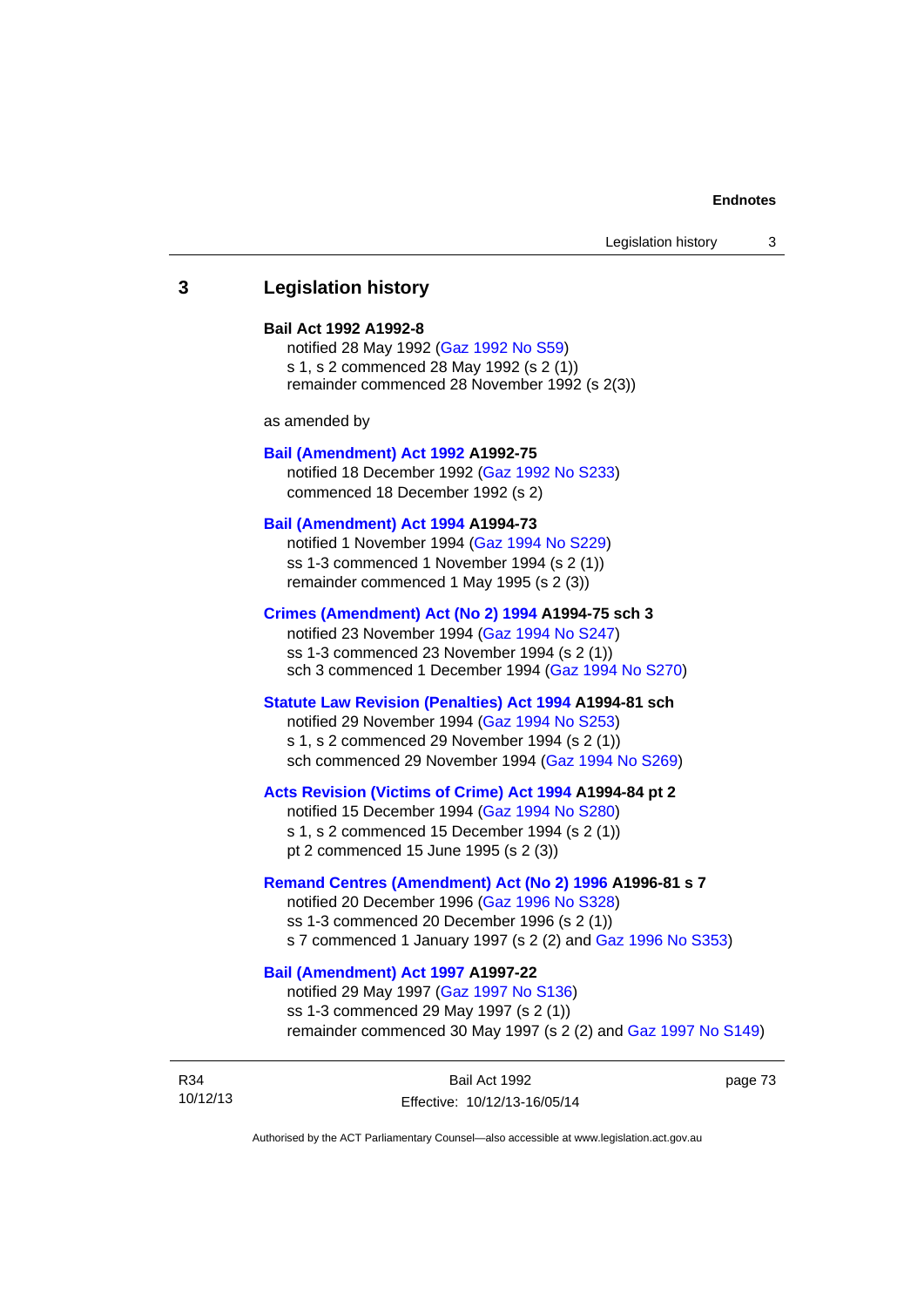| -3 | Legislation history |  |
|----|---------------------|--|
|----|---------------------|--|

## **[Legal Practitioners \(Consequential Amendments\) Act 1997](http://www.legislation.act.gov.au/a/1997-96) A1997-96 sch 1**

notified 1 December 1997 ([Gaz 1997 No S380\)](http://www.legislation.act.gov.au/gaz/1997-S380/default.asp) s 1, s 2 commenced 1 December 1997 (s 2 (1)) sch 1 commenced 1 June 1998 (s 2 (2))

#### **[Bail \(Amendment\) Act 1998](http://www.legislation.act.gov.au/a/1998-39) A1998-39**

notified 14 October 1998 ([Gaz 1998 No 41](http://www.legislation.act.gov.au/gaz/1998-41/default.asp)) ss 1-3 commenced 14 October 1998 (s 2 (1)) remainder commenced 19 October 1998 ([Gaz 1998 No 41\)](http://www.legislation.act.gov.au/gaz/1998-41/default.asp)

#### **[Children and Young People \(Consequential Amendments\) Act 1999](http://www.legislation.act.gov.au/a/1999-64) A1999-64 sch 2**

notified 10 November 1999 [\(Gaz 1999 No 45](http://www.legislation.act.gov.au/gaz/1999-45/default.asp)) s 1, s 2 commenced 10 November 1999 (s 2 (1)) remainder commenced 10 May 2000 (s 2 (2))

#### **[Road Transport Legislation Amendment Act 1999](http://www.legislation.act.gov.au/a/1999-79) A1999-79**

notified 1 March 2000 [\(Gaz 1999 No S65\)](http://www.legislation.act.gov.au/gaz/1999-S65/default.asp) commenced 1 March 2000 (s 2 and [Gaz 2000 No S5](http://www.legislation.act.gov.au/gaz/2000-S5/default.asp))

## **[Bail Amendment Act 2001](http://www.legislation.act.gov.au/a/2001-25) A2001-25 pt 2**

notified 24 May 2001 ([Gaz 2001 No 21\)](http://www.legislation.act.gov.au/gaz/2001-21/default.asp) commenced 24 May 2001 (s 2)

## **[Legislation \(Consequential Amendments\) Act 2001](http://www.legislation.act.gov.au/a/2001-44) A2001-44 pt 30**

notified 26 July 2001 ([Gaz 2001 No 30\)](http://www.legislation.act.gov.au/gaz/2001-30/default.asp) s 1, s 2 commenced 26 July 2001 (IA s 10B) pt 30 commenced 12 September 2001 (s 2 and see [Gaz 2001 No S65](http://www.legislation.act.gov.au/gaz/2001-S65/default.asp))

#### **[Supreme Court Amendment Act 2001 \(No 2\)](http://www.legislation.act.gov.au/a/2001-54) A2001-54 sch 2 pt 2.2**

notified 15 August 2001 [\(Gaz 2001 No S57\)](http://www.legislation.act.gov.au/gaz/2001-S57/default.asp) commenced 15 August 2001 (s 2 (1))

#### **[Bail Amendment Act 2001 \(No 2\)](http://www.legislation.act.gov.au/a/2001-60) A2001-60**

notified 10 September 2001 [\(Gaz 2001 No S66\)](http://www.legislation.act.gov.au/gaz/2001-S66/default.asp) s 1, s 2 commenced 10 September 2001 (IA s 10B) remainder commenced 24 September 2001 (s 2)

page 74 Bail Act 1992 Effective: 10/12/13-16/05/14

R34 10/12/13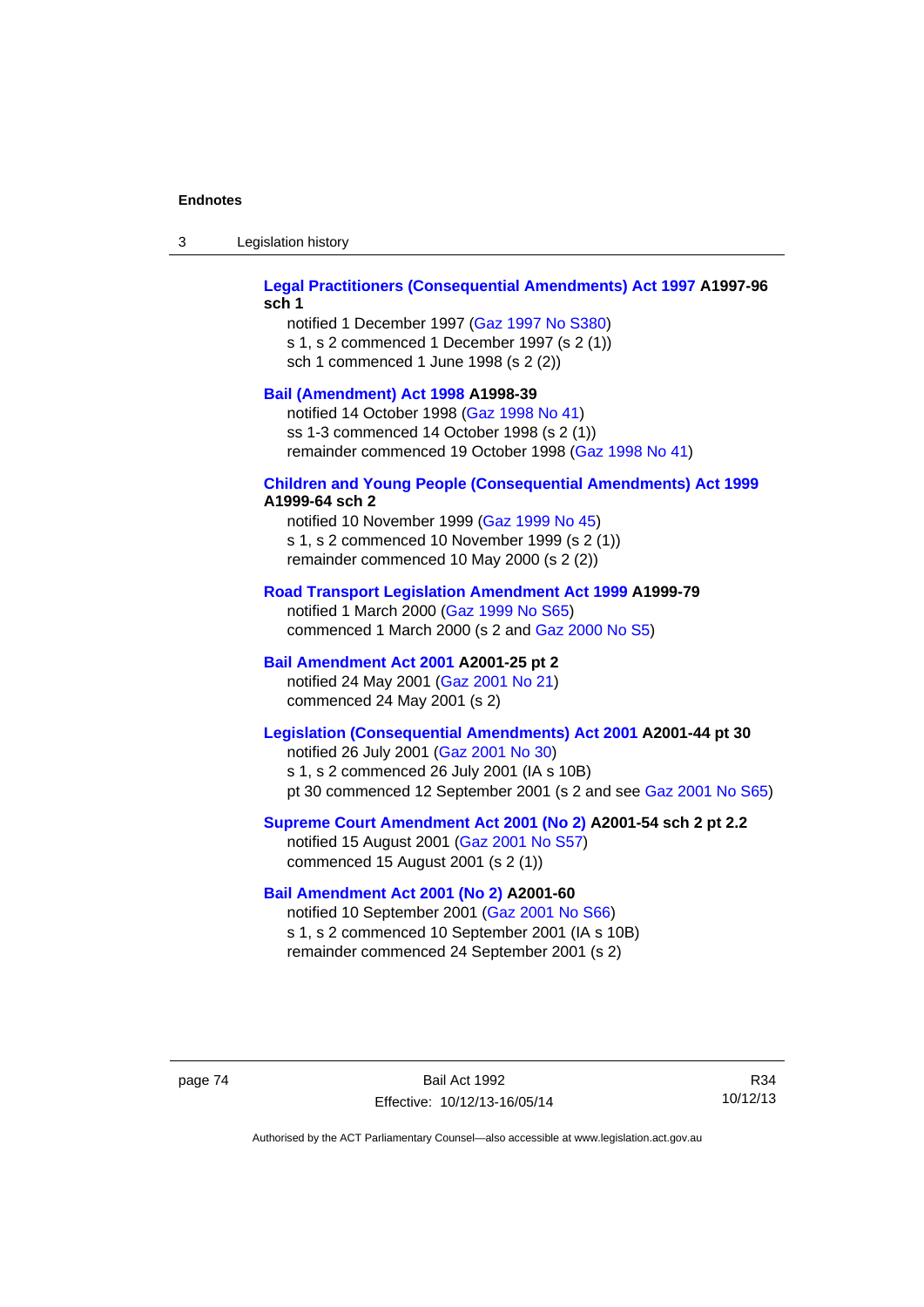## **[Protection Orders \(Consequential Amendments\) Act 2001](http://www.legislation.act.gov.au/a/2001-90) A2001-90 sch 1 pt 1**

notified LR 27 September 2001

s 1, s 2 commenced 27 September 2001 (LA s 75)

sch 1 pt 1 commenced 27 March 2002 (s 2 and see the [Protection](http://www.legislation.act.gov.au/a/2001-89)  [Orders Act 2001,](http://www.legislation.act.gov.au/a/2001-89) s 3 and LA s 79)

#### **[Legislation Amendment Act 2002](http://www.legislation.act.gov.au/a/2002-11) A2002-11 amdt 2.5, amdt 2.6**

notified LR 27 May 2002 s 1, s 2 commenced 27 May 2002 (LA s 75) amdt 2.5, amdt 2.6 commenced 28 May 2002 (s 2 (2))

## **[Criminal Code 2002](http://www.legislation.act.gov.au/a/2002-51) A2002-51 pt 1.1**

notified LR 20 December 2002 s 1, s 2 commenced 20 December 2002 (LA s 75) pt 1.1 commenced 1 January 2003 (s 2 (1))

#### **[Legislation \(Gay, Lesbian and Transgender\) Amendment Act 2003](http://www.legislation.act.gov.au/a/2003-14) A2003-14 sch 1 pt 1.2**

notified LR 27 March 2003 s 1, s 2 commenced 27 March 2003 (LA s 75) sch 1 pt 1.1 commenced 28 March 2003 (s 2)

#### **[Bail Amendment Act 2004](http://www.legislation.act.gov.au/a/2004-14) A2004-14**

notified LR 26 March 2004 s 1, s 2 commenced 26 March 2004 (LA s 75 (1)) s 44 commenced 26 June 2004 (s 2 (2) (a)) remainder commenced 26 June 2004 (s 2 (1))

## **[Criminal Code \(Theft, Fraud, Bribery and Related Offences\)](http://www.legislation.act.gov.au/a/2004-15)  [Amendment Act 2004](http://www.legislation.act.gov.au/a/2004-15) A2004-15 sch 3 pt 3.1**

notified LR 26 March 2004 s 1, s 2 commenced 26 March 2004 (LA s 75 (1)) sch 3 pt 3.1 commenced 26 June 2004 (s 2 (2) and see Bail [Amendment Act 2004](http://www.legislation.act.gov.au/a/2004-14) A2004-14 s 2)

#### **[Criminal Code \(Serious Drug Offences\) Amendment Act 2004](http://www.legislation.act.gov.au/a/2004-56) A2004-56 sch 1 pt 1.1**

notified LR 6 September 2004 s 1, s 2 commenced 6 September 2004 (LA s 75 (1)) sch 1 pt 1.1 commenced 6 March 2005 (s 2 and LA s 79)

R34 10/12/13

Bail Act 1992 Effective: 10/12/13-16/05/14 page 75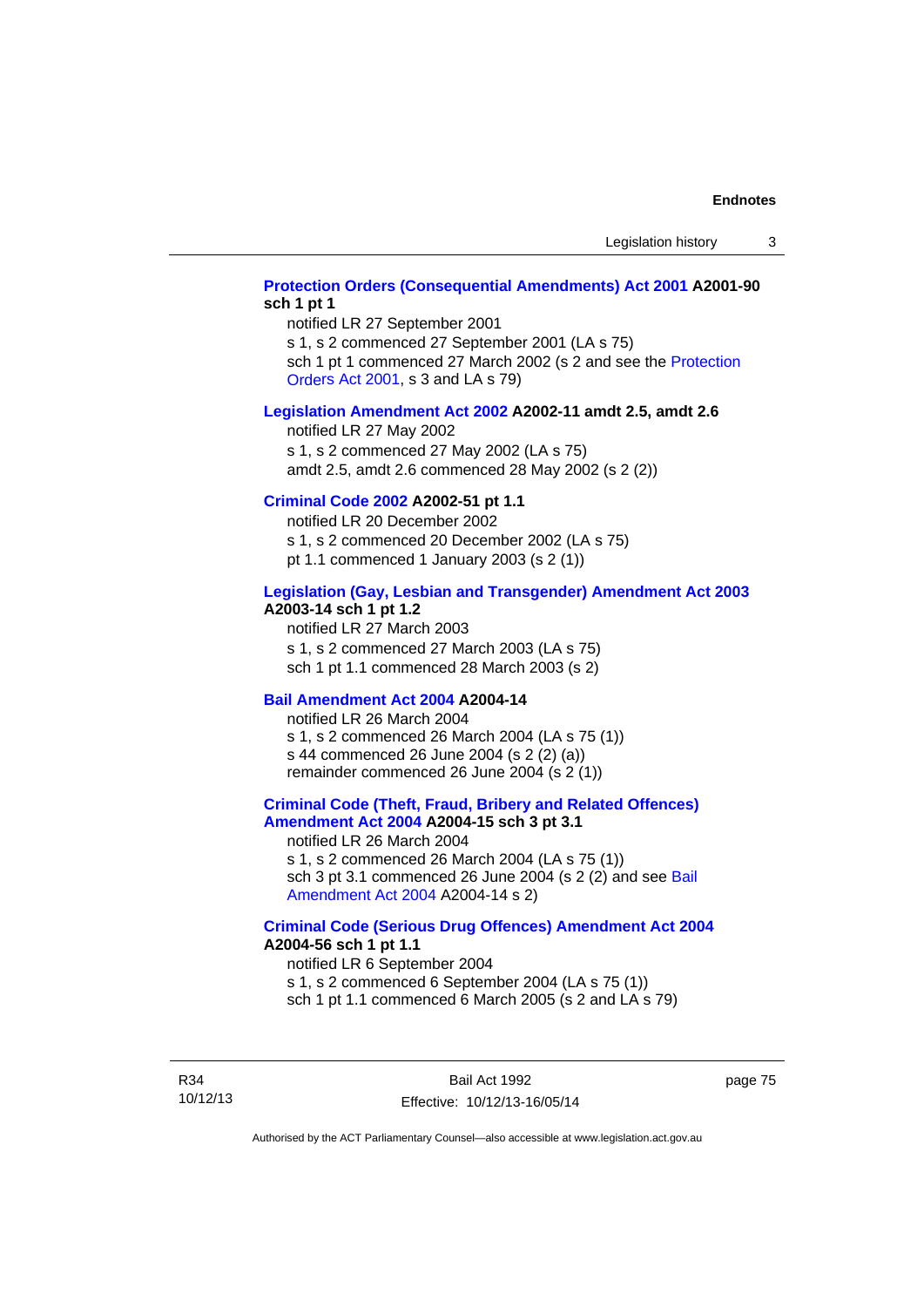3 Legislation history

## **[Court Procedures \(Consequential Amendments\) Act 2004](http://www.legislation.act.gov.au/a/2004-60) A2004-60 sch 1 pt 1.5**

notified LR 2 September 2004 s 1, s 2 commenced 2 September 2004 (LA s 75 (1))

sch 1 pt 1.5 commenced 10 January 2005 (s 2 and see [Court](http://www.legislation.act.gov.au/a/2004-59)  [Procedures Act 2004](http://www.legislation.act.gov.au/a/2004-59) A2004-59, s 2 and [CN2004-29\)](http://www.legislation.act.gov.au/cn/2004-29/default.asp)

#### **[Justice and Community Safety Legislation Amendment Act 2005](http://www.legislation.act.gov.au/a/2005-5) A2005-5 pt 3**

notified LR 23 February 2005 s 1, s 2 commenced 23 February 2005 (LA s 75 (1)) pt 3 commenced 24 February 2005 (s 2 (2))

#### **[Domestic Violence and Protection Orders Amendment Act 2005](http://www.legislation.act.gov.au/a/2005-13) A2005-13 sch 1 pt 1.1**

notified LR 24 March 2005 s 1, s 2 commenced 24 March 2005 (LA s 75 (1)) sch 1 pt 1.1 commenced 25 March 2005 (s 2)

#### **[Statute Law Amendment Act 2005](http://www.legislation.act.gov.au/a/2005-20) A2005-20 sch 3 pt 3.4**

notified LR 12 May 2005 s 1, s 2 taken to have commenced 8 March 2005 (LA s 75 (2)) sch 3 pt 3.4 commenced 2 June 2005 (s 2 (1))

## **[Criminal Code Harmonisation Act 2005](http://www.legislation.act.gov.au/a/2005-54) A2005-54 sch 1 pt 1.7**

notified LR 27 October 2005 s 1, s 2 commenced 27 October 2005 (LA s 75 (1)) sch 1 pt 1.7 commenced 24 November 2005 (s 2)

## **[Sentencing Legislation Amendment Act 2006](http://www.legislation.act.gov.au/a/2006-23) A2006-23 sch 1 pt 1.2**

notified LR 18 May 2006 s 1, s 2 commenced 18 May 2006 (LA s 75 (1)) sch 1 pt 1.2 commenced 2 June 2006 (s 2 (1) and see [Crimes](http://www.legislation.act.gov.au/a/2005-59)  [\(Sentence Administration\) Act 2005](http://www.legislation.act.gov.au/a/2005-59) A2005-59 s 2, [Crimes](http://www.legislation.act.gov.au/a/2005-58)  [\(Sentencing\) Act 2005](http://www.legislation.act.gov.au/a/2005-58) A2005-58, s 2 and LA s 79)

#### **[Justice and Community Safety Legislation Amendment Act 2006](http://www.legislation.act.gov.au/a/2006-40) A2006-40 sch 2 pt 2.6**

notified LR 28 September 2006 s 1, s 2 commenced 28 September 2006 (LA s 75 (1)) sch 2 pt 2.6 commenced 29 September 2006 (s 2 (1))

R34 10/12/13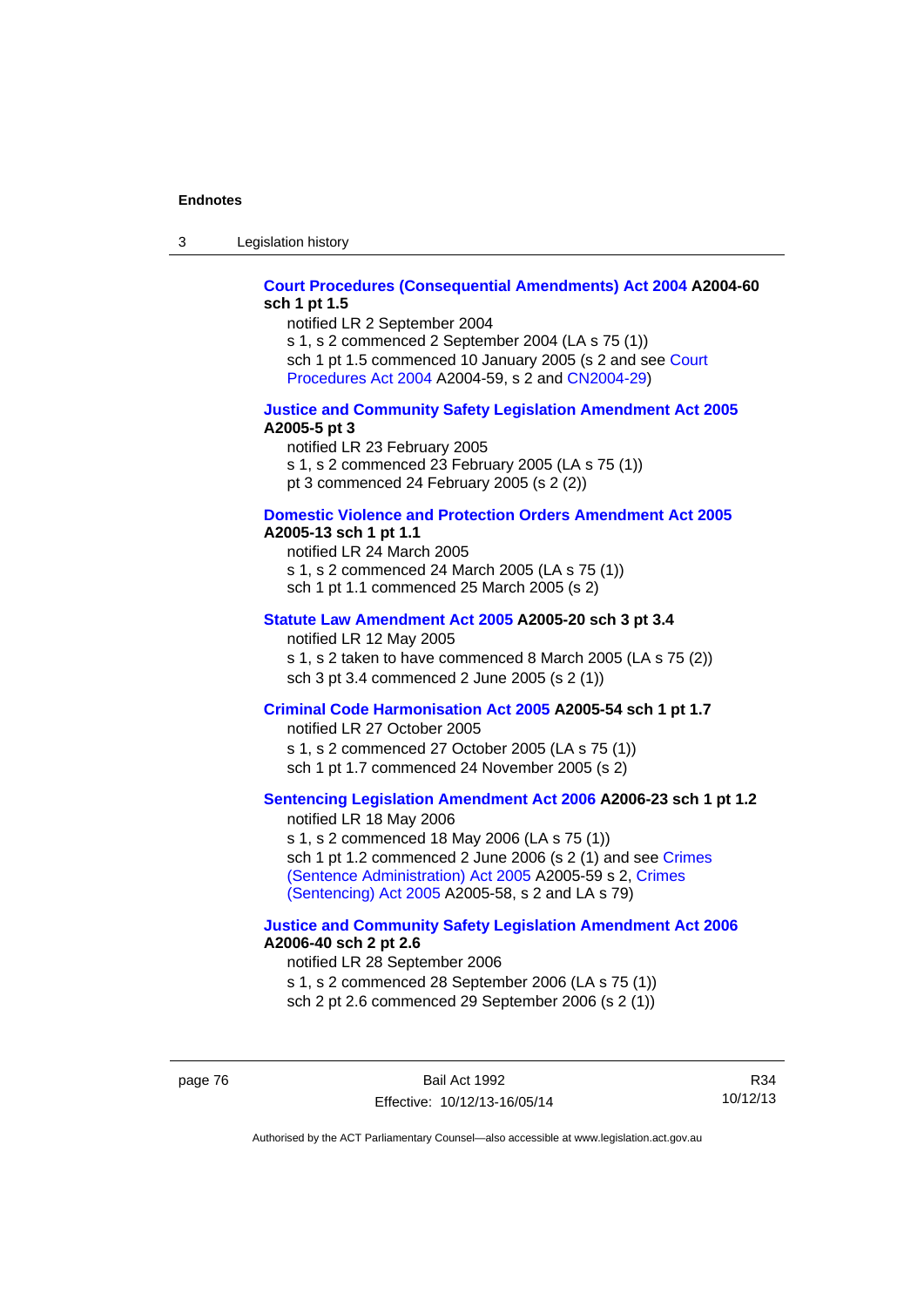#### **[Justice and Community Safety Legislation Amendment Act 2008](http://www.legislation.act.gov.au/a/2008-7) A2008-7 sch 1 pt 1.3**  notified LR 16 April 2008

s 1, s 2 commenced 16 April 2008 (LA s 75 (1))

sch 1 pt 1.3 commenced 7 May 2008 (s 2)

#### **[Children and Young People \(Consequential Amendments\) Act 2008](http://www.legislation.act.gov.au/a/2008-20) A2008-20 sch 2 pt 2.1, sch 3 pt 3.2, sch 4 pt 4.1**

notified LR 17 July 2008

s 1, s 2 commenced 17 July 2008 (LA s 75 (1))

s 3 commenced 18 July 2008 (s 2 (1))

sch 2 pt 2.1 commenced 9 September 2008 (s 2 (3) and see [Children](http://www.legislation.act.gov.au/a/2008-19)  [and Young People Act 2008](http://www.legislation.act.gov.au/a/2008-19) A2008-19, s 2 and [CN2008-13](http://www.legislation.act.gov.au/cn/2008-13/default.asp)) sch 3 pt 3.2 commenced 27 October 2008 (s 2 (4) and see [Children](http://www.legislation.act.gov.au/a/2008-19)  [and Young People Act 2008](http://www.legislation.act.gov.au/a/2008-19) A2008-19, s 2 and [CN2008-13](http://www.legislation.act.gov.au/cn/2008-13/default.asp)) sch 4 pt 4.1 commenced 27 February 2009 (s 2 (5) and see [Children](http://www.legislation.act.gov.au/a/2008-19)  [and Young People Act 2008](http://www.legislation.act.gov.au/a/2008-19) A2008-19, s 2 and [CN2008-17 \(](http://www.legislation.act.gov.au/cn/2008-17/default.asp)and see [CN2008-13](http://www.legislation.act.gov.au/cn/2008-13/default.asp)))

#### **[Medicines, Poisons and Therapeutic Goods Act 2008](http://www.legislation.act.gov.au/a/2008-26) A2008-26 sch 2 pt 2.2**

notified LR 14 August 2008 s 1, s 2 commenced 14 August 2008 (LA s 75 (1)) sch 2 pt 2.2 commenced 14 February 2009 (s 2 and LA s 79)

#### **[ACT Civil and Administrative Tribunal Legislation Amendment](http://www.legislation.act.gov.au/a/2008-36)  [Act 2008](http://www.legislation.act.gov.au/a/2008-36) A2008-36 sch 1 pt 1.6**

notified LR 4 September 2008

s 1, s 2 commenced 4 September 2008 (LA s 75 (1)) sch 1 pt 1.6 commenced 2 February 2009 (s 2 (1) and see [ACT Civil](http://www.legislation.act.gov.au/a/2008-35)  [and Administrative Tribunal Act 2008](http://www.legislation.act.gov.au/a/2008-35) A2008-35, s 2 (1) and [CN2009-2](http://www.legislation.act.gov.au/cn/2009-2/default.asp))

### **[Domestic Violence and Protection Orders Act 2008](http://www.legislation.act.gov.au/a/2008-46) A2008-46 sch 3 pt 3.1**

notified LR 10 September 2008

s 1, s 2 commenced 10 September 2008 (LA s 75 (1))

sch 3 pt 3.1 commenced 30 March 2009 (s 2)

page 77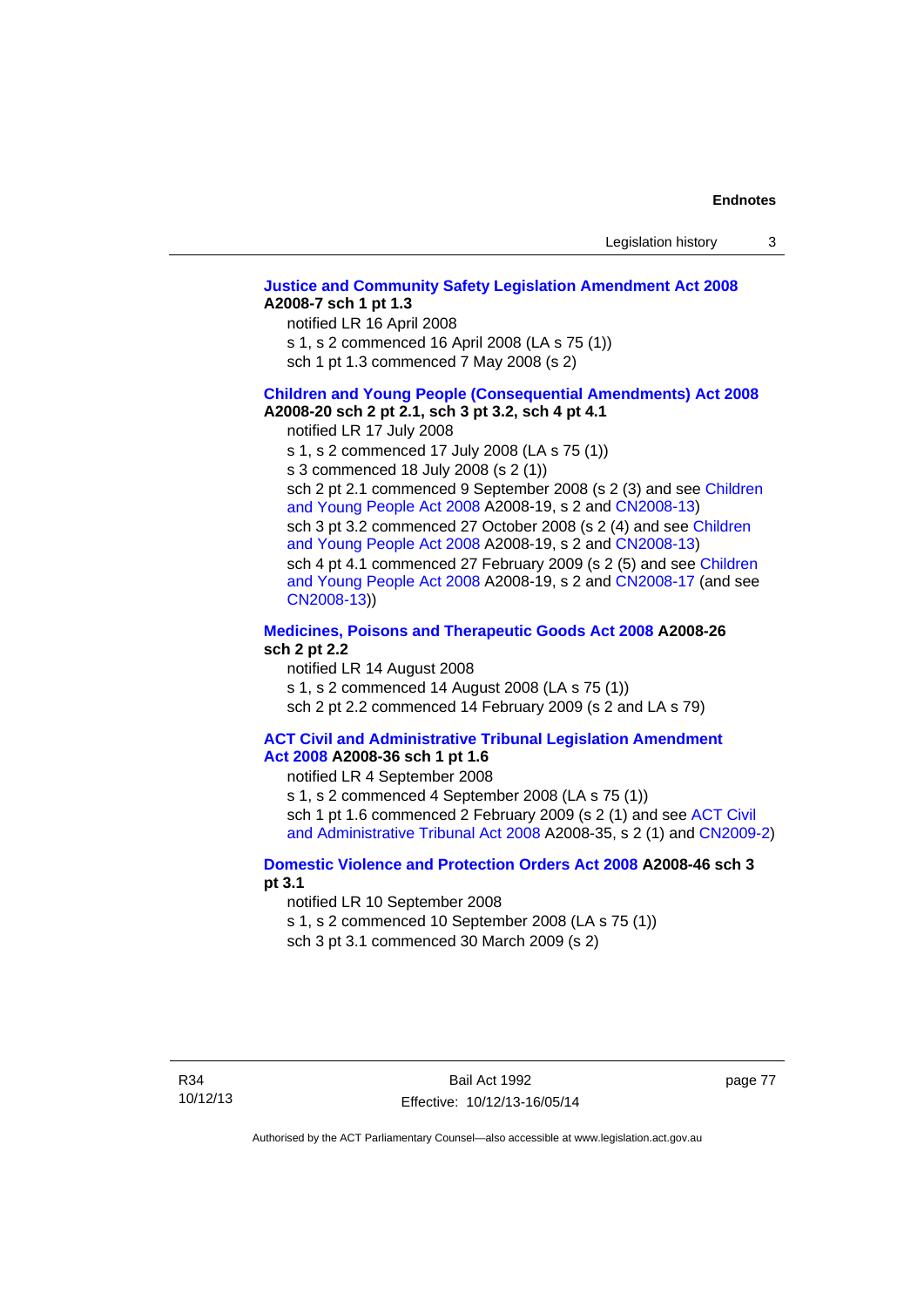3 Legislation history

## **[Justice and Community Safety Legislation Amendment](http://www.legislation.act.gov.au/a/2009-7)  [Act 2009](http://www.legislation.act.gov.au/a/2009-7) A2009-7 sch 1 pt 1.1**

notified LR 5 March 2009

s 1, s 2 commenced 5 March 2009 (LA s 75 (1)) sch 1 pt 1.1 commenced 30 March 2009 (s 2 (2) and see [Domestic](http://www.legislation.act.gov.au/a/2008-46)  [Violence and Protection Orders Act 2008](http://www.legislation.act.gov.au/a/2008-46) A2008-46 s 2)

#### **[Crimes Legislation Amendment Act 2009](http://www.legislation.act.gov.au/a/2009-24) A2009-24 sch 1 pt 1.1**

notified LR 3 September 2009 s 1, s 2 commenced 3 September 2009 (LA s 75 (1)) sch 1 pt 1.1 commenced 4 September 2009 (s 2)

#### **[Crimes \(Sentence Administration\) Amendment Act 2010](http://www.legislation.act.gov.au/a/2010-21) A2010-21 sch 1 pt 1.1**

notified LR 30 June 2010 s 1, s 2 commenced 30 June 2010 (LA s 75 (1)) sch 1 pt 1.1 commenced 1 July 2010 (s 2)

#### **[Bail Amendment Act 2011](http://www.legislation.act.gov.au/a/2011-2) A2011-2**

notified LR 22 February 2011 s 1, s 2 commenced 22 February 2011 (LA s 75 (1)) remainder commenced 16 May 2011 (s 2 and [CN2011-6](http://www.legislation.act.gov.au/cn/2011-6/default.asp))

#### **[Statute Law Amendment Act 2011](http://www.legislation.act.gov.au/a/2011-3) A2011-3 sch 3 pt 3.3**

notified LR 22 February 2011 s 1, s 2 commenced 22 February 2011 (LA s 75 (1)) sch 3 pt 3.3 commenced 1 March 2011 (s 2)

### **[Courts Legislation Amendment Act 2011](http://www.legislation.act.gov.au/a/2011-13) A2011-13 sch 1 pt 1.1**

notified LR 11 May 2011 s 1, s 2 commenced 11 May 2011 (LA s 75 (1)) sch 1 pt 1.1 commenced 25 July 2011 (s 2 and [CN2011-8\)](http://www.legislation.act.gov.au/cn/2011-8/default.asp)

#### **[Administrative \(One ACT Public Service Miscellaneous Amendments\)](http://www.legislation.act.gov.au/a/2011-22)  [Act 2011](http://www.legislation.act.gov.au/a/2011-22) A2011-22 sch 1 pt 1.16**

notified LR 30 June 2011 s 1, s 2 commenced 30 June 2011 (LA s 75 (1)) sch 1 pt 1.16 commenced 1 July 2011 (s 2 (1))

R34 10/12/13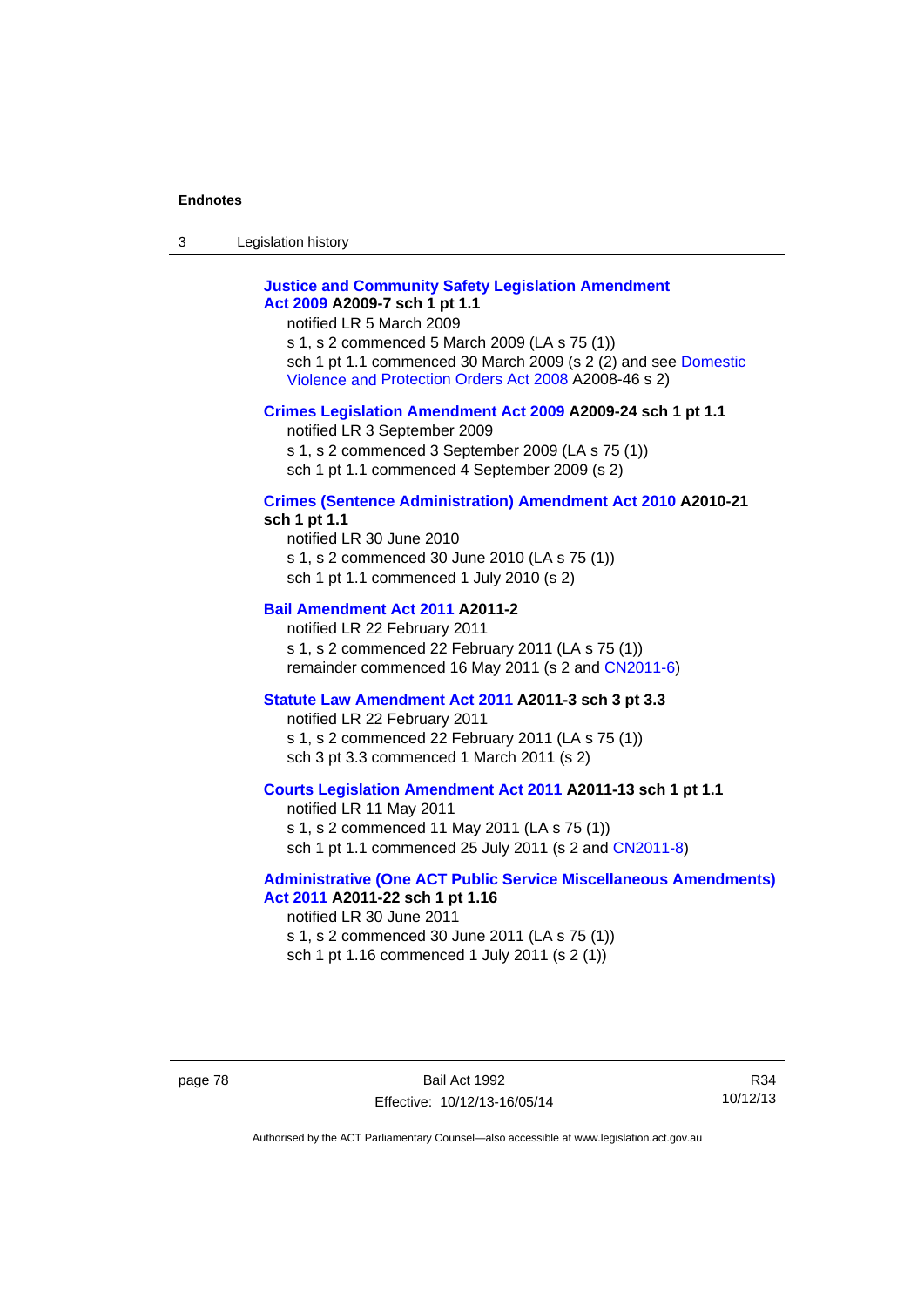Legislation history 3

## **[Crimes Legislation Amendment Act 2013 \(No 2\)](http://www.legislation.act.gov.au/a/2013-50) A2013-50 pt 2**

notified LR 9 December 2013

s 1, s 2 commenced 9 December 2013 (LA s 75)

pt 2 commenced 10 December 2013 (s 2 (2))

Bail Act 1992 Effective: 10/12/13-16/05/14 page 79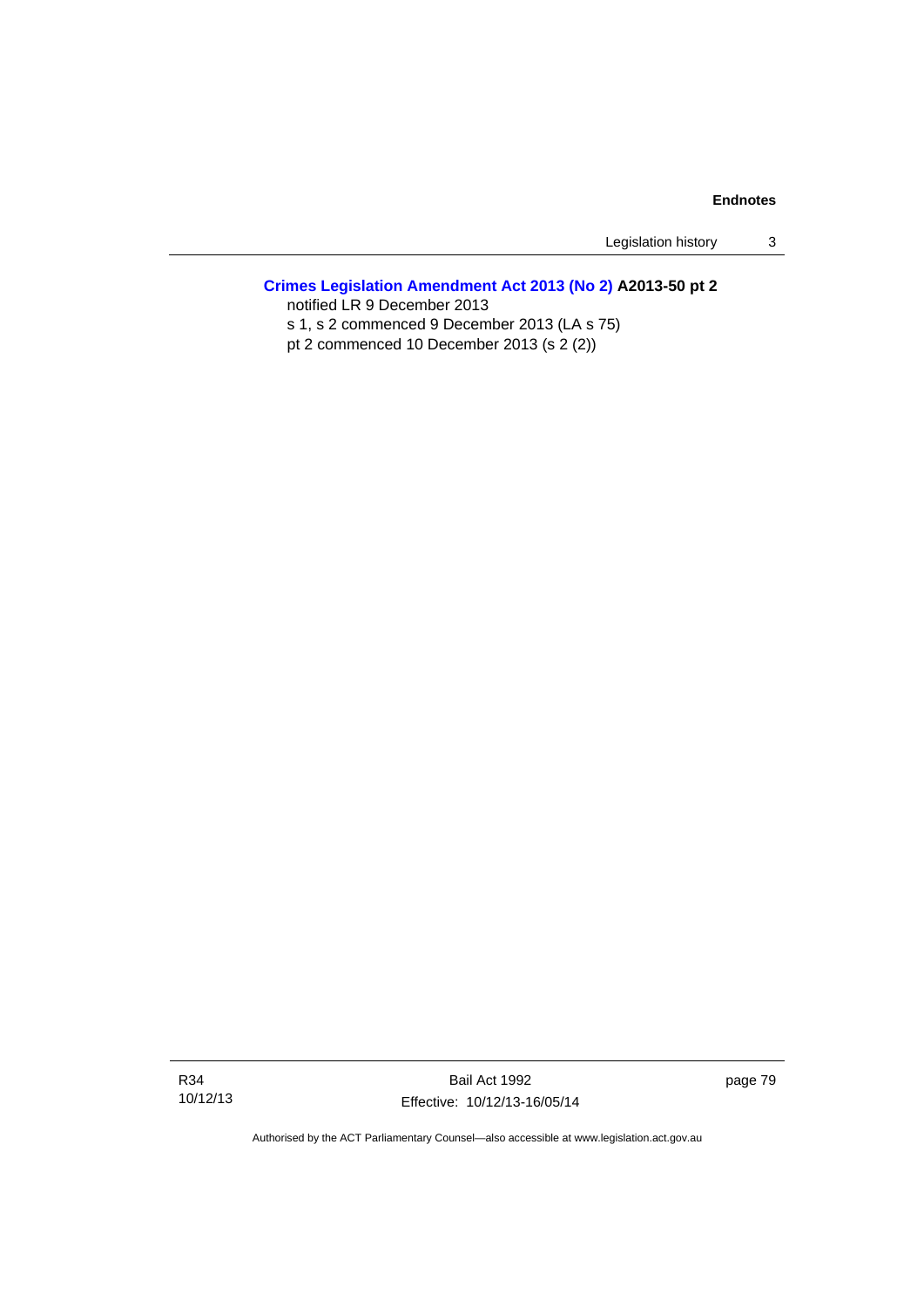| 4 | Amendment history |
|---|-------------------|
|---|-------------------|

# **4 Amendment history**

| <b>Name of Act</b><br>s <sub>1</sub> | sub A2004-14 amdt 1.1                                                                                                                                                                                                                                                                                                                                                                                                                                                                                                                                                                                                                                                                                                                                                                                                                                                                                                                                                                                                                                                                                                                                                                                                                                                                |
|--------------------------------------|--------------------------------------------------------------------------------------------------------------------------------------------------------------------------------------------------------------------------------------------------------------------------------------------------------------------------------------------------------------------------------------------------------------------------------------------------------------------------------------------------------------------------------------------------------------------------------------------------------------------------------------------------------------------------------------------------------------------------------------------------------------------------------------------------------------------------------------------------------------------------------------------------------------------------------------------------------------------------------------------------------------------------------------------------------------------------------------------------------------------------------------------------------------------------------------------------------------------------------------------------------------------------------------|
| <b>Dictionary</b><br>s 2             | om A2001-44 amdt 1.316<br>ins A2004-14 amdt 1.1<br>am A2005-13 amdt 1.1; A2006-23 amdt 1.4                                                                                                                                                                                                                                                                                                                                                                                                                                                                                                                                                                                                                                                                                                                                                                                                                                                                                                                                                                                                                                                                                                                                                                                           |
| <b>Notes</b>                         |                                                                                                                                                                                                                                                                                                                                                                                                                                                                                                                                                                                                                                                                                                                                                                                                                                                                                                                                                                                                                                                                                                                                                                                                                                                                                      |
| s 3                                  | (prev s 3) am A1994-73 s 4; s (2) pars renum R6 LA;<br>A2004-14 s 4<br>def <i>appeal</i> om A2004-14 amdt 1.1<br>def applicable bail criteria ins A2001-25 s 4<br>am A2001-60 s 4<br>om A2004-14 amdt 1.1<br>def authorised officer sub A2001-25 s 5<br>om A2004-14 amdt 1.1<br>def bail om A2004-14 amdt 1.1<br>def bail condition om A2004-14 amdt 1.1<br>def bail undertaking om A1994-73 s 4<br>def <i>child</i> sub A1997-22 s 4<br>om A2004-14 amdt 1.1<br>def <i>clerk</i> om A2004-14 amdt 1.1<br>def <i>court</i> om A2004-14 amdt 1.1<br>def Crimes Act om R3 LRA<br>def de facto spouse ins A1997-22 s 4<br>om A2003-14 amdt 1.4<br>def domestic violence offence sub A1997-22 s 4; A1998-39<br>s 4<br>am A1999-79 sch 3<br>sub A2001-90 amdt 1.1<br>par (e) exp 27 March 2002 (see s 60)<br>am A2002-11 amdt 2.5; pars renum R7 LA (see A2002-11<br>amdt 2.6); A2002-51 amdt 1.1<br>om A2004-14 amdt 1.1<br>def <i>harm</i> ins A1994-84 s 4<br>om A2004-14 amdt 1.1<br>def <i>household member</i> ins A1997-22 s 4<br>om A2001-90 amdt 1.2<br>def <i>judge</i> om A2004-14 amdt 1.1<br>def <b>offence</b> sub A1994-73 s 4<br>om A2004-14 amdt 1.1<br>def outstanding ins A2001-60 s 5<br>om A2004-14 amdt 1.1<br>def pending ins A2001-60 s 5<br>om A2004-14 amdt 1.1 |
|                                      |                                                                                                                                                                                                                                                                                                                                                                                                                                                                                                                                                                                                                                                                                                                                                                                                                                                                                                                                                                                                                                                                                                                                                                                                                                                                                      |

page 80 Bail Act 1992 Effective: 10/12/13-16/05/14

R34 10/12/13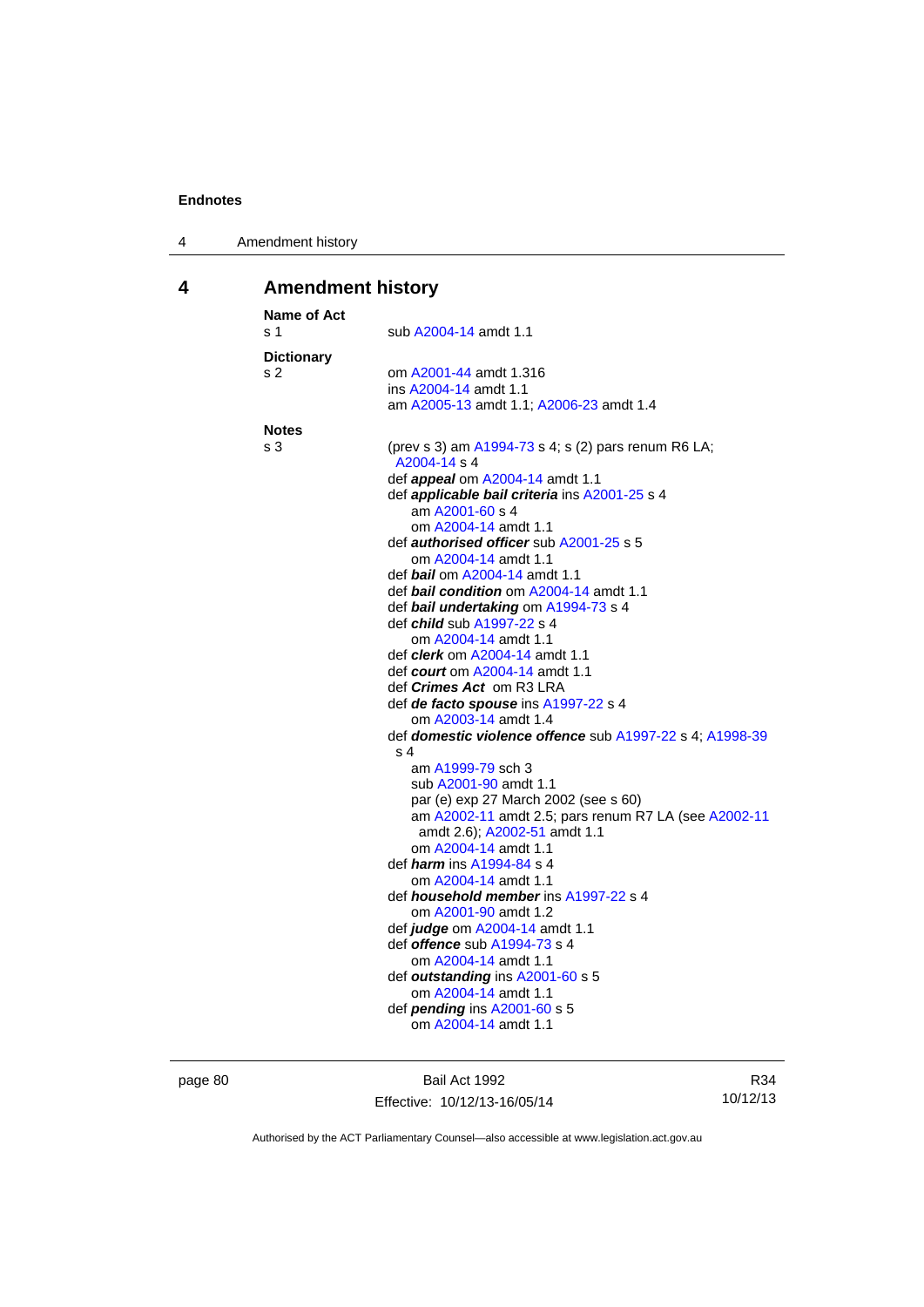def *relative* ins [A1997-22](http://www.legislation.act.gov.au/a/1997-22) s 4 sub [A2001-90](http://www.legislation.act.gov.au/a/2001-90) amdt 1.3 am [A2003-14](http://www.legislation.act.gov.au/a/2003-14) amdt 1.5 om [A2004-14](http://www.legislation.act.gov.au/a/2004-14) amdt 1.1 def *relevant person* ins [A2001-90](http://www.legislation.act.gov.au/a/2001-90) amdt 1.4 am [A2003-14](http://www.legislation.act.gov.au/a/2003-14) amdt 1.6, amdt 1.7 om [A2004-14](http://www.legislation.act.gov.au/a/2004-14) amdt 1.1 def *remand centre* om [A2004-14](http://www.legislation.act.gov.au/a/2004-14) amdt 1.1 def *serious offence* ins [A2001-25](http://www.legislation.act.gov.au/a/2001-25) s 6 sub [A2001-60](http://www.legislation.act.gov.au/a/2001-60) s 6 om [A2004-14](http://www.legislation.act.gov.au/a/2004-14) amdt 1.1 def *spouse* ins [A1997-22](http://www.legislation.act.gov.au/a/1997-22) s 4 (b) om [A2003-14](http://www.legislation.act.gov.au/a/2003-14) amdt 1.8 def *undertaking to appear* om [A2004-14](http://www.legislation.act.gov.au/a/2004-14) amdt 1.1 def *victim* ins [A1994-84](http://www.legislation.act.gov.au/a/1994-84) s 4 om [A2004-14](http://www.legislation.act.gov.au/a/2004-14) amdt 1.1 pres s 3 sub [A2004-14](http://www.legislation.act.gov.au/a/2004-14) amdt 1.1 **Offences against Act—application of Criminal Code etc**  s 3A ins [A2005-54](http://www.legislation.act.gov.au/a/2005-54) amdt 1.44 **Act applies to children**  s 4 am R3 LRA sub [A2004-14](http://www.legislation.act.gov.au/a/2004-14) amdt 1.2 **Availability of bail**  pt 2 hdg sub [A2004-14](http://www.legislation.act.gov.au/a/2004-14) s 5 **When bail may be granted and rights following div 2.1 hdg ins A2004-14 s 5**  $ins$  [A2004-14](http://www.legislation.act.gov.au/a/2004-14) s 5 **When may bail be granted?**  s 5 am [A2001-25](http://www.legislation.act.gov.au/a/2001-25) s 7 sub [A2004-14](http://www.legislation.act.gov.au/a/2004-14) s 5 **Rights following grant of bail**  s 6 sub [A2004-14](http://www.legislation.act.gov.au/a/2004-14) s 5 **Presumption for bail**  div 2.2 hdg ins [A2004-14](http://www.legislation.act.gov.au/a/2004-14) s 5 **Div 2.2 subject to div 2.3 and div 2.4** s 7 am [A1992-75](http://www.legislation.act.gov.au/a/1992-75) s 4; [A1994-73](http://www.legislation.act.gov.au/a/1994-73) s 5; [A1997-22](http://www.legislation.act.gov.au/a/1997-22) s 5; [A1998-39](http://www.legislation.act.gov.au/a/1998-39) s 5; [A2001-90](http://www.legislation.act.gov.au/a/2001-90) amdt 1.5 sub [A2004-14](http://www.legislation.act.gov.au/a/2004-14) s 5 **Bail following arrest for breach of peace** s 7A ins [A1994-73](http://www.legislation.act.gov.au/a/1994-73) s 6 sub [A2001-90](http://www.legislation.act.gov.au/a/2001-90) amdt 1.6 om [A2004-14](http://www.legislation.act.gov.au/a/2004-14) s 5

R34 10/12/13

Bail Act 1992 Effective: 10/12/13-16/05/14 page 81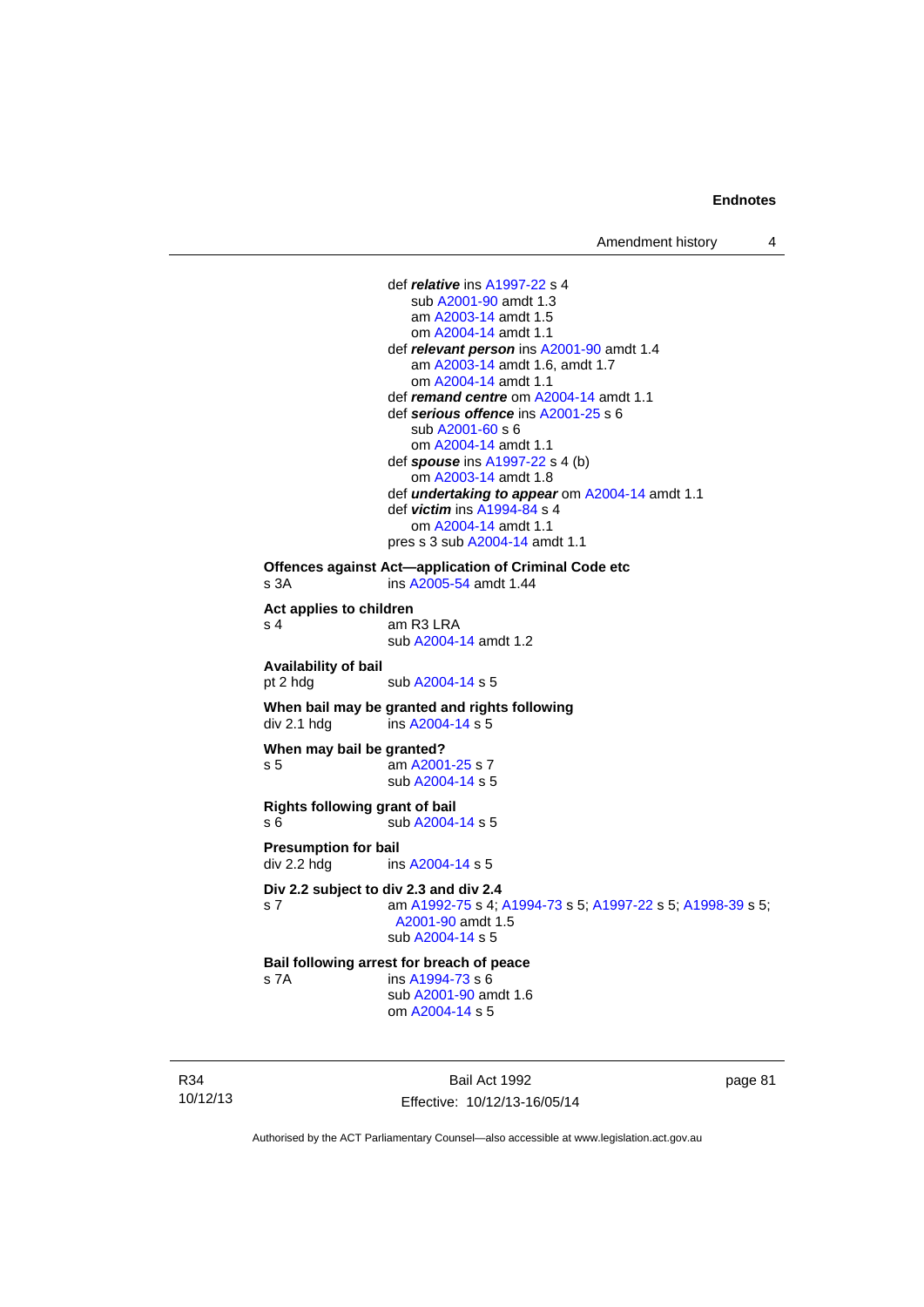4 Amendment history page 82 Bail Act 1992 R34 10/12/13 **Entitlement to bail—certain minor offences etc** s 8 sub [A1994-73](http://www.legislation.act.gov.au/a/1994-73) s 6 am [A1997-22](http://www.legislation.act.gov.au/a/1997-22) s 6; [A2001-25](http://www.legislation.act.gov.au/a/2001-25) s 8, s 9; [A2001-60](http://www.legislation.act.gov.au/a/2001-60) s 7 sub [A2001-90](http://www.legislation.act.gov.au/a/2001-90) amdt 1.6; [A2004-14](http://www.legislation.act.gov.au/a/2004-14) s 5 am [A2006-40](http://www.legislation.act.gov.au/a/2006-40) amdt 2.59 **Entitlement to bail—breach of sentence obligations** s 8A ins [A1997-22](http://www.legislation.act.gov.au/a/1997-22) s 7 am [A1998-39](http://www.legislation.act.gov.au/a/1998-39) s 6; [A2001-25](http://www.legislation.act.gov.au/a/2001-25) s 1 sub [A2001-90](http://www.legislation.act.gov.au/a/2001-90) amdt 1.6; [A2004-14](http://www.legislation.act.gov.au/a/2004-14) s 5; [A2006-23](http://www.legislation.act.gov.au/a/2006-23) amdt 1.5 (3)-(5) exp 2 June 2009 (s 8A (5) (LA s 88 declaration applies)) **Entitlement to bail—custody relating to sentence administration board hearings** s 8B **ins A2006-23** amdt 1.5 **Limitations on entitlement to bail**  s 9 hdg sub [A2001-25](http://www.legislation.act.gov.au/a/2001-25) s 11 s 9 sub [A2001-54](http://www.legislation.act.gov.au/a/2001-54) amdt 2.2; [A2004-14](http://www.legislation.act.gov.au/a/2004-14) s 5 **Entitlement to bail—offences other than minor offences**<br>s 9A hda sub A2001-60 s 8 sub [A2001-60](http://www.legislation.act.gov.au/a/2001-60) s 8 s 9A ins [A2001-25](http://www.legislation.act.gov.au/a/2001-25) s 12 am [A2001-60](http://www.legislation.act.gov.au/a/2001-60) s 9, s 10 (7), (8) exp 24 September 2003 (s 9A (8)) sub [A2004-14](http://www.legislation.act.gov.au/a/2004-14) s 5 **No presumption for bail**  div 2.3 hdg ins [A2004-14](http://www.legislation.act.gov.au/a/2004-14) s 5 **Div 2.2 not to apply to certain offences**  s 9B ins [A2004-14](http://www.legislation.act.gov.au/a/2004-14) s 5 am [A2005-13](http://www.legislation.act.gov.au/a/2005-13) amdt 1.2; [A2008-46](http://www.legislation.act.gov.au/a/2008-46) amdt 3.1 **Presumption against bail**  div 2.4 hdg ins [A2004-14](http://www.legislation.act.gov.au/a/2004-14) s 5 **Bail for murder and certain serious drug offences**  s 9C hdg sub [A2004-56](http://www.legislation.act.gov.au/a/2004-56) amdt 1.1<br>s 9C ins A2004-14 s 5 ins [A2004-14](http://www.legislation.act.gov.au/a/2004-14) s 5 am [A2004-56](http://www.legislation.act.gov.au/a/2004-56) amdt 1.2 **Bail for serious offence committed while charge for another pending or outstanding**  ins [A2004-14](http://www.legislation.act.gov.au/a/2004-14) s 5 am [A2004-15](http://www.legislation.act.gov.au/a/2004-15) amdt 3.1; [A2006-23](http://www.legislation.act.gov.au/a/2006-23) amdt 1.6; [A2008-20](http://www.legislation.act.gov.au/a/2008-20) amdt 4.1; [A2011-13](http://www.legislation.act.gov.au/a/2011-13) amdt 1.1 **Bail for person sentenced to imprisonment**  s 9E ins [A2004-14](http://www.legislation.act.gov.au/a/2004-14) s 5

Authorised by the ACT Parliamentary Counsel—also accessible at www.legislation.act.gov.au

Effective: 10/12/13-16/05/14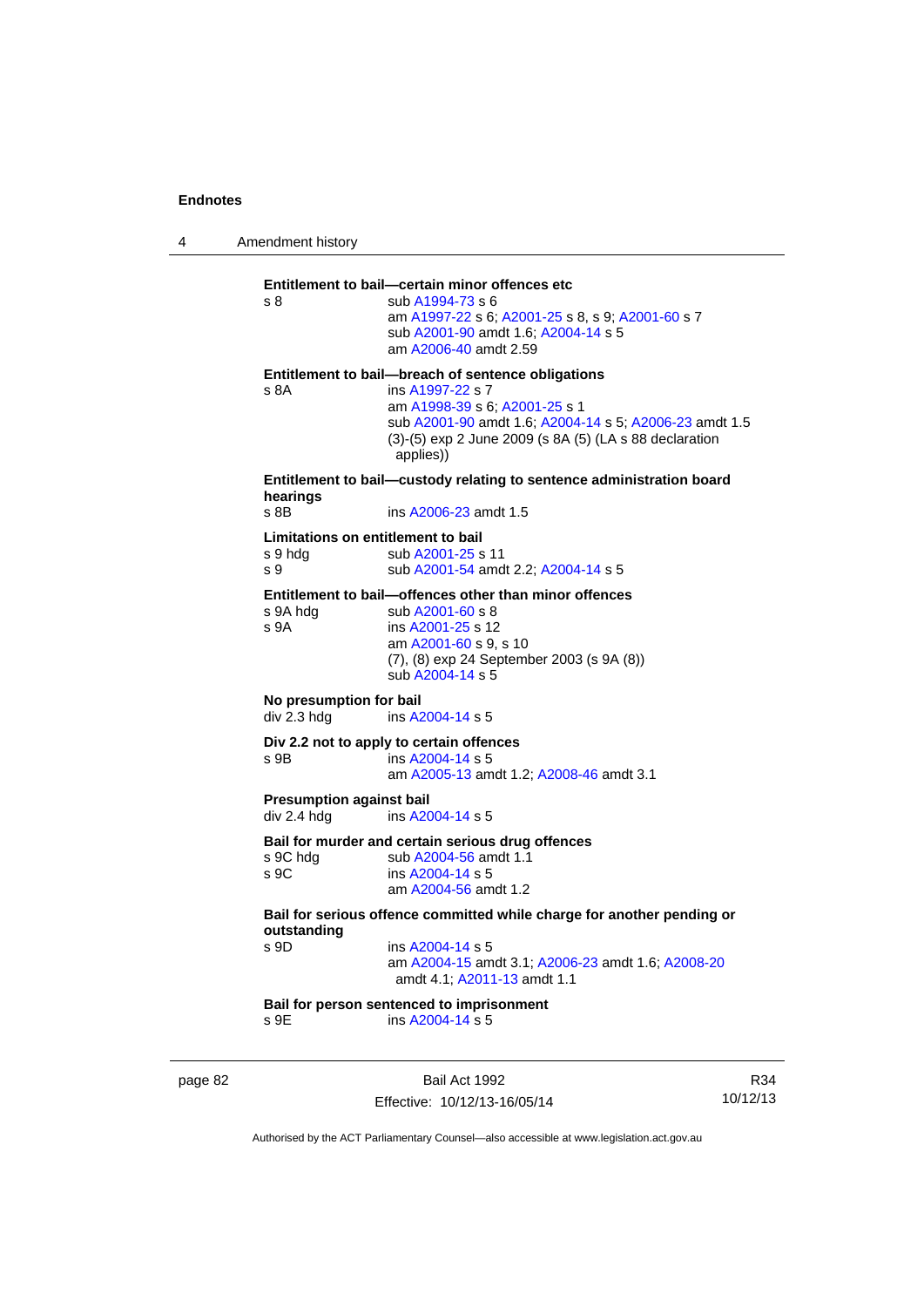**Domestic violence offence—bail by authorised officer**  s 9F ins [A2004-14](http://www.legislation.act.gov.au/a/2004-14) s 5 am [A2005-13](http://www.legislation.act.gov.au/a/2005-13) amdt 1.3; [A2008-46](http://www.legislation.act.gov.au/a/2008-46) amdt 3.2; [A2009-7](http://www.legislation.act.gov.au/a/2009-7) amdt 1.1 **Special or exceptional circumstances**  s 9G ins [A2004-14](http://www.legislation.act.gov.au/a/2004-14) s 5 am [A2004-15](http://www.legislation.act.gov.au/a/2004-15) amdt 3.2 **Dispensing with bail** s 10 am [A1994-73](http://www.legislation.act.gov.au/a/1994-73) s 7; [A2001-25](http://www.legislation.act.gov.au/a/2001-25) s 13; [A2001-60](http://www.legislation.act.gov.au/a/2001-60) s 11; [A2004-14](http://www.legislation.act.gov.au/a/2004-14) s 6 **Meaning of** *bail order* **and** *bail review application***—pt 4**  s 12A ins [A2011-2](http://www.legislation.act.gov.au/a/2011-2) s 4 **When is a proceeding** *before the Supreme Court***?—pt 4**  s 12B ins [A2011-2](http://www.legislation.act.gov.au/a/2011-2) s 4 **Applications for bail—repeat application provisions**  s 12C ins [A2011-2](http://www.legislation.act.gov.au/a/2011-2) s 4 exp 16 May 2014 (s 12C (2)) **Deciding bail after charge laid** s 13 am [A1994-73](http://www.legislation.act.gov.au/a/1994-73) s 8; [A1997-22](http://www.legislation.act.gov.au/a/1997-22) s 8; [A2001-25](http://www.legislation.act.gov.au/a/2001-25) s 14; [A2005-20](http://www.legislation.act.gov.au/a/2005-20) amdt 3.14; [A2011-3](http://www.legislation.act.gov.au/a/2011-3) amdts 3.25-3.34 **Grant of bail by authorised officers**  s 14 am [A2004-14](http://www.legislation.act.gov.au/a/2004-14) s 7 **Deciding of questions of bail by authorised officers** s 15 am [A1997-22](http://www.legislation.act.gov.au/a/1997-22) s 9; [A2001-25](http://www.legislation.act.gov.au/a/2001-25) s 15; [A2004-14](http://www.legislation.act.gov.au/a/2004-14) s 8; [A2011-3](http://www.legislation.act.gov.au/a/2011-3) amdt 3.35 **Notification of decision of authorised officer** s 16 am [A1994-73](http://www.legislation.act.gov.au/a/1994-73) s 9; [A1997-22](http://www.legislation.act.gov.au/a/1997-22) s 10; [A2001-90](http://www.legislation.act.gov.au/a/2001-90) amdt 1.7; ss renum R6 LA (see also [A2001-90](http://www.legislation.act.gov.au/a/2001-90) amdt 1.8); [A2005-13](http://www.legislation.act.gov.au/a/2005-13) amdt 1.4; [A2011-3](http://www.legislation.act.gov.au/a/2011-3) amdts 3.35-3.37 **Charged people in custody to be brought before court**  s 17 am [A2011-3](http://www.legislation.act.gov.au/a/2011-3) amdt 3.38 **Facilities to be provided to accused people**  s 18 am [A2011-3](http://www.legislation.act.gov.au/a/2011-3) amdt 3.39 **Court bail—general**  s 19 am [A1997-22](http://www.legislation.act.gov.au/a/1997-22) sch 2; am [A1997-96](http://www.legislation.act.gov.au/a/1997-96) sch 1; [A2004-14](http://www.legislation.act.gov.au/a/2004-14) s 9; [A2011-3](http://www.legislation.act.gov.au/a/2011-3) amdt 3.40 sub [A2011-2](http://www.legislation.act.gov.au/a/2011-2) s 5 **Power in relation to bail—Magistrates Court**  s 20 sub [A2004-14](http://www.legislation.act.gov.au/a/2004-14) s 10; [A2011-2](http://www.legislation.act.gov.au/a/2011-2) s 5

R34 10/12/13

Bail Act 1992 Effective: 10/12/13-16/05/14 page 83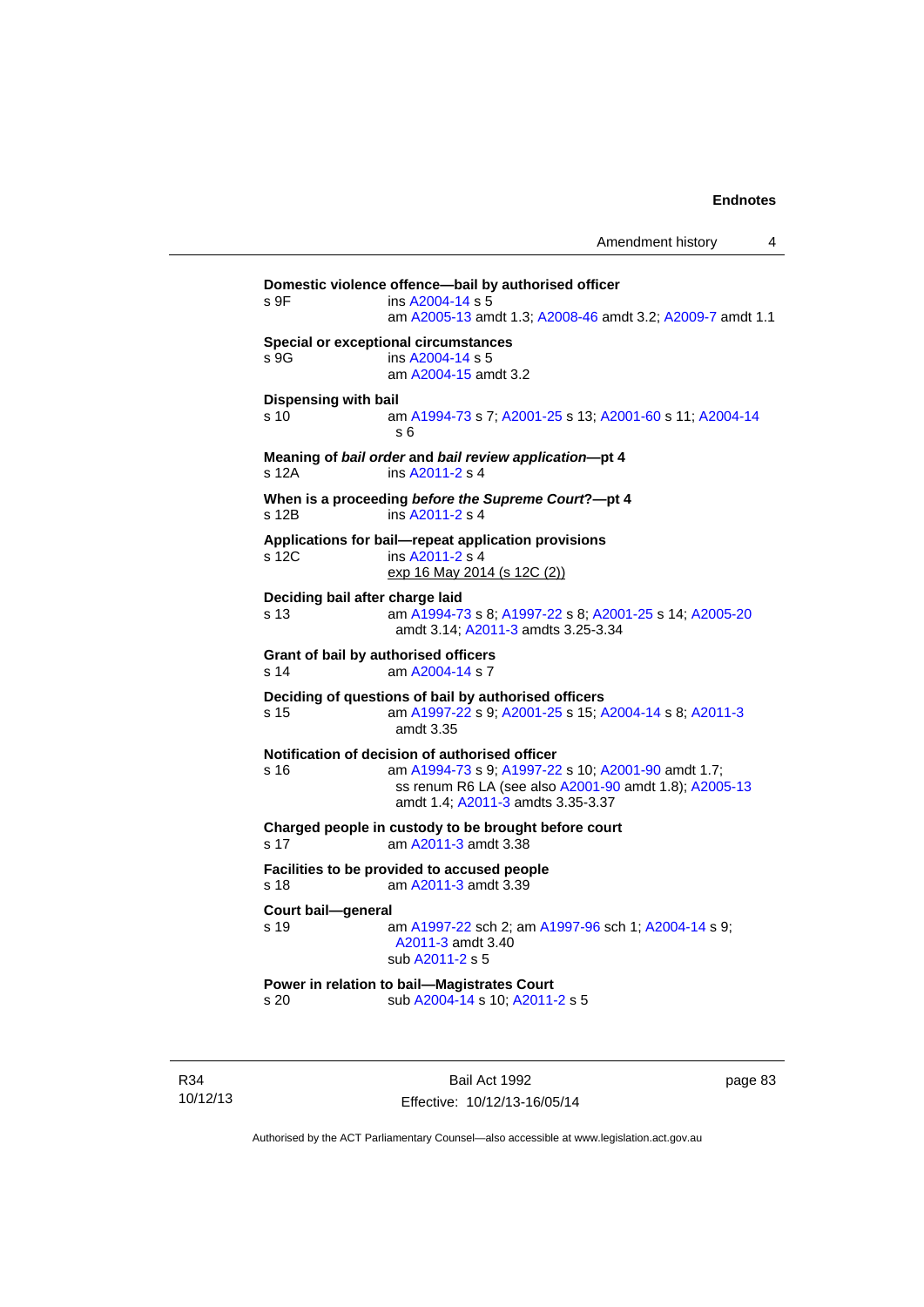| 4 | Amendment history                                   |                                                                                                                                                                                                                                                                                                                                                                                        |
|---|-----------------------------------------------------|----------------------------------------------------------------------------------------------------------------------------------------------------------------------------------------------------------------------------------------------------------------------------------------------------------------------------------------------------------------------------------------|
|   | s 20A                                               | <b>Repeat application for bail-Magistrates Court</b><br>ins A2011-2 s 5                                                                                                                                                                                                                                                                                                                |
|   | s 20B                                               | Power in relation to bail-Supreme Court<br>ins A2011-2 s 5                                                                                                                                                                                                                                                                                                                             |
|   | s 20C                                               | <b>Repeat application for bail-Supreme Court</b><br>ins A2011-2 s 5                                                                                                                                                                                                                                                                                                                    |
|   | <b>Bail in relation to several offences</b><br>s 21 | am A1997-22 s 11 and sch 2; A2011-3 amdt 3.41, amdt 3.42                                                                                                                                                                                                                                                                                                                               |
|   | Criteria for granting bail to adults<br>s 22        | am A1994-84 s 5; A1997-22 s 11<br>sub A2004-14 s 11                                                                                                                                                                                                                                                                                                                                    |
|   | s 23                                                | Criteria for granting bail to children<br>am A1997-22 s 12; A1999-64 sch 2<br>sub A2004-14 s 11<br>am A2008-20 amdt 2.1, amdt 4.2                                                                                                                                                                                                                                                      |
|   | s 23A                                               | Victim's concern about need for protection<br>ins A1994-84 s 6<br>am A1997-22 s 13<br>sub A2004-14 s 11                                                                                                                                                                                                                                                                                |
|   | pt 5 hdg                                            | Bail conditions and undertakings to appear<br>sub A1994-73 s 10                                                                                                                                                                                                                                                                                                                        |
|   | s 25                                                | Conditions on which bail may be granted to adults<br>am A1994-73 s 11; am A1994-84 s 7; A2001-44 amdt 1.317;<br>A2001-90 amdt 1.9; ss renum R6 LA; A2004-14 s 12, s 13,<br>s 15, s 16; pars renum R11 LA (see A2004-14 s 14); ss<br>renum R11 LA (see A2004-14 s 17); A2006-23 amdt 1.7;<br>A2008-36 amdt 1.58; A2009-24 amdt 1.1; A2011-3 amdt<br>3.43; A2011-22 amdt 1.58, amdt 1.61 |
|   | s 25A                                               | Supervision condition when offence committed as young person<br>ins A2008-20 amdt 4.3<br>am A2009-24 amdt 1.2; A2011-22 amdt 1.61                                                                                                                                                                                                                                                      |
|   | s 26                                                | Conditions on which bail may be granted to children<br>am A1999-64 sch 2; A2004-14 s 18, s 19; ss renum R11 LA<br>(see A2004-14 s 20); A2008-20 amdt 2.2, amdt 2.3,<br>amdt 4.4; A2008-36 amdt 1.58; A2011-3 amdt 3.43;<br>A2011-22 amdt 1.61                                                                                                                                          |
|   | s 27                                                | Recording of certain bail decisions<br>am A1997-22 sch 2; A2011-3 amdt 3.43                                                                                                                                                                                                                                                                                                            |
|   |                                                     |                                                                                                                                                                                                                                                                                                                                                                                        |

page 84 Bail Act 1992 Effective: 10/12/13-16/05/14

R34 10/12/13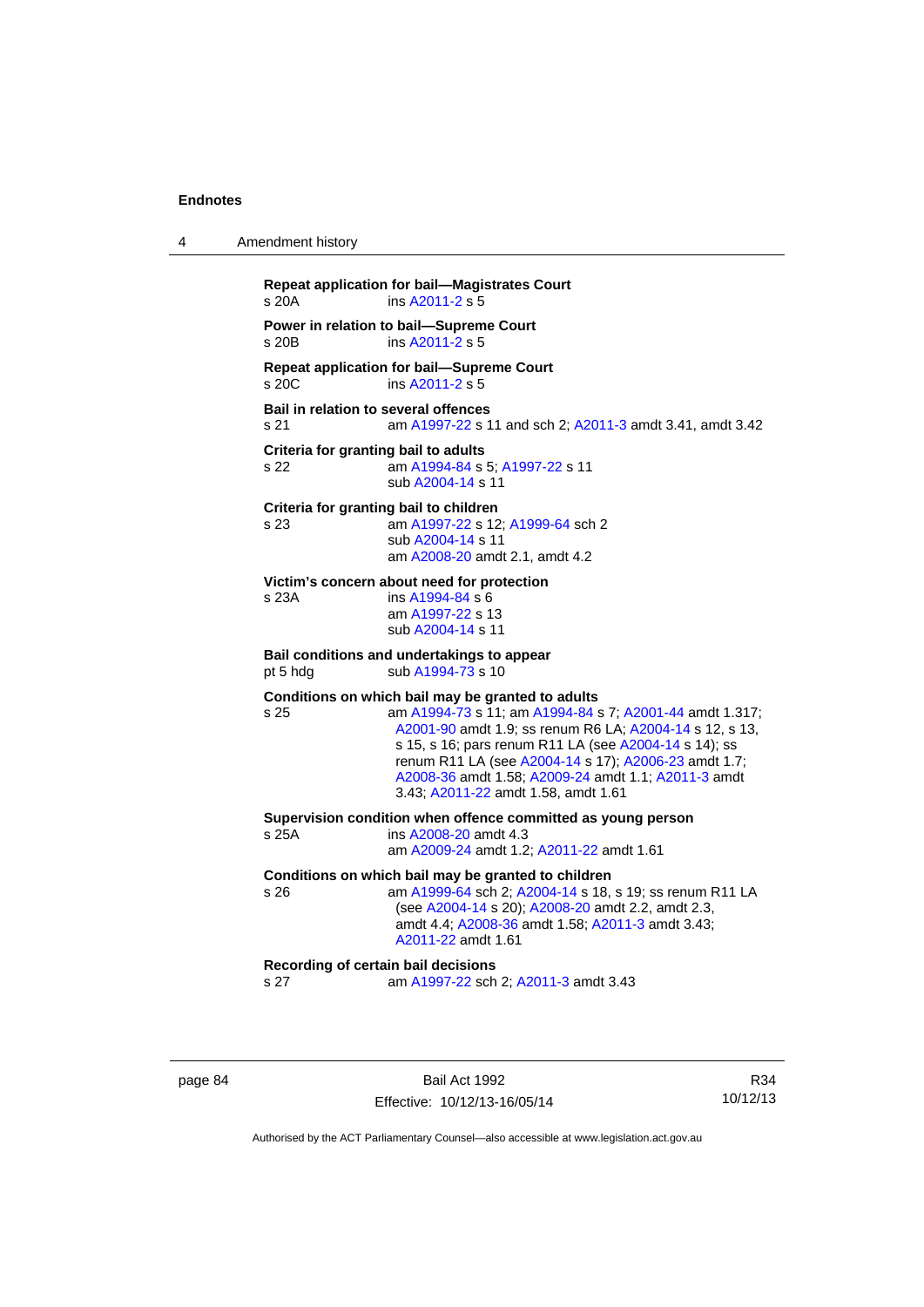| s 27A                                        | Notice to victim of bail decisions<br>ins A1994-84 s 8<br>om A2004-14 s 21                                                                                                                                     |
|----------------------------------------------|----------------------------------------------------------------------------------------------------------------------------------------------------------------------------------------------------------------|
| <b>Undertakings to appear</b><br>s 28        | am A2001-44 amdt 1.318<br>sub A2004-14 s 22                                                                                                                                                                    |
| s 29                                         | Undertakings in respect of more than 1 offence<br>om A1994-73 s 12                                                                                                                                             |
| s 30                                         | Accused person may be excused from attendance before court<br>am A1997-96 sch 1; A2001-44 amdt 1.319; A2004-14 amdt<br>1.3, amdt 1.4; ss renum R11 LA (see A2004-14 amdt 1.5);<br>A2011-3 amdt 3.43, amdt 3.44 |
| <b>Bail requirements</b><br>s 31             | am A1994-73 s 13<br>sub A2004-14 s 23<br>am A2006-23 amdt 1.8; A2008-7 amdt 1.21                                                                                                                               |
| s 32                                         | Acceptable people and security for bail<br>am A1994-73 s 14; ss renum R6 LA<br>sub A2004-14 s 23                                                                                                               |
| s 33                                         | <b>Continuation of bail and undertakings</b><br>am A1994-73 s 15; A1997-22 sch 2; ss renum R6 LA;<br>A2004-14 s 24, s 25                                                                                       |
| s 34                                         | Written notice of conditions of bail<br>am A1997-22 sch 2; A2001-44 amdt 1.320; A2011-3<br>amdt 3.45, amdt 3.46                                                                                                |
| s 35                                         | Warning to person making acknowledgment<br>om A2004-14 s 26                                                                                                                                                    |
| Discharge of surety<br>s 36                  | am A1994-73 s 16<br>sub A2004-14 s 27                                                                                                                                                                          |
| s 37                                         | <b>Payment of amounts to Territory</b><br>sub A2004-14 s 28<br>am A2004-60 amdt 1.16; A2010-21 amdt 1.1, amdt 1.2                                                                                              |
| div 6.1 hdg                                  | Review of decisions by authorised officers<br>(prev pt 6 div 1 hdg) renum R4                                                                                                                                   |
| <b>Review by authorised officers</b><br>s 38 | am A1997-22 sch 2; A2011-3 amdt 3.47                                                                                                                                                                           |
| s 39                                         | <b>Expiry-Motor Traffic Act reference</b><br>renum as s 60 R5 LA                                                                                                                                               |

R34 10/12/13

Bail Act 1992 Effective: 10/12/13-16/05/14 page 85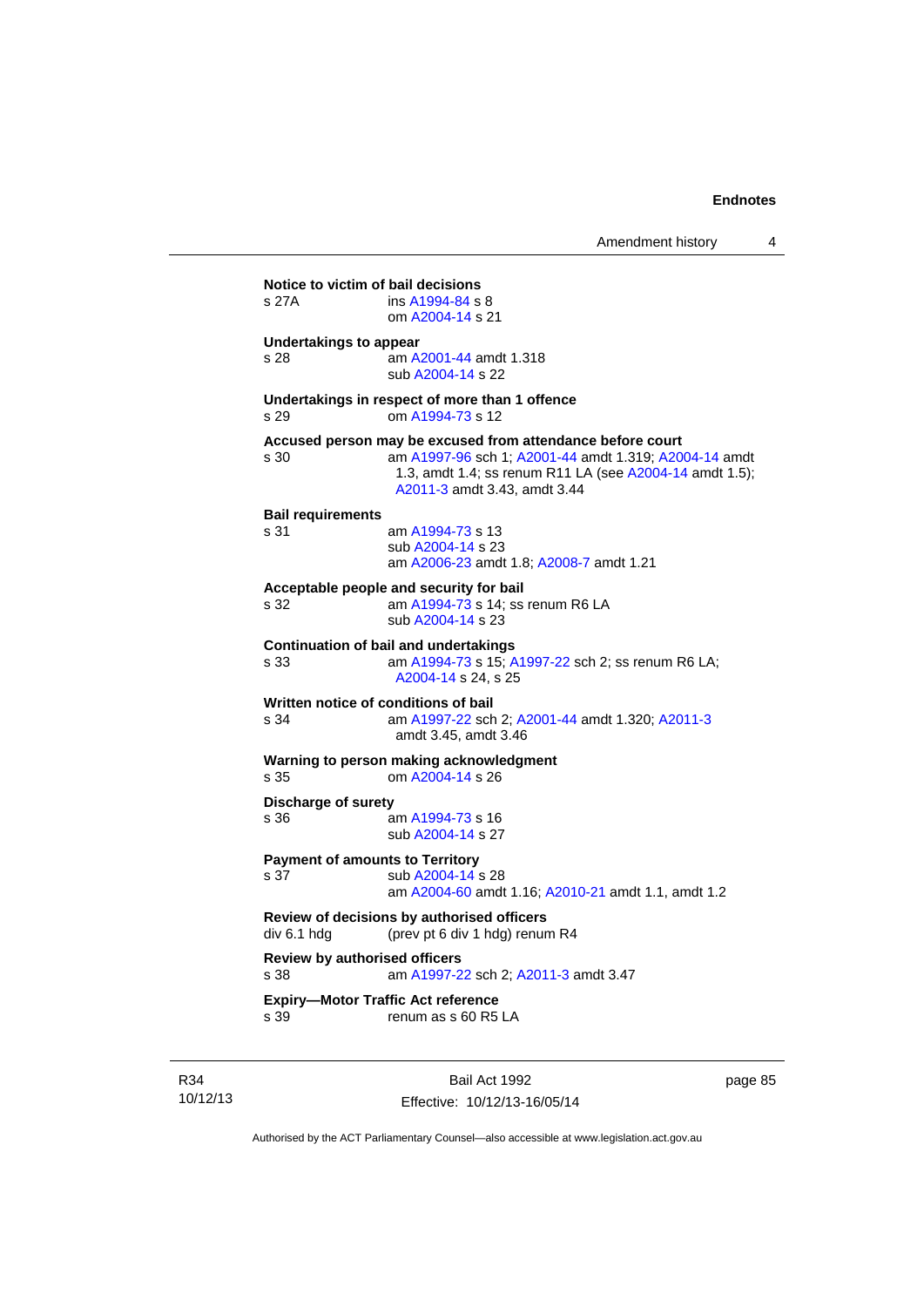4 Amendment history

```
Review of decisions by courts 
div 6.2 hdg (prev pt 6 div 2 hdg) renum R4 LA 
Court may review on its own initiative
A2004-14 s 29
Power of Magistrates Court to review—decision of authorised officer 
s 42 sub A2004-14 s 30; A2005-5 s 6; A2011-2 s 6 
Power of Magistrates Court to review—decision of Magistrates Court 
s 42A ins A2011-2 s 6 
Power of Supreme Court to review—decision of authorised officer 
s 43 am A2004-14 s 31, s 32; ss renum R11 LA; A2005-5 s 8 (and 
                  see s 7)
                  sub A2011-2 s 6 
Power of Supreme Court to review—decision of Magistrates Court or 
Supreme Court 
s 43A ins A2011-2 s 6 
General limitation on power of court to review
s 44 om A2004-14 s 33 
Exercise of power to review 
s 45 am A2011-3 amdt 3.47 
Miscellaneous 
div 6.3 hdg orig pt 6 div 3 hdg ins A1994-84 s 9
                 (prev pt 6 div 3 hdg) renum R4 LA 
                  om A2004-14 s 34 
Review limited to bail conditions 
                  A2011-3 A2011-2 s 7
Notice to victim of bail decisions
s 46A ins A1994-84 s 9
                  om A2004-14 s 34 
Giving information relating to bail
s 47 am A1994-73 s 17; A2001-44 amdt 1.321; A2011-3 amdt 3.47 
Notice to victim of bail decisions<br>s 47A ins A2004-14 s
                 A2004-14 s 35; ss renum R11 LA
                  am A2005-13 amdt 1.5
Notification to court that bail condition not satisfied
s 48 am A1994-73 s 18; A2001-44 amdt 1.322; A2006-23 amdt 1.9 
Failure to answer bail<br>s 49 am
                  A1994-73A1994-81 sch
                  sub A2001-25 s 16; A2005-54 amdt 1.45
```
page 86 Bail Act 1992 Effective: 10/12/13-16/05/14

R34 10/12/13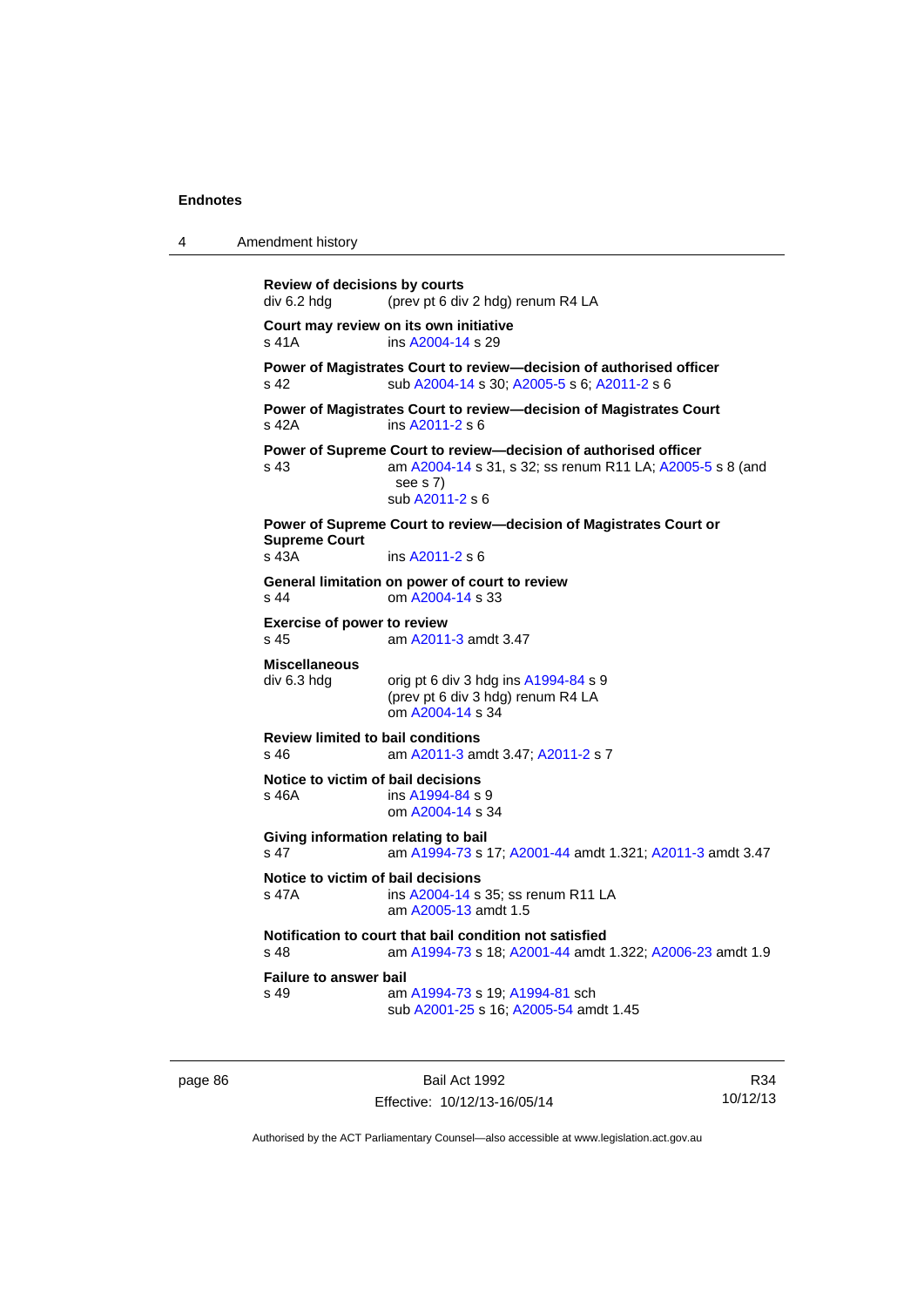**False statements in acknowledgments**<br>s 50 am A1994-81 sch am  $A1994-81$  sch om [A2004-14](http://www.legislation.act.gov.au/a/2004-14) s 36 **Indemnification of sureties** s 51 am [A1994-81](http://www.legislation.act.gov.au/a/1994-81) sch sub [A2005-54](http://www.legislation.act.gov.au/a/2005-54) amdt 1.46 **Contravention of Act by police officers**  s 52 am [A2013-50](http://www.legislation.act.gov.au/a/2013-50) s 4 **Apprehension of person admitted to bail** s 53 om [A1994-75](http://www.legislation.act.gov.au/a/1994-75) sch 3 **Power of court where person apprehended** s 54 om [A1994-75](http://www.legislation.act.gov.au/a/1994-75) sch 3 **No right of surety to arrest** s 56 am [A1994-73](http://www.legislation.act.gov.au/a/1994-73) s 20 sub [A2004-14](http://www.legislation.act.gov.au/a/2004-14) s 37 **Arrest without warrant of person on bail** s 56A ins [A2004-14](http://www.legislation.act.gov.au/a/2004-14) s 28 **Arrest for breach of condition by person outside ACT** s 56B ins [A2004-14](http://www.legislation.act.gov.au/a/2004-14) s 28 **Act to prevail**  s 57 am [A2004-14](http://www.legislation.act.gov.au/a/2004-14) amdt 1.6, amdt 1.7 **Abolition of inherent power of bail** s 57AA ins [A1996-81](http://www.legislation.act.gov.au/a/1996-81) s 7 **Form of certain instruments** s 57A ins [A1994-73](http://www.legislation.act.gov.au/a/1994-73) s 21 om [A2001-44](http://www.legislation.act.gov.au/a/2001-44) amdt 1.323 **Approved forms**  s 58 sub [A2001-44](http://www.legislation.act.gov.au/a/2001-44) amdt 1.323 am [A2004-14](http://www.legislation.act.gov.au/a/2004-14) s 39; [A2011-3](http://www.legislation.act.gov.au/a/2011-3) amdt 3.48 **Regulation-making power**  s 59 ins [A2001-44](http://www.legislation.act.gov.au/a/2001-44) amdt 1.323 am [A2004-14](http://www.legislation.act.gov.au/a/2004-14) s 40, s 41 **Transitional** pt 8 hdg ins [A1999-79](http://www.legislation.act.gov.au/a/1999-79) sch 3 om R6 LA

R34 10/12/13

Bail Act 1992 Effective: 10/12/13-16/05/14 page 87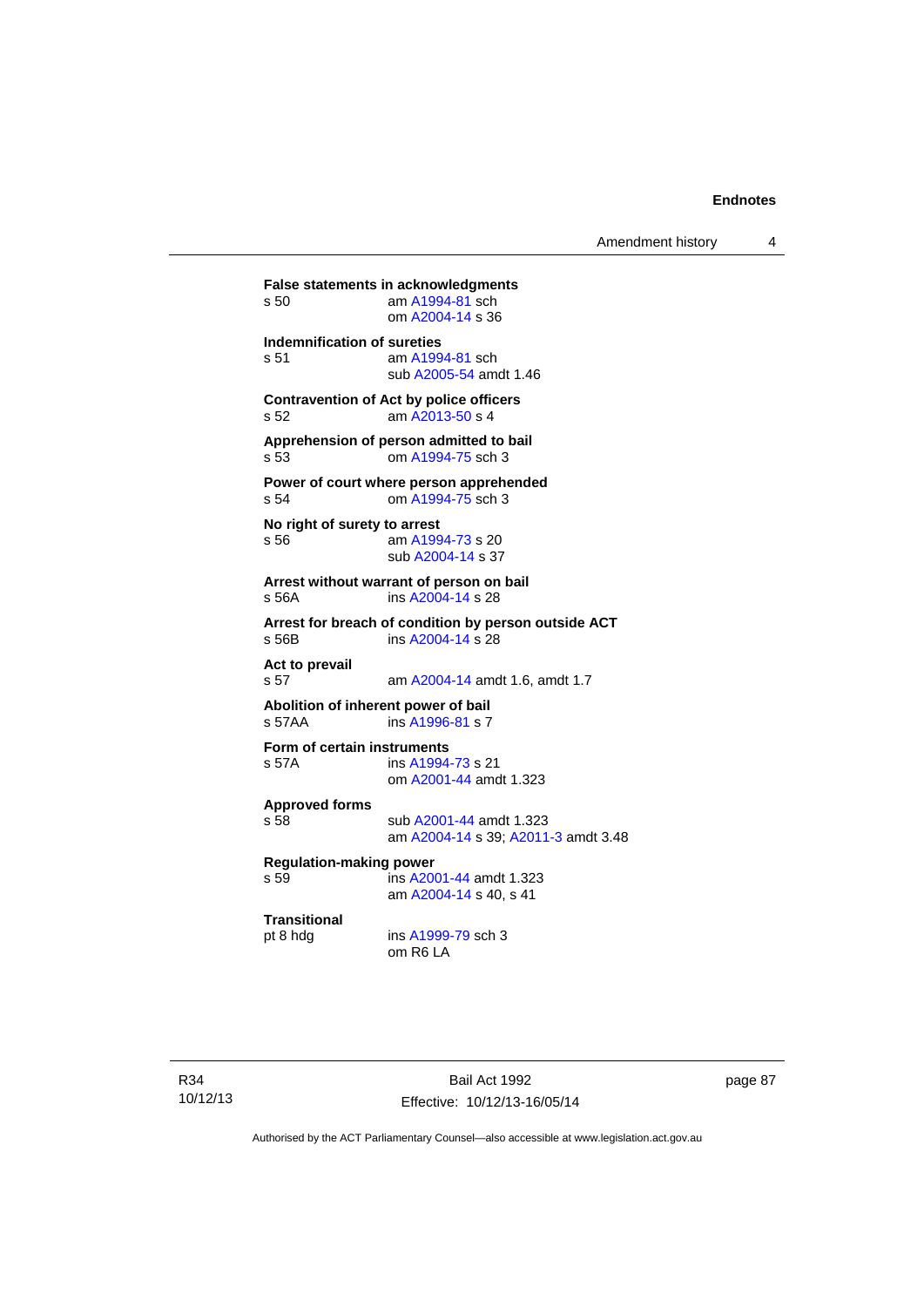4 Amendment history

| (prev s 39) ins A1999-79 sch 3<br>sub A2001-90 amdt 1.10 as s 59<br>renum R5 LA<br>exp 27 March 2002 (see s 60)<br>Domestic violence offences against the Crimes Act 1900<br>ins A1997-22 s 14<br>am A1998-39 s 7<br>sub A2001-90 amdt 1.11<br>am A2002-51 amdt 1.2<br>sub A2004-14 s 43<br>am A2004-14 s 44; A2004-15 amdt 3.3, amdt 3.4; pts renum<br>R11 LA (see A2004-15 amdt 3.5); items renum R11 LA;<br>A2004-56 amdt 1.3, amdt 1.4; items renum R14 LA;<br>A2008-26 amdt 2.2; pts renum A2008-26 amdt 2.3 |
|-------------------------------------------------------------------------------------------------------------------------------------------------------------------------------------------------------------------------------------------------------------------------------------------------------------------------------------------------------------------------------------------------------------------------------------------------------------------------------------------------------------------|
|                                                                                                                                                                                                                                                                                                                                                                                                                                                                                                                   |
|                                                                                                                                                                                                                                                                                                                                                                                                                                                                                                                   |
|                                                                                                                                                                                                                                                                                                                                                                                                                                                                                                                   |
|                                                                                                                                                                                                                                                                                                                                                                                                                                                                                                                   |
|                                                                                                                                                                                                                                                                                                                                                                                                                                                                                                                   |
|                                                                                                                                                                                                                                                                                                                                                                                                                                                                                                                   |
|                                                                                                                                                                                                                                                                                                                                                                                                                                                                                                                   |
|                                                                                                                                                                                                                                                                                                                                                                                                                                                                                                                   |
|                                                                                                                                                                                                                                                                                                                                                                                                                                                                                                                   |
|                                                                                                                                                                                                                                                                                                                                                                                                                                                                                                                   |
|                                                                                                                                                                                                                                                                                                                                                                                                                                                                                                                   |
|                                                                                                                                                                                                                                                                                                                                                                                                                                                                                                                   |
| ins A2004-14 amdt 1.8                                                                                                                                                                                                                                                                                                                                                                                                                                                                                             |
| am A2006-23 amdts 1.10-1.12; A2008-36 amdt 1.59,                                                                                                                                                                                                                                                                                                                                                                                                                                                                  |
| amdt 1.60; A2011-22 amdt 1.59, amdt 1.60                                                                                                                                                                                                                                                                                                                                                                                                                                                                          |
| def accused person ins A2004-14 s 42                                                                                                                                                                                                                                                                                                                                                                                                                                                                              |
| am A2006-23 amdt 1.13                                                                                                                                                                                                                                                                                                                                                                                                                                                                                             |
| def appeal ins A2004-14 amdt 1.8                                                                                                                                                                                                                                                                                                                                                                                                                                                                                  |
| def <i>applicable bail criteria</i> ins A2004-14 amdt 1.8                                                                                                                                                                                                                                                                                                                                                                                                                                                         |
| def <b>authorised officer</b> ins A2004-14 amdt 1.8                                                                                                                                                                                                                                                                                                                                                                                                                                                               |
| def bail ins A2004-14 amdt 1.8                                                                                                                                                                                                                                                                                                                                                                                                                                                                                    |
| def <b>bail condition</b> ins A2004-14 amdt 1.8                                                                                                                                                                                                                                                                                                                                                                                                                                                                   |
| def <b>bail order</b> ins $A2011-2 s 8$                                                                                                                                                                                                                                                                                                                                                                                                                                                                           |
| def bail review application ins A2011-2 s 8                                                                                                                                                                                                                                                                                                                                                                                                                                                                       |
| def <i>child</i> ins A2004-14 amdt 1.8<br>def <i>court</i> ins A2004-14 amdt 1.8                                                                                                                                                                                                                                                                                                                                                                                                                                  |
| def domestic violence offence ins A2004-14 amdt 1.8                                                                                                                                                                                                                                                                                                                                                                                                                                                               |
| sub A2005-13 amdt 1.6                                                                                                                                                                                                                                                                                                                                                                                                                                                                                             |
| am A2008-46 amdt 3.3                                                                                                                                                                                                                                                                                                                                                                                                                                                                                              |
| def grant ins A2004-14 amdt 1.8                                                                                                                                                                                                                                                                                                                                                                                                                                                                                   |
| def <i>offence</i> ins A2004-14 amdt 1.8                                                                                                                                                                                                                                                                                                                                                                                                                                                                          |
| am A2006-23 amdt 1.14                                                                                                                                                                                                                                                                                                                                                                                                                                                                                             |
| def parental responsibility ins A2005-13 amdt 1.7                                                                                                                                                                                                                                                                                                                                                                                                                                                                 |
| sub A2006-23 amdt 1.15; A2008-20 amdt 3.3                                                                                                                                                                                                                                                                                                                                                                                                                                                                         |
| def relevant person ins A2004-14 amdt 1.8                                                                                                                                                                                                                                                                                                                                                                                                                                                                         |
| om A2005-13 amdt 1.8                                                                                                                                                                                                                                                                                                                                                                                                                                                                                              |
|                                                                                                                                                                                                                                                                                                                                                                                                                                                                                                                   |
|                                                                                                                                                                                                                                                                                                                                                                                                                                                                                                                   |
| def surety ins A2004-14 amdt 1.8<br>def <i>undertaking to appear</i> ins A2004-14 amdt 1.8                                                                                                                                                                                                                                                                                                                                                                                                                        |
|                                                                                                                                                                                                                                                                                                                                                                                                                                                                                                                   |

page 88 Bail Act 1992 Effective: 10/12/13-16/05/14

R34 10/12/13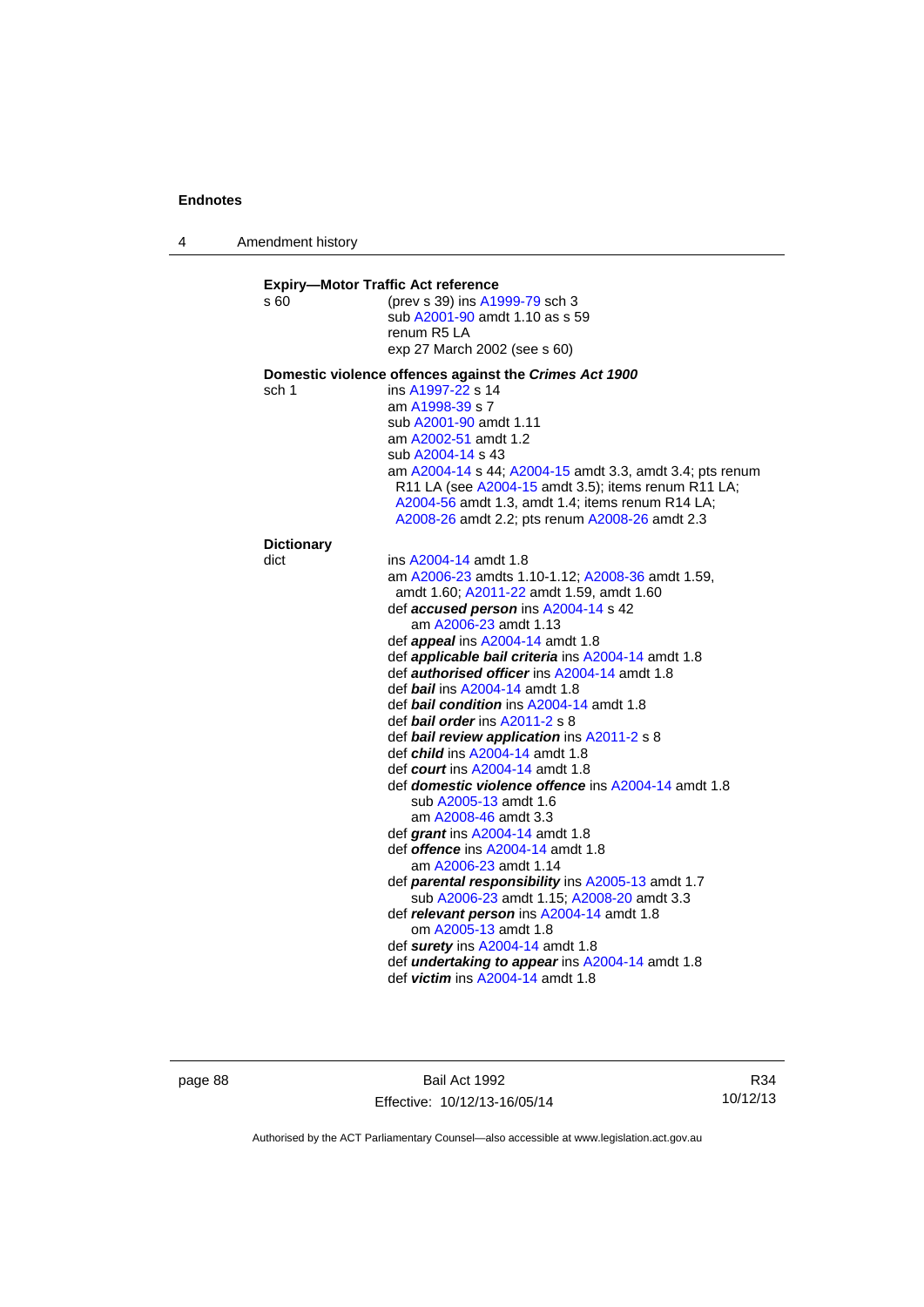## **5 Earlier republications**

Some earlier republications were not numbered. The number in column 1 refers to the publication order.

Since 12 September 2001 every authorised republication has been published in electronic pdf format on the ACT legislation register. A selection of authorised republications have also been published in printed format. These republications are marked with an asterisk (\*) in column 1. Electronic and printed versions of an authorised republication are identical.

| <b>Republication No</b> | <b>Amendments to</b> | <b>Republication date</b> |
|-------------------------|----------------------|---------------------------|
| 1                       | A1994-84             | 29 February 1996          |
| 2                       | A1996-81             | 1 January 1997            |
| 3                       | A1998-39             | 31 January 1999           |
| 4                       | A2001-54             | 12 September 2001         |
| 5                       | A2001-90             | 12 October 2001           |
| 6                       | A2001-90             | 27 March 2002             |
| $7^*$                   | A2002-11             | 28 May 2002               |
| 8                       | A2002-51             | 1 January 2003            |
| 9                       | A2003-14             | 28 March 2003             |
| 10                      | A2003-14             | 25 September 2003         |
| 11                      | A2004-15             | 26 June 2004              |
| 12                      | A2004-60             | 10 January 2005           |
| 13                      | A2005-5              | 24 February 2005          |
| 14                      | A2005-5              | 6 March 2005              |
| 15                      | A2005-13             | 25 March 2005             |
| $16*$                   | A2005-20             | 2 June 2005               |
| 17                      | A2005-54             | 24 November 2005          |
| 18                      | A2006-23             | 2 June 2006               |
| 19                      | A2006-40             | 29 September 2006         |
| 20                      | A2008-7              | 7 May 2008                |
| 21                      | A2008-36             | 9 September 2008          |
| 22                      | A2008-46             | 27 October 2008           |
|                         |                      |                           |

Bail Act 1992 Effective: 10/12/13-16/05/14 page 89